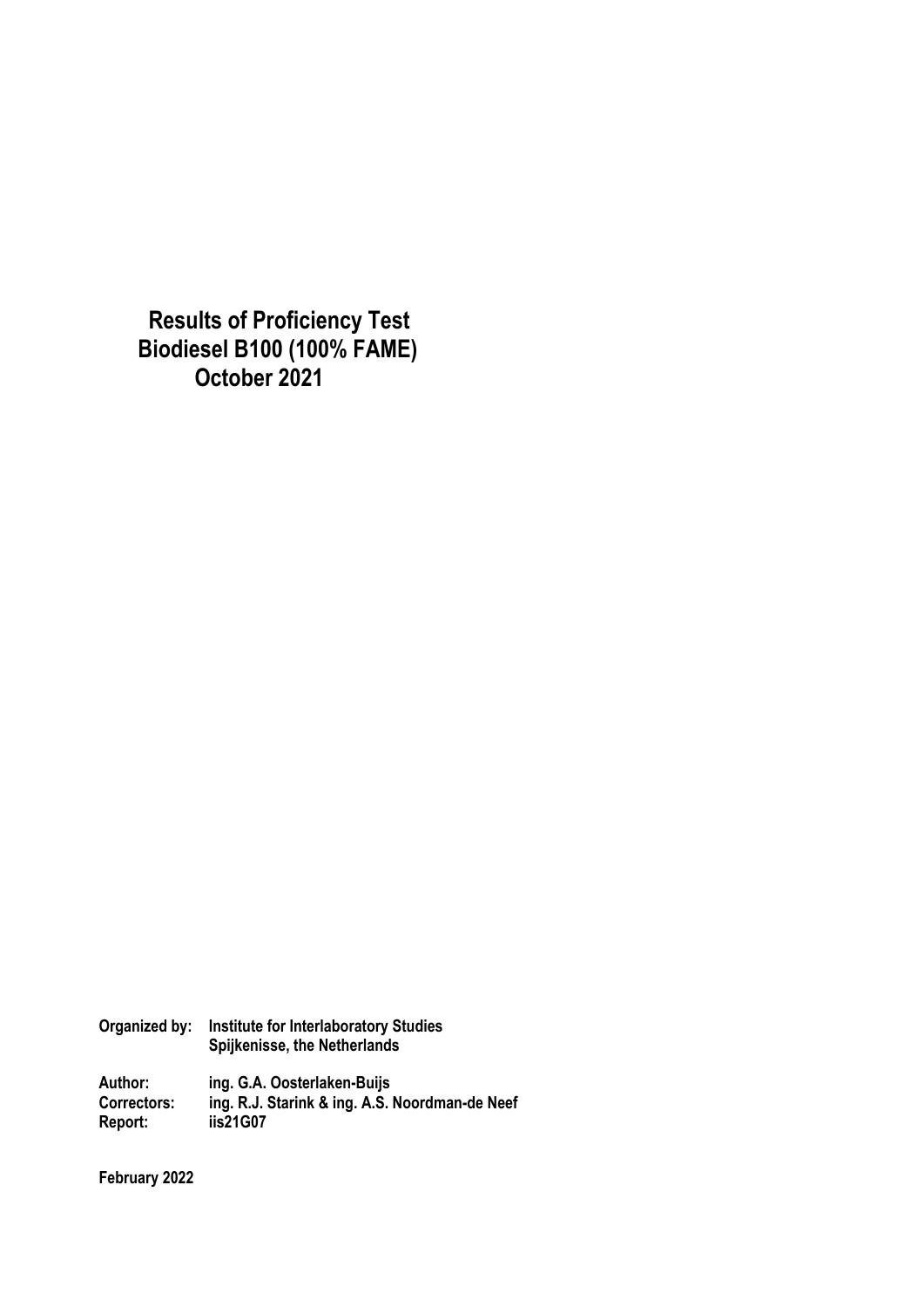#### **CONTENTS**

| $\mathbf{1}$   |                                                                         |  |
|----------------|-------------------------------------------------------------------------|--|
| 2              |                                                                         |  |
| 2.1            |                                                                         |  |
| 2.2            |                                                                         |  |
| 2.3            |                                                                         |  |
| 2.4            |                                                                         |  |
| 2.5            |                                                                         |  |
| 2.6            |                                                                         |  |
| 3              |                                                                         |  |
| 3.1            |                                                                         |  |
| 3.2            |                                                                         |  |
| 3.3            |                                                                         |  |
| $\overline{4}$ |                                                                         |  |
| 4.1            |                                                                         |  |
| 4.2            |                                                                         |  |
| 4.3            | COMPARISON OF THE PROFICIENCY TEST OF OCTOBER 2021 WITH PREVIOUS PTS 16 |  |

Appendices: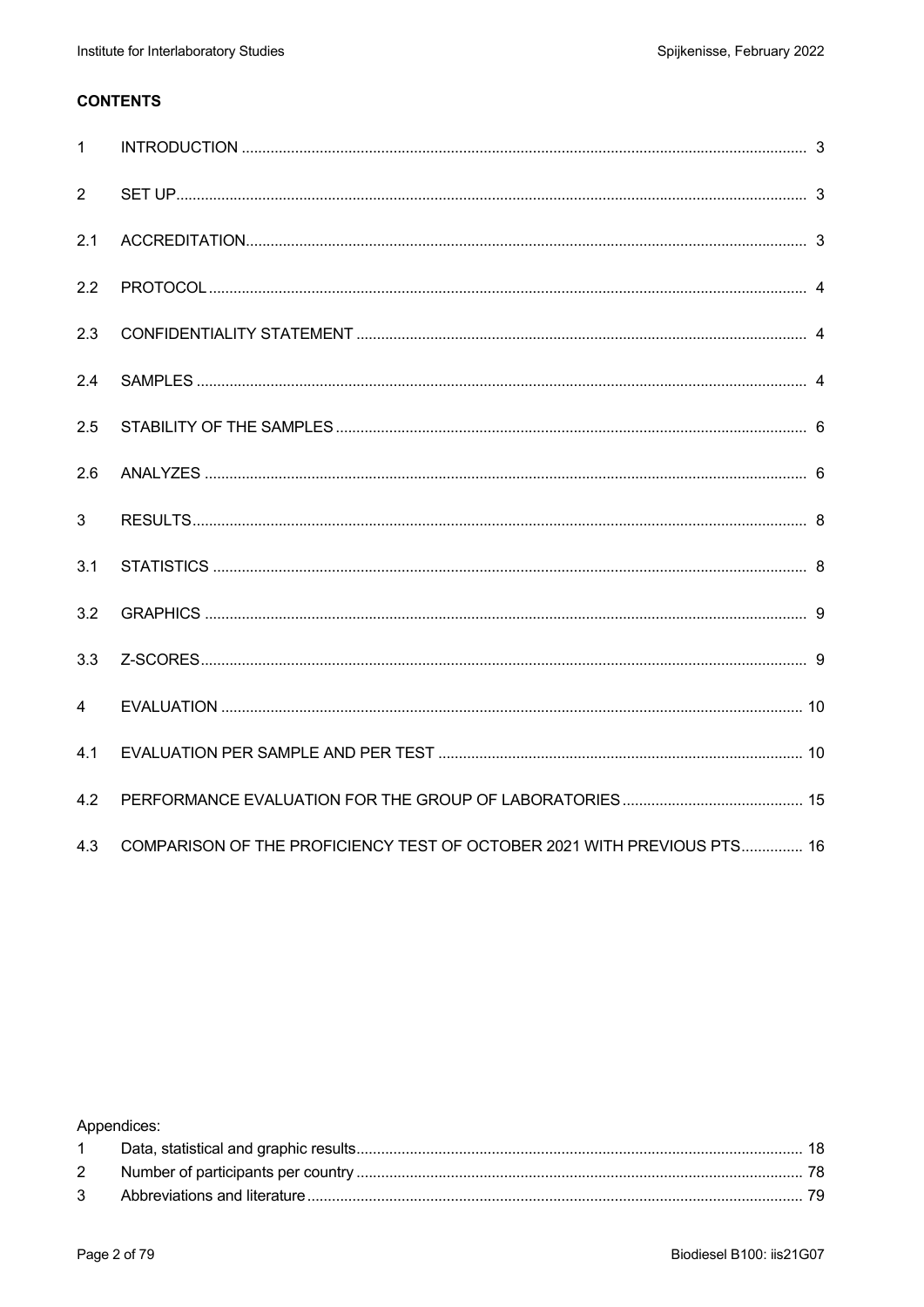#### **1 INTRODUCTION**

Since 2008 the Institute for Interlaboratory Studies (iis) organizes proficiency scheme for the analysis of Fatty Acid Methyl Esters (FAME) used as Biodiesel B100 twice a year. During the annual proficiency testing program of 2021/2022, it was decided to continue with the round robin for the analysis of Biodiesel B100 in accordance with the latest version of ASTM D6751 and EN14214+A2.

In this interlaboratory study registered for participation:

- 60 laboratories in 29 different countries for regular analyzes in Biodiesel B100 iis21G07
- 19 laboratories in 10 different countries on the Cetane Number analyzes iis21G07CN
- 33 laboratories in 17 different countries on the Metal analyzes iis21G07M
- 43 laboratories in 23 different countries on the Total Contamination analyzes iis21G07TC

In total 66 laboratories in 31 different countries registered for participation in one or more proficiency tests. See appendix 2 for a list of number of participants per country. In this report the results of the Biodiesel B100 proficiency test are presented and discussed. This report is also electronically available through the iis website www.iisnl.com.

## **2 SET UP**

The Institute for Interlaboratory Studies (iis) in Spijkenisse, the Netherlands, was the organizer of this proficiency test (PT). Sample analyzes for fit-for-use and homogeneity testing were subcontracted to an ISO/IEC17025 accredited laboratory.

In this proficiency test the participants received, depending on the registration, from one up to four different samples of Biodiesel B100, see table below.

| Sample ID | PT ID      | Quantity          | Purpose                    |  |
|-----------|------------|-------------------|----------------------------|--|
| #21205    | iis21G07   | $1x$ 1L + 1x 0.5L | Regular analyzes           |  |
| #21206    | iis21G07CN | 2x1L              | Cetane Number & DCN        |  |
| #21207    | iis21G07M  | 1x 100mL          | Metals analyzes            |  |
| #21208    | iis21G07TC | 1x1L              | <b>Total Contamination</b> |  |

Table 1: Biodiesel B100 samples used in PT iis21G07

Participants were requested to report rounded and unrounded test results. The unrounded test results were preferably used for statistical evaluation.

## **2.1 ACCREDITATION**

The Institute for Interlaboratory Studies in Spijkenisse, the Netherlands, is accredited in agreement with ISO/IEC17043:2010 (R007), since January 2000, by the Dutch Accreditation Council (Raad voor Accreditatie). This PT falls under the accredited scope. This ensures strict adherence to protocols for sample preparation and statistical evaluation and 100% confidentiality of participant's data. Feedback from the participants on the reported data is encouraged and customer's satisfaction is measured on regular basis by sending out questionnaires.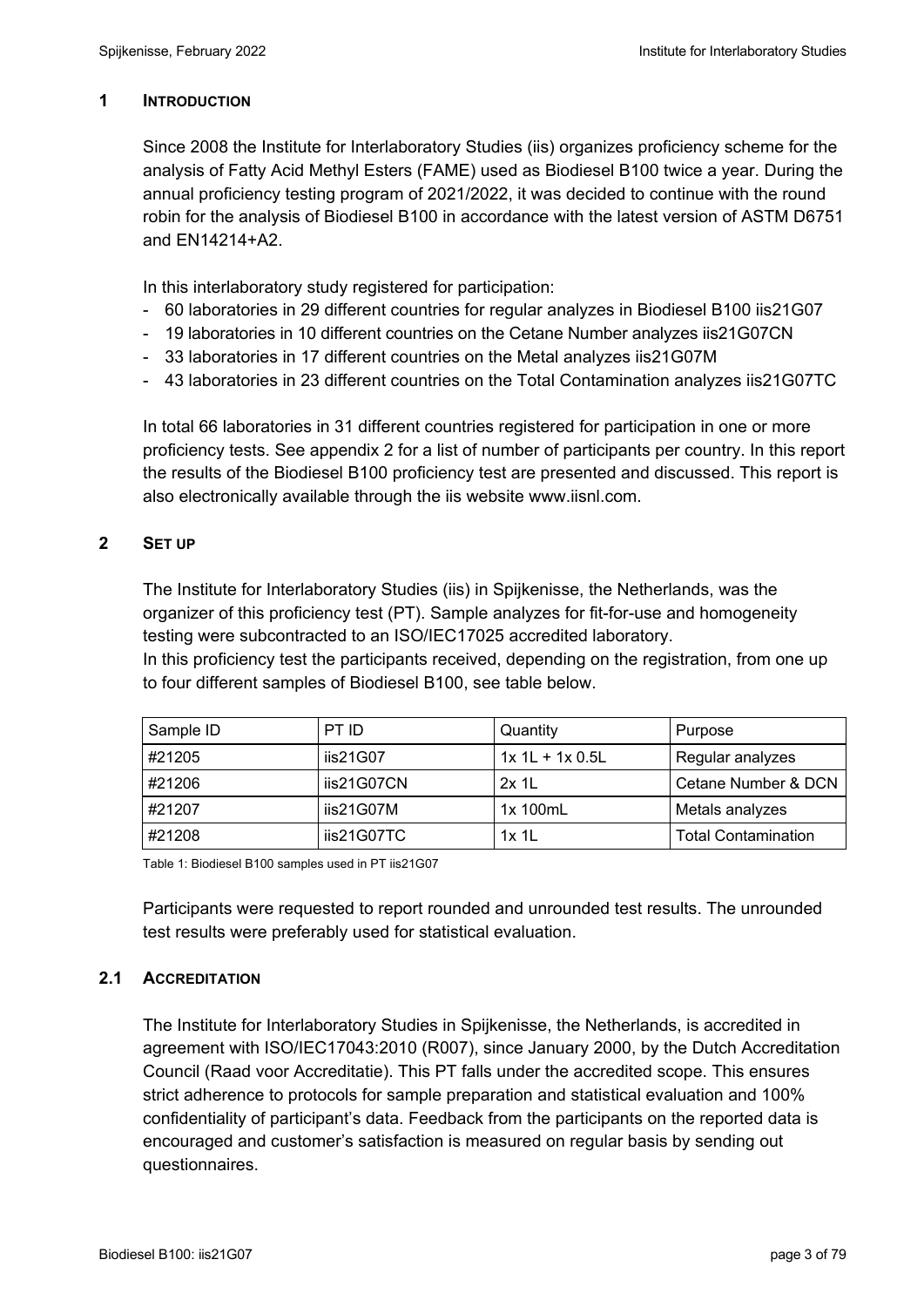#### **2.2 PROTOCOL**

The protocol followed in the organization of this proficiency test was the one as described for proficiency testing in the report 'iis Interlaboratory Studies: Protocol for the Organisation, Statistics and Evaluation' of June 2018 (iis-protocol, version 3.5). This protocol is electronically available through the iis website www.iisnl.com, from the FAQ page.

#### **2.3 CONFIDENTIALITY STATEMENT**

All data presented in this report must be regarded as confidential and for use by the participating companies only. Disclosure of the information in this report is only allowed by means of the entire report. Use of the contents of this report for third parties is only allowed by written permission of the Institute for Interlaboratory Studies. Disclosure of the identity of one or more of the participating companies will be done only after receipt of a written agreement of the companies involved.

#### **2.4 SAMPLES**

For the sample for the regular analyzes in Biodiesel B100 a batch of approximately 200 liters of Rapeseed Methyl Ester (RME) was obtained from a third party. After homogenization 104 amber glass bottles of 1L and 104 amber glass bottles of 0.5L were filled and labelled #21205.

The homogeneity of the subsamples was checked by the determination of Density at 15°C in accordance with ASTM D4052 on 8 stratified randomly selected subsamples.

|                 | Density at 15°C<br>in $kg/m3$ |
|-----------------|-------------------------------|
| sample #21205-1 | 883.54                        |
| sample #21205-2 | 883.59                        |
| sample #21205-3 | 883.55                        |
| sample #21205-4 | 883.56                        |
| sample #21205-5 | 883.57                        |
| sample #21205-6 | 883.54                        |
| sample #21205-7 | 883.54                        |
| sample #21205-8 | 883.55                        |

Table 2: homogeneity test results of subsamples #21205

From the above test results the repeatability was calculated and compared with 0.3 times the reproducibility of the reference test method in agreement with the procedure of ISO13528, Annex B2 in the next table.

|                                 | Density at 15°C<br>in $\text{kg/m}^3$ |
|---------------------------------|---------------------------------------|
| r (observed)                    | 0.05                                  |
| reference test method           | ISO12185:96                           |
| 0.3 x R (reference test method) | በ 15                                  |

Table 3: evaluation of the repeatability of subsamples #21205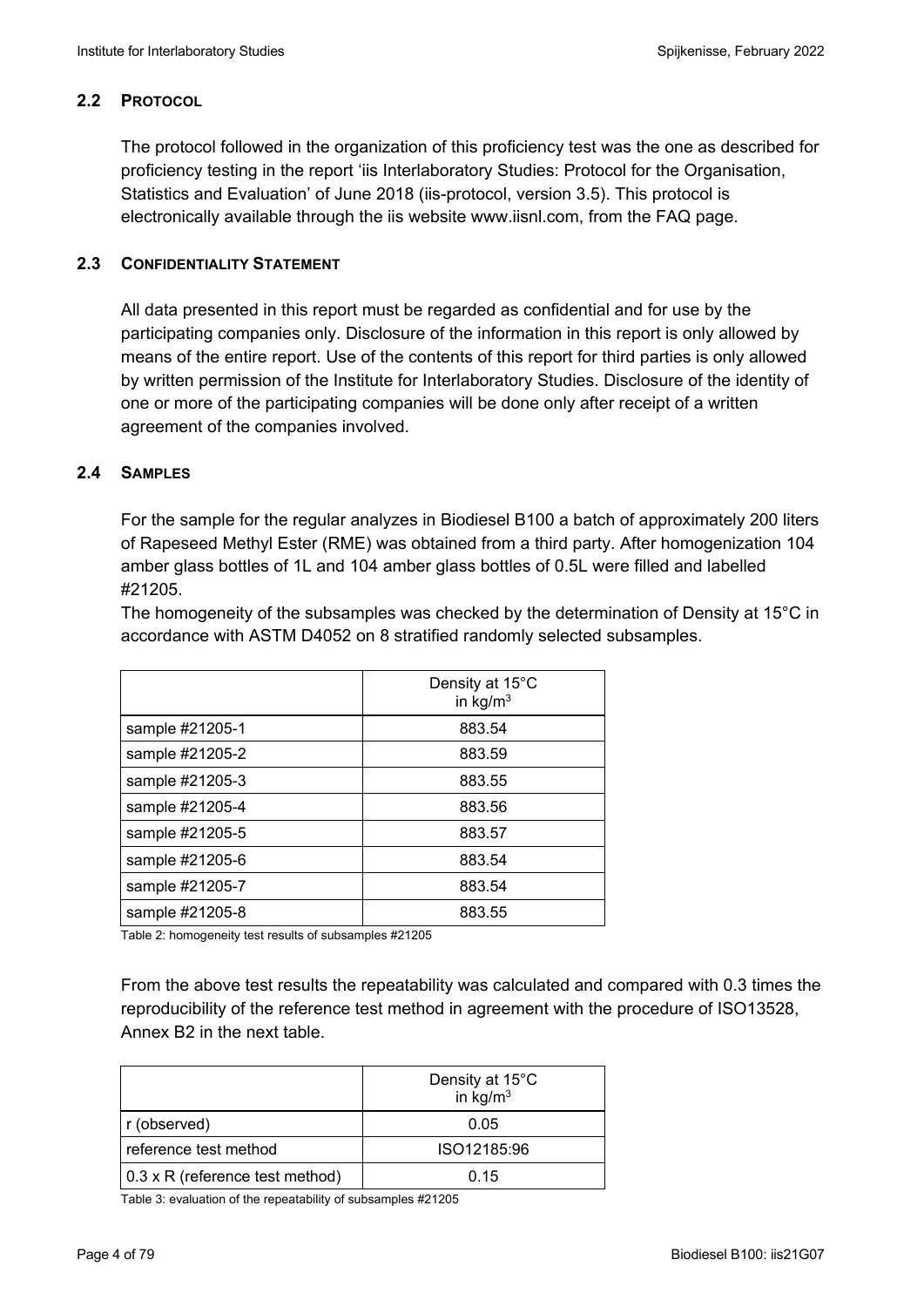The calculated repeatability is in agreement with 0.3 times the reproducibility of the reference test method. Therefore, homogeneity of the subsamples was assumed.

For the sample for the Cetane Number and DCN analyzes in Biodiesel B100 a batch of approximately 90 liters of Rapeseed Methyl Ester (RME) was obtained from a third party. After homogenization 85 amber glass bottles of 1L were filled and labelled #21206. The homogeneity of the subsamples was checked by the determination of Density at 15°C in accordance with ASTM D4052 on 8 stratified randomly selected subsamples.

|                 | Density at 15°C<br>in $kg/m3$ |
|-----------------|-------------------------------|
| sample #21206-1 | 883.69                        |
| sample #21206-2 | 883.68                        |
| sample #21206-3 | 883.67                        |
| sample #21206-4 | 883.68                        |
| sample #21206-5 | 883.68                        |
| sample #21206-6 | 883.67                        |
| sample #21206-7 | 883.67                        |
| sample #21206-8 | 883.68                        |

Table 4: homogeneity test results of subsamples #21206

From the above test results the repeatability was calculated and compared with 0.3 times the reproducibility of the reference test method in agreement with the procedure of ISO13528, Annex B2 in the next table.

|                                 | Density at 15°C<br>in $\text{kg/m}^3$ |
|---------------------------------|---------------------------------------|
| r (observed)                    | 0.02                                  |
| reference test method           | ISO12185:96                           |
| 0.3 x R (reference test method) | 0.15                                  |

Table 5: evaluation of the repeatability of subsamples #21206

The calculated repeatability is in agreement with 0.3 times the reproducibility of the reference test method. Therefore, homogeneity of the subsamples was assumed.

For the sample for the analyzes of Metals in Biodiesel B100 PT a batch of approximately 7 kg of Rapeseed Methyl Ester (RME) was taken and spiked with Phosphorus, Sodium, Potassium and Calcium. After homogenization 68 PE bottles of 100mL were filled and labelled #21207.

The homogeneity of the subsamples was checked by determination of Phosphorus in accordance with EN14107 and Sodium in accordance with EN14538 on 8 stratified randomly selected subsamples.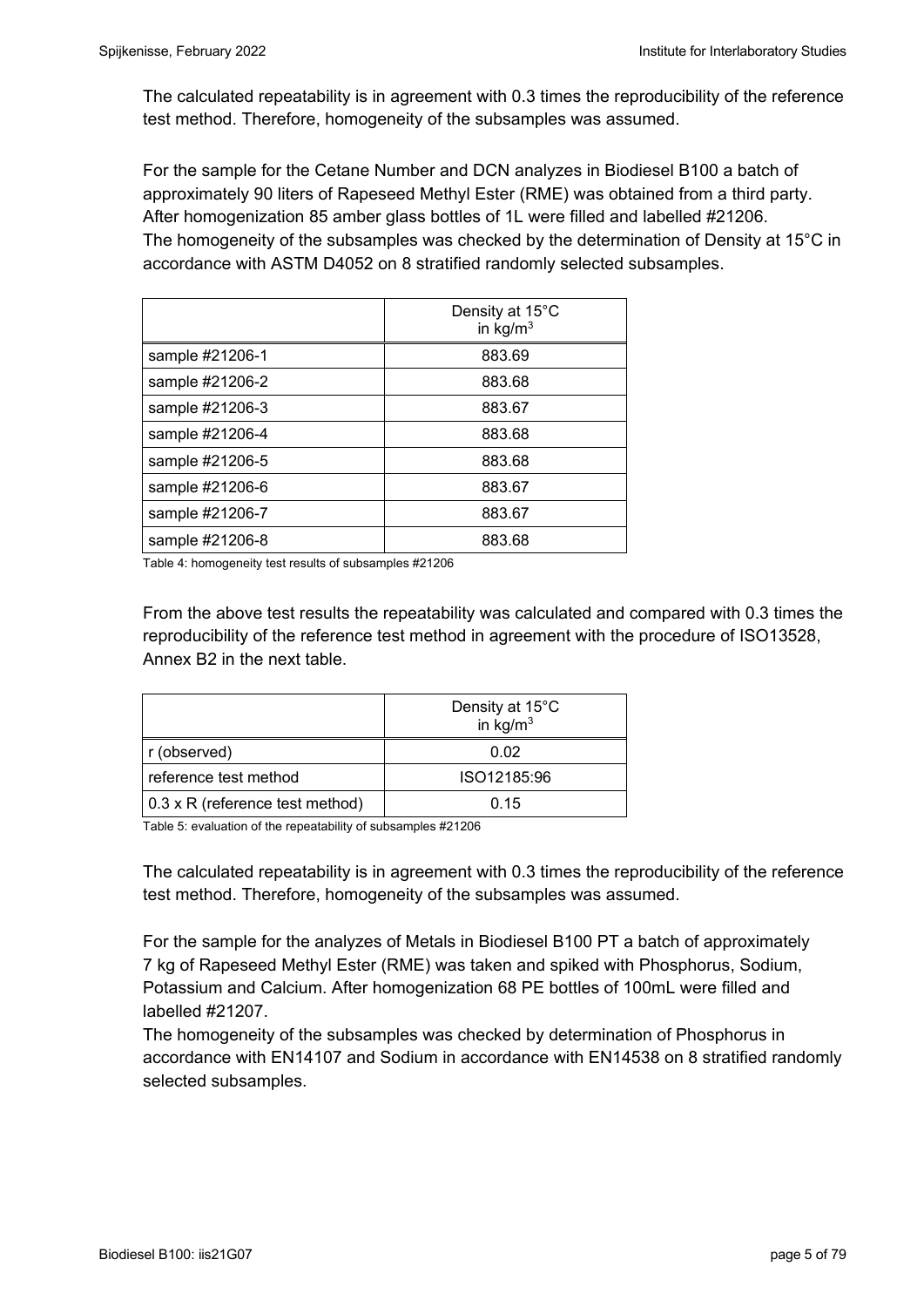|                 | Phosphorus<br>in mg/kg | Sodium<br>in mg/kg |
|-----------------|------------------------|--------------------|
| sample #21207-1 | 17.3                   | 9.4                |
| sample #21207-2 | 17.3                   | 9.8                |
| sample #21207-3 | 17.2                   | 9.8                |
| sample #21207-4 | 17.1                   | 9.8                |
| sample #21207-5 | 17.1                   | 10.0               |
| sample #21207-6 | 17.0                   | 9.7                |
| sample #21207-7 | 17.0                   | 9.6                |
| sample #21207-8 | 16.8                   | 9.7                |

Table 6: homogeneity test results of subsamples #21207

From the above test results the repeatabilities were calculated and compared with 0.3 times the corresponding reproducibility of the reference test methods in agreement with the procedure of ISO13528, Annex B2 in the next table.

|                                        | Phosphorus<br>in mg/kg | Sodium<br>in mg/kg |  |
|----------------------------------------|------------------------|--------------------|--|
| r (observed)                           | 0.47                   | 0.49               |  |
| reference test method                  | EN14107:03             | EN14108:03         |  |
| $0.3 \times R$ (reference test method) | 0.99                   | 1.17               |  |

Table 7: evaluation of the repeatabilities of subsamples #21207

The calculated repeatabilities are in agreement with 0.3 times the corresponding reproducibility of the reference test methods. Therefore, homogeneity of the subsamples was assumed.

For the sample for Total Contamination determination in Biodiesel B100 a batch of approximately 140 liters of Biodiesel B100 was obtained from a third party. A defined volume of freshly prepared and well shaken dust suspension of Arizona Dust material in a lubricating oil was added to a 1L empty bottle by means of a calibrated pipette. The addition was checked by weighing the bottle before and after the addition. In total 82 bottles were prepared and subsequently filled with 1L Biodiesel B100. Finally, the subsamples were labelled #21208. After homogenization, a random sample was taken to check the Total Contamination.

Depending on the registration of the participant the appropriate set of PT samples was sent on September 29, 2021. An SDS was added to the sample package.

#### **2.5 STABILITY OF THE SAMPLES**

The stability of the Biodiesel B100 packed in the amber glass bottles and PE bottles was checked. The material was found sufficiently stable for the period of the proficiency test.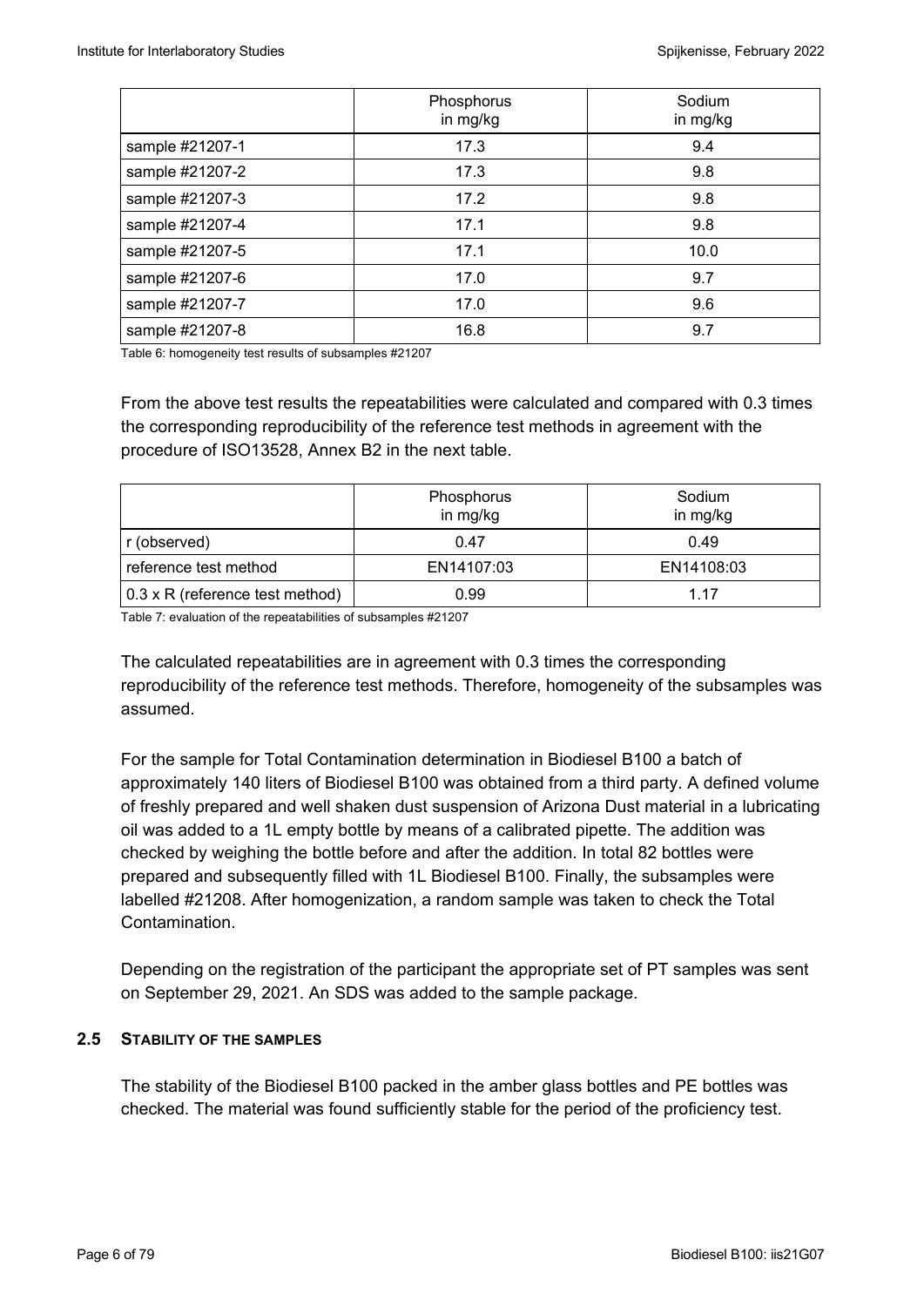### **2.6 ANALYZES**

The requested analyses for the Biodiesel B100 samples are in accordance with the requirements of EN14214:12+A2:19 and/or ASTM D6751:20a.

| Parameter                      | EN14214:12+A2:19 | Parameter                      | ASTM D6751:20a    |
|--------------------------------|------------------|--------------------------------|-------------------|
| <b>Acid Value</b>              | EN14104          | <b>Acid Number</b>             | ASTM D664         |
| Calorific Value                | DIN51900         |                                |                   |
|                                |                  | Carb. Res. 100% FAME           | <b>ASTM D4530</b> |
| <b>CFPP</b>                    | <b>EN116</b>     |                                |                   |
| <b>Cloud Point</b>             | EN23015          | <b>Cloud Point</b>             | <b>ASTM D2500</b> |
| <b>Copper Strip Corrosion</b>  | ISO2160          | <b>Copper Strip Corrosion</b>  | ASTM D130         |
| Density at 15°C                | ISO12185         |                                |                   |
|                                |                  | <b>Distillation</b>            | ASTM D1160        |
| Flash Point (Recc)             | <b>ISO3679</b>   |                                |                   |
| Flash Point (PMcc)             | ISO2719          | <b>Flash Point</b>             | ASTM D93          |
| <b>Iodine Value</b>            | EN14111          |                                |                   |
| Kin. Viscosity at 40°C         | ISO3104          | Kin. Viscosity at 40°C         | ASTM D445         |
| <b>Oxidation Stability</b>     | EN14112          | <b>Oxidation Stability</b>     | EN15751           |
| <b>Sulfated Ash</b>            | <b>ISO3987</b>   | <b>Sulfated Ash</b>            | <b>ASTM D874</b>  |
| Sulfur                         | ISO20846         | Sulfur                         | ASTM D5453        |
| Water                          | ISO12937         |                                |                   |
|                                |                  | <b>Water and Sediment</b>      | <b>ASTM D2709</b> |
| <b>Cetane Number</b><br>EN5165 |                  | <b>Cetane Number</b>           | ASTM D613         |
|                                |                  | <b>Derived Cetane Number</b>   | ASTM D7668        |
| Calcium + Magnesium            | EN14538          | Calcium + Magnesium            | EN14538           |
| Phosphorus                     | EN14107          | Phosphorus                     | <b>ASTM D4951</b> |
| Potassium + Sodium             | EN14108/14109    | Potassium + Sodium             | EN14538           |
| Polyunsaturated esters         | EN15779          |                                |                   |
| Methanol                       | EN14110          | Methanol                       | EN14110           |
| mono-, di-, tri-Glycerides     | EN14105          | Monoglyceride content          | ASTM D6584        |
| Free + Total Glycerol          | EN14105          | Free + Total Glycerol          | ASTM D6584        |
| Total ester content            | EN14103          |                                |                   |
| Linolenic Acid<br>EN14103      |                  |                                |                   |
| <b>Total Contamination</b>     | EN12662          |                                |                   |
|                                |                  | <b>Cold Soak Filterability</b> | ASTM D7501        |

Table 8: requirements and test methods acc. to specifications EN14214:12+A2:19 and/or ASTM D6751:20a.

It was explicitly requested to treat the samples as if they were routine samples and to report the test results using the indicated units on the report form and not to round the test results, but report as much significant figures as possible. It was also requested not to report 'less than' test results, which are above the detection limit, because such test results cannot be used for meaningful statistical evaluations.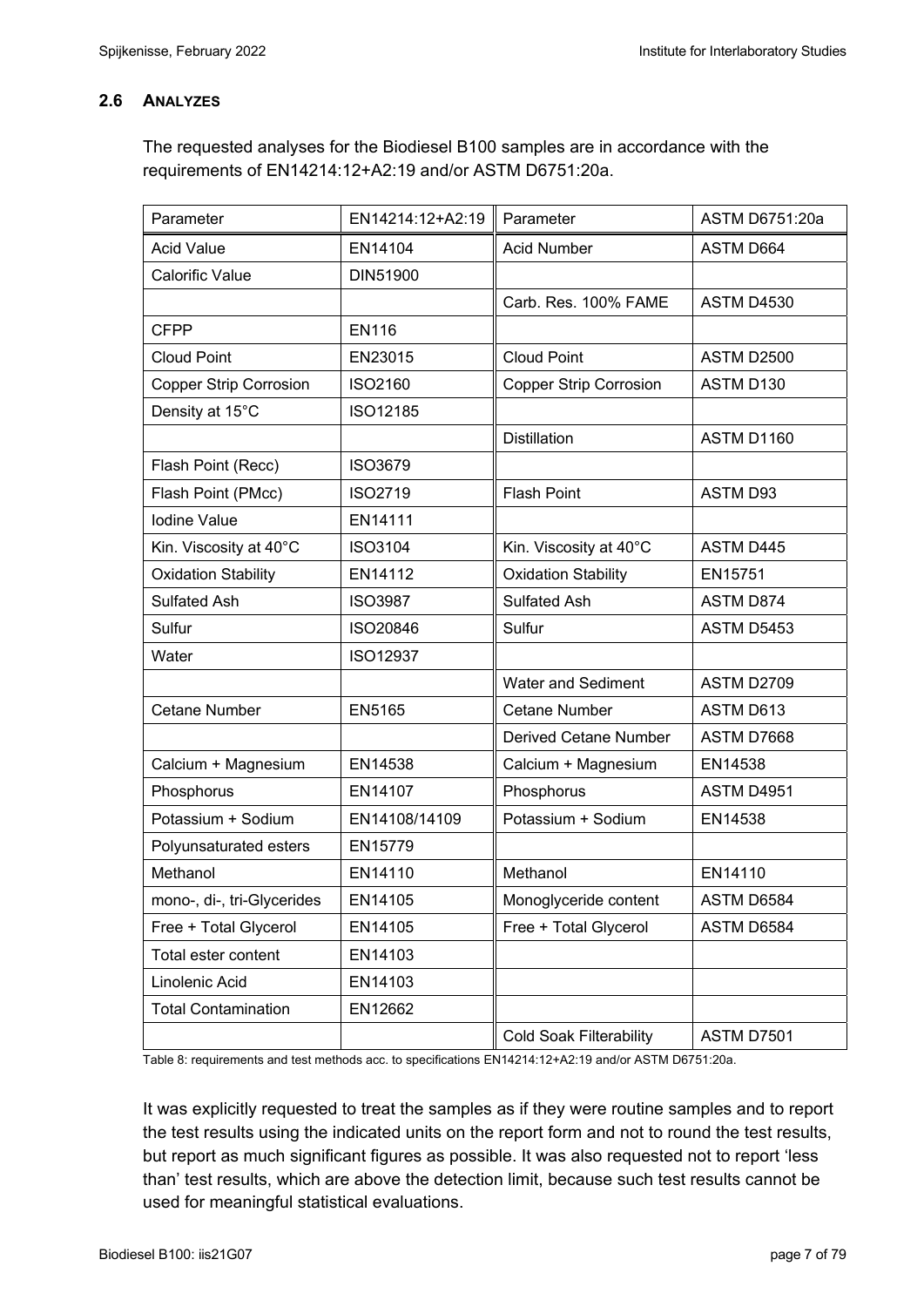To get comparable test results a detailed report form and a letter of instructions are prepared. On the report form the reporting units are given as well as the reference test methods (when applicable) that will be used during the evaluation. The detailed report form and the letter of instructions are both made available on the data entry portal www.kpmd.co.uk/sgs-iis/. The participating laboratories are also requested to confirm the sample receipt on this data entry portal. The letter of instructions can also be downloaded from the iis website www.iisnl.com.

#### **3 RESULTS**

During five weeks after sample dispatch, the test results of the individual laboratories were gathered via the data entry portal www.kpmd.co.uk/sgs-iis/. The reported test results are tabulated per determination in appendix 1 of this report. The laboratories are presented by their code numbers.

Directly after the deadline, a reminder was sent to those laboratories that had not reported test results at that moment. Shortly after the deadline, the available test results were screened for suspect data. A test result was called suspect in case the Huber Elimination Rule (a robust outlier test) found it to be an outlier. The laboratories that produced these suspect data were asked to check the reported test results (no reanalyzes). Additional or corrected test results are used for data analysis and the original test results are placed under 'Remarks' in the result tables in appendix 1. Test results that came in after the deadline were not taken into account in this screening for suspect data and thus these participants were not requested for checks.

#### **3.1 STATISTICS**

The protocol followed in the organization of this proficiency test was the one as described for proficiency testing in the report 'iis Interlaboratory Studies: Protocol for the Organisation, Statistics and Evaluation' of June 2018 (iis-protocol, version 3.5). For the statistical evaluation the *unrounded* (when available) figures were used instead of the rounded test results. Test results reported as '<…' or '>…' were not used in the statistical evaluation.

First, the normality of the distribution of the various data sets per determination was checked by means of the Lilliefors-test, a variant of the Kolmogorov-Smirnov test and by the calculation of skewness and kurtosis. Evaluation of the three normality indicators in combination with the visual evaluation of the graphic Kernel density plot, lead to judgement of the normality being either 'unknown', 'OK', 'suspect' or 'not OK'. After removal of outliers, this check was repeated. If a data set does not have a normal distribution, the (results of the) statistical evaluation should be used with due care.

The assigned value is determined by consensus based on the test results of the group of participants after rejection of the statistical outliers and/or suspect data.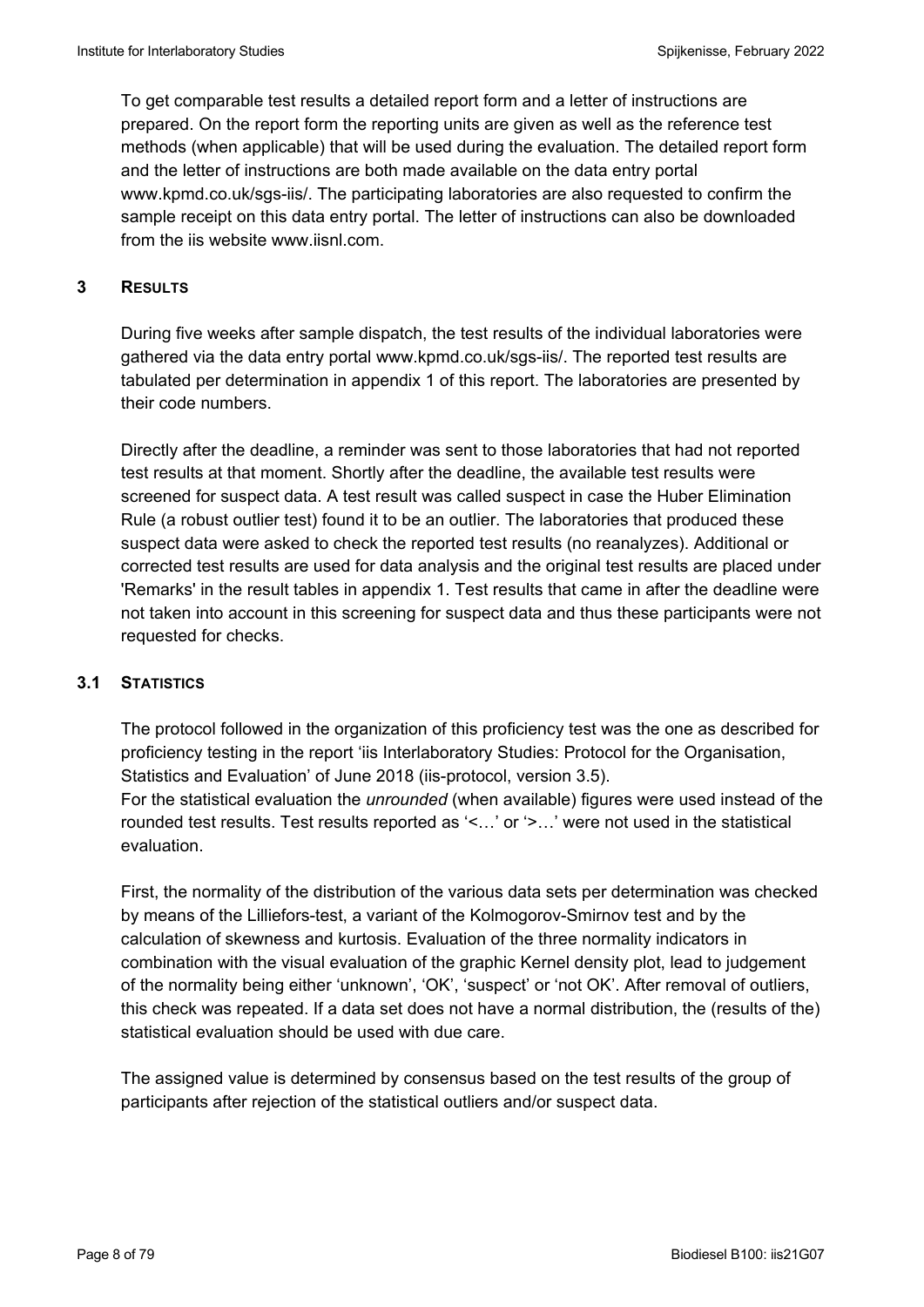According to ISO13528 all (original received or corrected) results per determination were submitted to outlier tests. In the iis procedure for proficiency tests, outliers are detected prior to calculation of the mean, standard deviation and reproducibility. For small data sets, Dixon (up to 20 test results) or Grubbs (up to 40 test results) outlier tests can be used. For larger data sets (above 20 test results) Rosner's outlier test can be used. Outliers are marked by D(0.01) for the Dixon's test, by G(0.01) or DG(0.01) for the Grubbs' test and by R(0.01) for the Rosner's test. Stragglers are marked by D(0.05) for the Dixon's test, by G(0.05) or DG(0.05) for the Grubbs' test and by R(0.05) for the Rosner's test. Both outliers and stragglers were not included in the calculations of averages and standard deviations.

For each assigned value the uncertainty was determined in accordance with ISO13528. Subsequently the calculated uncertainty was evaluated against the respective requirement based on the target reproducibility in accordance with ISO13528. In this PT, the criterion of ISO13528, paragraph 9.2.1. was met for all evaluated tests, therefore, the uncertainty of all assigned values may be negligible and need not be included in the PT report.

Finally, the reproducibilities were calculated from the standard deviations by multiplying them with a factor of 2.8

#### **3.2 GRAPHICS**

In order to visualize the data against the reproducibilities from literature, Gauss plots were made, using the sorted data for one determination (see appendix 1). On the Y-axis the reported test results are plotted. The corresponding laboratory numbers are on the X-axis. The straight horizontal line presents the consensus value (a trimmed mean). The four striped lines, parallel to the consensus value line, are the +3s, +2s, -2s and -3s target reproducibility limits of the selected reference test method. Outliers and other data, which were excluded from the calculations, are represented as a cross. Accepted data are represented as a triangle.

Furthermore, Kernel Density Graphs were made. This is a method for producing a smooth density approximation to a set of data that avoids some problems associated with histograms. Also, a normal Gauss curve (dotted line) was projected over the Kernel Density Graph (smooth line) for reference. The Gauss curve is calculated from the consensus value and the corresponding standard deviation.

#### **3.3 Z-SCORES**

To evaluate the performance of the participating laboratories the z-scores were calculated. As it was decided to evaluate the performance of the participants in this proficiency test (PT) against the literature requirements (derived from e.g. ISO or ASTM test methods), the z-scores were calculated using a target standard deviation. This results in an evaluation independent of the variation in this interlaboratory study.

The target standard deviation was calculated from the literature reproducibility by division with 2.8. In case no literature reproducibility was available, other target values were used, like Horwitz or an estimated reproducibility based on former iis proficiency tests.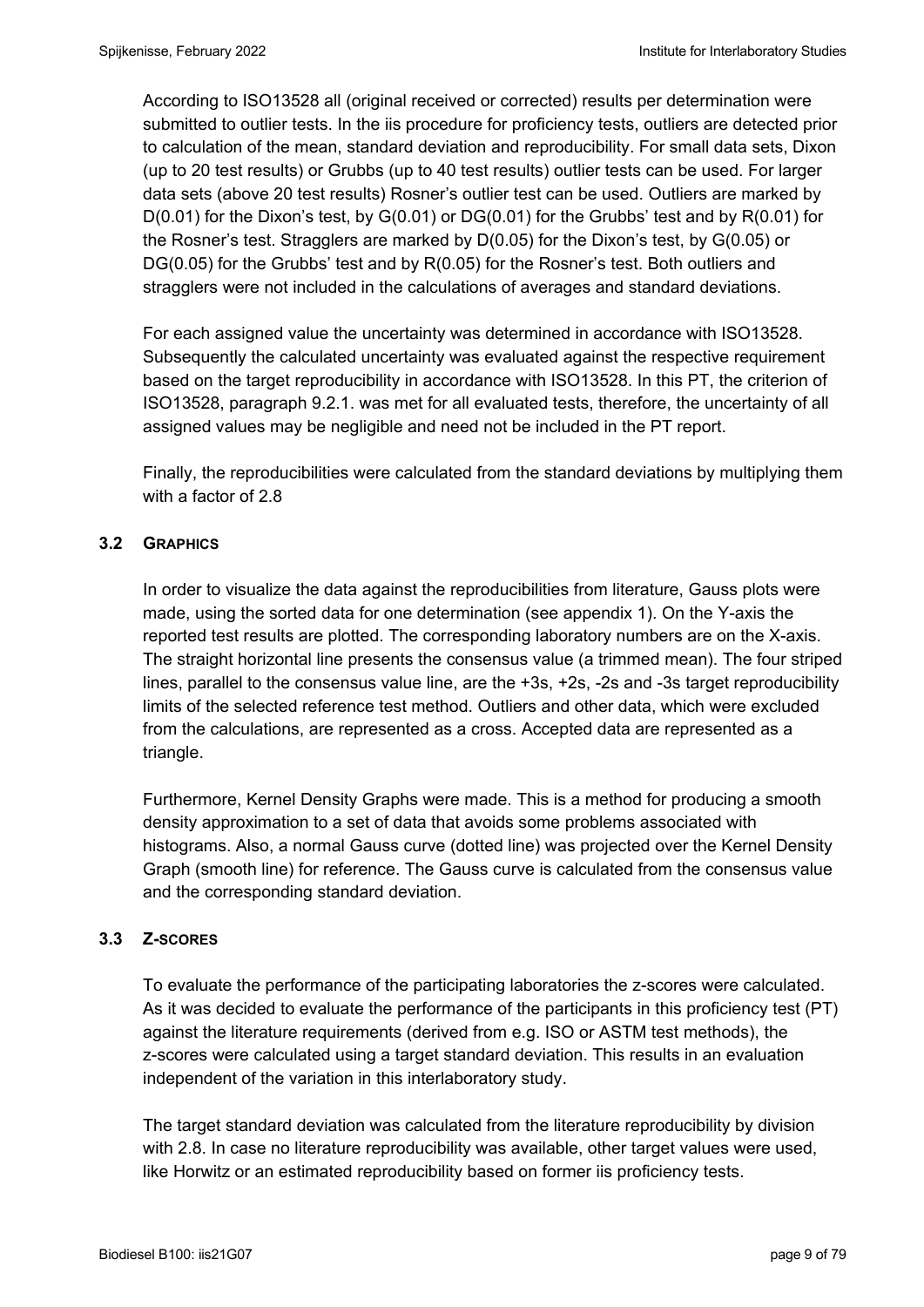When a laboratory did use a test method with a reproducibility that is significantly different from the reproducibility of the reference test method used in this report, it is strongly advised to recalculate the z-score, while using the reproducibility of the actual test method used, this in order to evaluate whether the reported test result is fit-for-use.

The z-scores were calculated according to:

 $Z_{\text{fran}et}$  = (test result - average of PT) / target standard deviation

The  $z_{\text{(target)}}$  scores are listed in the test result tables in appendix 1.

Absolute values for z<2 are very common and absolute values for z>3 are very rare. Therefore, the usual interpretation of z-scores is as follows:

|        | $ z  < 1$ good             |
|--------|----------------------------|
|        | $1 <  z  < 2$ satisfactory |
|        | $2 <  z  < 3$ questionable |
| 3 <  z | unsatisfactory             |

## **4 EVALUATION**

Some problems were encountered with the dispatch of the samples due to COVID-19 pandemic. Therefore, the reporting time on the data entry portal was extended with one week.

In the Biodiesel B100 regular round one participant reported the test results after the extended reporting date and three other participants did not report any test results at all. In the Cetane Number and DCN PT the reporting participants did report in time but six participants did not report any test results at all.

In the Metals in Biodiesel B100 PT one participant reported the test results after the extended reporting date and six other participants did not report any test results at all. In the Total Contamination PT two participants reported the test results after the extended reporting date and seven other participants did not report any test results at all. Not all participants were able to report all analyzes requested.

In total 63 participants reported in total 962 numerical test results. Observed were 31 outlying test results, which is 3.2%. In proficiency tests outlier percentages of 3% - 7.5% are quite normal.

Not all data sets proved to have a normal Gaussian distribution. These are referred to as "not OK" or "suspect". The statistical evaluation of these data sets should be used with due care, see also paragraph 3.1.

## **4.1 EVALUATION PER SAMPLE AND PER TEST**

In this section the reported test results are discussed per sample and per test. The test methods which were used by the various laboratories were taken into account for explaining the observed differences when possible and applicable. These test methods are also in the tables together with the original data in appendix 1. The abbreviations, used in these tables,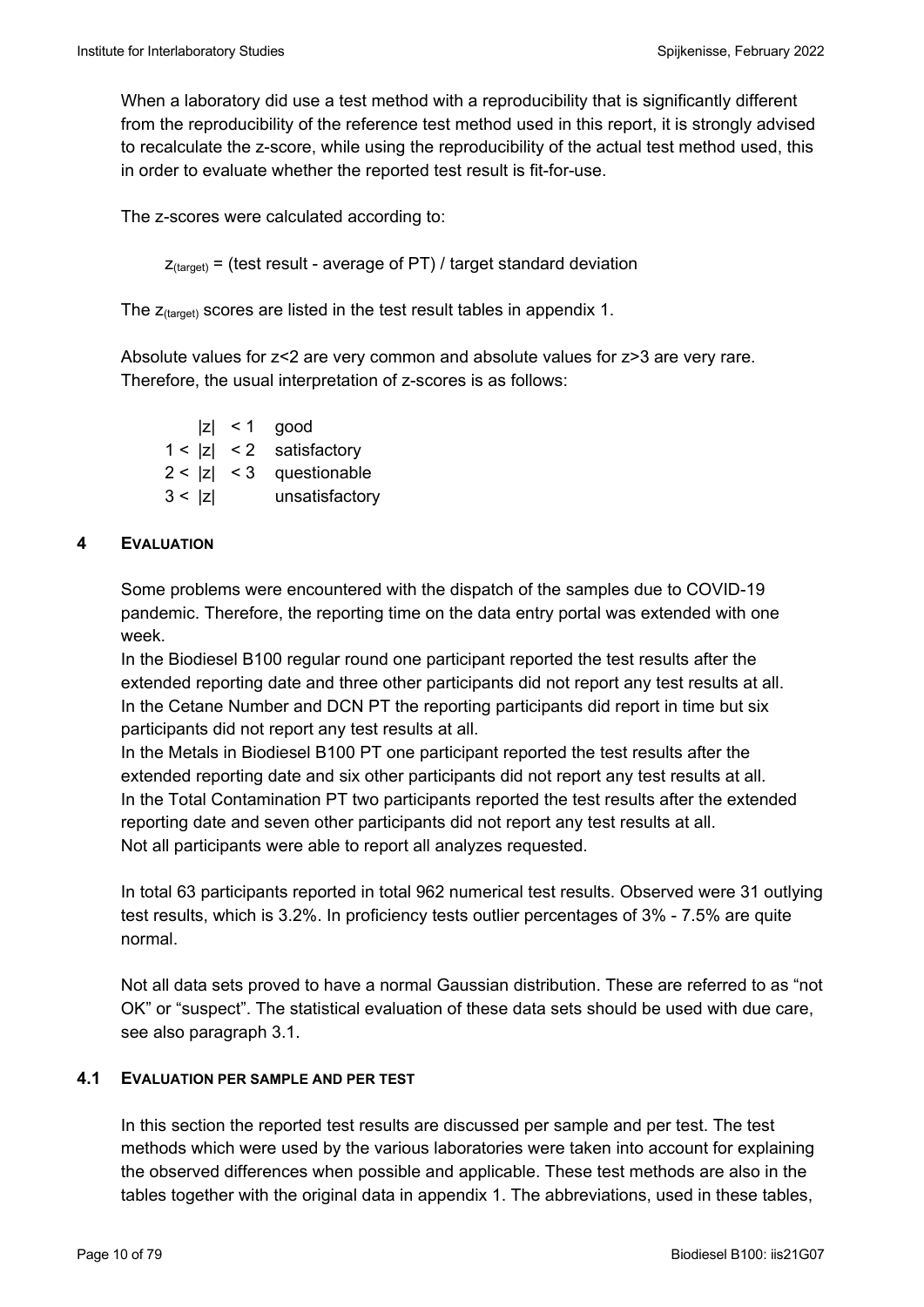#### are explained in appendix 3.

In the iis PT reports ASTM test methods are referred to with a number (e.g. D874) and an added designation for the year that the test method was adopted or revised (e.g. D874:13a). If applicable, a designation in parentheses is added to designate the year of reapproval (e.g. D874:13a(2018)). In the test results tables of appendix 1 only the method number (sub) and year of adoption or revision (e.g. D874:13a) will be used.

#### **sample #21205**

Acid Value: This determination was not problematic. No statistical outliers were observed. The calculated reproducibility is in full agreement with the requirements of EN14104:03 and EN14214:12+A2:19.

Total Acid Number: This determination was not problematic. No statistical outliers were observed. The calculated reproducibility is in agreement with the requirements of ASTM D664-B:18e2.

- Cloud Point: This determination was not problematic. Five statistical outliers were observed. However, the calculated reproducibility after rejection of the statistical outliers is in agreement with the requirements of ASTM D2500:17a and EN14214:12+A2:19.
- CFPP: This determination was not problematic. One statistical outlier was observed. The calculated reproducibility after rejection of the statistical outlier is in agreement with the requirements of EN116:15 or EN14214:12+A2:19.
- Carbon Residue on 100% sample: This determination was not problematic. The majority of the participants agreed on a test result near or below the application range of ASTM D4530:15(2020) or ISO10370:14. Therefore, no z-scores were calculated.
- Copper Corrosion: This determination was not problematic. All reporting participants agreed on a test result of 1(1a/1b).
- Density at 15°C: This determination was not problematic. No statistical outliers were observed. The calculated reproducibility is in agreement with the requirements of ISO12185:96.
- Flash Point PMcc: This determination was problematic. No statistical outliers were observed. The calculated reproducibility is not in agreement with the requirements of ASTM D93-C:20 and ISO2719-C:16.
- Flash Point recc: This determination was not problematic. No statistical outliers were observed. The calculated reproducibility is in agreement with the requirements of ISO3679:15.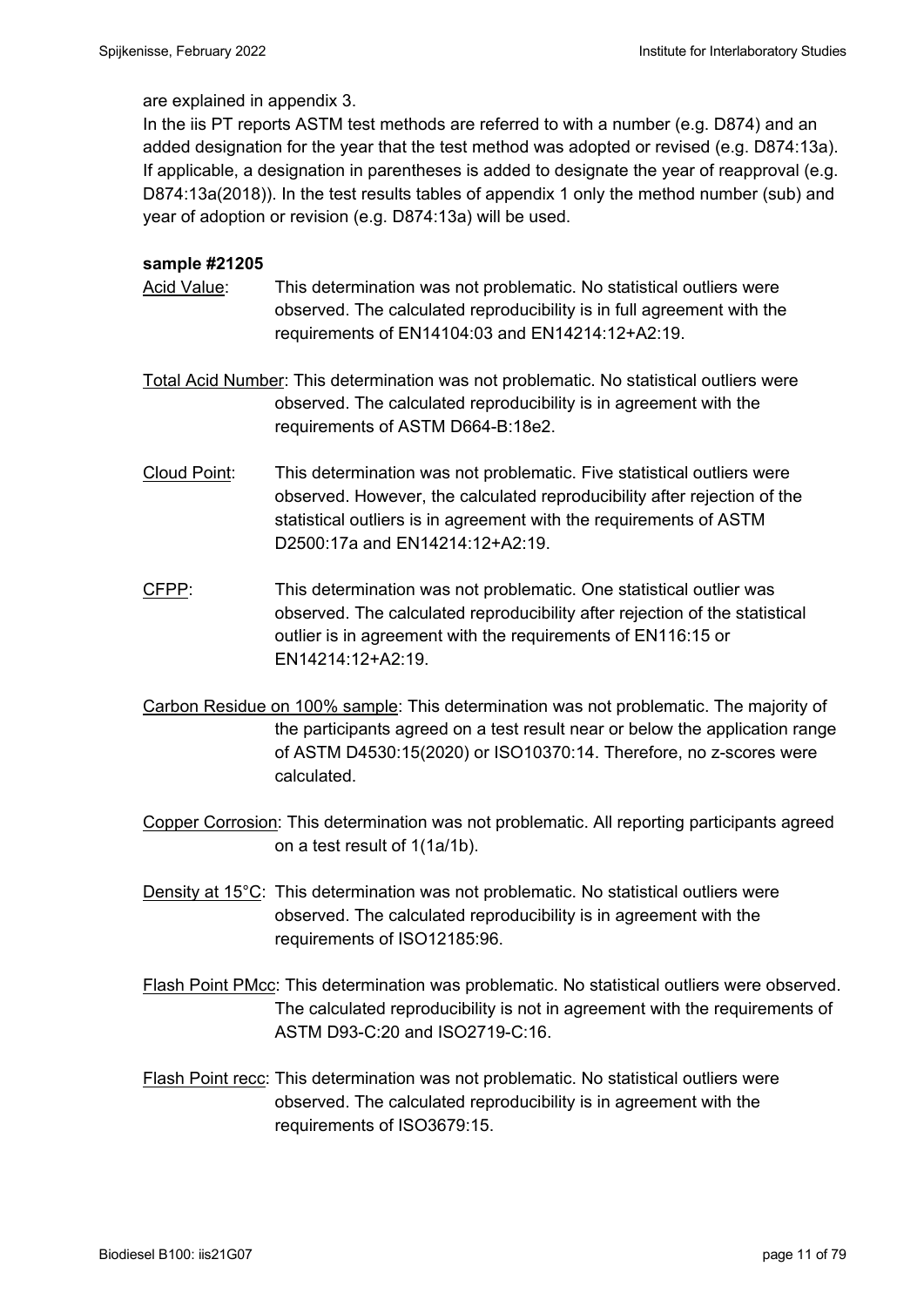Iodine Value: This determination was not problematic. No statistical outliers were observed. The calculated reproducibility is in full agreement with the requirements of EN14111:03.

Kinematic Viscosity at 40°C: The determination may be problematic depending on the test method used. Three statistical outliers were observed. The calculated reproducibility after rejection of the statistical outliers is not in agreement with the requirements of ISO3104-A:20 but it is in agreement with the requirements of ASTM D445:21e1. When evaluated separately over the test results of ISO3104-A the calculated reproducibility after rejection of the statistical outlier is still not in agreement with the requirements of ISO3104-A:20.

- Oxidation Stability: This determination was not problematic. No statistical outliers were observed. The calculated reproducibility is in full agreement with the requirements of EN15751:14 and is in agreement with the requirements of EN14112:20.
- Pour Point: This determination was not problematic. Three statistical outliers were observed. The calculated reproducibility after rejection of the statistical outliers is in agreement with the requirements of ISO3016:19.
- Sulfated Ash: This determination was not problematic. All reporting participants agreed on a test result near or below the application range of ASTM D874:13a(2018). Therefore, no z-scores were calculated.
- Sulfur: This determination was not problematic. One statistical outlier was observed. The calculated reproducibility after rejection of the statistical outlier is in agreement with the requirements of ISO20846:19 and is in full agreement with the requirements of ASTM D5453:19a.
- Water: This determination was not problematic. Three statistical outliers were observed. The calculated reproducibility after rejection of the statistical outliers is in agreement with the requirements of ISO12937:00 and ASTM D6304-A:20.
- Water and Sediment: This determination was not problematic. All reporting participants agreed on a test result near or below the application limit of ASTM D2709:16. Therefore, no z-scores were calculated.

Calorific Value Gross: This determination was problematic. No statistical outliers were observed. The calculated reproducibility is not in agreement with the requirements of D240:19.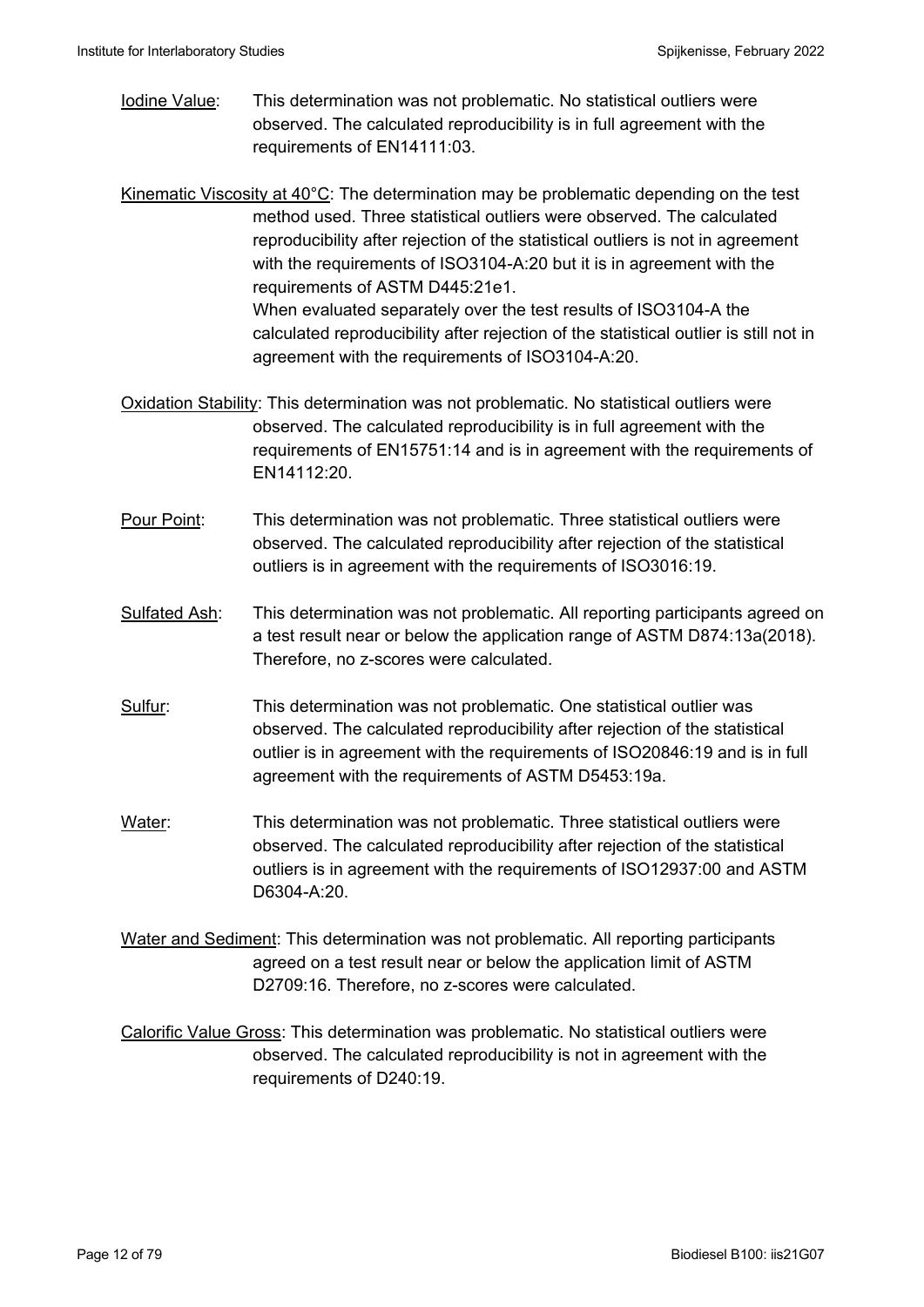- Distillation at 10 mmHg: Only three participants submitted a test result for Distillation at 10mmHg. This determination was problematic for 80% and 90% recovered and was very problematic for 95% recovered. No statistical outliers were observed. The calculated reproducibilities are not in agreement with the requirements of ASTM D1160:18. No z-scores were calculated for 95% recovered.
- Methanol: This determination was problematic. No statistical outliers were observed. The calculated reproducibility is not in agreement with the requirements of EN14110:19.
- Monoglycerides: This determination was problematic. Two statistical outliers were observed. The calculated reproducibility after rejection of the statistical outliers is not in agreement with the requirements of EN14105:21.
- Diglycerides: This determination was not problematic. No statistical outliers were observed. The calculated reproducibility is in agreement with the requirements of EN14105:21.
- Triglycerides: This determination was not problematic. One statistical outlier was observed. The calculated reproducibility after rejection of the statistical outlier is in agreement with the requirements of EN14105:21.
- Free Glycerol: This determination was not problematic. No statistical outliers were observed. The calculated reproducibility is in agreement with the requirements of EN14105:21.
- Total Glycerol: This determination was problematic. No statistical outliers were observed. The calculated reproducibility is not in agreement with the requirements of EN14105:21.
- Total Ester content (FAME): This determination was not problematic. Two statistical outliers were observed. The calculated reproducibility after rejection of the statistical outlier is in full agreement with the requirements of EN14103:20 and in agreement with EN14103:11.
- Linolenic Acid Methyl Ester: This determination was very problematic. One statistical outlier was observed. The calculated reproducibility after rejection of the statistical outlier is not at all in agreement with the requirements of EN14103:20 and is not in agreement with the less strict requirements EN14103:11.
- Polyunsaturated Methyl Esters: This determination was problematic. No statistical outliers were observed. The calculated reproducibility is not in agreement with the requirements EN15779:09+A1:13.

#### **sample #21206**

Cetane Number: This determination was problematic. No statistical outliers were observed. The calculated reproducibility is not in agreement with the requirements of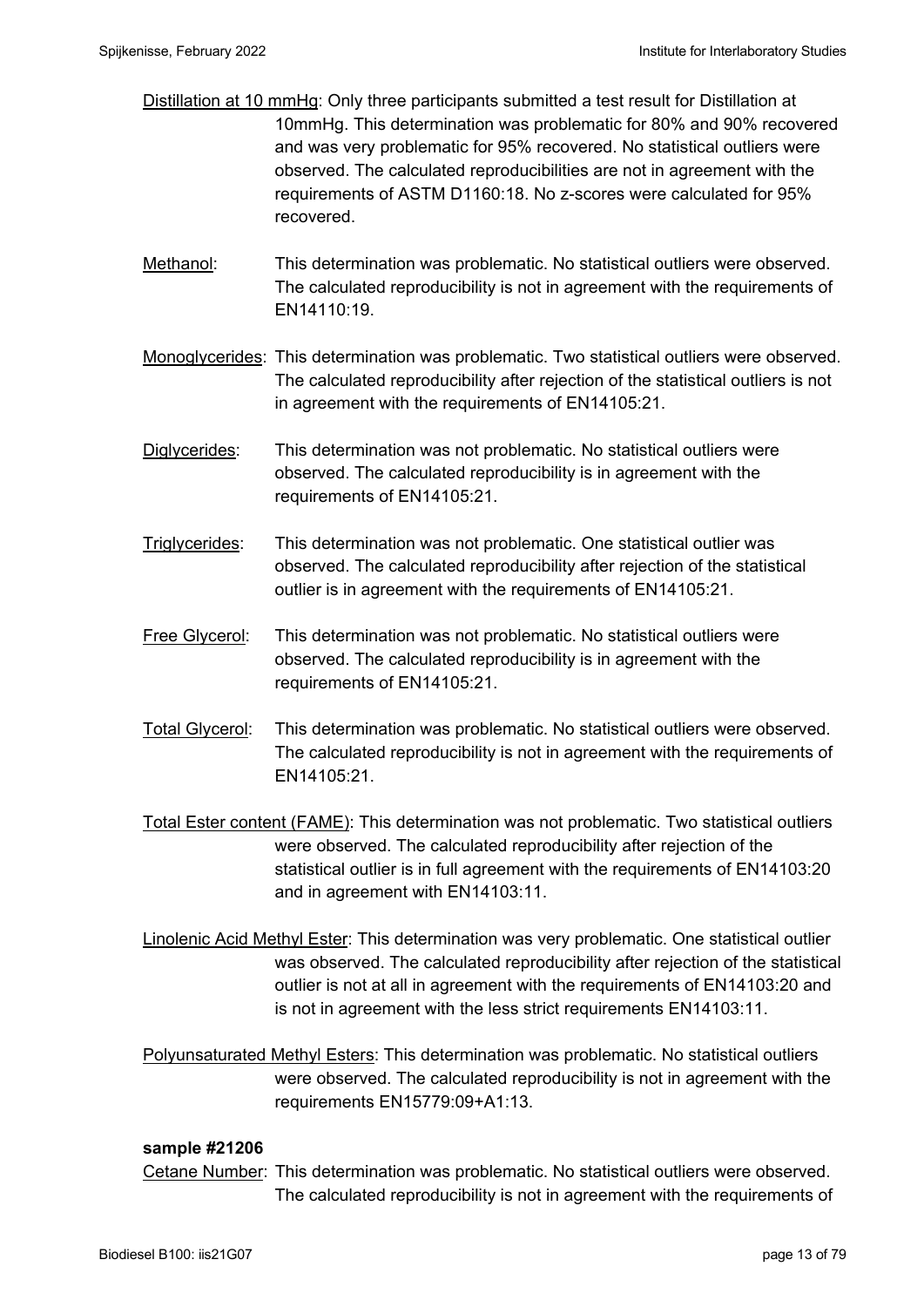ASTM D613:18ae1, nor with the requirements of EN14214:12+A2:19 and ISO5165:20.

DCN (D7668): This determination may be very problematic for the parameter Derived Cetane Number. No statistical outliers were observed. It was decided not to calculate z-scores for Derived Cetane Number due to the large difference between the calculated and the reference reproducibility. Only two participants reported a test result for the parameters Ignition Delay and Combustion Delay. Therefore, no z-scores were calculated.

#### **sample #21207**

- Sum Ca + Mg: This determination was problematic. Two statistical outliers were observed. The calculated reproducibility after rejection of the statistical outliers is not in agreement with the requirements of EN141538:06.
- Phosphorus: This determination was very problematic. One statistical outlier was observed. The calculated reproducibility after rejection of the statistical outlier is not at all in agreement with the requirements of EN14107:03.
- Potassium: This determination was not problematic. Two statistical outliers were observed. The calculated reproducibility after rejection of the statistical outliers is in agreement with the requirements of EN14109:03.
- Sodium: This determination was problematic. No statistical outliers were observed. The calculated reproducibility is not in agreement with the requirements of EN14108:03.
- Sum  $K + Na$ : This determination was not problematic. Two statistical outliers were observed. The calculated reproducibility after rejection of the statistical outliers is full in agreement with the requirements of EN14538:06.

#### **sample #21208**

Some years ago, there was some discussion about method EN12662 version 2014 for determining Total Contamination in Biodiesel (neat FAME or B100). The CEN/TC 19 working group published a letter in September 2015 (see lit. 13) about this issue. In short, for FAME blends (B100) either EN12662:1998 or EN12662:2008 should be used and not EN12662:14. Also, the latest version of EN14214:12+A2:19 (February 2019) states that EN12662 version 2008 should be used or EN12662:1998 as alternative. The method EN12662:14 is not mentioned anymore in the specification (see also iis memo 1903, lit 14). It was therefore decided to exclude the test results which were determined according EN12662:14.

Total Contamination: This determination was very problematic. Two outliers were observed and nine other test results were excluded. The calculated reproducibility after rejection of the suspect data is still not in agreement with the requirements of EN12662:98 (or EN12662:08).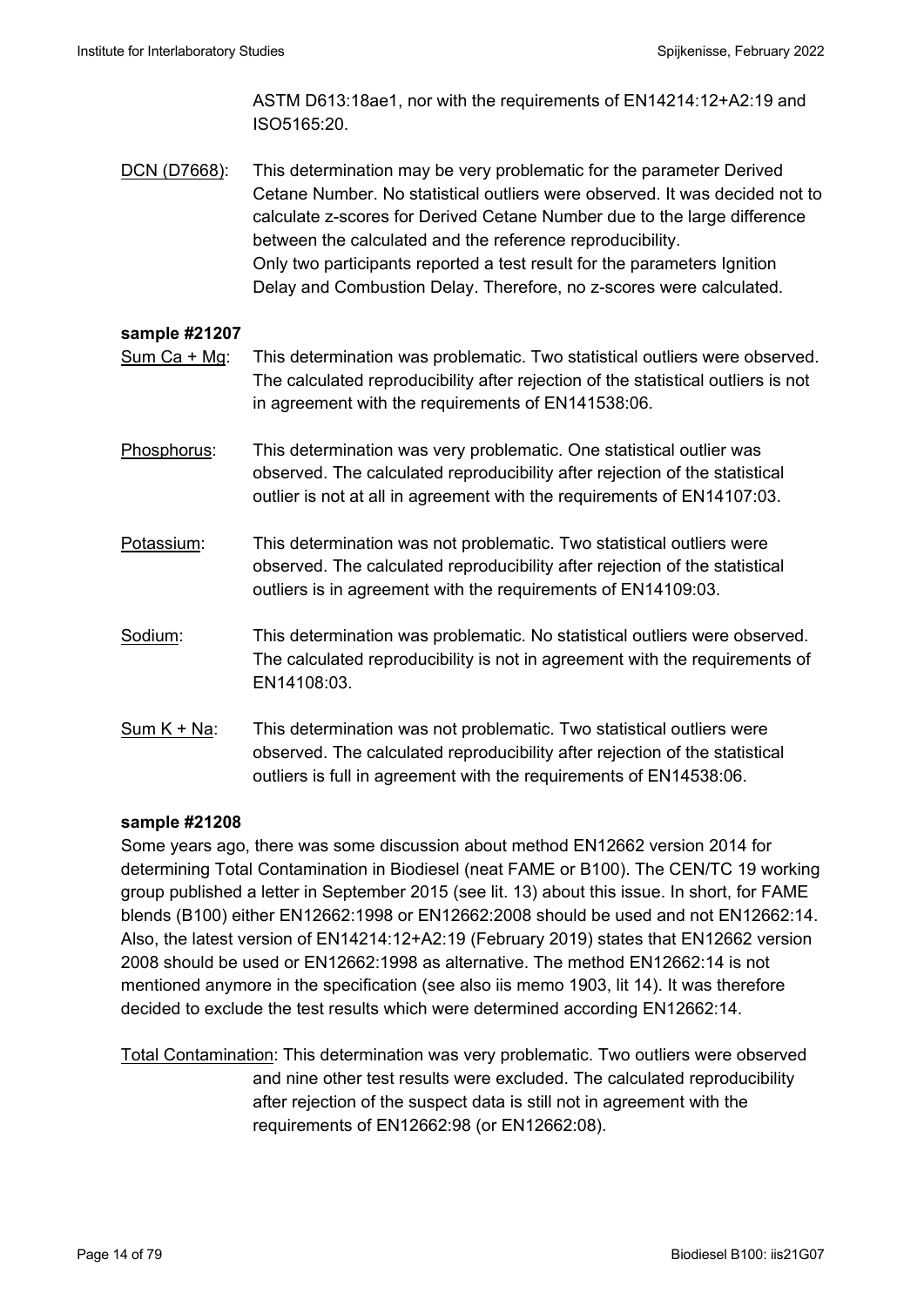#### **4.2 PERFORMANCE EVALUATION FOR THE GROUP OF LABORATORIES**

A comparison has been made between the reproducibility as declared by the reference test method and the reproducibility as found for the group of participating laboratories. The number of significant test results, the average, the calculated reproducibility (2.8 \* standard deviation) and the target reproducibility derived from literature reference test methods (in casu ASTM, EN and ISO test methods) are presented in the next tables.

| Parameter                        | unit               | n              | average  | $2.8 * sd$ | R(lit) |
|----------------------------------|--------------------|----------------|----------|------------|--------|
| <b>Acid Value</b>                | mg KOH/g           | 30             | 0.46     | 0.06       | 0.06   |
| <b>Total Acid Number</b>         | mg KOH/g           | 16             | 0.45     | 0.08       | 0.13   |
| <b>Cloud Point</b>               | $^{\circ}C$        | 42             | $-5.0$   | 2.0        | 5      |
| Cold Filter Plugging Point       | $^{\circ}C$        | 50             | $-15.8$  | 2.5        | 3.9    |
| Carbon Residue on 100% sample    | %M/M               | 19             | < 0.1    | n.e.       | n.e.   |
| Copper Corrosion 3hrs at 50°C    |                    | 40             | 1(1a/1b) | n.a.       | n.a.   |
| Density at 15°C                  | kg/m <sup>3</sup>  | 56             | 883.5    | 0.3        | 0.5    |
| <b>Flash Point PMcc</b>          | $^{\circ}C$        | 38             | 153.3    | 20.9       | 14.7   |
| Flash Point recc                 | $^{\circ}C$        | 9              | 171.0    | 12.8       | 15.0   |
| Iodine Value                     | g l2/100g          | 30             | 113.4    | 4.6        | 5      |
| Kinematic Viscosity at 40°C      | mm <sup>2</sup> /s | 44             | 4.470    | 0.045      | 0.037  |
| Oxidation Stab. Induction period | hours              | 35             | 4.2      | 1.1        | 1.2    |
| Pour Point                       | $^{\circ}C$        | 25             | $-37.2$  | 6.2        | 9      |
| <b>Sulfated Ash</b>              | %M/M               | 27             | < 0.005  | n.e.       | n.e.   |
| Sulfur                           | mg/kg              | 44             | 2.1      | 1.0        | 1.4    |
| Water                            | mg/kg              | 49             | 379      | 54         | 134    |
| <b>Water and Sediment</b>        | %V/V               | 10             | < 0.05   | n.e.       | n.e.   |
| <b>Calorific Value Gross</b>     | MJ/kg              | 5              | 40.1     | 0.9        | 0.4    |
| 80% recovered, as AET            | $^{\circ}C$        | $\mathfrak{S}$ | 352.3    | 5.8        | 4.6    |
| 90% recovered, as AET            | $^{\circ}C$        | 3              | 355.0    | 9.7        | 4.6    |
| 95% recovered, as AET            | $^{\circ}C$        | 3              | 359.0    | 20.2       | (4.6)  |
| Methanol                         | %M/M               | 27             | 0.042    | 0.024      | 0.012  |
| Monoglycerides                   | %M/M               | 32             | 0.342    | 0.151      | 0.129  |
| Diglycerides                     | %M/M               | 31             | 0.097    | 0.041      | 0.047  |
| <b>Triglycerides</b>             | %M/M               | 31             | 0.050    | 0.032      | 0.068  |
| Free Glycerol                    | $\%$ M/M           | 25             | 0.002    | 0.003      | 0.006  |
| <b>Total Glycerol</b>            | %M/M               | 32             | 0.112    | 0.057      | 0.033  |
| Total Ester content (FAME)       | %M/M               | 35             | 98.02    | 2.48       | 2.45   |
| Linolenic Acid Methyl Ester      | %M/M               | 33             | 9.69     | 0.79       | 0.25   |
| Polyunsaturated Methyl Esters    | %M/M               | 18             | 0.26     | 0.40       | 0.27   |

Table 9: reproducibilities of tests on sample #21205

For results between brackets no z-scores are calculated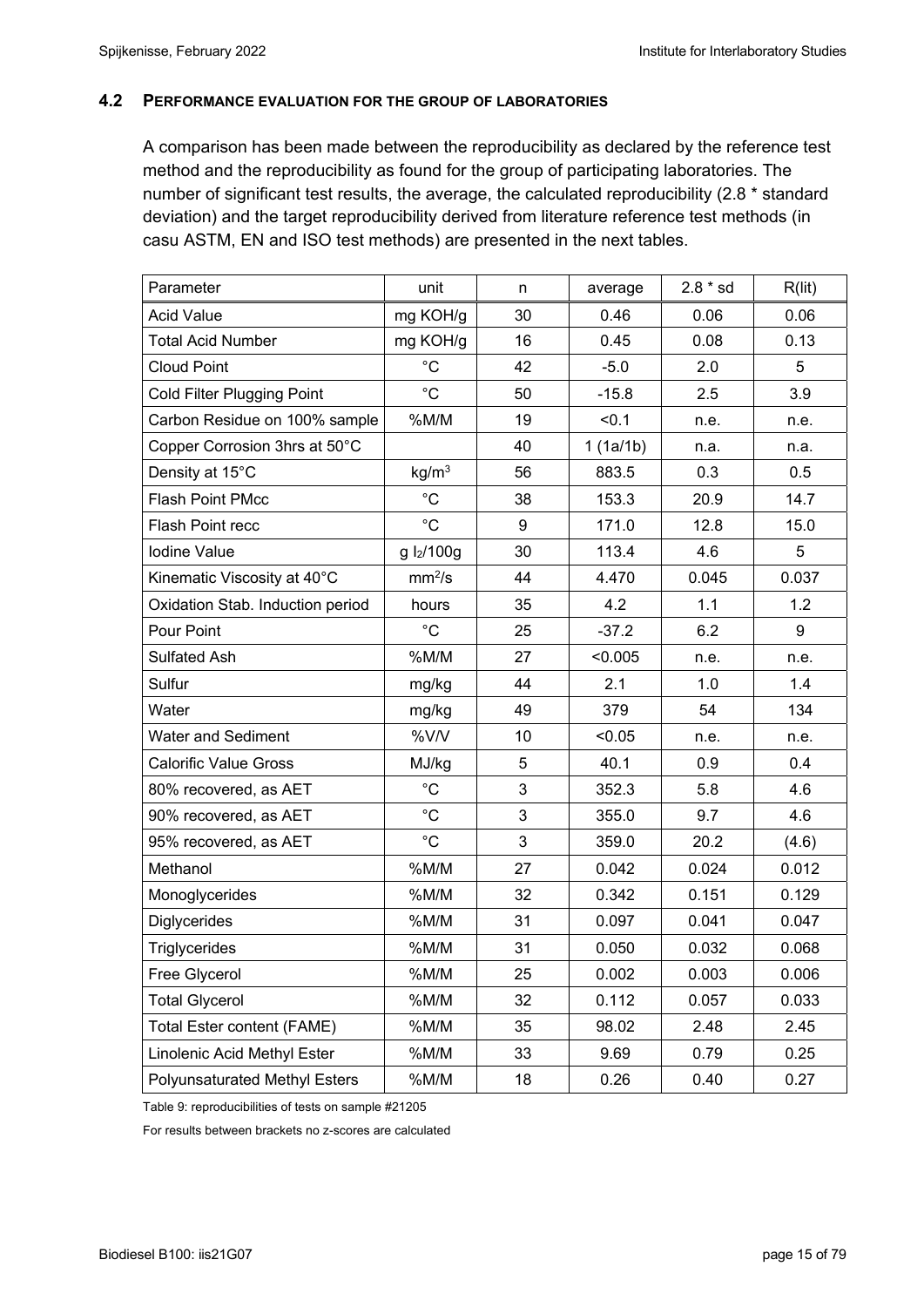| Parameter               | unit | n | average | $2.8 * sd$ | R(lit) |
|-------------------------|------|---|---------|------------|--------|
| <b>Cetane Number</b>    |      | 9 | 56.0    | 6.7        | 4.8    |
| Derived Cetane Number   |      | 5 | 57.3    | 4.2        | (1.7   |
| Ignition Delay          |      |   | n.e.    | n.e.       | n.e.   |
| <b>Combustion Delay</b> |      |   | n.e.    | n.e.       | n.e.   |

Table 10: reproducibilities of tests on sample #21206

For results between brackets no z-scores are calculated

| Parameter                 | unit  | n  | average | $2.8 * sd$ | R(lit) |
|---------------------------|-------|----|---------|------------|--------|
| Sum Calcium and Magnesium | mg/kg | 21 | 5.9     | 3.2        | 2.1    |
| Phosphorus                | mg/kg | 21 | 13.5    | 5.8        | 2.6    |
| Potassium                 | mg/kg | 18 | 6.6     | 2.6        | 3.8    |
| Sodium                    | mg/kg | 22 | 7.8     | 4.5        | 3.4    |
| Sum Potassium and Sodium  | mg/kg | 17 | 14.3    | 3.4        | 3.7    |

Table 11: reproducibilities of tests on sample #21207

| Parameter           | unit  | n  | average | $2.8 * sd$ | R(lit |
|---------------------|-------|----|---------|------------|-------|
| Total Contamination | mg/kg | 24 | 15.8    | 11         | 4.8   |

Table 12: reproducibilities of tests on sample #21208

Without further statistical calculations, it can be concluded that for many tests there is a good compliance of the group of participants with the reference test methods. The problematic tests have been discussed in paragraph 4.1.

#### **4.3 COMPARISON OF THE PROFICIENCY TEST OF OCTOBER 2021 WITH PREVIOUS PTS**

|                                  | October<br>2021 | April<br>2021 | October<br>2020 | April<br>2020 | October<br>2019 |
|----------------------------------|-----------------|---------------|-----------------|---------------|-----------------|
| Type of FAME                     | Rapeseed        | Rapeseed      | Rapeseed        | Rapeseed      | Soybean         |
| Number of reporting laboratories | 63              | 67            | 63              | 47            | 67              |
| Number of test results           | 962             | 1108          | 1080            | 737           | 1389            |
| Number of statistical outliers   | 31              | 45            | 42              | 37            | 40              |
| Percentage statistical outliers  | 3.2%            | 4.1%          | 3.9%            | 5.0%          | 2.9%            |

Table 13: comparison with previous proficiency tests

In proficiency tests, outlier percentages of 3% - 7.5% are quite normal.

The performance of the determinations of the proficiency tests was compared to the requirements of the reference test methods. The conclusions are given in the following table.

| Parameter                | October<br>2021 | April<br>2021            | October<br>2020 | April<br>2020 | October<br>2019 |
|--------------------------|-----------------|--------------------------|-----------------|---------------|-----------------|
| Acid Value               | $+/-$           | $\overline{\phantom{a}}$ |                 | $+/-$         | $+/-$           |
| <b>Total Acid Number</b> |                 |                          | ٠               |               | $+/-$           |
| <b>Cloud Point</b>       | $++$            | ٠                        | ٠               |               |                 |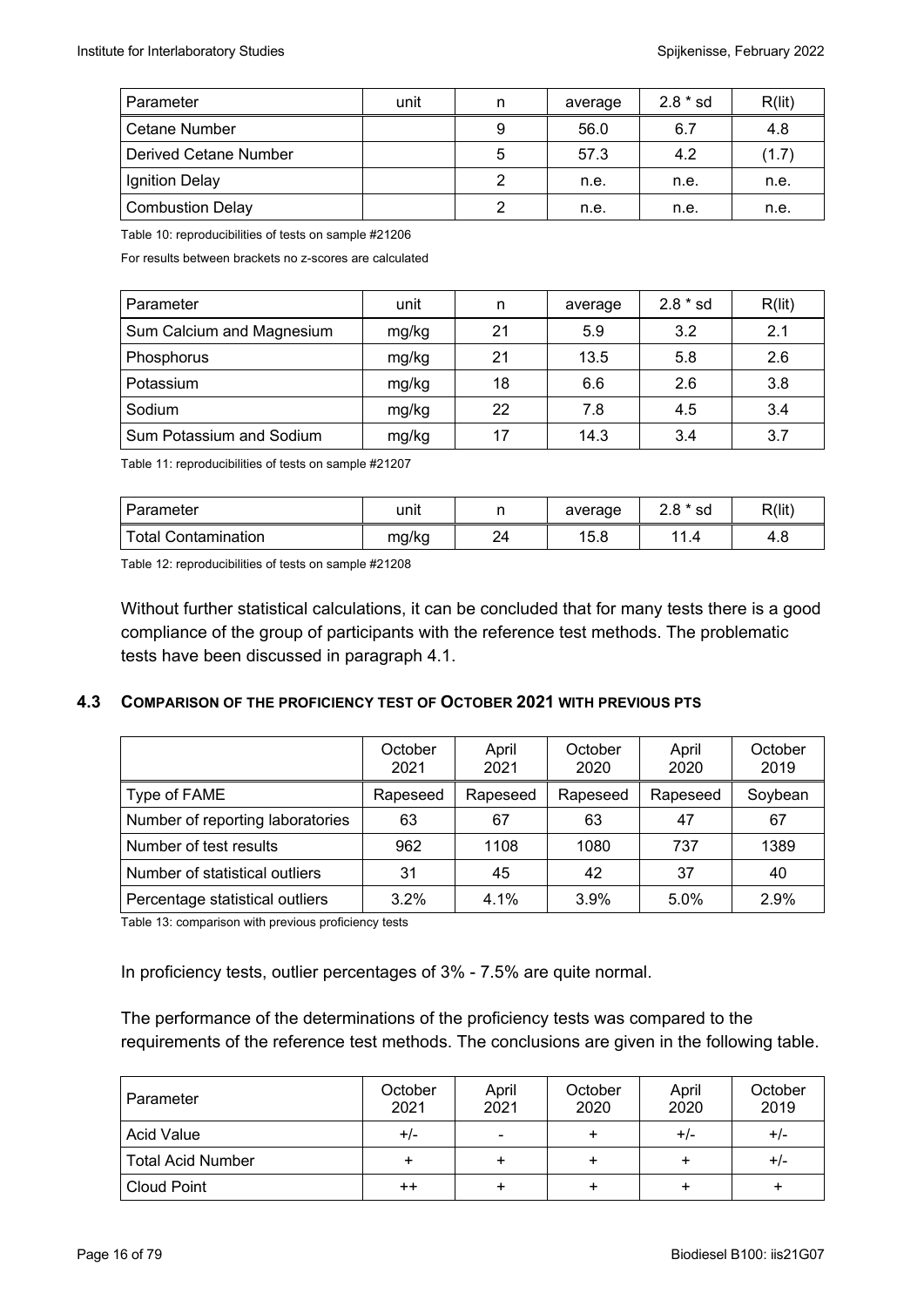| Parameter                            | October<br>2021              | April<br>2021            | October<br>2020              | April<br>2020 | October<br>2019          |
|--------------------------------------|------------------------------|--------------------------|------------------------------|---------------|--------------------------|
| Cold Filter Plugging Point           | $\ddot{}$                    | $\ddot{}$                | $\ddot{}$                    | $\ddot{}$     | $\ddot{}$                |
| Carbon Residue on 100% sample        | n.e.                         | n.e.                     | n.e.                         | n.e.          | n.e.                     |
| Density at 15°C                      | +                            | +                        | $++$                         | $\ddot{}$     | $++$                     |
| <b>Flash Point PMcc</b>              | $\qquad \qquad \blacksquare$ | $\overline{\phantom{a}}$ | $\ddot{}$                    | $+/-$         | +                        |
| Flash Point recc.                    | $\ddot{}$                    | +                        | $+/-$                        | ۰             | +                        |
| <b>Iodine Value</b>                  | $+/-$                        | $\blacksquare$           | +                            | $\ddot{}$     |                          |
| Kinematic Viscosity at 40°C          | $\qquad \qquad \blacksquare$ | $+/-$                    | +                            | $+/-$         | $\ddot{}$                |
| Oxidation Stab. Induction period     | $+/-$                        | +                        | +                            | +             | $\ddot{}$                |
| Pour Point                           | $\ddot{}$                    | +                        | $++$                         | $\ddot{}$     | +                        |
| Sulfated Ash                         | n.e.                         | n.e.                     | n.e.                         | n.e.          | n.e.                     |
| Sulfur                               | +                            | +                        | $+/-$                        | $+/-$         | $+/-$                    |
| Water                                | $^{\mathrm{+}}$              | +                        | $\ddot{}$                    | $\ddot{}$     | +                        |
| <b>Calorific Value Gross</b>         | --                           | --                       | $(-)$                        | $\ddot{}$     | $(-)$                    |
| Distillation at 10 mmHg              | --                           | $\blacksquare$           | n.e.                         | $+/-$         | +                        |
| Methanol                             | -                            | $+/-$                    |                              | ۰             | $\overline{\phantom{0}}$ |
| Monoglycerides                       | $\blacksquare$               | +                        | $+/-$                        | $\ddot{}$     | +                        |
| Diglycerides                         | +                            | $\overline{\phantom{a}}$ | $\overline{\phantom{a}}$     |               | +                        |
| Triglycerides                        | $^{\mathrm{+}}$              | +                        | $\ddot{}$                    | $++$          | +                        |
| Free Glycerol                        | $^{\mathrm{+}}$              | +                        | $++$                         | $\ddot{}$     | $\ddot{}$                |
| <b>Total Glycerol</b>                | $\qquad \qquad \blacksquare$ | +                        | $\qquad \qquad \blacksquare$ | $+/-$         | $+/-$                    |
| Total Ester content (FAME)           | $+/-$                        | +                        | +                            | +             | $\ddot{}$                |
| Linolenic Acid Methyl Ester          | --                           | $+/-$                    | +                            | $+/-$         | $+/-$                    |
| <b>Polyunsaturated Methyl Esters</b> | $\overline{a}$               | n.e.                     | $\overline{\phantom{0}}$     | n.e.          | n.e.                     |
| <b>Cetane Number</b>                 |                              | n.a.                     | +                            | n.a.          |                          |
| Derived Cetane Number                | $(--)$                       | n.a.                     |                              | n.a.          |                          |
| Sum of Calcium and Magnesium         | ۰                            | $\ddot{}$                | $+/-$                        | -             | $\ddot{}$                |
| Phosphorus                           | --                           |                          |                              |               |                          |
| Potassium                            | +                            | +                        | +                            | +             | +                        |
| Sodium                               |                              |                          | -                            |               | +                        |
| Sum of Potassium and Sodium          | $+/-$                        |                          |                              |               |                          |
| <b>Total Contamination</b>           | --                           | --                       | --                           |               |                          |

Table 14: comparison determinations against the reference test methods of all samples

Results between brackets should be used with due care

The following performance categories were used:

- ++ : group performed much better than the reference test method
- + : group performed better than the reference test method
- +/- : group performance equals the reference test method
- : group performed worse than the reference test method
- -- : group performed much worse than the reference test method
- n.e. : not evaluated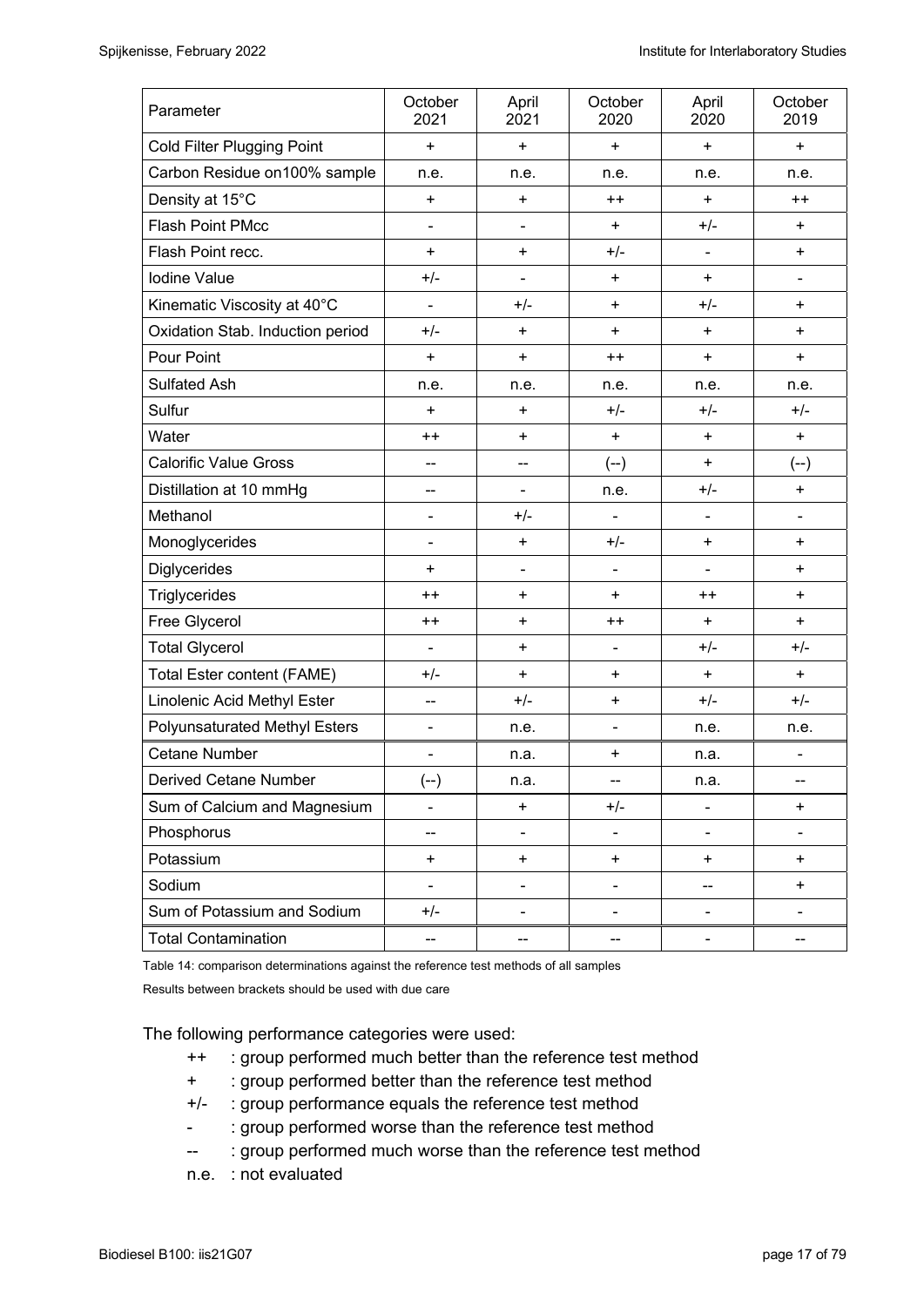#### **APPENDIX 1**

Determination of Acid Value on sample #21205; results in mg KOH/g

|      | .                   | $-1.0$  |             |         | ັ້ນ <u>ພັນສະເລີດ ແລະ ແລະ ແລະ ແລະ ແລ</u> |
|------|---------------------|---------|-------------|---------|-----------------------------------------|
| lab  | method              | value   | mark        | z(targ) | remarks                                 |
| 120  |                     | -----   |             | -----   |                                         |
| 171  | EN14104             | 0.50    |             | 1.75    |                                         |
| 311  | EN14104             | 0.46    |             | $-0.11$ |                                         |
| 312  |                     | -----   |             | -----   |                                         |
| 323  | EN14104             | 0.48    |             | 0.82    |                                         |
| 328  |                     | -----   |             | -----   |                                         |
| 333  | EN14104             | 0.45    |             | $-0.58$ |                                         |
| 334  | EN14104             | 0.47    |             | 0.35    |                                         |
| 335  |                     | -----   |             | -----   |                                         |
| 338  |                     | -----   |             | -----   |                                         |
| 343  | EN14104             | 0.51    | $\mathsf C$ | 2.22    | first reported 0.53                     |
| 344  | EN14104             | 0.48    |             | 0.82    |                                         |
| 345  | EN14104             | 0.47    |             | 0.35    |                                         |
| 360  | EN14104             | 0.446   |             | $-0.77$ |                                         |
| 370  |                     | -----   |             | -----   |                                         |
| 371  | EN14104             | 0.49    |             | 1.29    |                                         |
| 373  | EN14104             | 0.429   |             | $-1.56$ |                                         |
| 381  |                     | -----   |             | -----   |                                         |
| 391  | EN14104             | 0.45    |             | $-0.58$ |                                         |
| 398  |                     | -----   |             | -----   |                                         |
|      |                     |         |             |         |                                         |
| 420  | EN14104             | 0.46    |             | $-0.11$ |                                         |
| 447  |                     | -----   |             | -----   |                                         |
| 467  |                     | -----   |             | -----   |                                         |
| 496  | EN14104             | 0.45    |             | $-0.58$ |                                         |
| 511  |                     | -----   |             | -----   |                                         |
| 663  |                     |         |             | -----   |                                         |
| 824  |                     | -----   |             | -----   |                                         |
| 862  | EN14104             | 0.449   |             | $-0.63$ |                                         |
| 1059 | EN14104             | 0.48    |             | 0.82    |                                         |
| 1199 |                     |         |             |         |                                         |
| 1227 |                     |         |             |         |                                         |
| 1272 |                     |         |             |         |                                         |
| 1299 |                     | -----   |             | -----   |                                         |
| 1389 | EN14104             | 0.44    |             | $-1.05$ |                                         |
| 1397 |                     | -----   |             | -----   |                                         |
| 1407 |                     | -----   |             | -----   |                                         |
| 1429 | EN14104             | 0.47    |             | 0.35    |                                         |
| 1459 |                     | -----   |             | -----   |                                         |
| 1485 | EN14104             | 0.480   |             | 0.82    |                                         |
| 1510 |                     |         |             | -----   |                                         |
| 1544 |                     |         |             |         |                                         |
| 1554 |                     |         |             |         |                                         |
| 1586 |                     | -----   |             | -----   |                                         |
| 1656 | EN14104             | 0.41    |             | $-2.45$ |                                         |
| 1706 |                     | -----   |             | -----   |                                         |
| 1739 | EN14104             | 0.462   |             | $-0.02$ |                                         |
| 1754 | EN14104             | 0.457   |             | $-0.25$ |                                         |
| 1807 | EN14104             | 0.44    | С           | $-1.05$ | first reported 0.54                     |
| 1826 |                     | -----   |             | -----   |                                         |
| 1984 |                     | -----   |             | -----   |                                         |
| 6059 | EN14104             | 0.49    |             | 1.29    |                                         |
| 6201 | EN14104             | 0.43    |             | $-1.51$ |                                         |
| 6259 |                     | -----   |             | -----   |                                         |
|      |                     | 0.45    |             | $-0.58$ |                                         |
| 6262 | EN14104             |         |             |         |                                         |
| 6265 | EN14104             | 0.4690  |             | 0.31    |                                         |
| 6275 |                     | -----   |             | -----   |                                         |
| 6276 | EN14104             | 0.47    |             | 0.35    |                                         |
| 6325 | EN14104             | 0.45    |             | $-0.58$ |                                         |
| 6373 |                     | 0.48    |             | 0.82    |                                         |
| 6406 |                     | -----   |             | -----   |                                         |
|      |                     |         |             |         |                                         |
|      | normality           | OK      |             |         |                                         |
|      | n                   | 30      |             |         |                                         |
|      | outliers            | 0       |             |         |                                         |
|      | mean $(n)$          | 0.4624  |             |         |                                         |
|      | st.dev. (n)         | 0.02213 |             |         |                                         |
|      | R(calc.)            | 0.0620  |             |         |                                         |
|      | st.dev.(EN14104:03) | 0.02143 |             |         |                                         |
|      | R(EN14104:03)       | 0.06    |             |         |                                         |
|      | compare             |         |             |         |                                         |
|      | R(EN14214:12+A2:19) | 0.06    |             |         |                                         |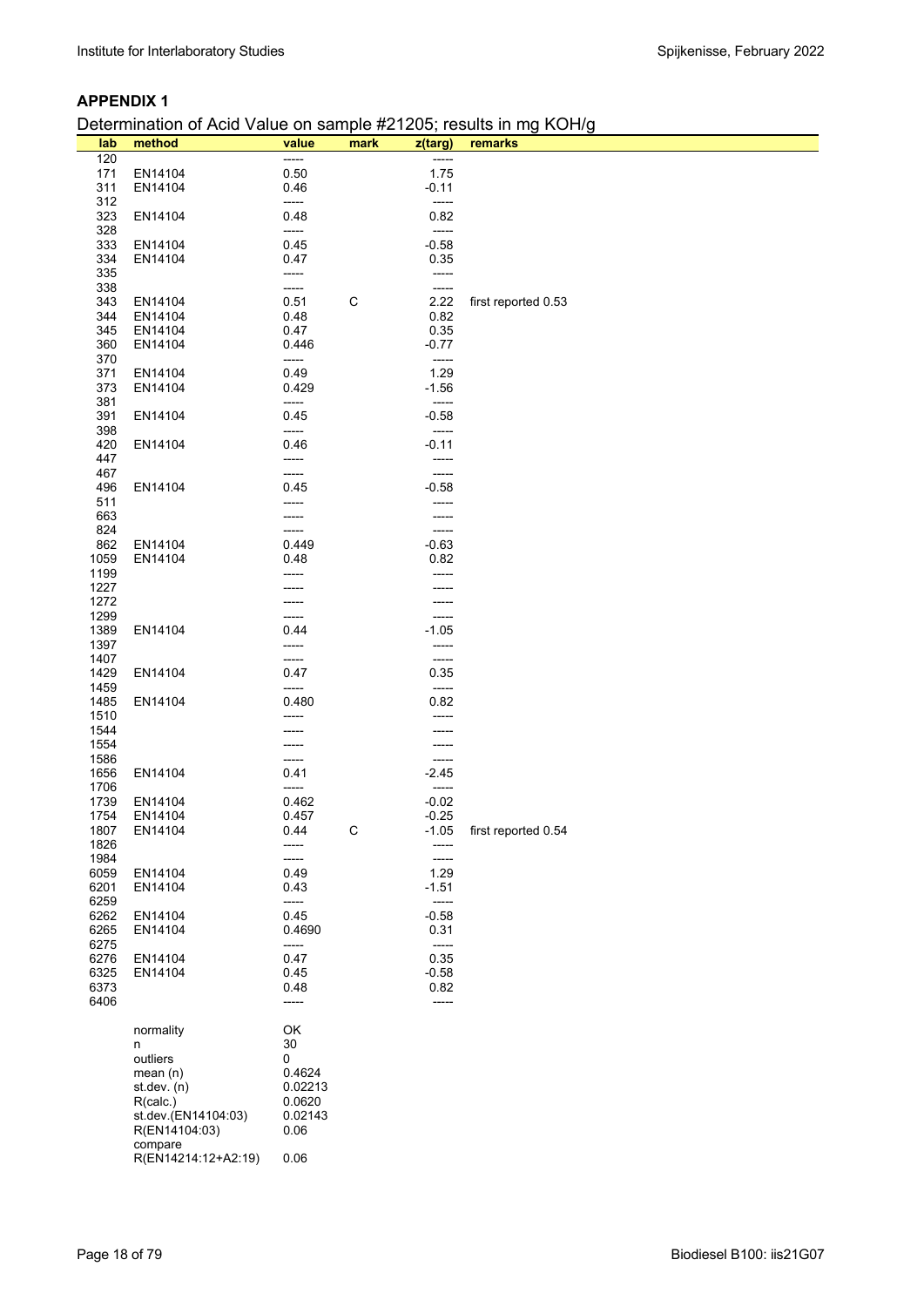

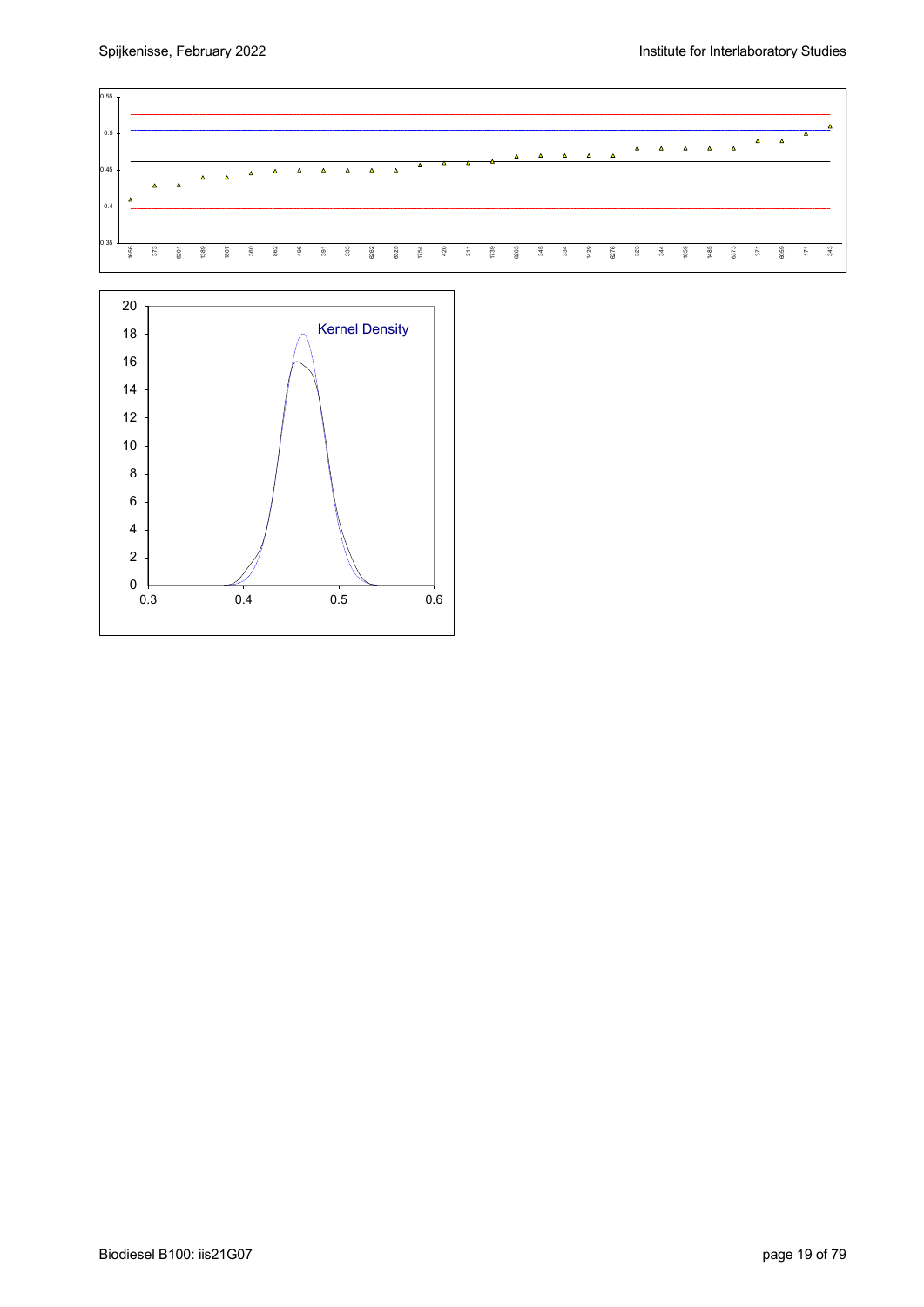## Determination of Total Acid Number on sample #21205; results in mg KOH/g

| lab          | method                  | value             | mark        | z(targ)          | remarks             |
|--------------|-------------------------|-------------------|-------------|------------------|---------------------|
| 120          | D664-B                  | 0.445             |             | $-0.17$          |                     |
| 171          |                         | -----             |             | -----<br>-----   |                     |
| 311<br>312   | D974                    | -----<br>0.46     |             | 0.16             |                     |
| 323          | D664-B                  | 0.46              |             | 0.16             |                     |
| 328          |                         | -----             |             | -----            |                     |
| 333          |                         | -----             |             | -----            |                     |
| 334          | D664-B                  | 0.44              |             | $-0.28$          |                     |
| 335          |                         | -----             |             | -----            |                     |
| 338          |                         | -----             |             | -----            |                     |
| 343          |                         | -----             |             | -----            |                     |
| 344          |                         |                   |             | -----            |                     |
| 345          |                         | -----             |             | -----            |                     |
| 360          | D664-B                  | 0.461             |             | 0.18             |                     |
| 370          |                         | -----             |             | -----            |                     |
| 371          |                         |                   |             |                  |                     |
| 373          |                         |                   |             |                  |                     |
| 381          |                         |                   |             |                  |                     |
| 391          |                         |                   |             | -----            |                     |
| 398          |                         |                   |             |                  |                     |
| 420          |                         | -----             |             | -----            |                     |
| 447          | D974                    | 0.45              |             | $-0.06$          |                     |
| 467          | D664-B                  | -----<br>0.43     |             | -----<br>$-0.49$ |                     |
| 496<br>511   |                         | -----             |             | -----            |                     |
| 663          |                         | -----             |             | -----            |                     |
| 824          | D664-B                  | 0.42              |             | $-0.71$          |                     |
| 862          | D664-B                  | 0.445             |             | $-0.17$          |                     |
| 1059         |                         | -----             |             | -----            |                     |
| 1199         |                         | -----             |             | -----            |                     |
| 1227         | D664-B                  | 0.4               |             | $-1.15$          |                     |
| 1272         |                         | -----             |             | -----            |                     |
| 1299         |                         | -----             |             | -----            |                     |
| 1389         |                         | -----             |             | -----            |                     |
| 1397         | D664-B                  | 0.48              | $\mathsf C$ | 0.59             | first reported 0.04 |
| 1407         |                         | -----             |             | -----            |                     |
| 1429         |                         |                   |             | -----            |                     |
| 1459         |                         |                   |             |                  |                     |
| 1485         |                         |                   |             |                  |                     |
| 1510         |                         |                   |             | -----            |                     |
| 1544         |                         | -----             |             | -----            |                     |
| 1554         |                         | -----             |             | -----            |                     |
| 1586         | D664-B                  | 0.52              |             | 1.46             |                     |
| 1656<br>1706 |                         | -----<br>-----    |             | -----            |                     |
| 1739         |                         |                   |             | -----            |                     |
| 1754         |                         | -----             |             | -----            |                     |
| 1807         |                         |                   |             |                  |                     |
| 1826         |                         |                   |             |                  |                     |
| 1984         |                         |                   |             |                  |                     |
| 6059         |                         | -----             |             | -----            |                     |
| 6201         | D664-B                  | 0.43              |             | $-0.49$          |                     |
| 6259         | D664-B                  | 0.4756            |             | 0.50             |                     |
| 6262         |                         | -----             |             | -----            |                     |
| 6265         |                         | -----             |             | -----            |                     |
| 6275         | D974                    | 0.468             |             | 0.33             |                     |
| 6276         |                         | -----             |             | -----            |                     |
| 6325         |                         | -----             |             | -----            |                     |
| 6373         |                         | 0.46              |             | 0.16             |                     |
| 6406         |                         | -----             |             | -----            |                     |
|              |                         |                   |             |                  |                     |
|              | normality               | suspect           |             |                  |                     |
|              | n                       | 16                |             |                  |                     |
|              | outliers                | 0                 |             |                  |                     |
|              | mean(n)                 | 0.4528            |             |                  |                     |
|              | st.dev. (n)<br>R(calc.) | 0.02760<br>0.0773 |             |                  |                     |
|              | st.dev.(D664-B:18e2)    | 0.04604           |             |                  |                     |
|              | R(D664-B:18e2)          | 0.1289            |             |                  |                     |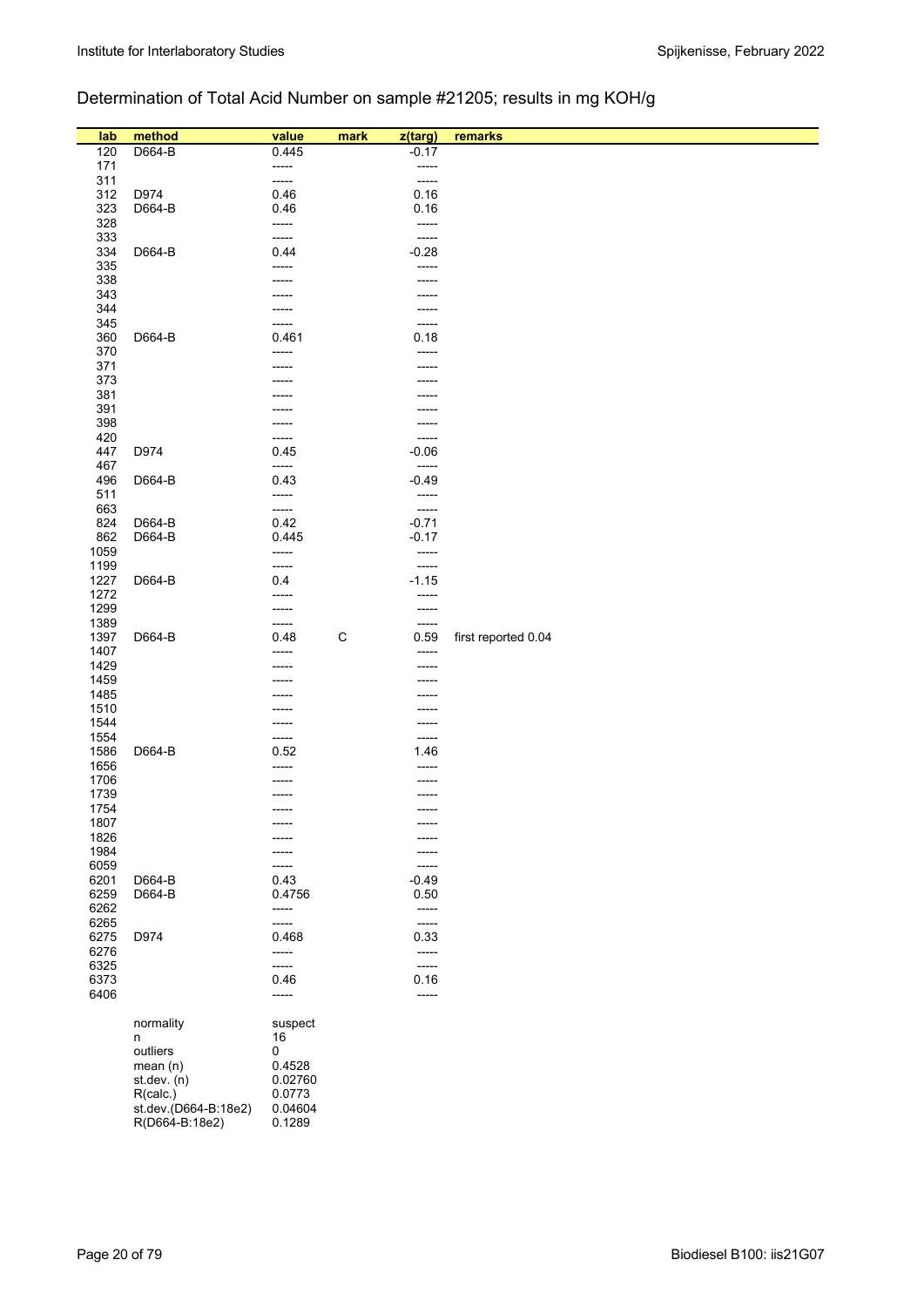

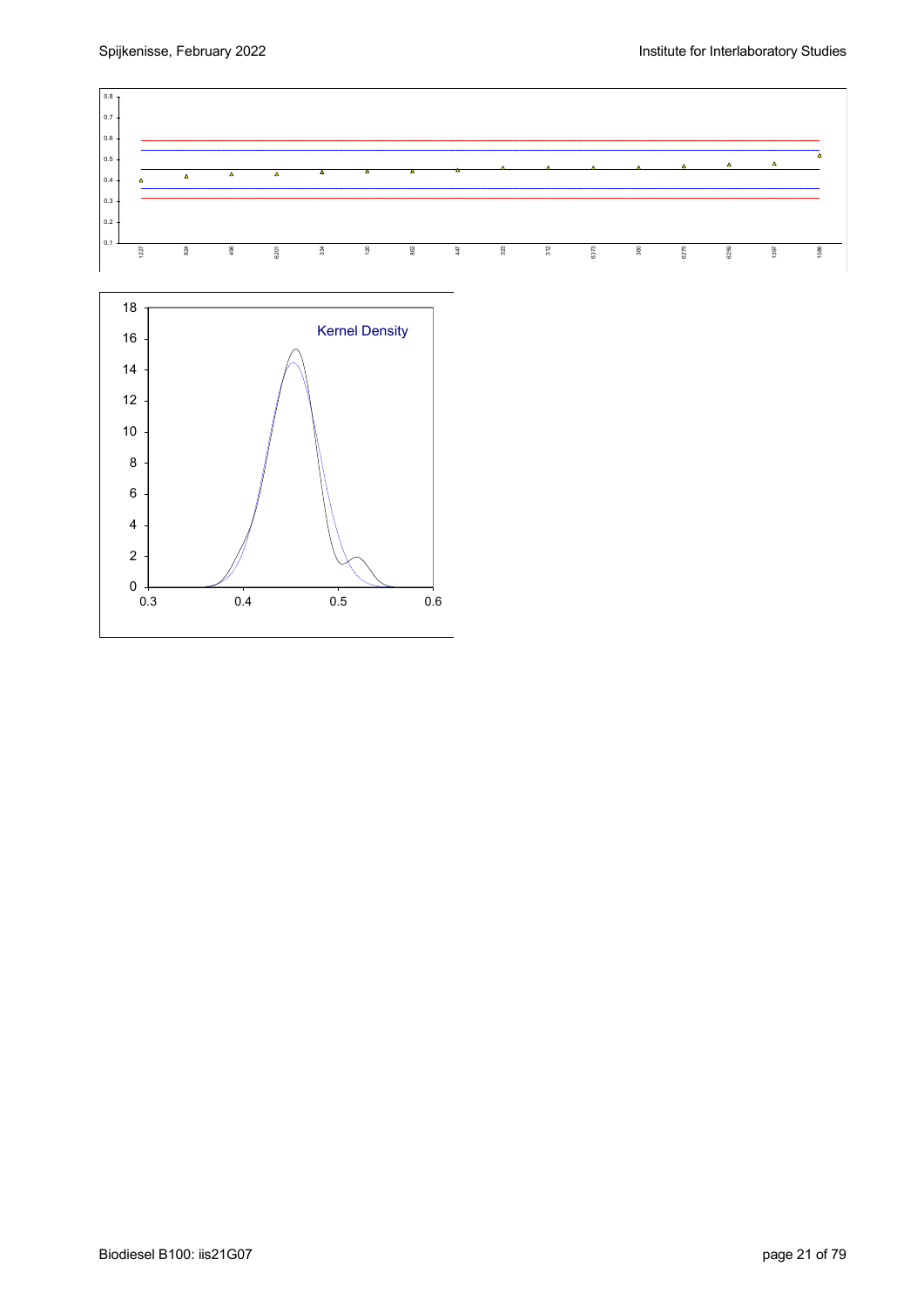# Determination of Cloud Point on sample #21205; results in °C

|            |                     | value         |         |                 | remarks |
|------------|---------------------|---------------|---------|-----------------|---------|
| lab        | method              | $-4.0$        | mark    | z(targ)         |         |
| 120<br>171 | D2500<br>D2500      | $-4$          |         | 0.56<br>0.56    |         |
| 311        | D2500               | $-5$          |         | 0.00            |         |
| 312        | EN23015             | $-6$          |         | $-0.56$         |         |
| 323        | D2500               | $-5$          |         | 0.00            |         |
| 328        | D2500               | $-5$          |         | 0.00            |         |
| 333        | EN23015             | $-6$          |         | $-0.56$         |         |
| 334        | D2500               | $-5$          |         | 0.00            |         |
| 335        | D2500               | $-5$          |         | 0.00            |         |
| 338        | ISO3015             | $-5$          |         | 0.00            |         |
| 343        |                     | $-5$          |         |                 |         |
| 344        | D2500<br>D2500      | $-5.2$        |         | 0.00<br>$-0.11$ |         |
| 345        | D5771               | $-5$          |         | 0.00            |         |
| 360        | ISO3015             | $-5$          |         |                 |         |
| 370        | ISO3015             | $\mathbf{-7}$ |         | 0.00<br>$-1.12$ |         |
|            | ISO3015             | $-5$          |         |                 |         |
| 371<br>373 |                     | -----         |         | 0.00<br>-----   |         |
|            |                     |               |         |                 |         |
| 381        |                     | -----         |         | -----           |         |
| 391        | D2500               | $-1$          | R(0.01) | 2.24            |         |
| 398        | D2500               | $-4$          |         | 0.56            |         |
| 420        | ISO3015             | $-5$          |         | 0.00            |         |
| 447        |                     | ----          |         | -----           |         |
| 467        | D2500               | $-5$          |         | 0.00            |         |
| 496        | D2500               | $-5$          |         | 0.00            |         |
| 511        | D2500               | $-3$          |         | 1.12            |         |
| 663        | D2500               | $-6$          |         | $-0.56$         |         |
| 824        | D2500               | $-2$          | R(0.01) | 1.68            |         |
| 862        | D2500               | $-5$          |         | 0.00            |         |
| 1059       | ISO3015             | $-5$          |         | 0.00            |         |
| 1199       |                     | -----         |         | -----           |         |
| 1227       | D2500               | $-5$          |         | 0.00            |         |
| 1272       |                     |               |         | -----           |         |
| 1299       |                     |               |         | -----           |         |
| 1389       | D2500               | -5            |         | 0.00            |         |
| 1397       |                     |               |         | -----           |         |
| 1407       |                     | -----         |         | -----           |         |
| 1429       | D2500               | $-5.0$        |         | 0.00            |         |
| 1459       | EN23015             | $-5.0$        |         | 0.00            |         |
| 1485       | D2500               | $-5.0$        |         | 0.00            |         |
| 1510       | D2500               | $-5$          |         | 0.00            |         |
| 1544       | ISO3015             | $-5.0$        |         | 0.00            |         |
| 1554       |                     | -----         |         | -----           |         |
| 1586       | D2500               | $-2$          | R(0.01) | 1.68            |         |
| 1656       | D2500               | $-5$          |         | 0.00            |         |
| 1706       |                     | -----         |         | -----           |         |
| 1739       | EN23015             | $-5.5$        |         | $-0.28$         |         |
| 1754       | ISO3015             | $-5.1$        |         | $-0.06$         |         |
| 1807       | D2500               | -5            |         | 0.00            |         |
| 1826       |                     | -----         |         | -----           |         |
| 1984       | ISO3015             | $-4.5$        |         | 0.28            |         |
| 6059       | D2500               | $-4$          |         | 0.56            |         |
| 6201       | D2500               | -8            | R(0.01) | $-1.68$         |         |
| 6259       |                     | -----         |         | -----           |         |
| 6262       | D2500               | $-5$          |         | 0.00            |         |
| 6265       | ISO3015             | $-4.7$        |         | 0.17            |         |
| 6275       | D2500               | 1             | R(0.01) | 3.36            |         |
| 6276       |                     | -----         |         | -----           |         |
| 6325       | D2500               | $-7$          |         | $-1.12$         |         |
| 6373       |                     | $-5$          |         | 0.00            |         |
| 6406       | D5771               | $-3.8$        |         | 0.67            |         |
|            |                     |               |         |                 |         |
|            | normality           | not OK        |         |                 |         |
|            | n                   | 42            |         |                 |         |
|            | outliers            | 5             |         |                 |         |
|            | mean $(n)$          | $-5.00$       |         |                 |         |
|            | st.dev. (n)         | 0.717         |         |                 |         |
|            | R(calc.)            | 2.01          |         |                 |         |
|            | st.dev.(D2500:17a)  | 1.786         |         |                 |         |
|            | R(D2500:17a)        | 5             |         |                 |         |
|            | compare             |               |         |                 |         |
|            | R(EN14214:12+A2:19) | 4             |         |                 |         |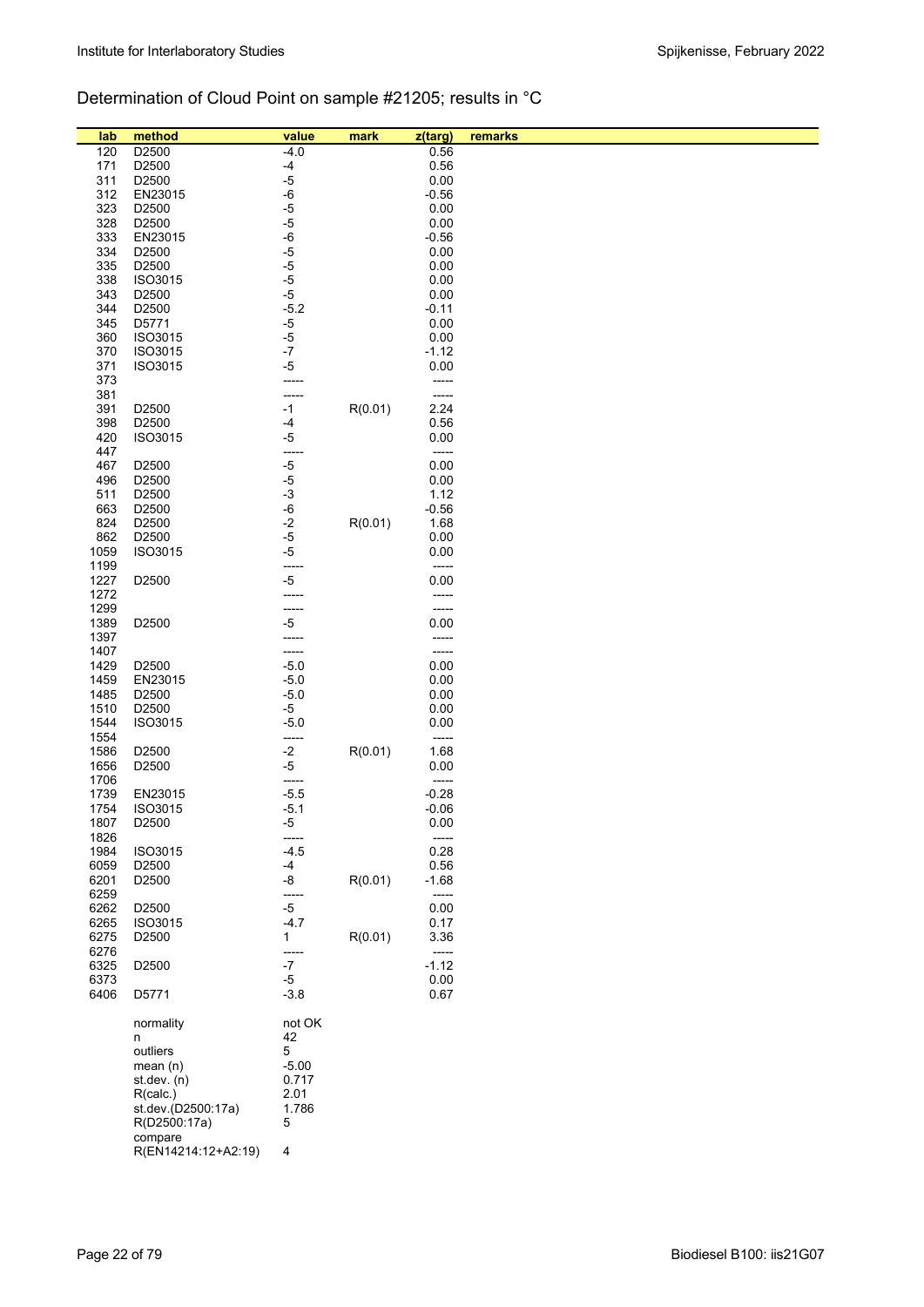

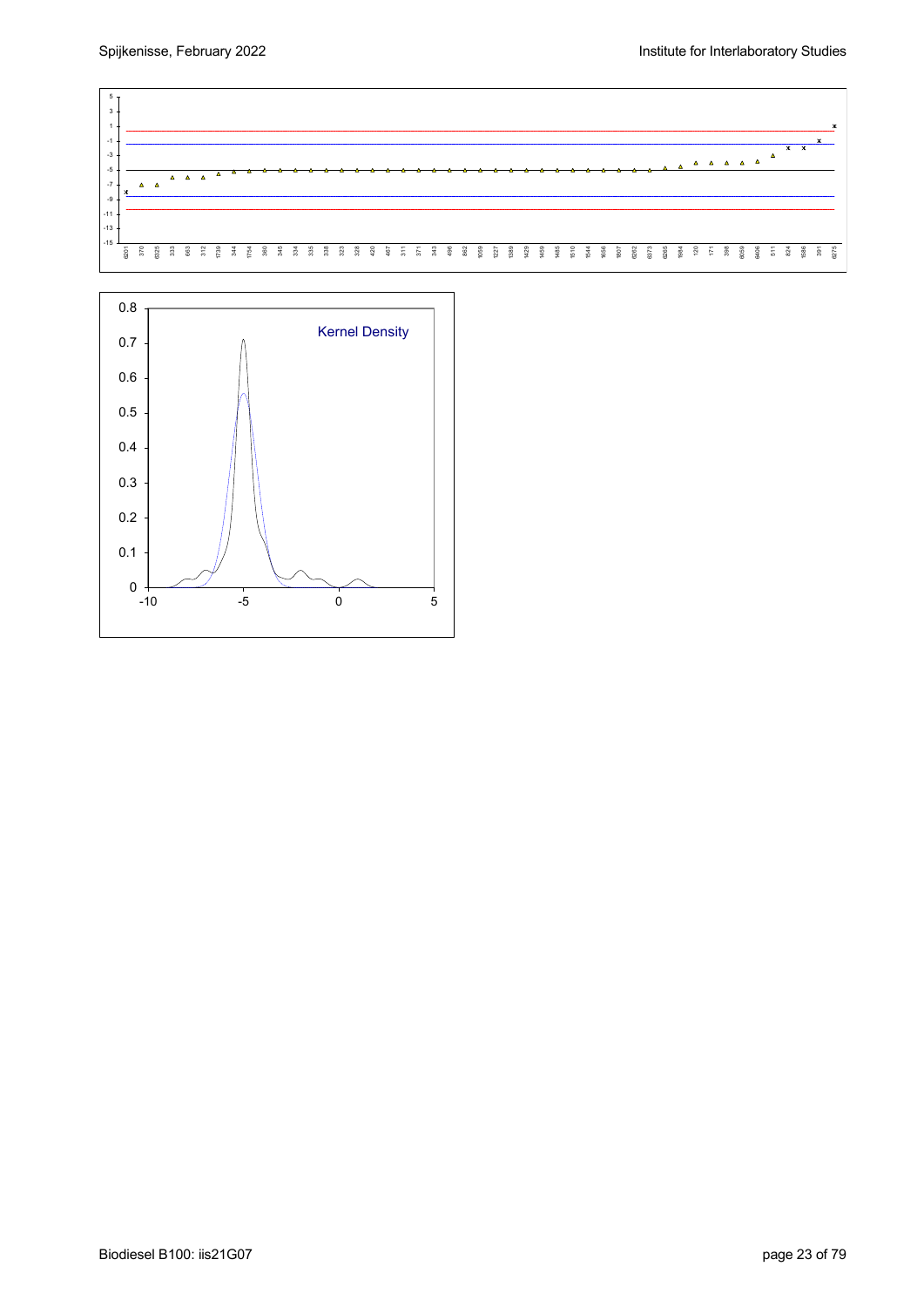## Determination of Cold Filter Plugging Point (CFPP) on sample #21205; results in °C

| lab  | method              | value    | mark    | z(targ) | remarks |
|------|---------------------|----------|---------|---------|---------|
| 120  | D6371               | $-16.0$  |         | $-0.16$ |         |
| 171  | D6371               | $-25$    | R(0.01) | $-6.55$ |         |
| 311  | <b>EN116</b>        | $-16$    |         | $-0.16$ |         |
| 312  | <b>EN116</b>        | $-16$    |         | $-0.16$ |         |
| 323  | <b>EN116</b>        | $-16$    |         | $-0.16$ |         |
| 328  | <b>EN116</b>        | $-16$    |         | $-0.16$ |         |
| 333  | <b>EN116</b>        | $-16$    |         | $-0.16$ |         |
| 334  | <b>EN116</b>        | $-16$    |         | $-0.16$ |         |
| 335  | <b>EN116</b>        | $-16$    |         | $-0.16$ |         |
| 338  | <b>EN116</b>        | $-16$    |         | $-0.16$ |         |
| 343  | <b>EN116</b>        | $-13$    |         | 1.97    |         |
| 344  | <b>EN116</b>        | $-17$    |         | $-0.87$ |         |
| 345  | <b>EN116</b>        | $-16$    |         | $-0.16$ |         |
| 360  | <b>EN116</b>        | $-16$    |         | $-0.16$ |         |
| 370  | <b>EN116</b>        | $-16$    |         | $-0.16$ |         |
| 371  | <b>EN116</b>        | $-16$    |         | $-0.16$ |         |
| 373  | <b>EN116</b>        | $-16$    |         | $-0.16$ |         |
| 381  |                     | -----    |         | -----   |         |
| 391  | <b>EN116</b>        | $-17$    |         | $-0.87$ |         |
| 398  | <b>EN116</b>        | $-16$    |         | $-0.16$ |         |
| 420  | <b>EN116</b>        | $-15$    |         | 0.55    |         |
| 447  | <b>IP309</b>        | $-14$    |         | 1.26    |         |
| 467  | <b>EN116</b>        | $-14$    |         | 1.26    |         |
| 496  | <b>EN116</b>        | $-16$    |         | $-0.16$ |         |
| 511  | D6371               | $-17$    |         | $-0.87$ |         |
| 663  | <b>EN116</b>        | $-15$    |         | 0.55    |         |
| 824  | <b>EN116</b>        | $-15$    |         | 0.55    |         |
| 862  | EN116               | $-14$    |         | 1.26    |         |
| 1059 | <b>EN116</b>        | $-15$    |         | 0.55    |         |
| 1199 |                     | -----    |         | -----   |         |
| 1227 | <b>EN116</b>        | $-15$    |         | 0.55    |         |
| 1272 |                     | -----    |         | -----   |         |
| 1299 |                     | -----    |         | -----   |         |
| 1389 | <b>EN116</b>        | $-17$    |         | $-0.87$ |         |
| 1397 | <b>EN116</b>        | $-16$    |         | $-0.16$ |         |
| 1407 | <b>EN116</b>        | $-15$    |         | 0.55    |         |
| 1429 | <b>EN116</b>        | $-15.0$  |         | 0.55    |         |
| 1459 | EN116               | $-16.0$  |         | $-0.16$ |         |
| 1485 |                     | -----    |         | $-----$ |         |
| 1510 | <b>EN116</b>        | $-16$    |         | $-0.16$ |         |
| 1544 | <b>EN116</b>        | $-16.0$  |         | $-0.16$ |         |
| 1554 | <b>EN116</b>        | $-16$    |         | $-0.16$ |         |
| 1586 | EN116               | $-17$    |         | $-0.87$ |         |
| 1656 | <b>IP309</b>        | $-16$    |         | $-0.16$ |         |
| 1706 |                     | -----    |         | -----   |         |
| 1739 | <b>EN116</b>        | $-15.6$  |         | 0.12    |         |
| 1754 | EN116               | $-16.0$  |         | $-0.16$ |         |
| 1807 | D6371               | $-16$    |         | $-0.16$ |         |
| 1826 |                     | -----    |         | -----   |         |
| 1984 | <b>EN116</b>        | $-16.5$  |         | $-0.52$ |         |
| 6059 | <b>EN116</b>        | $-15$    |         | 0.55    |         |
| 6201 | EN116               | $-16$    |         | $-0.16$ |         |
| 6259 |                     | -----    |         | -----   |         |
| 6262 | <b>EN116</b>        | $-17$    |         | $-0.87$ |         |
| 6265 | EN116               | $-18$    |         | $-1.58$ |         |
| 6275 |                     | -----    |         | -----   |         |
| 6276 | <b>EN116</b>        | $-15$    |         | 0.55    |         |
| 6325 | EN116               | $-15$    |         | 0.55    |         |
| 6373 |                     | $-16$    |         | $-0.16$ |         |
| 6406 | <b>EN116</b>        | $-15.5$  |         | 0.19    |         |
|      |                     |          |         |         |         |
|      | normality           | suspect  |         |         |         |
|      | n                   | 50       |         |         |         |
|      | outliers            | 1        |         |         |         |
|      | mean $(n)$          | $-15.77$ |         |         |         |
|      | st.dev. (n)         | 0.893    |         |         |         |
|      | R(calc.)            | 2.50     |         |         |         |
|      | st.dev.(EN116:15)   | 1.409    |         |         |         |
|      | R(EN116:15)         | 3.95     |         |         |         |
|      | compare             |          |         |         |         |
|      | R(EN14214:12+A2:19) | 3.95     |         |         |         |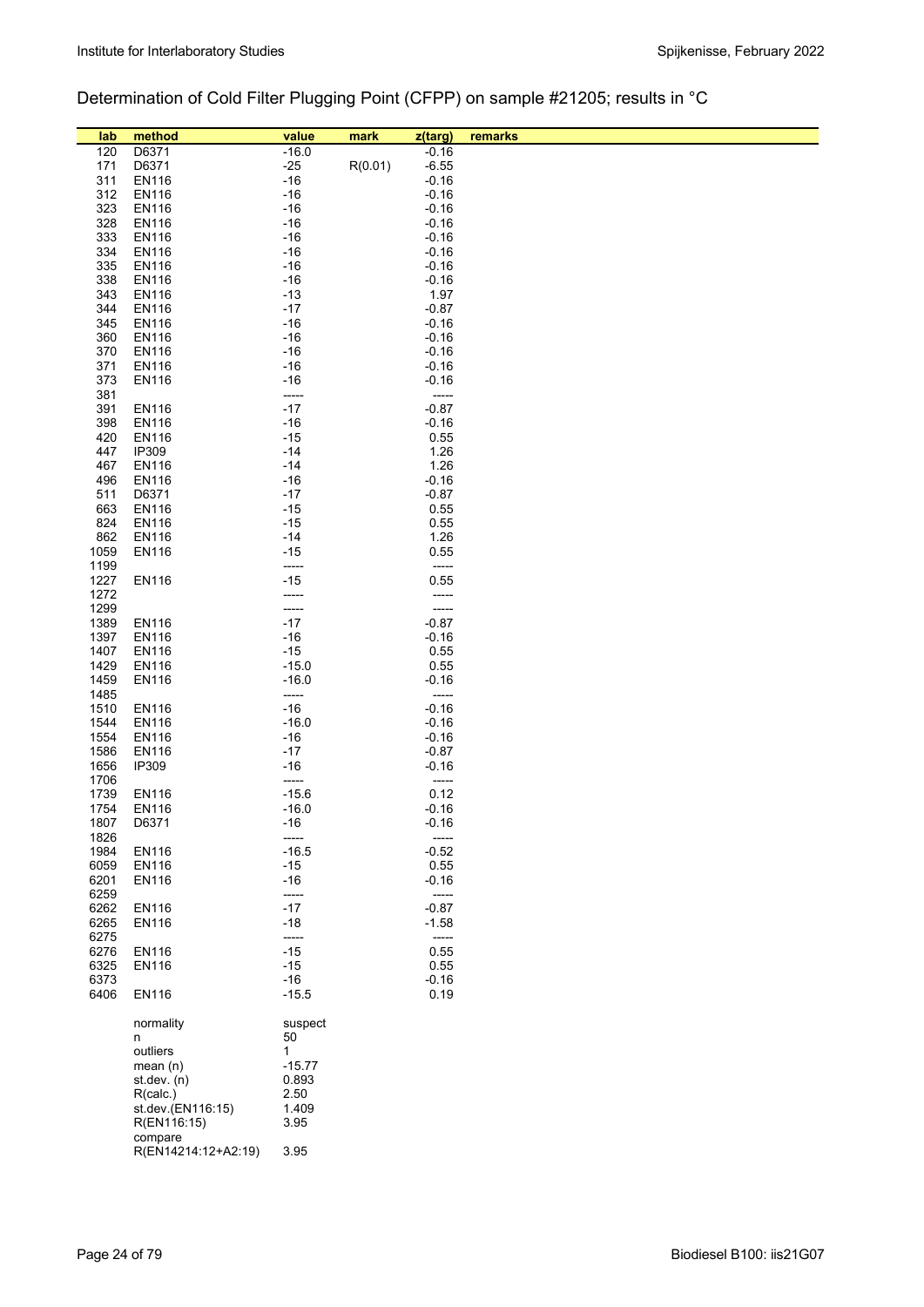

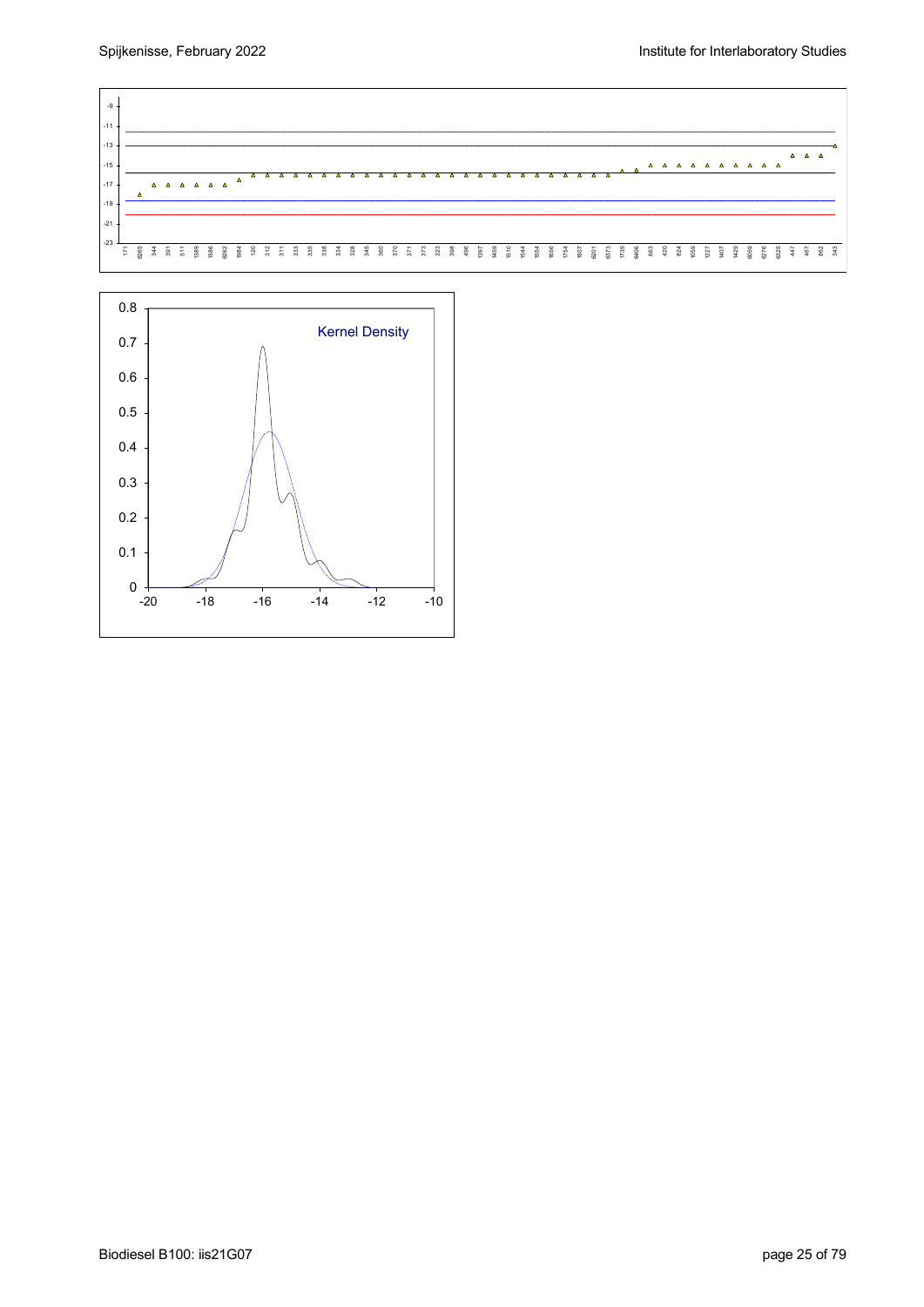## Determination of Carbon Residue on 100% sample on sample #21205; results in %M/M

| lab          | method       | value          | mark | z(targ)     | remarks                                        |
|--------------|--------------|----------------|------|-------------|------------------------------------------------|
| 120          | D4530        | 0.01           |      | -----       |                                                |
| 171          | D4530        | < 0.10         |      | -----       |                                                |
| 311          |              | -----          |      |             |                                                |
| 312          |              | -----          |      |             |                                                |
| 323          | D4530        | < 0.10         |      |             |                                                |
| 328          |              | -----          |      | -----       |                                                |
| 333          |              | -----          |      |             |                                                |
| 334          | D4530        | 0.03           |      |             |                                                |
| 335          |              | ------         |      |             |                                                |
| 338          |              | -----          |      | -----       |                                                |
| 343          |              |                |      |             |                                                |
| 344<br>345   |              | -----          |      |             |                                                |
| 360          | ISO10370     | 0.007          |      |             |                                                |
| 370          | ISO10370     | 0.01           |      |             |                                                |
| 371          |              | -----          |      |             |                                                |
| 373          |              | -----          |      |             |                                                |
| 381          |              |                |      |             |                                                |
| 391          |              |                |      |             |                                                |
| 398          |              | -----          |      |             |                                                |
| 420          | ISO6615      | 0.01           |      |             |                                                |
| 447          | EN10370      | 0.008          |      |             |                                                |
| 467          | D4530        | 0.01           |      | -----       |                                                |
| 496          | D4530        | $0,1$          |      |             |                                                |
| 511          |              | -----          |      |             |                                                |
| 663          |              | -----          |      |             |                                                |
| 824          | ISO10370     | 0.007          |      | -----       |                                                |
| 862          | D4530        | < 0.1          |      |             |                                                |
| 1059<br>1199 | ISO10370     | < 0, 01        |      |             |                                                |
| 1227         | D4530        | -----<br>0.01  |      |             |                                                |
| 1272         |              | ------         |      |             |                                                |
| 1299         |              |                |      |             |                                                |
| 1389         |              |                |      |             |                                                |
| 1397         |              | -----          |      |             |                                                |
| 1407         | ISO10370     | 0.026          |      |             |                                                |
| 1429         |              | -----          |      |             |                                                |
| 1459         |              | $- - - - -$    |      |             |                                                |
| 1485         |              | -----          |      |             |                                                |
| 1510         | D4530        | 0.01           |      |             |                                                |
| 1544         | ISO10370     | 0.0068         |      |             |                                                |
| 1554         |              | -----          |      |             |                                                |
| 1586         | D189         | 0.02           |      |             |                                                |
| 1656<br>1706 | EN10370      | 0.02           |      |             |                                                |
| 1739         |              | -----<br>----- |      |             |                                                |
| 1754         |              | $-----1$       |      | $- - - - -$ |                                                |
| 1807         |              |                |      |             |                                                |
| 1826         |              |                |      |             |                                                |
| 1984         |              | -----          |      |             |                                                |
| 6059         | D4530        | 0.0            |      |             |                                                |
| 6201         | D4530        | 0.02           |      |             |                                                |
| 6259         |              | -----          |      |             |                                                |
| 6262         | D4530        | < 0.01         |      |             |                                                |
| 6265         |              | -----          |      |             |                                                |
| 6275         | D189         | 0.0046         |      |             |                                                |
| 6276         |              | -----          |      |             |                                                |
| 6325         |              | -----          |      |             |                                                |
| 6373         |              | 0              |      |             |                                                |
| 6406         |              | -----          |      | -----       |                                                |
|              |              | 19             |      |             |                                                |
|              | n<br>mean(n) | < 0.10         |      |             | application range ASTM D4530:15: 0.1 - 30 %M/M |
|              |              |                |      |             |                                                |

application range ISO10370:14: 0.10 – 30.0 %M/M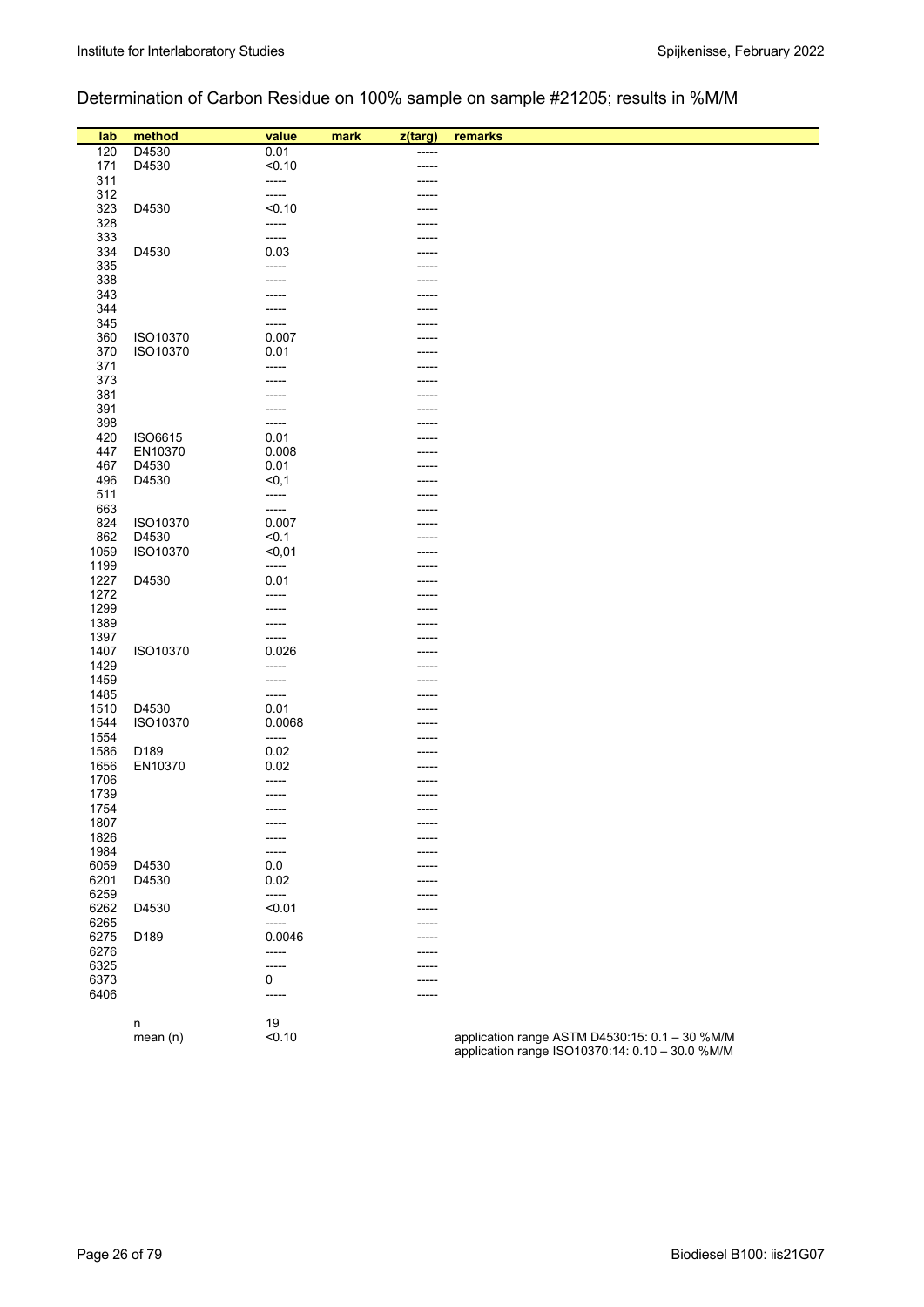## Determination of Copper Corrosion 3 hrs at 50°C on sample #21205

| lab          | method           | value          | mark | $z$ (targ) | remarks |
|--------------|------------------|----------------|------|------------|---------|
| 120          | D130             | 1A             |      | -----      |         |
| 171          | D <sub>130</sub> | 1a             |      | -----      |         |
| 311          | D130             | 1A             |      |            |         |
| 312          | ISO2160          | 1a             |      |            |         |
| 323          | D <sub>130</sub> | 1A             |      |            |         |
| 328          | D <sub>130</sub> | 1              |      |            |         |
| 333          |                  | -----          |      |            |         |
| 334          | D130             | $\mathbf{1}$   |      |            |         |
| 335          | D130             | 1b             |      |            |         |
| 338          |                  | -----          |      |            |         |
| 343          | ISO2160          | 1a             |      |            |         |
| 344          | D <sub>130</sub> | 1a             |      |            |         |
| 345          | ISO2160          | 1a             |      |            |         |
| 360          | ISO2160          | 1A             |      |            |         |
| 370          | ISO2160          | 1A             |      |            |         |
| 371          | ISO2160          | 1A             |      |            |         |
| 373          |                  | -----          |      |            |         |
| 381          |                  | -----          |      |            |         |
| 391          |                  | -----          |      |            |         |
| 398          | D <sub>130</sub> | 1a             |      |            |         |
| 420          | ISO2160          | class1         |      |            |         |
| 447          | IP154            | 1a             |      |            |         |
| 467          | ISO2160          | 1a             |      |            |         |
| 496          | ISO2160          | 1a             |      |            |         |
| 511          | D130             | 1A             |      |            |         |
| 663          | D130             | 1a             |      |            |         |
| 824          | D <sub>130</sub> | 1a             |      |            |         |
| 862          | D130             | 1a             |      |            |         |
| 1059         | ISO2160          | 1a             |      |            |         |
| 1199         |                  | -----          |      |            |         |
| 1227<br>1272 | D130             | 1A<br>-----    |      |            |         |
| 1299         |                  |                |      |            |         |
| 1389         |                  | -----<br>----- |      |            |         |
| 1397         | ISO2160          | $\mathbf{1}$   |      |            |         |
| 1407         |                  | -----          |      |            |         |
| 1429         | D130             | 1a             |      |            |         |
| 1459         |                  | -----          |      |            |         |
| 1485         |                  | -----          |      |            |         |
| 1510         | D130             | $1A$           |      |            |         |
| 1544         | ISO2160          | 1a             |      |            |         |
| 1554         | ISO2160          | 1a             |      |            |         |
| 1586         | D <sub>130</sub> | 1 <sub>b</sub> |      |            |         |
| 1656         | D130             | 1              |      |            |         |
| 1706         |                  | -----          |      |            |         |
| 1739         | ISO2160          | 1a             |      | -----      |         |
| 1754         | ISO2160          | 1A             |      | -----      |         |
| 1807         | D130             | 1a             |      |            |         |
| 1826         |                  |                |      |            |         |
| 1984         |                  |                |      |            |         |
| 6059         |                  | -----          |      |            |         |
| 6201         | ISO2160          | 1a             |      |            |         |
| 6259         |                  | -----          |      |            |         |
| 6262         | D130             | 1A             |      |            |         |
| 6265         |                  | -----          |      |            |         |
| 6275         | D130             | 1A             |      |            |         |
| 6276<br>6325 |                  | -----          |      |            |         |
|              |                  | -----          |      |            |         |
| 6373<br>6406 | ISO2160          | 1A<br>1A       |      |            |         |
|              |                  |                |      |            |         |
|              | n                | 40             |      |            |         |
|              | mean (n)         | 1(1a/1b)       |      |            |         |
|              |                  |                |      |            |         |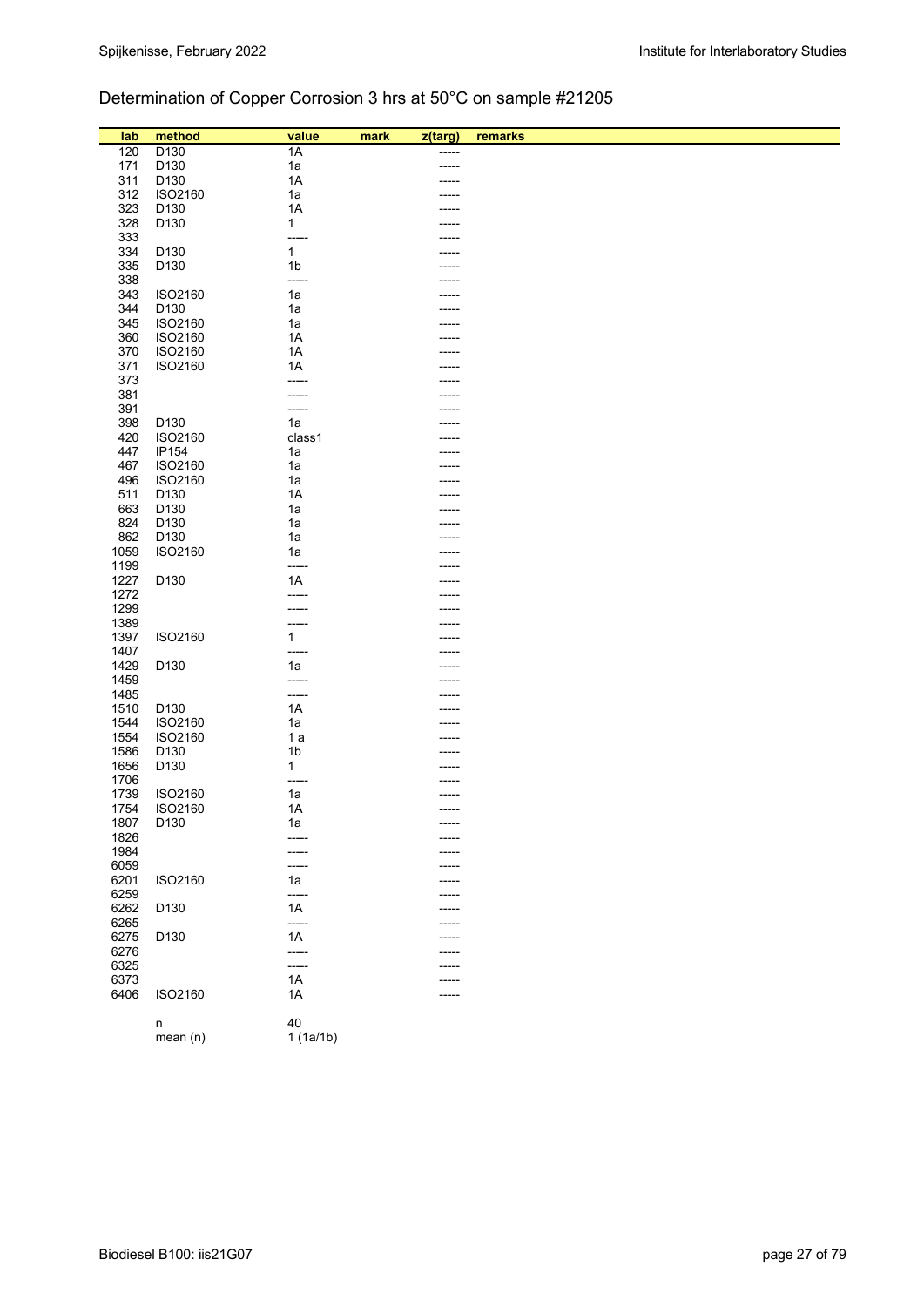## Determination of Density at 15°C on sample #21205; results in kg/m3

| lab          | method                     | value           | mark | z(targ)            | remarks              |
|--------------|----------------------------|-----------------|------|--------------------|----------------------|
| 120          | D4052                      | 883.3           |      | $-1.13$            |                      |
| 171          | D4052                      | 883.2           |      | $-1.69$            |                      |
| 311          | D4052                      | 883.5           |      | $-0.01$            |                      |
| 312          | ISO12185                   | 883.5           | C    | $-0.01$            | first reported 882.9 |
| 323          | ISO12185                   | 883.7           |      | 1.11               |                      |
| 328          | ISO12185                   | 883.4           |      | $-0.57$            |                      |
| 333          | ISO12185                   | 883.8           |      | 1.67               |                      |
| 334          | ISO12185                   | 883.5           |      | $-0.01$            |                      |
| 335          | ISO12185                   | 883.4           |      | $-0.57$            |                      |
| 338          | ISO12185                   | 883.5           |      | $-0.01$            |                      |
| 343          | ISO12185                   | 883.5           |      | $-0.01$            |                      |
| 344          | D4052                      | 883.5           |      | $-0.01$            |                      |
| 345          | ISO12185                   | 883.5           |      | $-0.01$            |                      |
| 360          | D4052                      | 883.5           |      | $-0.01$            |                      |
| 370          | ISO12185                   | 883.6           |      | 0.55               |                      |
| 371          | ISO12185                   | 883.4           |      | $-0.57$            |                      |
| 373          | ISO12185                   | 883.57          |      | 0.38               |                      |
| 381<br>391   | ISO12185<br>ISO12185       | 883.5           |      | $-0.01$<br>$-0.01$ |                      |
| 398          | ISO12185                   | 883.5<br>883.5  |      | $-0.01$            |                      |
| 420          | ISO12185                   | 883.5           |      | $-0.01$            |                      |
| 447          | IP365                      | 883.5           |      | $-0.01$            |                      |
| 467          | ISO12185                   | 883.56          |      | 0.32               |                      |
| 496          | ISO12185                   | 883.26          |      | $-1.36$            |                      |
| 511          | D4052                      | 883.53          |      | 0.16               |                      |
| 663          | D4052                      | 883.57          |      | 0.38               |                      |
| 824          | ISO12185                   | 883.5           |      | $-0.01$            |                      |
| 862          | ISO12185                   | 883.5           |      | $-0.01$            |                      |
| 1059         | ISO12185                   | 883.5           |      | $-0.01$            |                      |
| 1199         |                            | -----           |      | -----              |                      |
| 1227         | D4052                      | 883.4           |      | $-0.57$            |                      |
| 1272         |                            | -----           |      | -----              |                      |
| 1299         |                            |                 |      | -----              |                      |
| 1389         | ISO12185                   | 883.6           |      | 0.55               |                      |
| 1397         | ISO12185                   | 883.4           |      | $-0.57$            |                      |
| 1407         | ISO12185                   | 883.55          |      | 0.27               |                      |
| 1429         | ISO12185                   | 883.4           |      | $-0.57$            |                      |
| 1459         | ISO12185                   | 883.59          |      | 0.49               |                      |
| 1485         | ISO12185                   | 883.55          |      | 0.27               |                      |
| 1510<br>1544 | D4052                      | 883.5<br>883.51 |      | $-0.01$<br>0.04    |                      |
| 1554         | <b>ISO3675</b><br>ISO12185 | 883.43          |      | $-0.40$            |                      |
| 1586         | D4052                      | 883.6           |      | 0.55               |                      |
| 1656         | ISO12185                   | 883.4           |      | $-0.57$            |                      |
| 1706         | ISO12185                   | 883.6           |      | 0.55               |                      |
| 1739         | ISO3675                    | 883.57          |      | 0.38               |                      |
| 1754         | ISO12185                   | 883.55          |      | 0.27               |                      |
| 1807         | ISO12185                   | 883.4           |      | $-0.57$            |                      |
| 1826         |                            | -----           |      | -----              |                      |
| 1984         | ISO12185                   | 883.5           |      | $-0.01$            |                      |
| 6059         | ISO12185                   | 883.3           |      | $-1.13$            |                      |
| 6201         | D4052                      | 883.6           |      | 0.55               |                      |
| 6259         | D4052                      | 883.52          |      | 0.10               |                      |
| 6262         | ISO12185                   | 883.5           |      | $-0.01$            |                      |
| 6265         | ISO12185                   | 883.51          |      | 0.04               |                      |
| 6275         | D1298                      | 883.7           |      | 1.11               |                      |
| 6276         | ISO12185                   | 883.7           |      | 1.11               |                      |
| 6325         | ISO12185                   | 883.4           |      | $-0.57$            |                      |
| 6373         |                            | 883.5           |      | $-0.01$            |                      |
| 6406         | ISO12185                   | 883.54          |      | 0.21               |                      |
|              |                            |                 |      |                    |                      |
|              | normality<br>n             | suspect<br>56   |      |                    |                      |
|              | outliers                   | 0               |      |                    |                      |
|              | mean $(n)$                 | 883.50          |      |                    |                      |
|              | st.dev. $(n)$              | 0.106           |      |                    |                      |
|              | R(calc.)                   | 0.30            |      |                    |                      |
|              | st.dev.(ISO12185:96)       | 0.179           |      |                    |                      |
|              | R(ISO12185:96)             | 0.5             |      |                    |                      |
|              |                            |                 |      |                    |                      |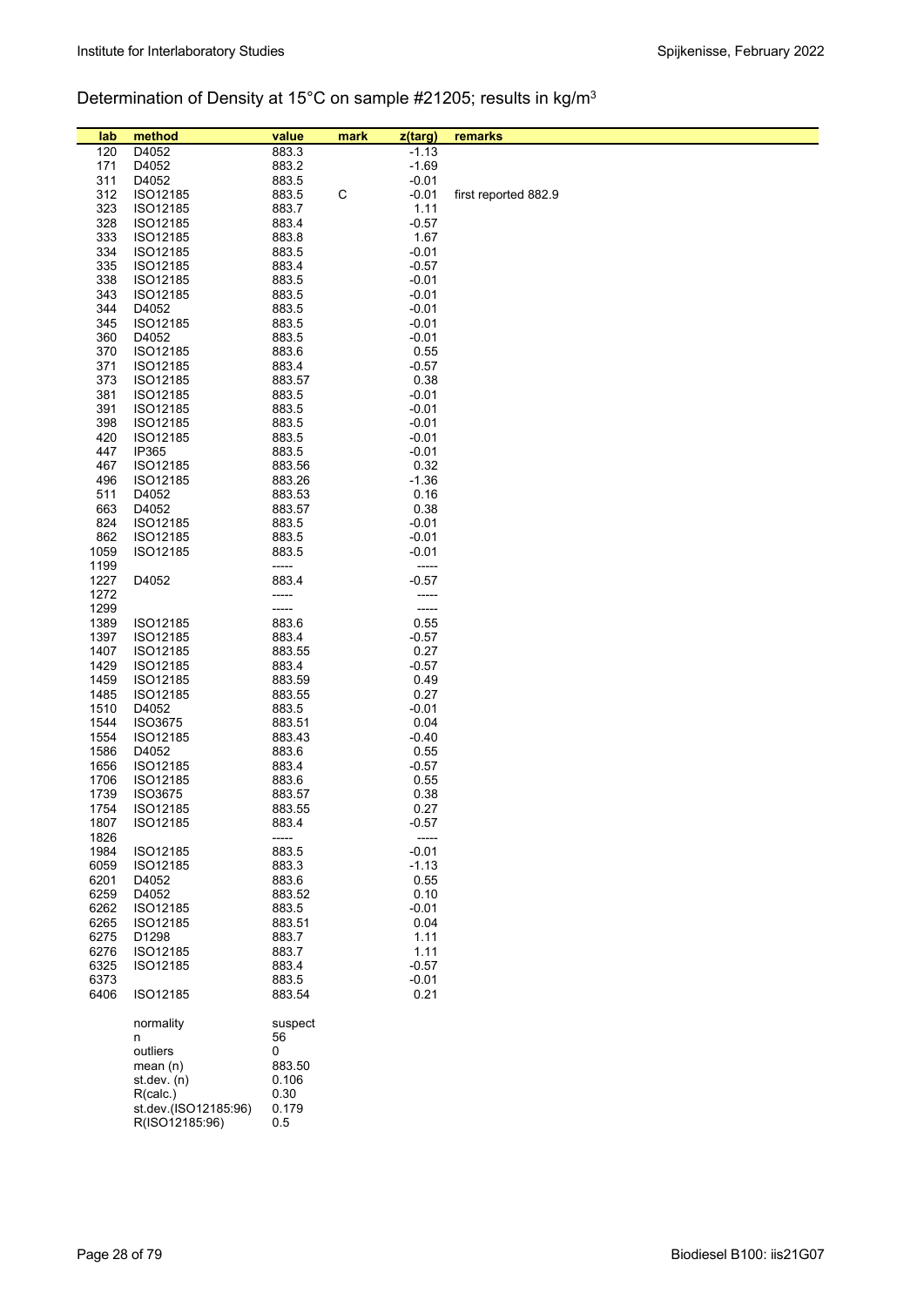

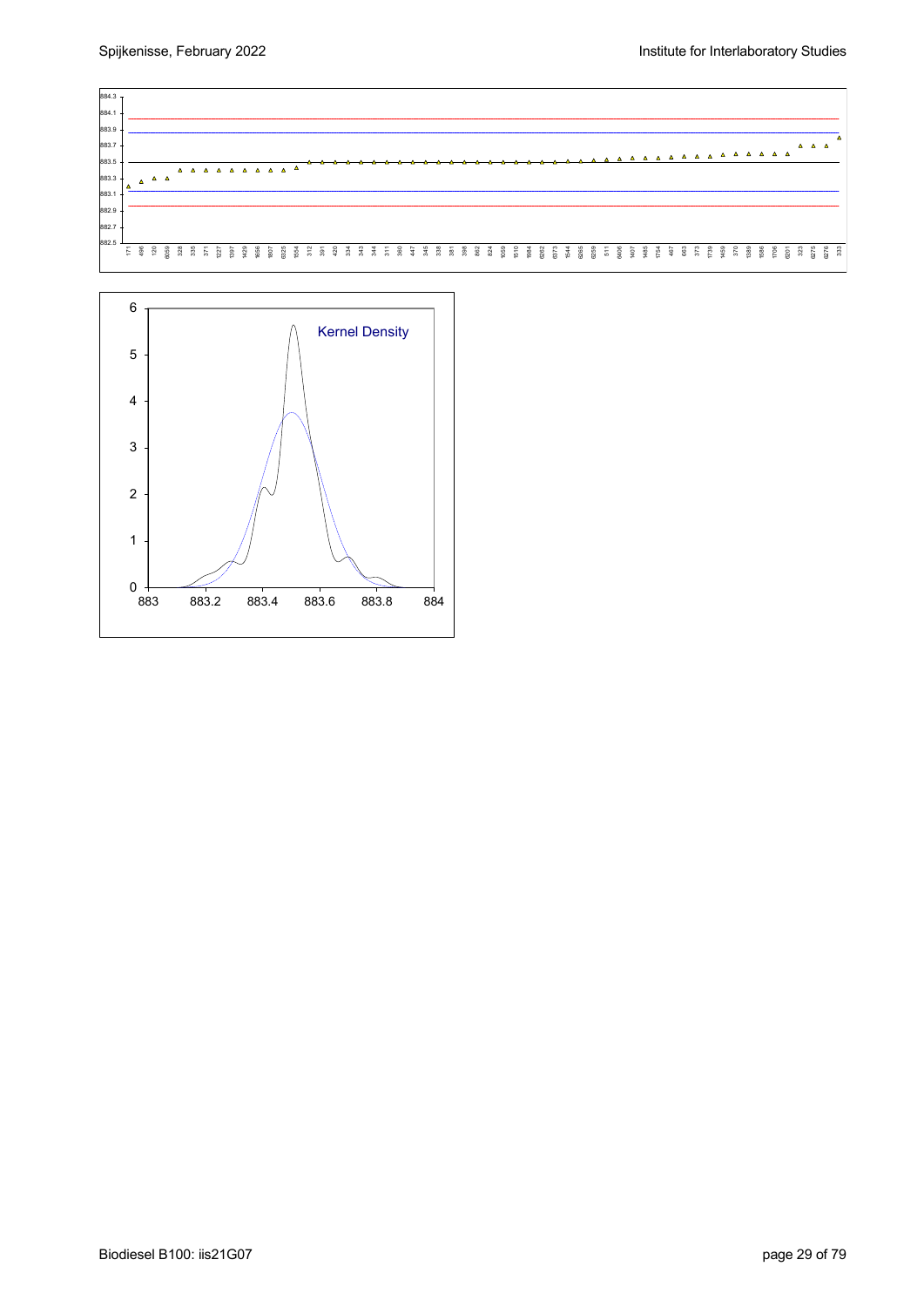## Determination of Flash Point PMcc on sample #21205; results in °C

| lab  | method            | value  | mark | z(targ) | remarks              |
|------|-------------------|--------|------|---------|----------------------|
| 120  | D93-C             | 136.1  |      | $-3.28$ |                      |
| 171  | D93-C             | 149.0  |      | $-0.83$ |                      |
| 311  |                   | -----  |      | -----   |                      |
| 312  |                   | -----  |      | -----   |                      |
| 323  | D93-C             | 151.5  |      | $-0.35$ |                      |
| 328  |                   | -----  |      | -----   |                      |
|      |                   |        |      |         |                      |
| 333  | D93-C             | 145.0  |      | $-1.59$ |                      |
| 334  |                   | -----  |      | -----   |                      |
| 335  |                   |        |      | -----   |                      |
| 338  |                   |        |      | -----   |                      |
| 343  | <b>ISO2719-A</b>  | 161.5  |      | 1.55    |                      |
| 344  | D93-C             | 154    |      | 0.13    |                      |
| 345  | <b>ISO2719-C</b>  | 157    |      | 0.70    |                      |
| 360  | ISO2719-C         | 147.0  |      | $-1.21$ |                      |
| 370  | D93-C             | 157.0  |      | 0.70    |                      |
| 371  |                   | -----  |      | -----   |                      |
|      |                   |        |      |         |                      |
| 373  |                   | -----  |      | -----   |                      |
| 381  | D93-C             | 152    |      | $-0.26$ |                      |
| 391  | D93-C             | 160    |      | 1.27    |                      |
| 398  | D93-C             | 159    |      | 1.08    |                      |
| 420  | ISO2719-C         | 154.5  |      | 0.22    |                      |
| 447  | D93-C             | 160.5  |      | 1.36    |                      |
| 467  | ISO2719-C         | 149.0  |      | $-0.83$ |                      |
| 496  | D93-C             | 159    |      | 1.08    |                      |
| 511  | D93-C             | 156    |      | 0.51    |                      |
| 663  | D93-C             |        |      |         |                      |
|      |                   | 151.35 |      | $-0.38$ |                      |
| 824  | D93-C             | 155    |      | 0.32    |                      |
| 862  | D93-C             | 154.0  |      | 0.13    |                      |
| 1059 | ISO2719-C         | 152.0  |      | $-0.26$ |                      |
| 1199 |                   | -----  |      | -----   |                      |
| 1227 | D93-C             | 159    |      | 1.08    |                      |
| 1272 |                   |        |      | -----   |                      |
| 1299 |                   |        |      | -----   |                      |
| 1389 |                   |        |      | -----   |                      |
| 1397 | ISO2719-C         | 144    |      | $-1.78$ |                      |
| 1407 |                   |        |      | -----   |                      |
|      |                   | -----  |      |         |                      |
| 1429 | D93-C             | 155.0  |      | 0.32    |                      |
| 1459 | <b>ISO2719-A</b>  | 163.5  |      | 1.94    |                      |
| 1485 |                   | -----  |      | -----   |                      |
| 1510 |                   | -----  |      | -----   |                      |
| 1544 | D93-C             | 145.5  |      | $-1.49$ |                      |
| 1554 | ISO2719-C         | 149.5  |      | $-0.73$ |                      |
| 1586 | D93-C             | 150.0  | C    | $-0.64$ | first reported 190.0 |
| 1656 | D93-C             | 143.0  |      | $-1.97$ |                      |
| 1706 |                   | -----  |      | -----   |                      |
| 1739 | ISO2719-C         | 146.0  |      | $-1.40$ |                      |
|      |                   | -----  |      |         |                      |
| 1754 |                   |        |      | -----   |                      |
| 1807 | D93-C             | 141.5  |      | $-2.26$ |                      |
| 1826 |                   | -----  |      | -----   |                      |
| 1984 |                   | -----  |      | -----   |                      |
| 6059 | D93-C             | 152    |      | $-0.26$ |                      |
| 6201 | D93-C             | 160.0  |      | 1.27    |                      |
| 6259 |                   | -----  |      | -----   |                      |
| 6262 | D93-A             | 160.0  |      | 1.27    |                      |
| 6265 |                   | -----  |      | $-----$ |                      |
| 6275 | D93-A             | 175    |      | 4.13    |                      |
| 6276 |                   | -----  |      | $-----$ |                      |
| 6325 | ISO2719-C         | 159.0  |      | 1.08    |                      |
|      |                   |        |      |         |                      |
| 6373 |                   | 143.5  |      | $-1.87$ |                      |
| 6406 | ISO2719-C         | 160.0  |      | 1.27    |                      |
|      |                   |        |      |         |                      |
|      | normality         | OK     |      |         |                      |
|      | n                 | 38     |      |         |                      |
|      | outliers          | 0      |      |         |                      |
|      | mean $(n)$        | 153.34 |      |         |                      |
|      | st.dev. (n)       | 7.475  |      |         |                      |
|      | R(calc.)          | 20.93  |      |         |                      |
|      | st.dev.(D93-C:20) | 5.250  |      |         |                      |
|      | R(D93-C:20)       | 14.7   |      |         |                      |
|      | compare           |        |      |         |                      |
|      | R(ISO2719-C:16)   | 14.7   |      |         |                      |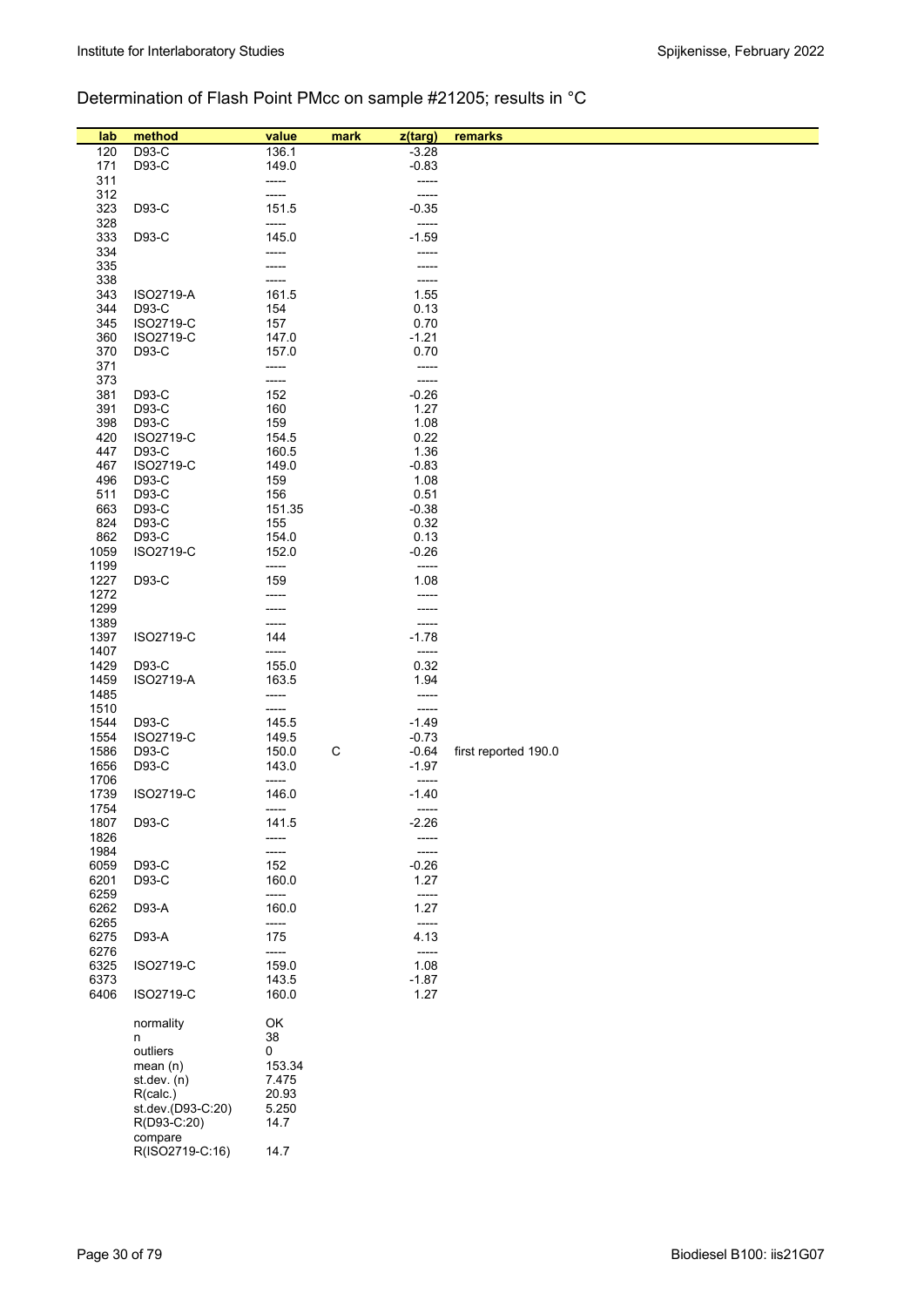

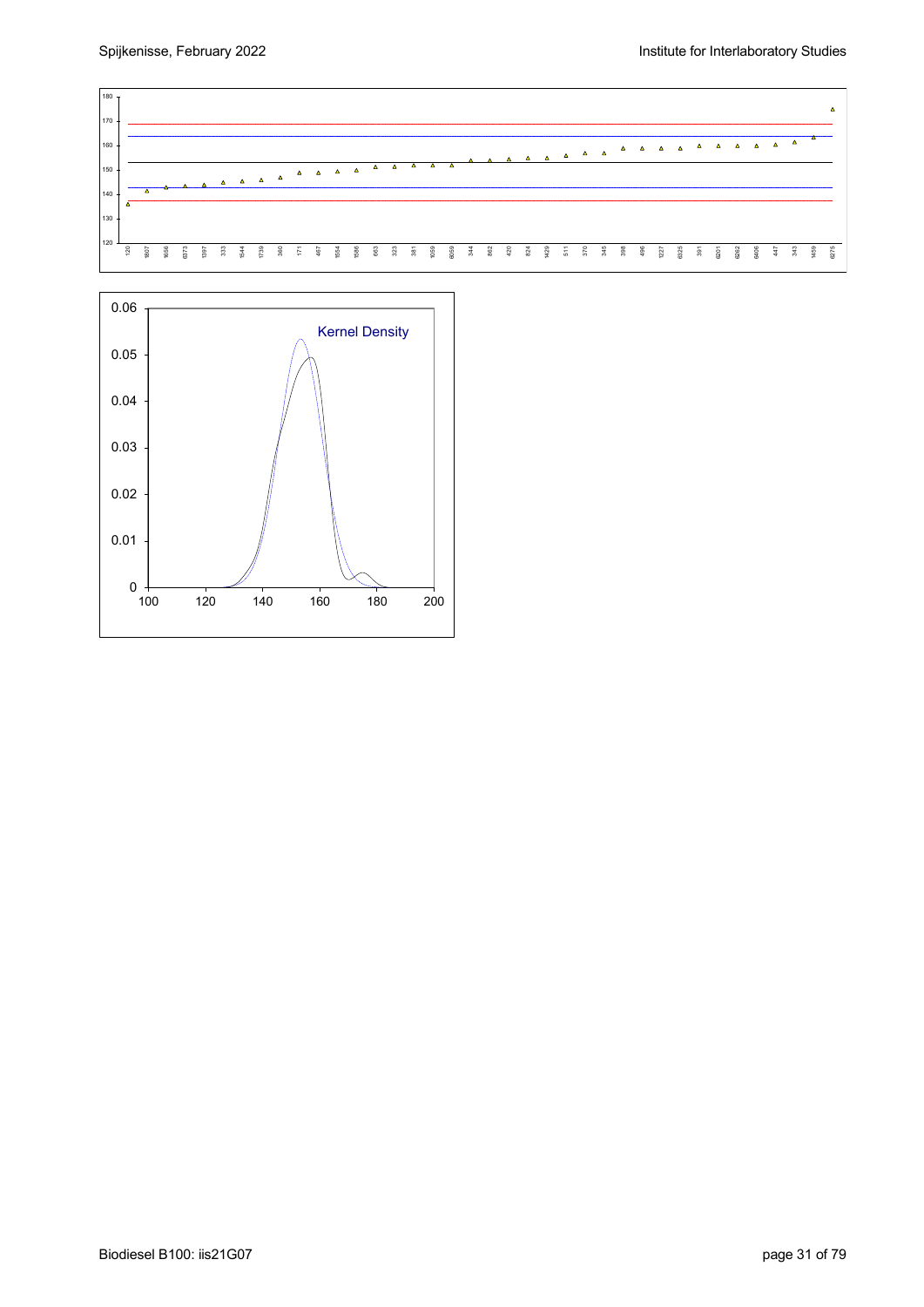## Determination of Flash Point recc on sample #21205; results in °C

| lab          | method                               | value          | mark<br>z(targ)  | remarks |
|--------------|--------------------------------------|----------------|------------------|---------|
| 120          |                                      | -----          | $-----$          |         |
| 171          |                                      | -----          | $-----$          |         |
| 311          |                                      | -----          | $-----$          |         |
| 312          | ISO3679                              | 174            | 0.57             |         |
| 323          |                                      |                | -----            |         |
| 328<br>333   |                                      | -----<br>----- | -----<br>-----   |         |
| 334          | ISO3679                              | 169.0          | $-0.37$          |         |
| 335          |                                      | -----          | -----            |         |
| 338          |                                      | -----          | -----            |         |
| 343          |                                      |                | -----            |         |
| 344          |                                      |                | -----            |         |
| 345<br>360   | ISO3679                              | -----<br>166.0 | -----<br>$-0.93$ |         |
| 370          |                                      | -----          | $-----$          |         |
| 371          | ISO3679                              | 174.5          | 0.66             |         |
| 373          | ISO3679                              | 171.5          | 0.10             |         |
| 381          |                                      | -----          | -----            |         |
| 391          |                                      | -----          | -----            |         |
| 398<br>420   |                                      |                |                  |         |
| 447          |                                      |                | -----            |         |
| 467          |                                      | -----          | -----            |         |
| 496          | ISO3679                              | 180            | 1.69             |         |
| 511          |                                      | -----          | -----            |         |
| 663          |                                      | -----          | -----            |         |
| 824<br>862   |                                      |                | -----            |         |
| 1059         |                                      |                |                  |         |
| 1199         |                                      |                |                  |         |
| 1227         |                                      |                |                  |         |
| 1272         |                                      |                |                  |         |
| 1299         |                                      |                |                  |         |
| 1389<br>1397 |                                      |                |                  |         |
| 1407         |                                      |                |                  |         |
| 1429         |                                      |                |                  |         |
| 1459         |                                      |                | ----             |         |
| 1485         |                                      |                |                  |         |
| 1510         |                                      |                | -----            |         |
| 1544<br>1554 |                                      |                | -----            |         |
| 1586         |                                      |                |                  |         |
| 1656         |                                      |                | -----            |         |
| 1706         |                                      | -----          | -----            |         |
| 1739         | ISO3679                              | 167.99         | $-0.56$          |         |
| 1754         | ISO3679                              | 169.72         | $-0.23$          |         |
| 1807<br>1826 |                                      |                |                  |         |
| 1984         |                                      |                | -----            |         |
| 6059         | ISO3679                              | 166            | $-0.93$          |         |
| 6201         |                                      | -----          | -----            |         |
| 6259         |                                      |                | -----            |         |
| 6262<br>6265 |                                      |                | -----            |         |
| 6275         |                                      |                | -----<br>-----   |         |
| 6276         |                                      |                |                  |         |
| 6325         |                                      |                |                  |         |
| 6373         |                                      |                | -----            |         |
| 6406         |                                      | -----          | -----            |         |
|              | normality                            | OK             |                  |         |
|              | n                                    | 9              |                  |         |
|              | outliers                             | 0              |                  |         |
|              | mean(n)                              | 170.97         |                  |         |
|              | st.dev. (n)                          | 4.572          |                  |         |
|              | R(calc.)                             | 12.80          |                  |         |
|              | st.dev.(ISO3679:15)<br>R(ISO3679:15) | 5.357<br>15.0  |                  |         |
|              |                                      |                |                  |         |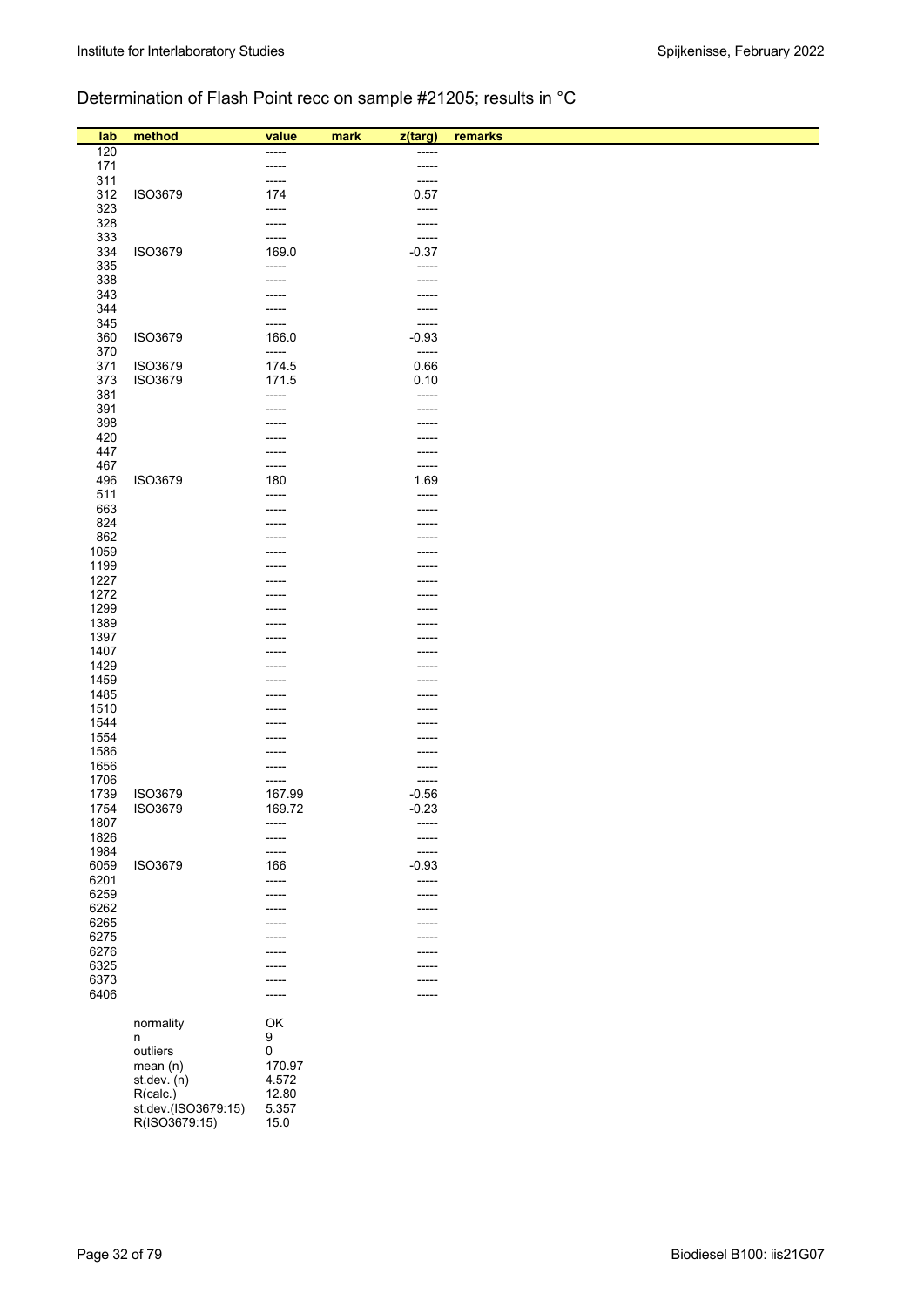

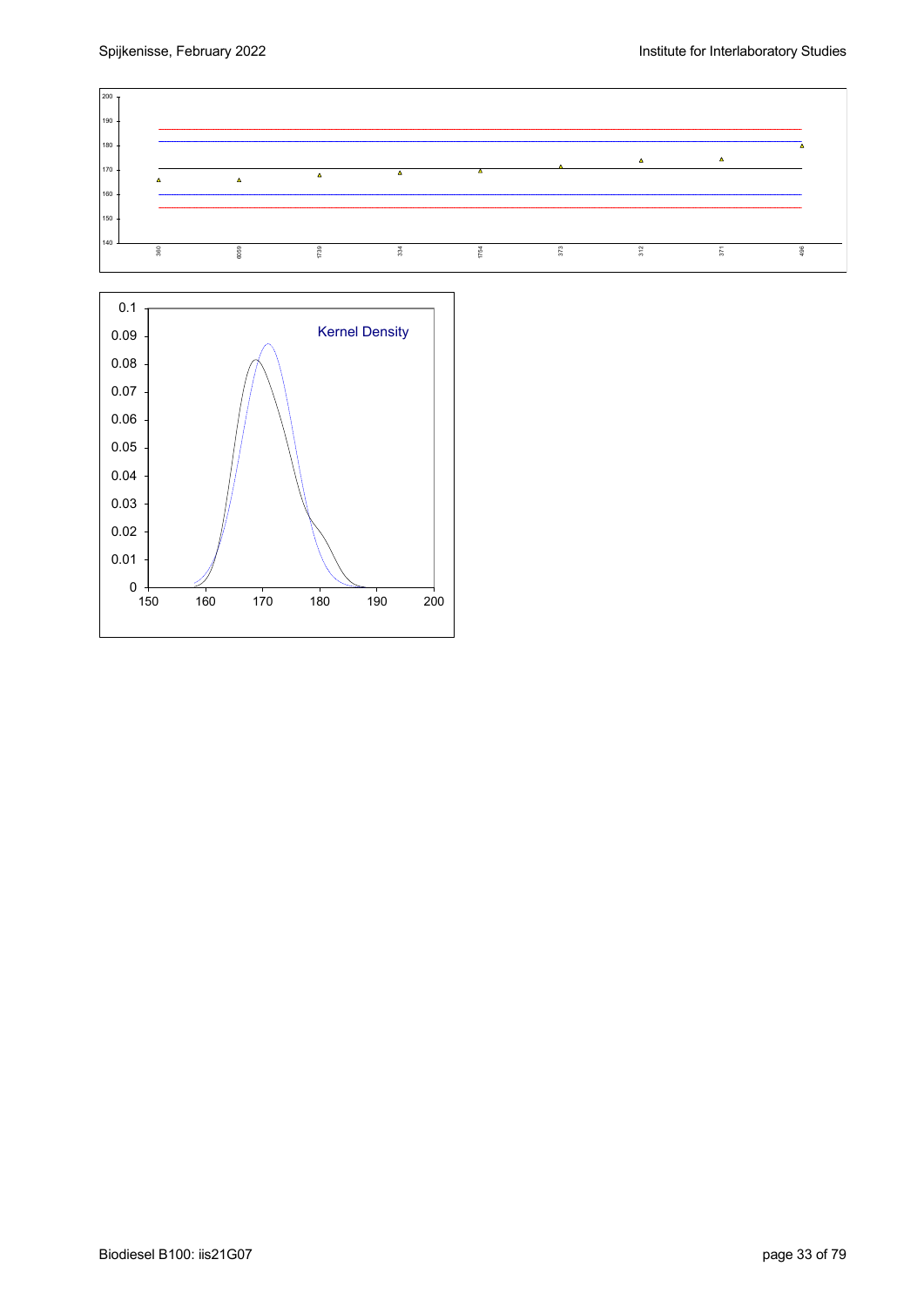## Determination of Iodine Value on sample #21205; results in g I2/100g

| lab          | method              | value           | mark<br>z(targ) | remarks |
|--------------|---------------------|-----------------|-----------------|---------|
| 120          |                     | -----           | -----           |         |
| 171          |                     | -----           | -----           |         |
| 311          | EN14111             | 116             | 1.47            |         |
| 312          | EN14111             | 112             | $-0.77$         |         |
| 323          |                     | -----           | -----           |         |
| 328          |                     | -----           | -----           |         |
| 333          | EN14111             | 112             | $-0.77$         |         |
| 334          |                     | -----           | -----           |         |
| 335          |                     | -----           | -----           |         |
| 338          |                     | -----           | -----           |         |
| 343          | EN14111             | 111             | $-1.33$         |         |
| 344          | EN14111             | 113.9           | 0.30            |         |
| 345<br>360   | EN14111<br>EN14111  | 115<br>112.5    | 0.91<br>$-0.49$ |         |
| 370          | ISO3961             | 112.2           | $-0.66$         |         |
| 371          | EN14111             | 111.28          | $-1.17$         |         |
| 373          | EN14111             | 111.76          | $-0.90$         |         |
| 381          |                     | -----           | -----           |         |
| 391          | EN14111             | 116.6           | 1.81            |         |
| 398          | EN14111             | 115             | 0.91            |         |
| 420          | EN14111             | 114             | 0.35            |         |
| 447          |                     | -----           | -----           |         |
| 467          |                     | -----           | -----           |         |
| 496          | EN14111             | 112             | $-0.77$         |         |
| 511          |                     | -----           | -----<br>-----  |         |
| 663<br>824   | EN14111             | -----<br>114    | 0.35            |         |
| 862          | EN14111             | 114             | 0.35            |         |
| 1059         | EN14111             | 112             | $-0.77$         |         |
| 1199         |                     |                 | -----           |         |
| 1227         |                     |                 |                 |         |
| 1272         |                     |                 | -----           |         |
| 1299         |                     |                 | -----           |         |
| 1389         | EN14111             | 114             | 0.35            |         |
| 1397         |                     | -----           | -----           |         |
| 1407         |                     | -----           | -----           |         |
| 1429         | EN14111             | 115             | 0.91            |         |
| 1459         | EN16300             | 114.6           | 0.69            |         |
| 1485<br>1510 |                     |                 | -----           |         |
| 1544         |                     |                 | -----<br>-----  |         |
| 1554         |                     |                 | -----           |         |
| 1586         |                     |                 | -----           |         |
| 1656         | EN14111             | 115             | 0.91            |         |
| 1706         |                     | -----           | -----           |         |
| 1739         | EN14111             | 113.1           | $-0.15$         |         |
| 1754         | EN14111             | 113.6           | 0.13            |         |
| 1807         | EN16300             | 115             | 0.91            |         |
| 1826         |                     | -----           | -----           |         |
| 1984         |                     |                 | -----           |         |
| 6059<br>6201 | EN14111             | 114.1<br>112.51 | 0.41<br>$-0.48$ |         |
| 6259         | EN16300             | -----           | -----           |         |
| 6262         | EN16300             | 109             | $-2.45$         |         |
| 6265         |                     | -----           | -----           |         |
| 6275         |                     | -----           | -----           |         |
| 6276         | EN14111             | 114.4           | 0.58            |         |
| 6325         | EN14111             | 112             | $-0.77$         |         |
| 6373         |                     | 113.6           | 0.13            |         |
| 6406         |                     | -----           | -----           |         |
|              |                     |                 |                 |         |
|              | normality           | OK              |                 |         |
|              | n<br>outliers       | 30<br>0         |                 |         |
|              | mean $(n)$          | 113.37          |                 |         |
|              | st.dev. (n)         | 1.658           |                 |         |
|              | R(calc.)            | 4.64            |                 |         |
|              | st.dev.(EN14111:03) | 1.786           |                 |         |
|              | R(EN14111:03)       | 5               |                 |         |
|              |                     |                 |                 |         |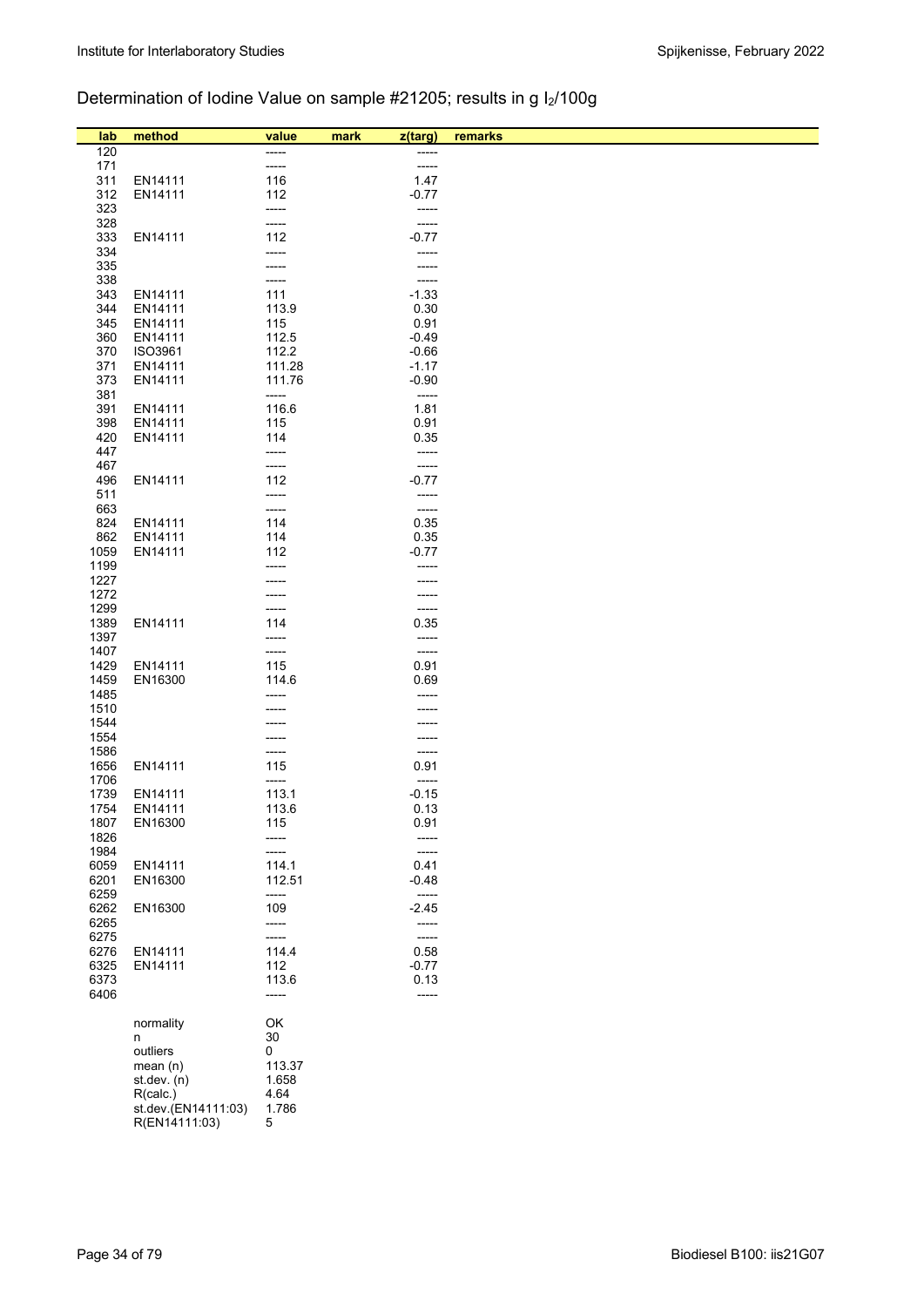

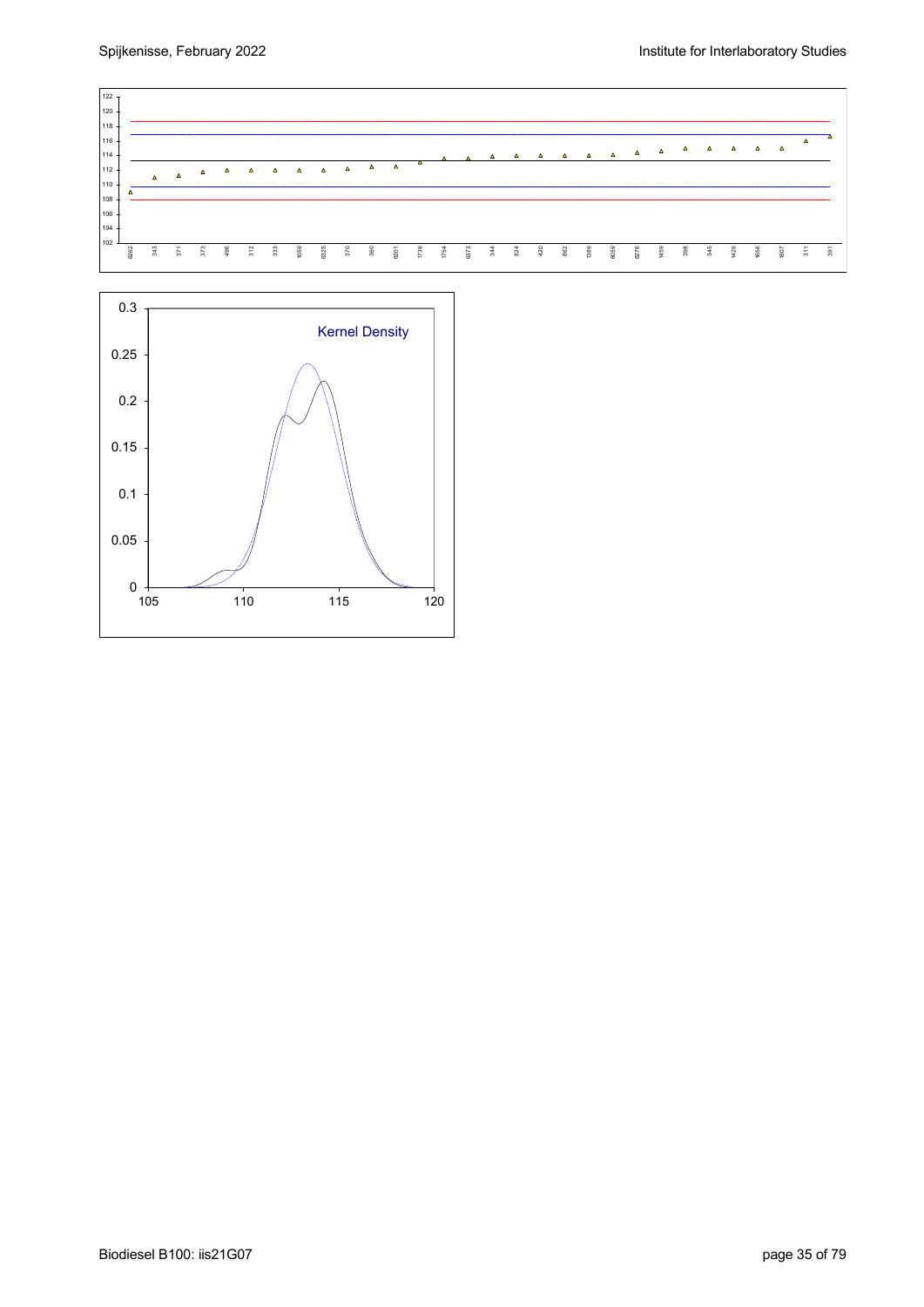## Determination of Kinematic Viscosity at 40°C on sample #21205; results in mm<sup>2</sup>/s

| lab          | method                | value          | mark        | z(targ)        | remarks              |           |
|--------------|-----------------------|----------------|-------------|----------------|----------------------|-----------|
| 120          | D445                  | 4.39995        | R(0.01)     | $-5.36$        |                      |           |
| 171          | D445                  | 4.478          |             | 0.61           |                      |           |
| 311          | ISO3104               | 4.500          |             | 2.29           |                      |           |
| 312          | ISO3104               | 4.489          |             | 1.45           |                      |           |
| 323          | ISO3104               | 4.443          |             | $-2.07$        |                      |           |
| 328          |                       | -----          |             | -----          |                      |           |
| 333          |                       | -----          |             | -----          |                      |           |
| 334          | ISO3104               | 4.465          |             | $-0.39$        |                      |           |
| 335          | ISO3104               | 4.457          |             | $-1.00$        |                      |           |
| 338          | ISO3104               | 4.432          |             | $-2.91$        |                      |           |
| 343          |                       | 4.463          |             | $-0.54$        |                      |           |
| 344          | ISO3104               |                |             |                |                      |           |
| 345          |                       | -----<br>----- |             | -----<br>----- |                      |           |
| 360          | D445                  | 4.479          |             | 0.68           |                      |           |
| 370          | ISO3104               | 4.4587         |             | $-0.87$        |                      |           |
| 371          | ISO3104               | 4.4689         |             | $-0.09$        |                      |           |
| 373          | ISO3104               | 4.4528         |             | $-1.32$        |                      |           |
| 381          | D445                  | 4.473          |             | 0.23           |                      |           |
| 391          | ISO3104               | 4.385          | R(0.01)     | $-6.50$        |                      |           |
| 398          |                       | -----          |             | -----          |                      |           |
| 420          | ISO3104               | 4.479          |             | 0.68           |                      |           |
| 447          | IP71                  | 4.470          |             | 0.00           |                      |           |
| 467          | ISO3104               | 4.4696         |             | $-0.03$        |                      |           |
| 496          | ISO3104               | 4.4545         |             | $-1.19$        |                      |           |
| 511          | D445                  | 4.484          |             | 1.07           |                      |           |
| 663          | D445                  | 4.4652         |             | $-0.37$        |                      |           |
| 824          | ISO3104               | 4.470          |             | 0.00           |                      |           |
| 862          | ISO3104               | 4.495          |             | 1.91           |                      |           |
| 1059         | ISO3104               | 4.459          |             | $-0.84$        |                      |           |
| 1199         |                       | -----          |             | -----          |                      |           |
| 1227         | D445                  | 4.443          |             | $-2.07$        |                      |           |
| 1272         |                       | -----          |             | -----          |                      |           |
| 1299         |                       | -----          |             | -----          |                      |           |
| 1389         | ISO3104               | 4.486          |             | 1.22           |                      |           |
| 1397         |                       | -----          |             | -----          |                      |           |
| 1407         | In house              | 4.4735         |             | 0.26           |                      |           |
| 1429         | D445                  | 4.448          |             | $-1.69$        |                      |           |
| 1459         | D7042                 | 4.489          |             | 1.45           |                      |           |
| 1485         | D445                  | 4.4786         |             | 0.65           |                      |           |
| 1510         | IP71                  | 4.4895         |             | 1.49           |                      |           |
| 1544         | ISO3104               | 4.4639         |             | $-0.47$        |                      |           |
| 1554         | ISO3104               | 4.472          |             | 0.15           |                      |           |
| 1586         | D445                  | 4.469          |             | $-0.08$        |                      |           |
| 1656         | ISO3104               | 4.488<br>----- | C           | 1.37           | first reported 4.519 |           |
| 1706         | ISO3104               | 4.4720         |             | -----<br>0.15  |                      |           |
| 1739<br>1754 | ISO3104               | 4.4757         |             | 0.43           |                      |           |
| 1807         | ISO3104               | 4.471          |             | 0.07           |                      |           |
| 1826         |                       | ------         |             | ------         |                      |           |
| 1984         |                       | -----          |             |                |                      |           |
| 6059         | ISO3104               | 4.49           | $\mathsf C$ | 1.53           | first reported 4.55  |           |
| 6201         | ISO3104               | 4.459          |             | $-0.84$        |                      |           |
| 6259         |                       | -----          |             | -----          |                      |           |
| 6262         | ISO3104               | 4.475          |             | 0.38           |                      |           |
| 6265         | ISO3104               | 4.4420         |             | $-2.14$        |                      |           |
| 6275         | D445                  | 4.485          |             | 1.14           |                      |           |
| 6276         | EN16896               | 4.490          |             | 1.53           |                      |           |
| 6325         | ISO3104               | 4.477          |             | 0.53           |                      |           |
| 6373         |                       | 4.5379         | R(0.01)     | 5.19           |                      |           |
| 6406         | ISO3104               | 4.439          |             | $-2.37$        |                      |           |
|              |                       |                |             |                |                      |           |
|              |                       |                |             |                | ISO3104-A only       | D445 only |
|              | normality             | OK             |             |                | OK                   | ОK        |
|              | n                     | 44             |             |                | 29                   | 10        |
|              | outliers              | 3              |             |                | 1                    | 1         |
|              | mean $(n)$            | 4.4700         |             |                | 4.4678               | 4.4703    |
|              | st.dev. $(n)$         | 0.01614        |             |                | 0.01694              | 0.01447   |
|              | R(calc.)              | 0.0452         |             |                | 0.0474               | 0.0405    |
|              | st.dev.(ISO3104-A:20) | 0.01308        |             |                | 0.01307              | --        |
|              | R(ISO3104-A:20)       | 0.0366         |             |                | 0.0366               | --        |
|              | compare               |                |             |                |                      |           |
|              | R(D445:21e1)          | 0.1001         |             |                |                      | 0.1001    |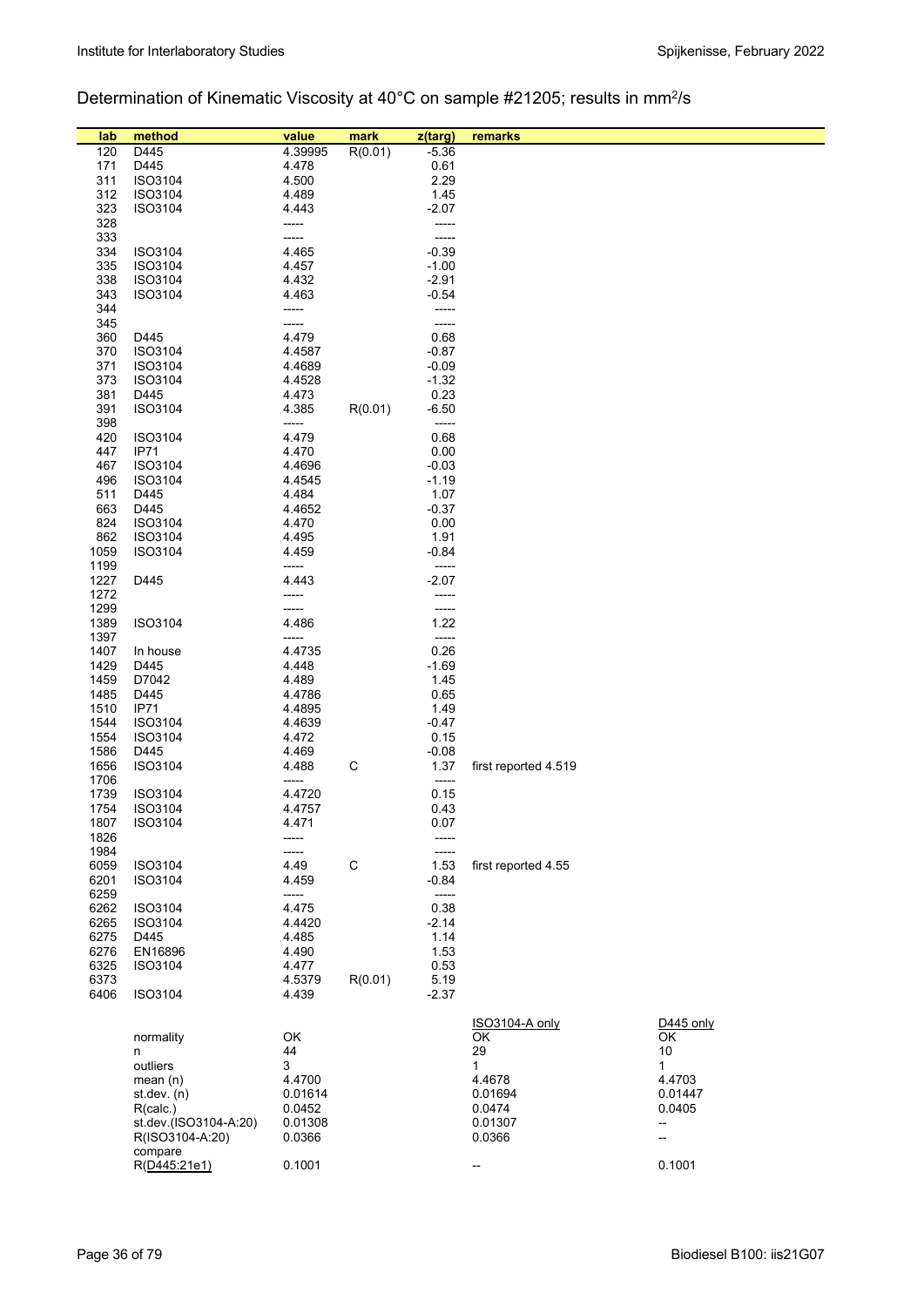

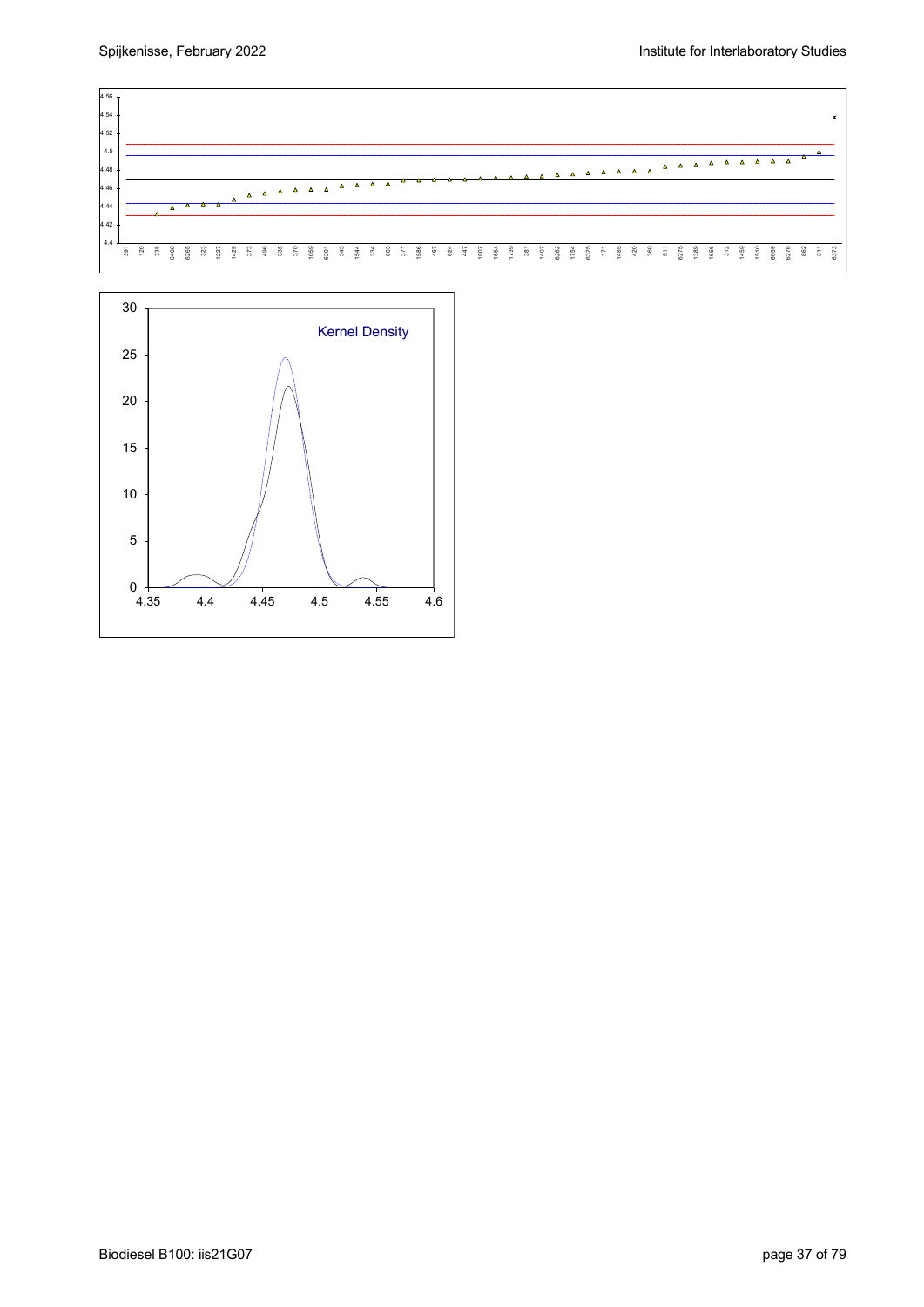## Determination of Oxidation Stability Induction period on sample #21205; results in hours

| lab          | method                               | value           | mark<br>z(targ)  | remarks |
|--------------|--------------------------------------|-----------------|------------------|---------|
| 120          | EN15751                              | 4.245           | 0.22             |         |
| 171          |                                      | -----           | -----            |         |
| 311          | EN15751                              | 4.2             | 0.11             |         |
| 312          |                                      | -----           | -----            |         |
| 323          | EN15751                              | 3.7             | $-1.09$          |         |
| 328          | EN15751                              | 4.3             | 0.35             |         |
| 333          | EN14112                              | 4.3             | 0.35             |         |
| 334          | EN15751                              | 4.4             | 0.59             |         |
| 335<br>338   |                                      | -----           | -----            |         |
| 343          | EN15751                              | -----<br>4.6    | -----<br>1.07    |         |
| 344          | EN14112                              | 4.14            | $-0.03$          |         |
| 345          | EN15751                              | 4.2             | 0.11             |         |
| 360          | EN14112                              | 4.10            | $-0.13$          |         |
| 370          |                                      | -----           | -----            |         |
| 371          | EN14112                              | 4.26            | 0.26             |         |
| 373          | EN14112                              | 4.39            | 0.57             |         |
| 381          |                                      | -----           | -----            |         |
| 391          | EN14112                              | 4.02            | $-0.32$          |         |
| 398<br>420   | EN15751                              | -----<br>4.1    | -----<br>$-0.13$ |         |
| 447          | EN15751                              | 4.4             | 0.59             |         |
| 467          |                                      | -----           | -----            |         |
| 496          | EN15751                              | 3.6             | $-1.33$          |         |
| 511          |                                      | -----           | -----            |         |
| 663          |                                      | -----           | -----            |         |
| 824          | EN15751                              | 3.98            | $-0.42$          |         |
| 862          | EN15751                              | 5.1             | 2.28             |         |
| 1059         | EN15751                              | 4.8             | 1.55<br>-----    |         |
| 1199<br>1227 | EN14112<br>EN15751                   | 4.4<br>4.14     | $-0.03$          |         |
| 1272         |                                      |                 |                  |         |
| 1299         |                                      |                 |                  |         |
| 1389         |                                      |                 |                  |         |
| 1397         |                                      |                 |                  |         |
| 1407         |                                      |                 |                  |         |
| 1429         |                                      |                 | -----            |         |
| 1459         | EN15751                              | 4.045           | $-0.26$          |         |
| 1485         | EN14112                              | 4.18            | 0.06             |         |
| 1510<br>1544 | EN15751<br>EN14112                   | 4.16<br>3.97    | 0.01<br>-0.44    |         |
| 1554         |                                      | -----           | -----            |         |
| 1586         | EN15751                              | 4.18            | 0.06             |         |
| 1656         | EN14112                              | 3.8             | $-0.85$          |         |
| 1706         |                                      | -----           | -----            |         |
| 1739         | EN14112                              | 4.25            | 0.23             |         |
| 1754         | EN14112                              | 4.19            | 0.09             |         |
| 1807         | EN15751                              | 3.32            | $-2.01$          |         |
| 1826<br>1984 |                                      | -----           | -----<br>-----   |         |
| 6059         |                                      |                 | -----            |         |
| 6201         | EN15751                              | 4.84            | 1.65             |         |
| 6259         |                                      | -----           | -----            |         |
| 6262         | EN14112                              | 3.9             | $-0.61$          |         |
| 6265         | EN14112                              | 3.78            | $-0.90$          |         |
| 6275         |                                      | -----           | -----            |         |
| 6276         | EN15751                              | 4.4             | 0.59             |         |
| 6325<br>6373 | EN15751                              | 4.2<br>3.2      | 0.11<br>$-2.30$  |         |
| 6406         |                                      | -----           | -----            |         |
|              |                                      |                 |                  |         |
|              | normality                            | suspect         |                  |         |
|              | n                                    | 35              |                  |         |
|              | outliers                             | 0               |                  |         |
|              | mean $(n)$                           | 4.154           |                  |         |
|              | st.dev. (n)                          | 0.3776          |                  |         |
|              | R(calc.)                             | 1.057           |                  |         |
|              | st.dev.(EN15751:14)<br>R(EN15751:14) | 0.4155<br>1.164 |                  |         |
|              | compare                              |                 |                  |         |
|              | R(EN14112:20)                        | 1.310           |                  |         |
|              |                                      |                 |                  |         |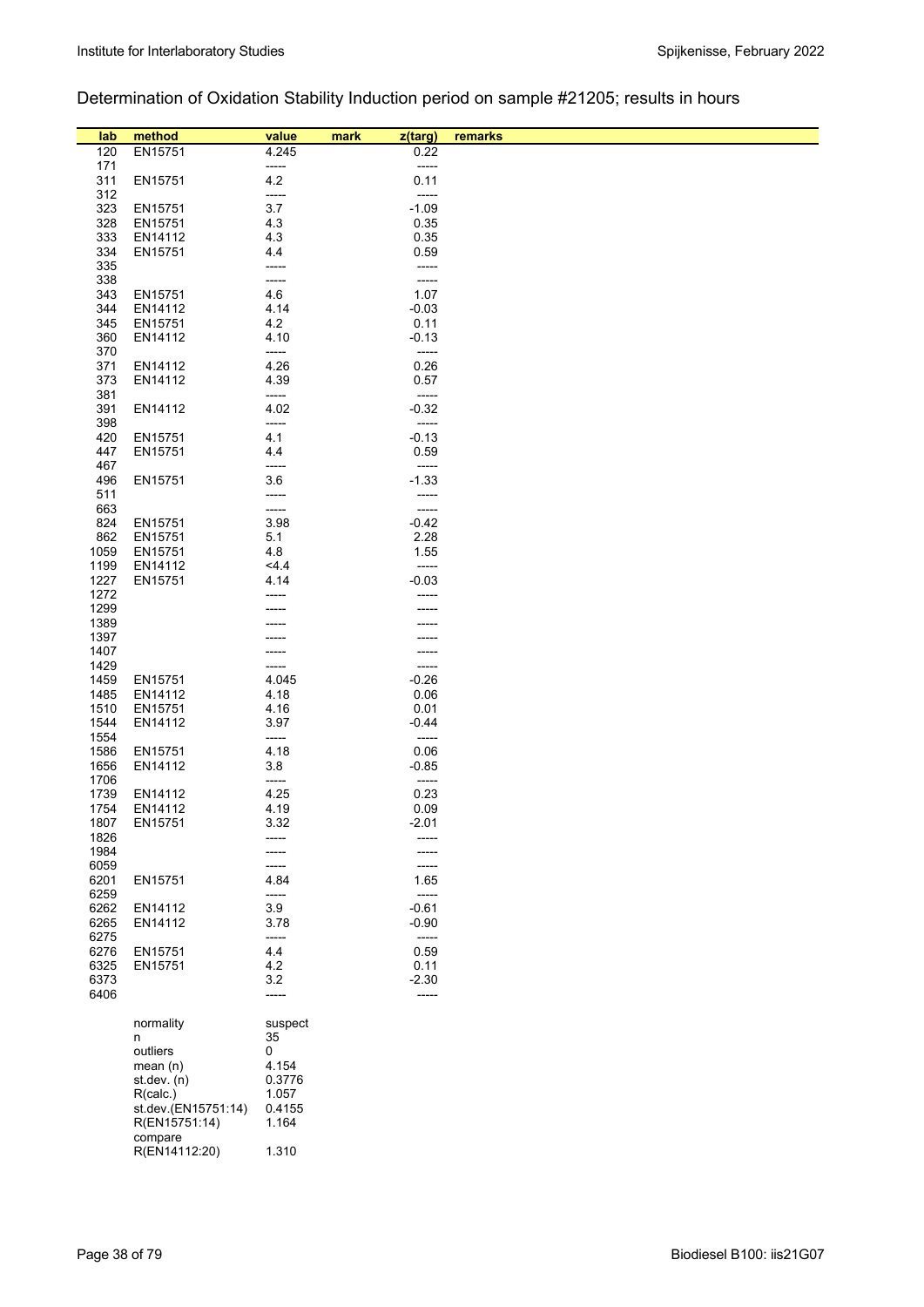

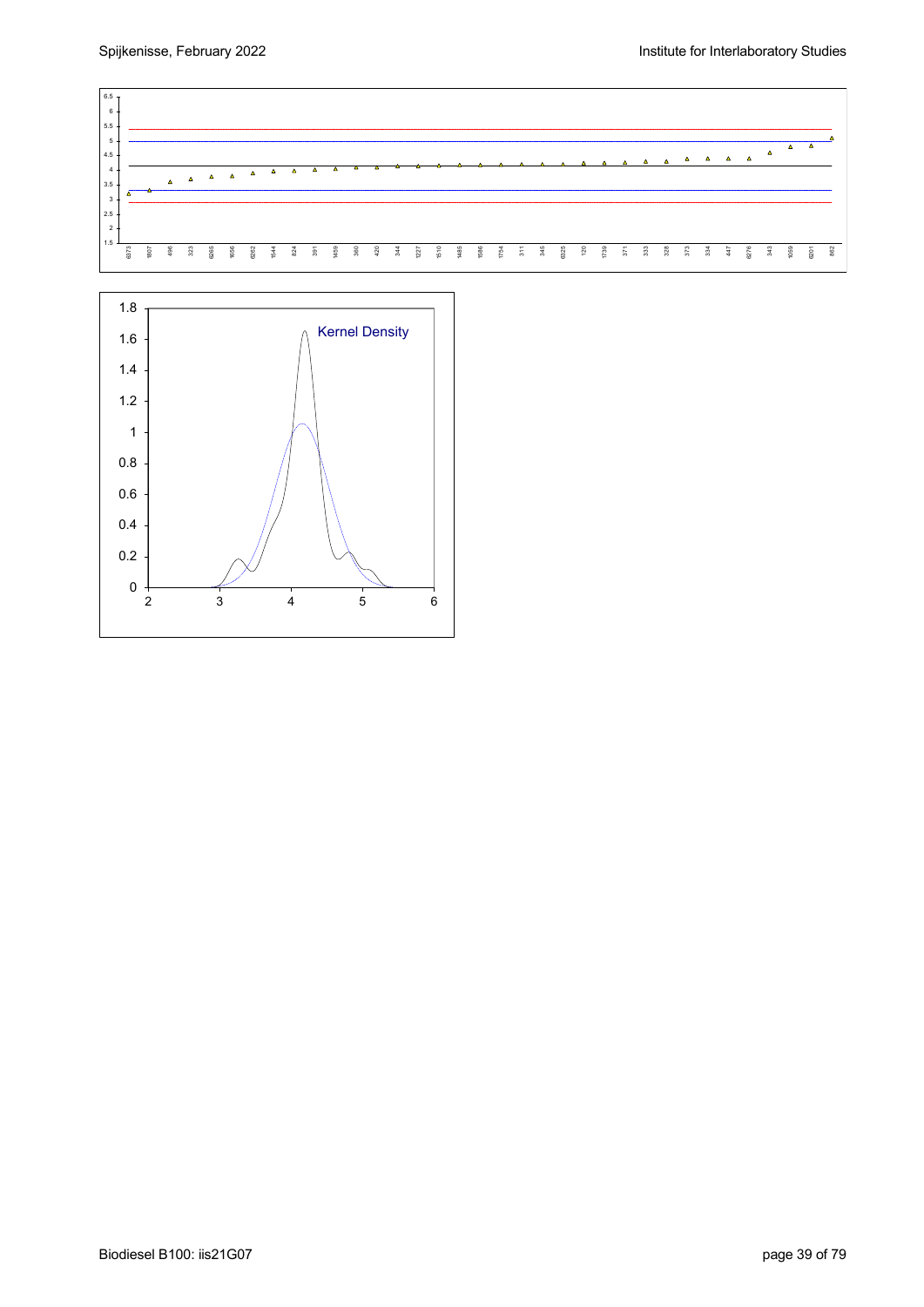# Determination of Pour Point on sample #21205; results in °C

| lab          | method                          | value            | mark        | $z$ (targ)      | remarks            |
|--------------|---------------------------------|------------------|-------------|-----------------|--------------------|
| 120          | D97                             | $-33$            |             | -----           |                    |
| 171          | D97                             | $-18$            | R(0.01)     | 5.99            |                    |
| 311          |                                 | -----            |             | -----           |                    |
| 312          | ISO3016                         | $-36$            |             | 0.39            |                    |
| 323          | ISO3016                         | $-39$            |             | $-0.55$         |                    |
| 328          | ISO3016                         | $-36$            |             | 0.39            |                    |
| 333          |                                 | -----            |             | -----           |                    |
| 334          | ISO3016                         | $-39$            |             | $-0.55$         |                    |
| 335          |                                 | -----            |             | -----           |                    |
| 338          |                                 | -----            |             | -----           |                    |
| 343          | ISO3016                         | $-38$            |             | $-0.24$         |                    |
| 344          |                                 | -----            |             | -----           |                    |
| 345          |                                 | -----            |             | -----           |                    |
| 360          | ISO3016                         | $-36$            |             | 0.39            |                    |
| 370          | ISO3016                         | $-36$            |             | 0.39            |                    |
| 371          |                                 |                  |             | -----           |                    |
| 373          |                                 | -----            |             | -----           |                    |
| 381          |                                 | -----            |             | -----           |                    |
| 391          | ISO3016                         | $-36$            | C           | -----           | first reported -21 |
| 398          | ISO3016                         | $-36$            | $\mathsf C$ | 0.39            | first reported -24 |
| 420          | ISO3016                         | $-38$            | C           | $-0.24$         | first reported -22 |
| 447          |                                 | -----            |             | -----           |                    |
| 467          | ISO3016                         | $-36$            |             | 0.39            |                    |
| 496          | ISO3016                         | $-39$            |             | $-0.55$         |                    |
| 511          | D97                             | $-39$            |             | $-0.55$         |                    |
| 663          | D97                             | $< -36$          |             | -----           |                    |
| 824          | ISO3016                         | $-39$            |             | $-0.55$         |                    |
| 862          | ISO3016                         | $-39$            |             | $-0.55$         |                    |
| 1059         | ISO3016                         | $< -36$          |             | -----           |                    |
| 1199         |                                 | -----            |             | -----           |                    |
| 1227         | D5950                           | $-37$            |             | 0.07            |                    |
| 1272         |                                 |                  |             | -----           |                    |
| 1299         |                                 |                  |             |                 |                    |
| 1389         |                                 |                  |             | -----           |                    |
| 1397         |                                 | -----            |             | -----           |                    |
| 1407         | ISO3016                         | $-38$            |             | $-0.24$         |                    |
| 1429         | D97                             | $< -30.0$        |             | -----           |                    |
| 1459         | In house                        | $-39.0$          |             | $-0.55$         |                    |
| 1485         |                                 | -----            |             | -----           |                    |
| 1510         | D5950                           | $-36$            |             | 0.39            |                    |
| 1544         | ISO3016                         | $-36.0$<br>----- |             | 0.39<br>$-----$ |                    |
| 1554<br>1586 | D97                             | $-36$            |             | 0.39            |                    |
| 1656         |                                 |                  |             | -----           |                    |
| 1706         |                                 | -----            |             | -----           |                    |
| 1739         |                                 | -----            |             | -----           |                    |
| 1754         | ISO3016                         | $-39.0$          |             | $-0.55$         |                    |
| 1807         |                                 |                  |             |                 |                    |
| 1826         |                                 |                  |             |                 |                    |
| 1984         | NFT 60-105                      | $-21$            |             |                 |                    |
| 6059         | D97                             | $-36$            |             | 0.39            |                    |
| 6201         | ISO3016                         | $-12$            | R(0.01)     | 7.85            |                    |
| 6259         |                                 | -----            |             | -----           |                    |
| 6262         | D97                             | $-36$            |             | 0.39            |                    |
| 6265         |                                 | -----            |             | -----           |                    |
| 6275         | D97                             | $-30$            |             | 2.25            |                    |
| 6276         |                                 | -----            |             | -----           |                    |
| 6325         | ISO3016                         | $-21$            |             | -----           |                    |
| 6373         |                                 | $-42$            |             | $-1.48$         |                    |
| 6406         | D5950                           | $-22.8$          | R(0.01)     | 4.49            |                    |
|              |                                 |                  |             |                 |                    |
|              | normality                       | not OK           |             |                 |                    |
|              | n                               | 25               |             |                 |                    |
|              | outliers                        | 3                |             |                 |                    |
|              | mean $(n)$                      | $-37.2$          |             |                 |                    |
|              | st.dev. (n)                     | 2.22             |             |                 |                    |
|              | R(calc.)<br>st.dev.(ISO3016:19) | 6.2<br>3.21      |             |                 |                    |
|              | R(ISO3016:19)                   | 9                |             |                 |                    |
|              |                                 |                  |             |                 |                    |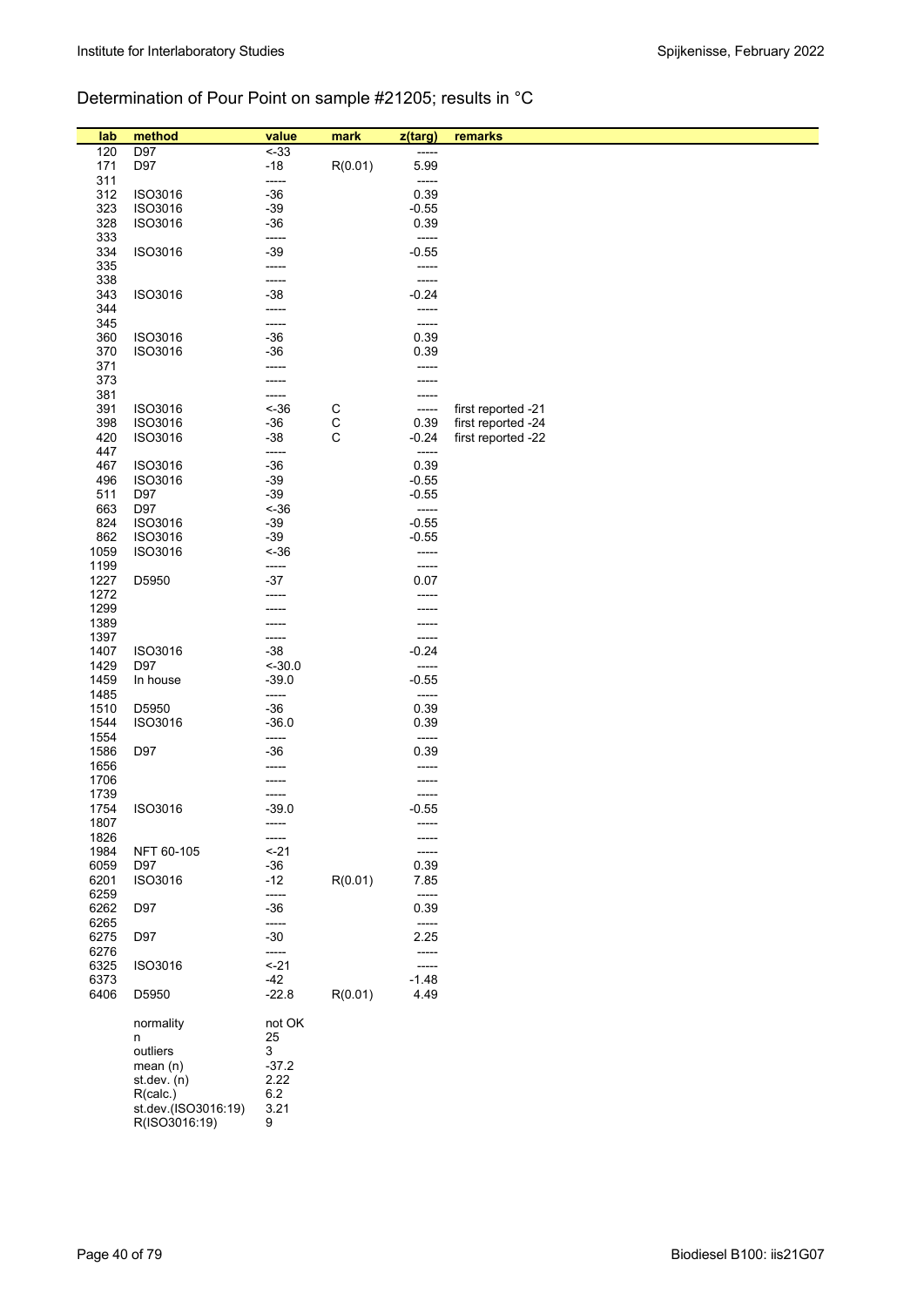

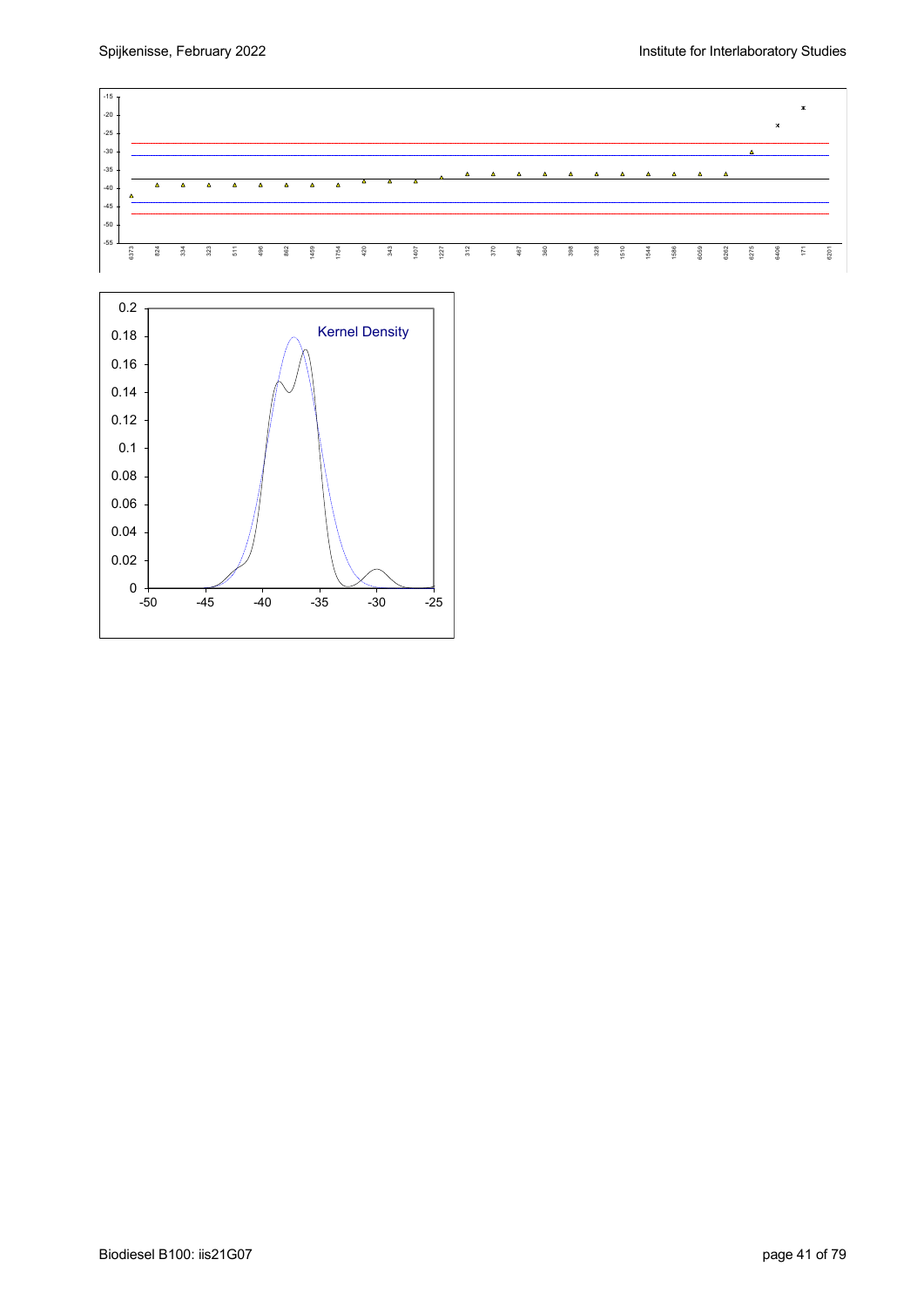## Determination of Sulfated Ash on sample #21205; results in %M/M

| lab          | method         | value            | mark | z(targ)        | remarks                                    |
|--------------|----------------|------------------|------|----------------|--------------------------------------------|
|              |                |                  |      |                |                                            |
| 120<br>171   | D874           | -----<br>< 0.005 |      | -----<br>----- |                                            |
| 311          |                | -----            |      |                |                                            |
| 312          |                | -----            |      |                |                                            |
| 323          | D874           | 0.001            |      |                |                                            |
| 328          |                | -----            |      |                |                                            |
| 333          |                |                  |      |                |                                            |
| 334          |                |                  |      |                |                                            |
| 335          |                |                  |      |                |                                            |
| 338          |                | -----            |      |                |                                            |
| 343          | <b>ISO3987</b> | 0.003            |      |                |                                            |
| 344          | D874           | < 0.05           |      |                |                                            |
| 345          | <b>ISO3987</b> | < 0.005          |      |                |                                            |
| 360          | <b>ISO3987</b> | 0.0024           |      |                |                                            |
| 370          | <b>ISO3987</b> | less than 0.001  |      |                |                                            |
| 371          | <b>ISO3987</b> | < 0.005          |      |                |                                            |
| 373          |                | -----            |      |                |                                            |
| 381          |                | -----            |      |                |                                            |
| 391          |                | -----            |      |                |                                            |
| 398          |                | -----            |      |                |                                            |
| 420          | <b>ISO3987</b> | < 0,005          |      |                |                                            |
| 447          |                | -----            |      |                |                                            |
| 467          |                | -----            |      |                |                                            |
| 496          | D874           | 0.000            |      |                |                                            |
| 511          | D874           | < 0.005          |      |                |                                            |
| 663          |                | -----            |      |                |                                            |
| 824          | D874           | 0.005            |      |                |                                            |
| 862          | D874           | < 0.005          |      |                |                                            |
| 1059         | <b>ISO3987</b> | < 0,005          |      |                |                                            |
| 1199         |                | -----            |      |                |                                            |
| 1227         |                | -----            |      |                |                                            |
| 1272         |                |                  |      |                |                                            |
| 1299         |                |                  |      |                |                                            |
| 1389         |                |                  |      |                |                                            |
| 1397         |                |                  |      |                |                                            |
| 1407         |                | -----            |      |                |                                            |
| 1429         | D874           | < 0.001          |      |                |                                            |
|              | <b>ISO3987</b> | 0.003            |      |                |                                            |
| 1459<br>1485 |                |                  |      |                |                                            |
| 1510         |                | -----            |      |                |                                            |
| 1544         |                | -----            |      |                |                                            |
|              |                | -----            |      |                |                                            |
| 1554<br>1586 | D874           | -----<br>0.0030  |      |                |                                            |
|              |                |                  |      |                |                                            |
| 1656         | <b>ISO3987</b> | < 0.01           |      |                |                                            |
| 1706         |                | -----            |      |                |                                            |
| 1739         | <b>ISO3987</b> | 0.0001           |      |                |                                            |
| 1754         | <b>ISO3987</b> | 0.0024           |      | -----          |                                            |
| 1807         | <b>ISO3987</b> | < 0,005          |      | -----          |                                            |
| 1826         |                | -----            |      |                |                                            |
| 1984         |                | -----            |      |                |                                            |
| 6059         | <b>ISO3987</b> | 0.004            |      |                |                                            |
| 6201         | <b>ISO3987</b> | < 0.005          |      |                |                                            |
| 6259         |                | -----            |      |                |                                            |
| 6262         | D874           | < 0.005          |      |                |                                            |
| 6265         |                | -----            |      |                |                                            |
| 6275         | D874           | 0.0023           |      |                |                                            |
| 6276         |                | -----            |      |                |                                            |
| 6325         | <b>ISO3987</b> | 0.001            |      |                |                                            |
| 6373         |                | 0.0002           |      |                |                                            |
| 6406         |                | -----            |      |                |                                            |
|              |                |                  |      |                |                                            |
|              | n              | 27               |      |                |                                            |
|              | mean(n)        | < 0.005          |      |                | application range ASTM D874:13a >0.005%M/M |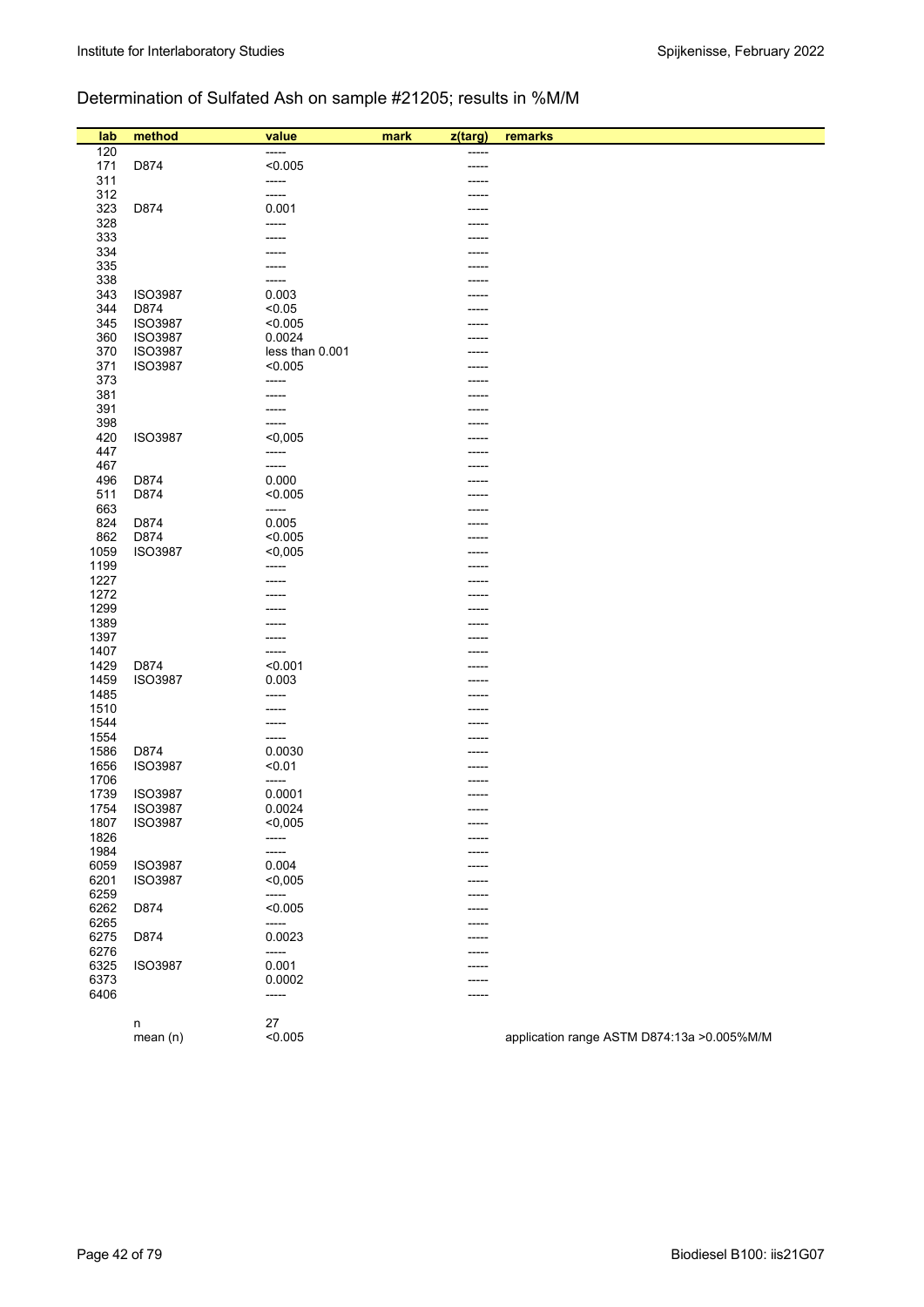# Determination of Sulfur on sample #21205; results in mg/kg

| lab          | method                  | value       | mark    | z(targ)          | remarks                          |
|--------------|-------------------------|-------------|---------|------------------|----------------------------------|
| 120          | D5453                   | 2.01        |         | $-0.15$          |                                  |
| 171          | D5453                   | 2.1         |         | 0.03             |                                  |
| 311          | ISO20846                | $<3$        |         | -----            |                                  |
| 312          | D5453                   | 1.63        |         | $-0.94$          |                                  |
| 323          | ISO20846                | 2.8         |         | 1.48             |                                  |
| 328          | ISO20846                | $3$         |         | -----            |                                  |
| 333          | D5453                   | 2.3         |         | 0.45             |                                  |
| 334          | ISO20846                | 2.3         |         | 0.45             |                                  |
| 335          | ISO20846                | $<3$        |         | -----            |                                  |
| 338          | ISO20846                | 2.27        |         | 0.39             |                                  |
| 343          | ISO20846                | 2.7         |         | 1.28             |                                  |
| 344          | D5453                   | 2.04        |         | $-0.09$          |                                  |
| 345          | ISO20846                | 2.3         |         | 0.45             |                                  |
| 360          | ISO20846                | 2.17        |         | 0.18             |                                  |
| 370          | ISO20846                | 2.0         |         | $-0.17$          |                                  |
| 371          | ISO20846                | 2.175       |         | 0.19             |                                  |
| 373          |                         | -----       |         | -----            |                                  |
| 381          | ISO20846                | 2.1         |         | 0.03             |                                  |
| 391          | ISO20846                | 2.3         |         | 0.45             |                                  |
| 398          |                         | -----       |         | -----            |                                  |
| 420          | ISO20846                | 2.5         |         | 0.86             |                                  |
| 447          | IP490                   | 1.8         |         | $-0.59$          |                                  |
| 467          | ISO20846                | 1.98        |         | $-0.21$          |                                  |
| 496          | ISO20846                | 2.05        |         | $-0.07$          |                                  |
| 511          | D5453                   | 2.34        |         | 0.53             |                                  |
| 663          | D5453                   | 2.35        |         | 0.55             |                                  |
| 824          | ISO20846                | 2.2         |         | 0.24             |                                  |
| 862          | ISO20846                | 2.2         |         | 0.24             |                                  |
| 1059         | ISO20846                | 1.7         |         | $-0.79$          |                                  |
| 1199         | ISO20884                | 5.0         |         | -----            |                                  |
| 1227         | D5453                   | 2.1         |         | 0.03             |                                  |
| 1272         |                         | -----       |         | -----            |                                  |
| 1299         |                         | -----       |         | -----            |                                  |
| 1389         | ISO20846                | 2.29        |         | 0.43             |                                  |
| 1397         | ISO20846                | 1.47        |         | $-1.27$          |                                  |
| 1407         | ISO13032                | 1.48        |         | $-1.25$          |                                  |
| 1429         | IP490                   | 2.41        |         | 0.68             |                                  |
| 1459         | ISO20884                | 2.1         |         | 0.03             |                                  |
| 1485         |                         |             |         |                  |                                  |
| 1510         |                         | -----       |         | -----<br>$-0.69$ |                                  |
| 1544         | ISO20846                | 1.75        |         |                  |                                  |
| 1554<br>1586 | ISO20846                | 1.48        |         | $-1.25$          |                                  |
|              | ISO13032                | 2.50<br>2.0 |         | 0.86<br>$-0.17$  |                                  |
| 1656<br>1706 | ISO20846                | -----       |         | -----            |                                  |
| 1739         | ISO13032                | 2.2         |         | 0.24             |                                  |
| 1754         | ISO20846                | 2.11        |         | 0.06             |                                  |
| 1807         | ISO20846                | $3$         |         | -----            |                                  |
| 1826         |                         | -----       |         | -----            |                                  |
| 1984         | ISO20846                | 2.2         |         | 0.24             |                                  |
| 6059         | ISO20846                | 1.9         |         | $-0.38$          |                                  |
| 6201         | ISO20846                | $3$         |         | -----            |                                  |
| 6259         |                         | -----       |         | -----            |                                  |
| 6262         | ISO20846                | 1.466       |         | $-1.28$          |                                  |
| 6265         | ISO13032                | 5.4         | R(0.01) | 6.86             |                                  |
| 6275         | D5185                   | 1.50        |         | $-1.21$          |                                  |
| 6276         | ISO20846                | 2.8         |         | 1.48             |                                  |
| 6325         | ISO20846                | 2.5         |         | 0.86             |                                  |
| 6373         |                         | 1.47        |         | $-1.27$          |                                  |
| 6406         | ISO20846                | 1.62        |         | $-0.96$          |                                  |
|              |                         |             |         |                  |                                  |
|              | normality               | OK          |         |                  |                                  |
|              | n                       | 44          |         |                  |                                  |
|              | outliers                | 1           |         |                  |                                  |
|              | mean $(n)$              | 2.083       |         |                  |                                  |
|              | st.dev. (n)             | 0.359       |         |                  |                                  |
|              | R(calc.)                | 1.005       |         |                  |                                  |
|              | st.dev.(ISO20846:19)    | 0.4833      |         |                  |                                  |
|              | R(ISO20846:19)          | 1.353       |         |                  | application range 3 - 500 mg/kg  |
|              | compare<br>R(D5453:19a) | 1.005       |         |                  | application range 1 - 8000 mg/kg |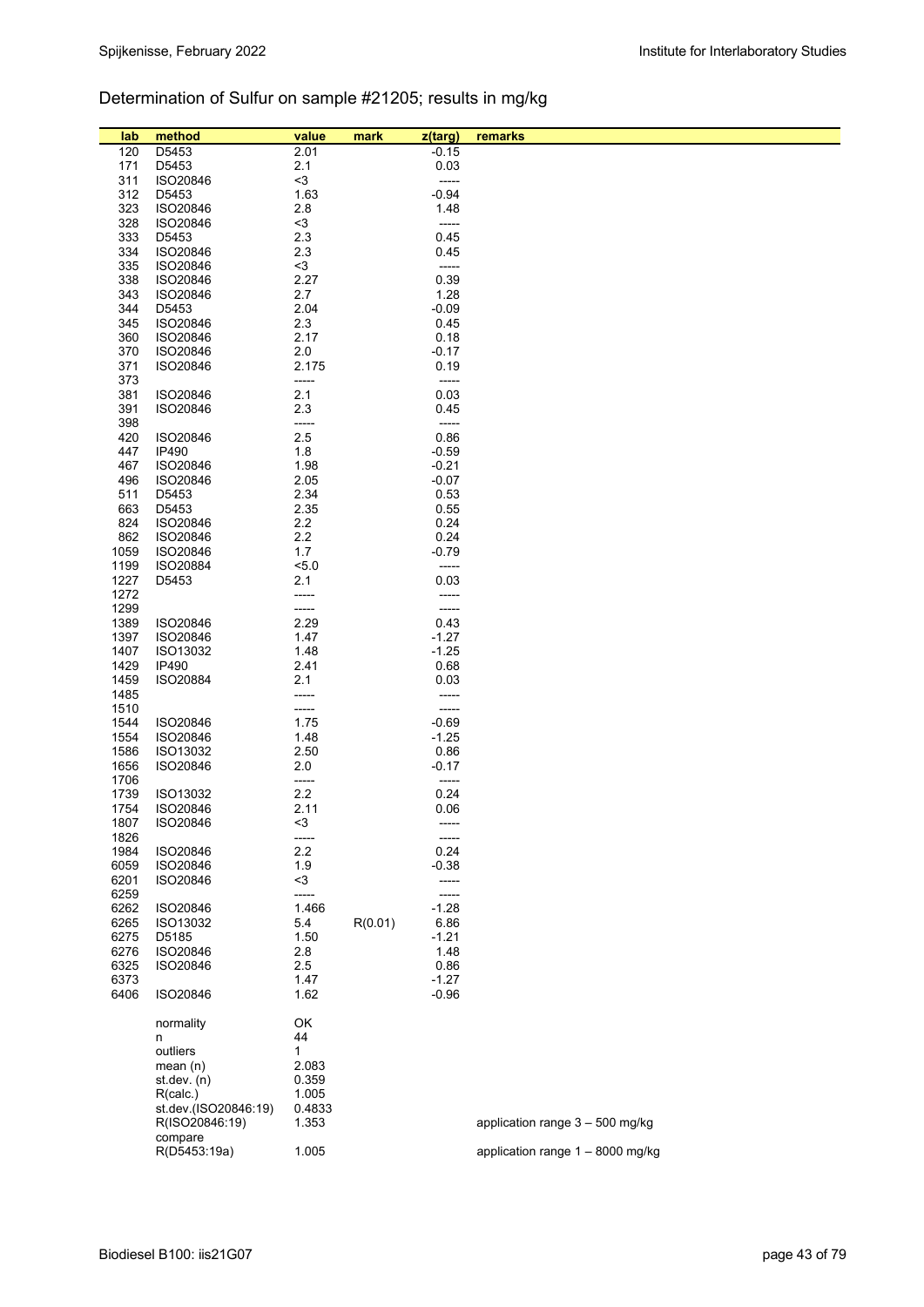

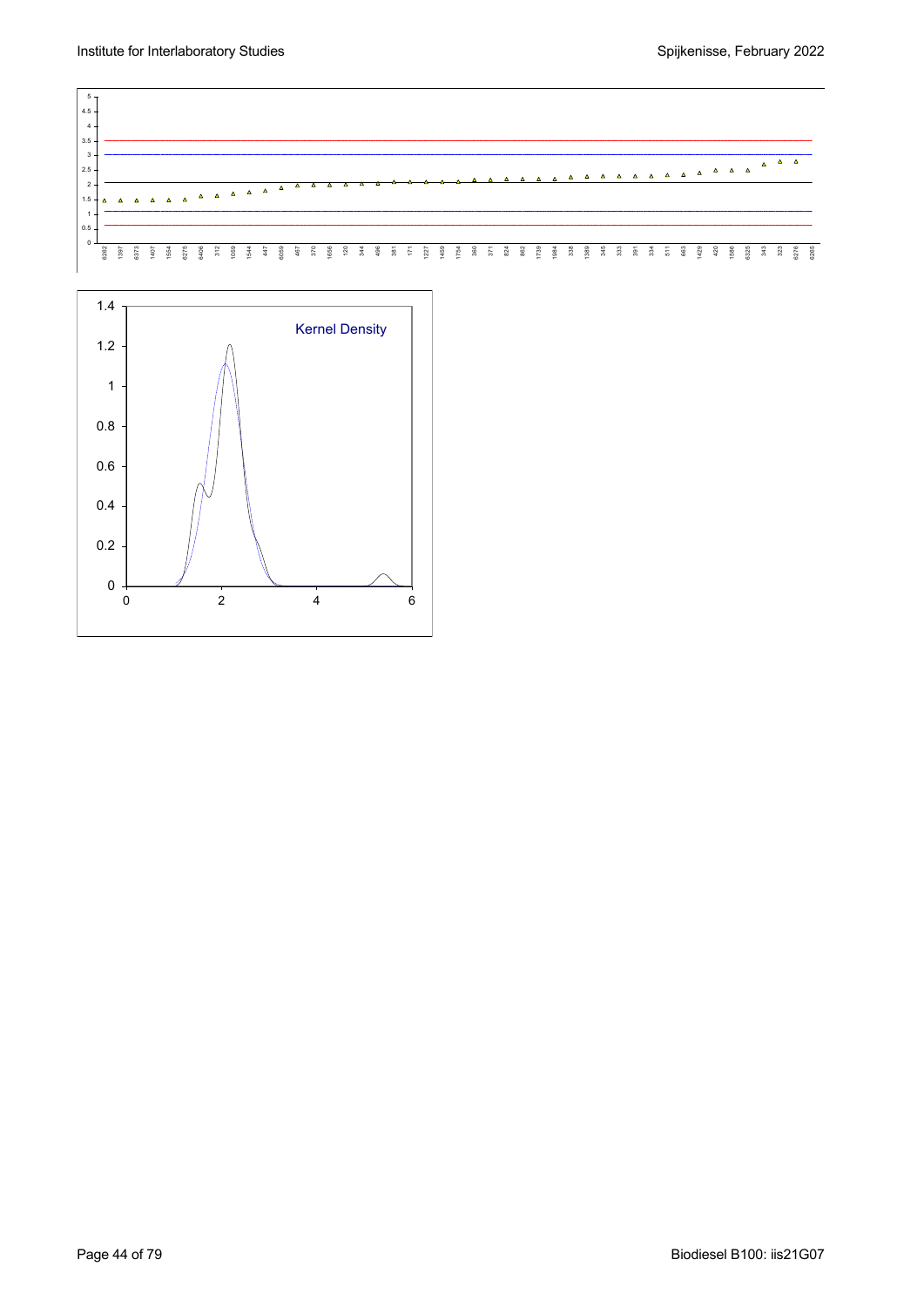# Determination of Water on sample #21205; results in mg/kg

| lab          | method               | value          | mark    | z(targ)         | remarks |
|--------------|----------------------|----------------|---------|-----------------|---------|
| 120          |                      | -----          |         | $-----$         |         |
| 171          | D6304-A              | 410            |         | 0.64            |         |
| 311          | ISO12937             | 358            |         | $-0.44$         |         |
| 312          | ISO12937             | 400            |         | 0.43            |         |
| 323          | <b>ISO12937</b>      | 370            |         | $-0.19$         |         |
| 328          | ISO12937             | 400            |         | 0.43            |         |
| 333          |                      | -----          |         | -----           |         |
| 334          | ISO12937             | 390            |         | 0.23            |         |
| 335<br>338   | ISO12937<br>ISO12937 | 390<br>390     |         | 0.23<br>0.23    |         |
| 343          | ISO12937             | 389            |         | 0.20            |         |
| 344          | ISO12937             | 373            |         | $-0.13$         |         |
| 345          | ISO12937             | 393            |         | 0.29            |         |
| 360          | ISO12937             | 364.9          |         | $-0.30$         |         |
| 370          | ISO12937             | 388            |         | 0.18            |         |
| 371          | ISO12937             | 329.7          |         | $-1.04$         |         |
| 373          | ISO12937             | 377            |         | $-0.05$         |         |
| 381          |                      | -----          |         | $-----$         |         |
| 391          | ISO12937             | 400            |         | 0.43            |         |
| 398<br>420   | ISO12937<br>ISO12937 | 400<br>372     |         | 0.43<br>$-0.15$ |         |
| 447          | <b>IP438</b>         | 375            |         | $-0.09$         |         |
| 467          | ISO12937             | 362            |         | $-0.36$         |         |
| 496          | ISO12937             | 389            |         | 0.20            |         |
| 511          | D6304-A              | 377            |         | $-0.05$         |         |
| 663          | <b>ISO12937</b>      | 392.8          |         | 0.28            |         |
| 824          | ISO12937             | 394            |         | 0.31            |         |
| 862          | ISO12937             | 375            |         | $-0.09$         |         |
| 1059         | ISO12937             | 400            |         | 0.43            |         |
| 1199         | ISO12937             | 399            |         | 0.41            |         |
| 1227         | D6304-A              | 428            |         | 1.02            |         |
| 1272<br>1299 |                      | -----<br>----- |         | -----<br>-----  |         |
| 1389         | ISO12937             | 367            |         | $-0.26$         |         |
| 1397         | <b>ISO12937</b>      | 377            |         | $-0.05$         |         |
| 1407         | ISO12937             | 363.8          |         | $-0.32$         |         |
| 1429         | ISO12937             | 348            |         | $-0.65$         |         |
| 1459         | ISO12937             | 362            |         | $-0.36$         |         |
| 1485         | ISO12937             | 378.0          |         | $-0.03$         |         |
| 1510         |                      | -----          |         | $\frac{1}{2}$   |         |
| 1544         | ISO12937             | 373.4          |         | $-0.12$         |         |
| 1554<br>1586 | ISO12937             | 360.22         |         | $-0.40$         |         |
| 1656         | ISO12937<br>ISO12937 | 413<br>392     |         | 0.71<br>0.27    |         |
| 1706         |                      | -----          |         | -----           |         |
| 1739         | ISO12937             | 345.5          |         | $-0.71$         |         |
| 1754         | ISO12937             | 358.1          |         | $-0.44$         |         |
| 1807         | ISO12937             | 370            |         | $-0.19$         |         |
| 1826         |                      | -----          |         | $-----$         |         |
| 1984         | ISO12937             | 386.7          |         | 0.16            |         |
| 6059         | ISO12937             | 515            | R(0.01) | 2.84            |         |
| 6201<br>6259 | ISO12937<br>ISO12937 | 384<br>373.73  |         | 0.10<br>$-0.11$ |         |
| 6262         | ISO12937             | 380            |         | 0.02            |         |
| 6265         | In house             | 392.9          |         | 0.29            |         |
| 6275         | D6304-A              | 502.1          | R(0.01) | 2.57            |         |
| 6276         | ISO12937             | 466.5          | R(0.01) | 1.82            |         |
| 6325         | ISO12937             | 360            |         | $-0.40$         |         |
| 6373         |                      | 340            |         | $-0.82$         |         |
| 6406         | ISO12937             | 370            |         | $-0.19$         |         |
|              |                      |                |         |                 |         |
|              | normality            | OK             |         |                 |         |
|              | n<br>outliers        | 49<br>3        |         |                 |         |
|              | mean $(n)$           | 379.22         |         |                 |         |
|              | st.dev. (n)          | 19.383         |         |                 |         |
|              | R(calc.)             | 54.27          |         |                 |         |
|              | st.dev.(ISO12937:00) | 47.828         |         |                 |         |
|              | R(ISO12937:00)       | 133.92         |         |                 |         |
|              | compare              |                |         |                 |         |
|              | R(D6304-A:20)        | 154.14         |         |                 |         |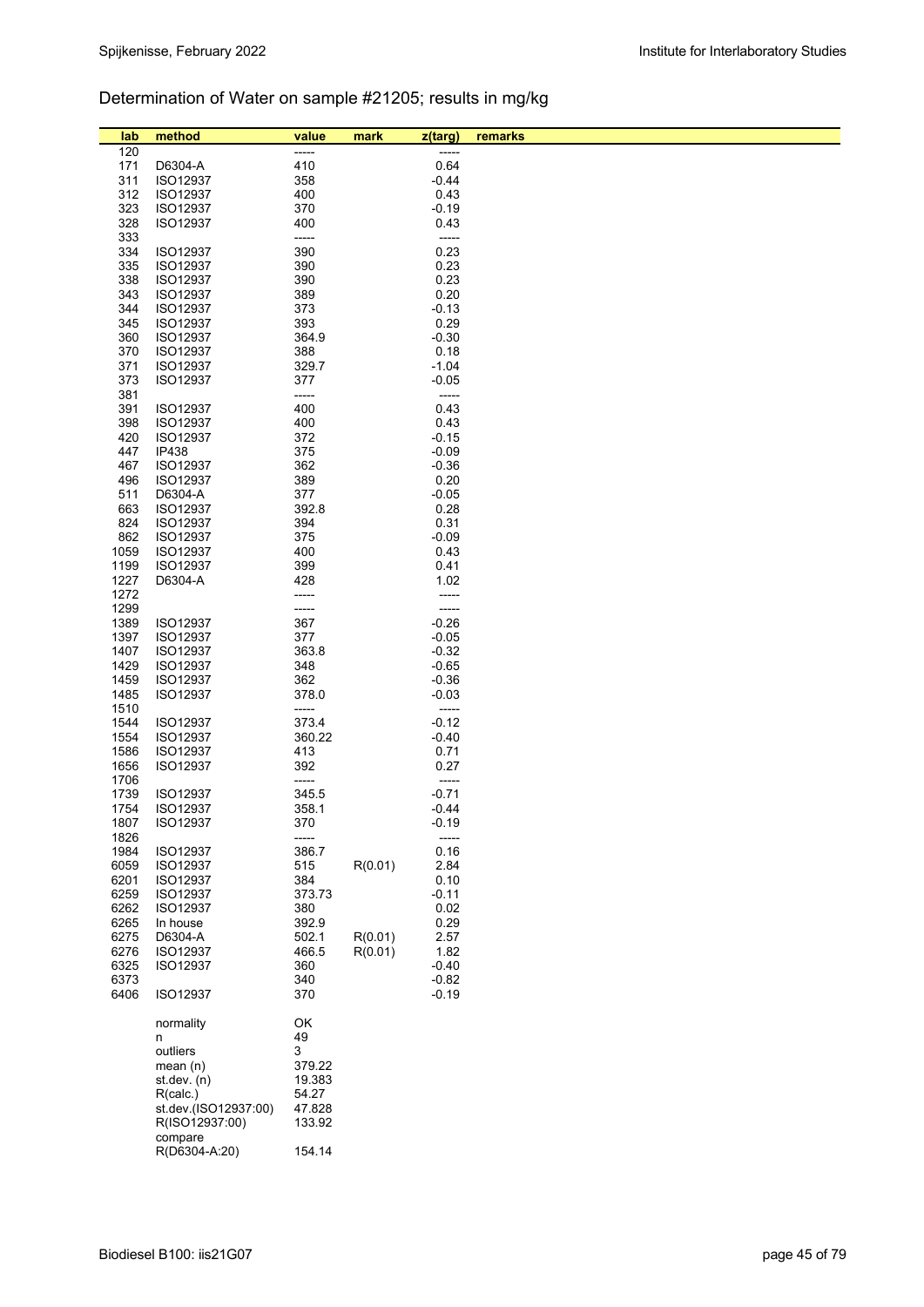

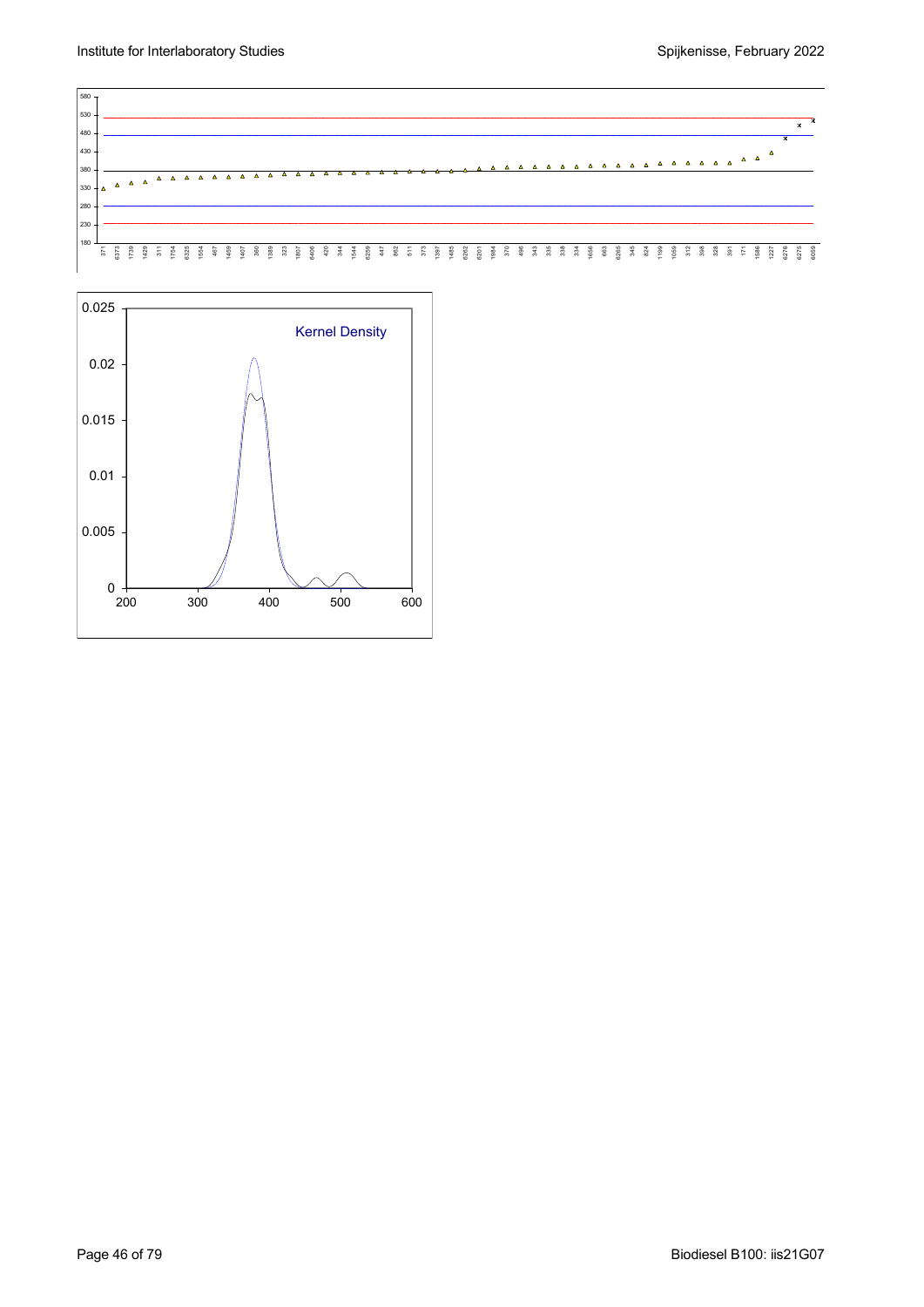## Determination of Water and Sediment on sample #21205; results in %V/V

| lab          | method | value                   | mark | z(targ)        | remarks |
|--------------|--------|-------------------------|------|----------------|---------|
| 120          | D2709  | $\overline{\mathbf{0}}$ |      | -----          |         |
| 171          | D2709  | < 0.01                  |      | -----          |         |
| 311          |        | -----                   |      |                |         |
| 312          |        | -----                   |      | -----          |         |
| 323          | D2709  | < 0.05                  |      |                |         |
| 328          |        | -----                   |      | -----          |         |
| 333          |        | -----                   |      |                |         |
| 334          |        | -----                   |      | -----          |         |
| 335          |        |                         |      | -----          |         |
| 338          |        |                         |      | -----          |         |
| 343          |        |                         |      | -----          |         |
| 344          |        |                         |      |                |         |
| 345          |        |                         |      | -----          |         |
| 360          |        |                         |      | -----          |         |
| 370          |        | -----                   |      | -----          |         |
| 371<br>373   |        |                         |      |                |         |
| 381          |        |                         |      | -----<br>----- |         |
| 391          |        |                         |      | -----          |         |
| 398          |        |                         |      |                |         |
| 420          |        |                         |      |                |         |
| 447          |        |                         |      |                |         |
| 467          |        | -----                   |      | -----          |         |
| 496          |        | -----                   |      |                |         |
| 511          | D2709  | < 0.005                 |      | -----          |         |
| 663          |        | -----                   |      | -----          |         |
| 824          | D2709  | 0                       |      | -----          |         |
| 862          | D2709  | < 0.05                  |      |                |         |
| 1059         | D2709  | < 0,05                  |      |                |         |
| 1199         |        | -----                   |      | -----          |         |
| 1227         |        | -----                   |      |                |         |
| 1272         |        |                         |      | -----          |         |
| 1299<br>1389 |        |                         |      |                |         |
| 1397         |        |                         |      | -----          |         |
| 1407         |        |                         |      | -----          |         |
| 1429         |        |                         |      |                |         |
| 1459         |        |                         |      | -----          |         |
| 1485         |        |                         |      | -----          |         |
| 1510         |        | -----                   |      | -----          |         |
| 1544         |        | ------                  |      | -----          |         |
| 1554         |        | -----                   |      |                |         |
| 1586         | D2709  | 0.05                    |      | ----           |         |
| 1656         |        | -----                   |      |                |         |
| 1706         |        | -----                   |      | -----          |         |
| 1739<br>1754 |        | -----<br>-----          |      | -----<br>----- |         |
| 1807         |        |                         |      |                |         |
| 1826         |        |                         |      |                |         |
| 1984         |        | ------                  |      |                |         |
| 6059         | D2709  | 0.000                   |      |                |         |
| 6201         | D2709  | < 0, 01                 |      |                |         |
| 6259         |        | -----                   |      |                |         |
| 6262         |        | -----                   |      |                |         |
| 6265         |        | -----                   |      | -----          |         |
| 6275         |        |                         |      |                |         |
| 6276         |        |                         |      |                |         |
| 6325         |        |                         |      |                |         |
| 6373         |        | -----                   |      |                |         |
| 6406         |        | -----                   |      | -----          |         |
|              | n      | $10$                    |      |                |         |

 $mean(n)$  <0.05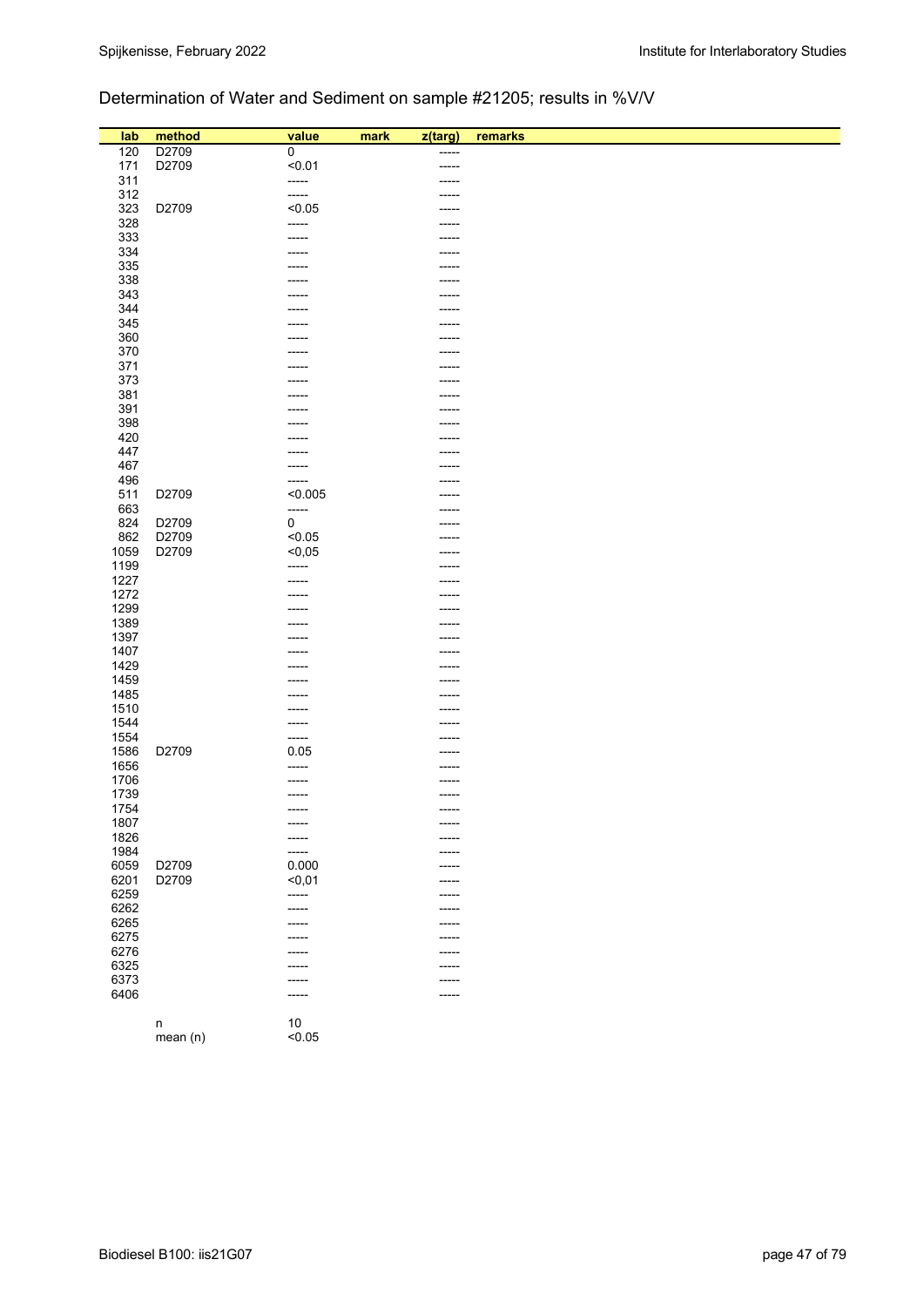# Determination of Calorific Value Gross at constant volume (H <sub>o,v</sub>) on sample #21205; results in

| MJ/kg        |                              |                 | .    |                      | $\frac{1}{2}$ |
|--------------|------------------------------|-----------------|------|----------------------|---------------|
| lab          | method                       | value           | mark | z(targ)              | remarks       |
| 120<br>171   | D240                         | -----<br>40.442 |      | -----<br>2.36        |               |
| 311          |                              | -----           |      | -----                |               |
| 312          |                              | -----           |      | -----                |               |
| 323<br>328   |                              | -----           |      | -----<br>-----       |               |
| 333          |                              |                 |      | $- - - - -$          |               |
| 334          |                              |                 |      | -----                |               |
| 335<br>338   |                              |                 |      | -----                |               |
| 343          |                              |                 |      | -----                |               |
| 344          |                              | -----           |      | -----                |               |
| 345          |                              | -----           |      | -----                |               |
| 360<br>370   | D240                         | 39.926<br>----- |      | $-1.25$<br>-----     |               |
| 371          |                              | -----           |      | -----                |               |
| 373          |                              |                 |      |                      |               |
| 381<br>391   |                              |                 |      | -----<br>-----       |               |
| 398          |                              |                 |      | -----                |               |
| 420          |                              |                 |      |                      |               |
| 447<br>467   |                              |                 |      | $- - - - -$<br>----- |               |
| 496          |                              |                 |      | -----                |               |
| 511          |                              | -----           |      | -----                |               |
| 663<br>824   | D240                         | -----<br>39.875 |      | -----<br>$-1.61$     |               |
| 862          |                              | -----           |      | -----                |               |
| 1059         |                              | -----           |      | $-----$              |               |
| 1199<br>1227 | D4809                        | -----<br>40.454 |      | -----<br>2.45        |               |
| 1272         |                              | -----           |      | -----                |               |
| 1299         |                              | -----           |      | -----                |               |
| 1389<br>1397 |                              |                 |      | -----<br>-----       |               |
| 1407         |                              |                 |      | -----                |               |
| 1429         |                              |                 |      | -----                |               |
| 1459<br>1485 |                              |                 |      |                      |               |
| 1510         |                              |                 |      | -----<br>-----       |               |
| 1544         |                              | -----           |      | -----                |               |
| 1554<br>1586 | D240                         | -----<br>39.825 |      | -----<br>$-1.96$     |               |
| 1656         |                              | -----           |      | -----                |               |
| 1706         |                              | -----           |      | -----                |               |
| 1739<br>1754 |                              | -----           |      | -----                |               |
| 1807         |                              |                 |      |                      |               |
| 1826         |                              |                 |      |                      |               |
| 1984<br>6059 |                              |                 |      | -----                |               |
| 6201         |                              |                 |      | -----<br>$--- -$     |               |
| 6259         |                              |                 |      |                      |               |
| 6262<br>6265 |                              |                 |      | -----                |               |
| 6275         |                              |                 |      | -----<br>-----       |               |
| 6276         |                              |                 |      | -----                |               |
| 6325<br>6373 |                              |                 |      |                      |               |
| 6406         |                              | -----<br>-----  |      | -----<br>-----       |               |
|              |                              |                 |      |                      |               |
|              | normality                    | unknown         |      |                      |               |
|              | n<br>outliers                | 5<br>0          |      |                      |               |
|              | mean(n)                      | 40.104          |      |                      |               |
|              | st.dev. (n)                  | 0.3157<br>0.884 |      |                      |               |
|              | R(calc.)<br>st.dev.(D240:19) | 0.1429          |      |                      |               |
|              | R(D240:19)                   | 0.400           |      |                      |               |
|              |                              |                 |      |                      |               |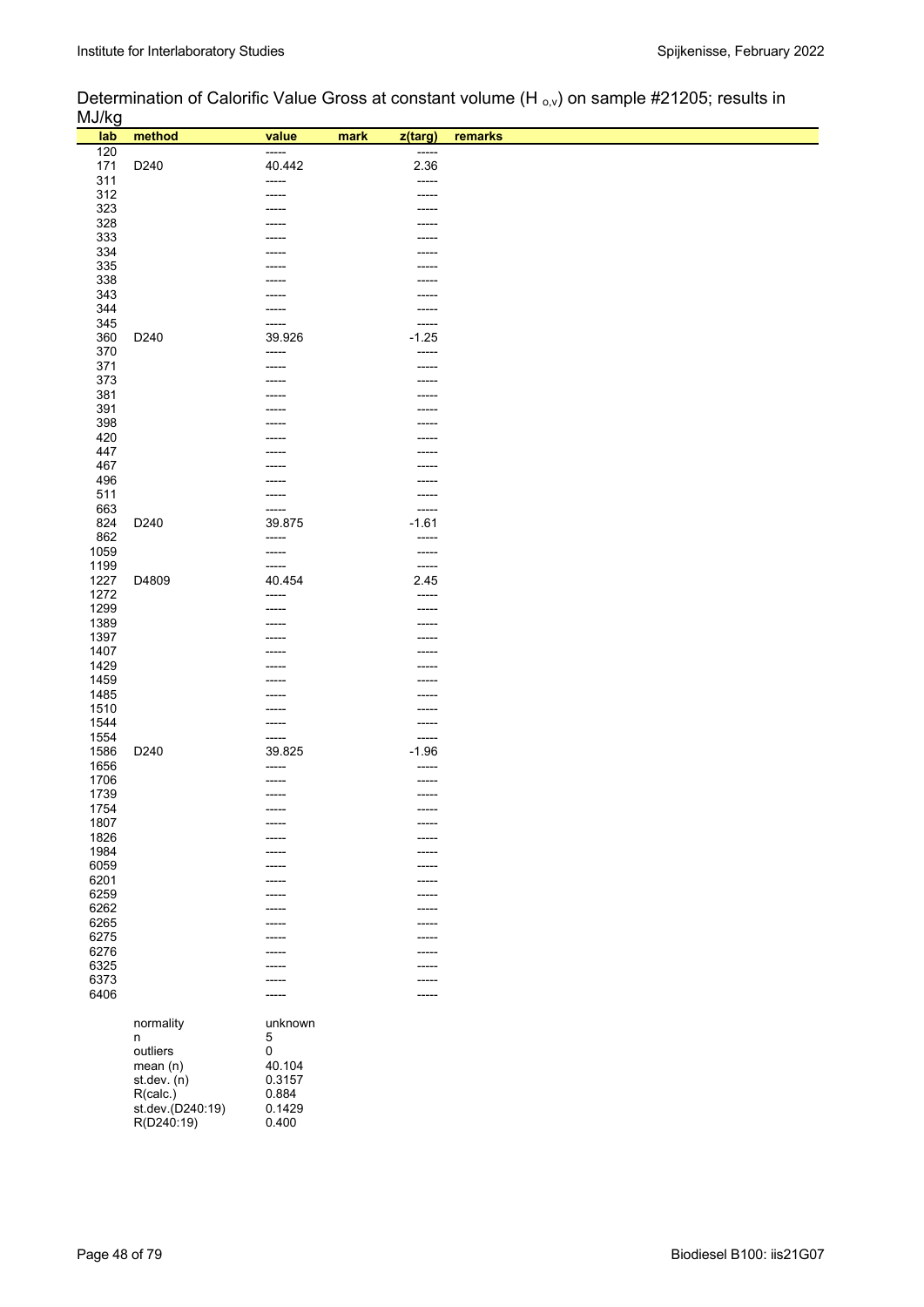$\mathbf{r}$ 

| 41 <sub>T</sub> |     |     |          |                                            |     |
|-----------------|-----|-----|----------|--------------------------------------------|-----|
| 40.8            |     |     |          |                                            |     |
| 40.6            |     |     |          |                                            |     |
| $40.4 -$        |     |     |          |                                            |     |
| 40.2            |     |     |          |                                            |     |
| $40 +$          |     |     | $\Delta$ |                                            |     |
| 39.8            |     |     |          |                                            |     |
| 39.6            |     |     |          |                                            |     |
| 39.4            |     |     |          |                                            |     |
| 39.2            |     |     |          |                                            |     |
| 39              | 586 | 824 | 360      | $\overline{\phantom{a}}$<br>$\overline{a}$ | ь.  |
|                 |     |     |          |                                            | 122 |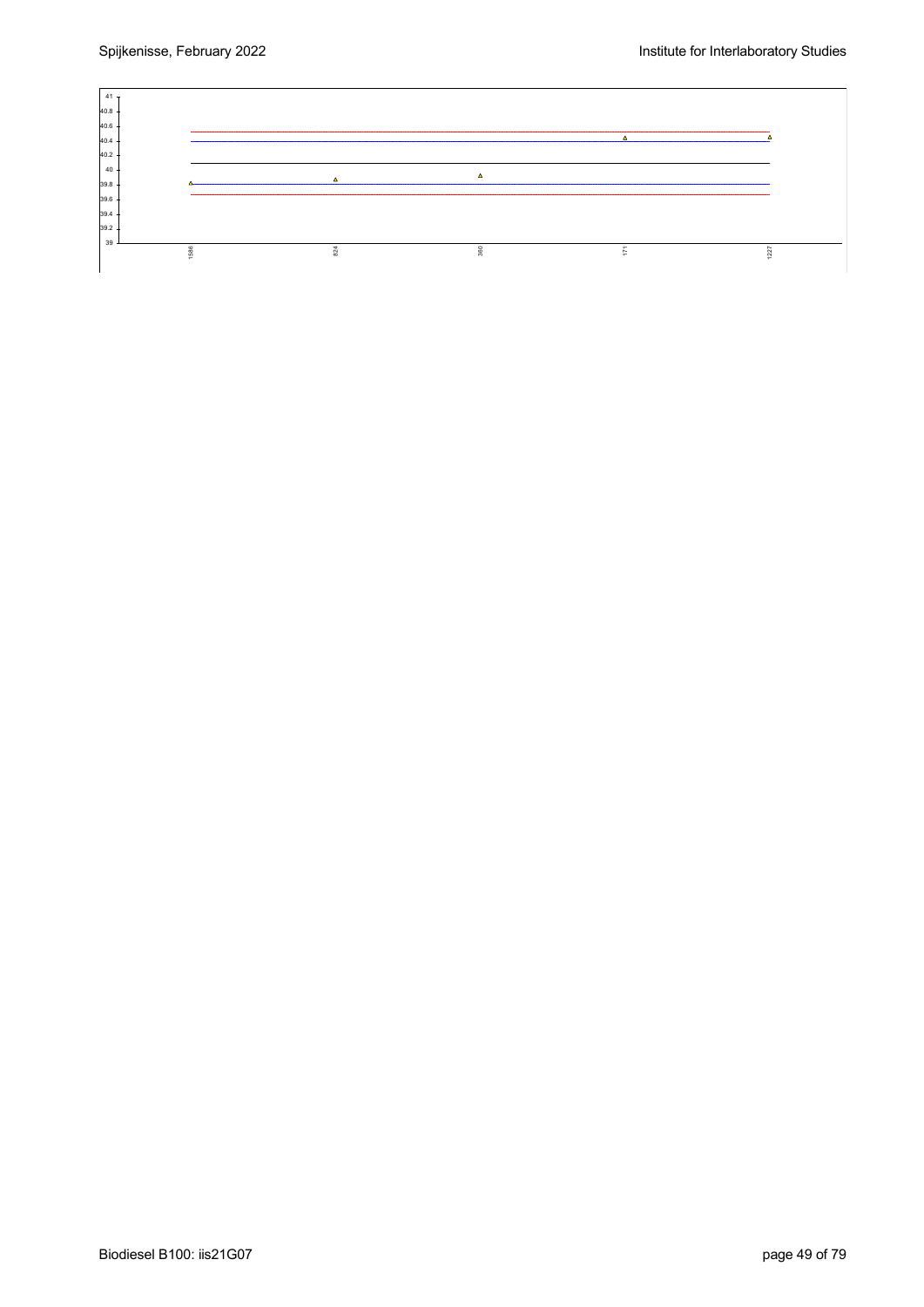# Determination of Distillation at 10 mmHg, % recovered as AET on sample #21205; results in °C

| lab          | method                                                                                                  | 80%rec.                                                       | mark | z(targ)        | 90%rec.                                                       | mark | z(targ)        | 95%rec.                                                            | mark | z(targ) |
|--------------|---------------------------------------------------------------------------------------------------------|---------------------------------------------------------------|------|----------------|---------------------------------------------------------------|------|----------------|--------------------------------------------------------------------|------|---------|
| 120          |                                                                                                         | -----                                                         |      | -----          | -----                                                         |      | -----          | -----                                                              |      |         |
| 171          | D1160                                                                                                   | 354                                                           |      | 1.01           | 357                                                           |      | 1.21           | 365                                                                |      |         |
| 311<br>312   |                                                                                                         | -----<br>-----                                                |      | -----<br>----- | -----<br>-----                                                |      | -----<br>----- | -----<br>-----                                                     |      |         |
| 323          |                                                                                                         |                                                               |      | -----          | -----                                                         |      | -----          | -----                                                              |      |         |
| 328          |                                                                                                         |                                                               |      | -----          | -----                                                         |      | -----          | -----                                                              |      |         |
| 333          |                                                                                                         |                                                               |      | -----          | $-----$                                                       |      | ------         | $- - - - -$                                                        |      |         |
| 334          |                                                                                                         |                                                               |      | -----          | -----                                                         |      | -----          | -----                                                              |      |         |
| 335<br>338   |                                                                                                         |                                                               |      | -----<br>----- | -----<br>-----                                                |      | -----<br>----- | -----<br>-----                                                     |      |         |
| 343          |                                                                                                         |                                                               |      | -----          | -----                                                         |      | -----          | -----                                                              |      |         |
| 344          |                                                                                                         |                                                               |      | -----          | -----                                                         |      | -----          | ------                                                             |      |         |
| 345          |                                                                                                         |                                                               |      | -----          | -----                                                         |      | -----          | -----                                                              |      |         |
| 360          |                                                                                                         |                                                               |      | -----          | -----                                                         |      | -----          | ------                                                             |      |         |
| 370<br>371   |                                                                                                         |                                                               |      | -----<br>----- | $-----$<br>-----                                              |      | -----<br>----- | -----<br>-----                                                     |      |         |
| 373          |                                                                                                         |                                                               |      | -----          | -----                                                         |      | -----          | -----                                                              |      |         |
| 381          |                                                                                                         |                                                               |      | -----          | -----                                                         |      | -----          | -----                                                              |      |         |
| 391          |                                                                                                         |                                                               |      | -----          | -----                                                         |      | -----          | -----                                                              |      |         |
| 398          |                                                                                                         |                                                               |      | -----          | -----                                                         |      | -----          | -----                                                              |      |         |
| 420<br>447   |                                                                                                         | -----                                                         |      | -----<br>----- | -----<br>$-----$                                              |      | -----<br>----- | -----<br>-----                                                     |      |         |
| 467          | D1160                                                                                                   | 350                                                           |      | $-1.41$        | 351                                                           |      | $-2.41$        | 351                                                                |      |         |
| 496          |                                                                                                         | -----                                                         |      | -----          | -----                                                         |      | -----          | -----                                                              |      |         |
| 511          |                                                                                                         | -----                                                         |      | -----          | -----                                                         |      | -----          | -----                                                              |      |         |
| 663          |                                                                                                         |                                                               |      | -----          | -----                                                         |      | -----          | -----                                                              |      |         |
| 824<br>862   |                                                                                                         |                                                               |      | -----<br>----- | -----<br>-----                                                |      | -----<br>----- | ------<br>-----                                                    |      |         |
| 1059         |                                                                                                         |                                                               |      | -----          | $-----$                                                       |      | -----          | -----                                                              |      |         |
| 1199         |                                                                                                         |                                                               |      | -----          | -----                                                         |      | -----          | ------                                                             |      |         |
| 1227         |                                                                                                         |                                                               |      | -----          | -----                                                         |      | -----          | -----                                                              |      |         |
| 1272         |                                                                                                         |                                                               |      | -----          | -----                                                         |      | -----          | -----                                                              |      |         |
| 1299<br>1389 |                                                                                                         |                                                               |      | -----<br>----- | -----<br>-----                                                |      | -----<br>----- | -----<br>-----                                                     |      |         |
| 1397         |                                                                                                         |                                                               |      | -----          | -----                                                         |      | -----          | -----                                                              |      |         |
| 1407         |                                                                                                         |                                                               |      | -----          | -----                                                         |      | -----          | -----                                                              |      |         |
| 1429         |                                                                                                         |                                                               |      | -----          | $-----$                                                       |      | -----          | $-----1$                                                           |      |         |
| 1459         |                                                                                                         |                                                               |      | -----          | -----                                                         |      | -----          | -----                                                              |      |         |
| 1485<br>1510 |                                                                                                         |                                                               |      | -----<br>----- | $-----1$<br>-----                                             |      | -----<br>----- | -----<br>-----                                                     |      |         |
| 1544         |                                                                                                         | -----                                                         |      | -----          | -----                                                         |      | -----          | -----                                                              |      |         |
| 1554         |                                                                                                         |                                                               |      | -----          | -----                                                         |      | -----          | -----                                                              |      |         |
| 1586         | D1160                                                                                                   | 353                                                           |      | 0.40           | 357                                                           |      | 1.21           | 361                                                                |      |         |
| 1656<br>1706 |                                                                                                         | -----                                                         |      | -----<br>----- | $-----$<br>-----                                              |      | -----<br>----- | -----<br>-----                                                     |      |         |
| 1739         |                                                                                                         |                                                               |      |                | -----                                                         |      |                | -----                                                              |      |         |
| 1754         |                                                                                                         |                                                               |      | -----          | $-----1$                                                      |      | -----          | -----                                                              |      | -----   |
| 1807         |                                                                                                         | -----                                                         |      | -----          | -----                                                         |      | -----          | -----                                                              |      | -----   |
| 1826         |                                                                                                         |                                                               |      | -----          | $-----$                                                       |      | -----          | -----                                                              |      |         |
| 1984<br>6059 |                                                                                                         |                                                               |      | -----<br>----- | $-----$<br>-----                                              |      | -----<br>----- | -----<br>------                                                    |      |         |
| 6201         |                                                                                                         |                                                               |      | -----          | $-----$                                                       |      | -----          | -----                                                              |      |         |
| 6259         |                                                                                                         |                                                               |      | -----          | -----                                                         |      | -----          | -----                                                              |      |         |
| 6262         |                                                                                                         |                                                               |      | -----          | $-----1$                                                      |      | -----          | -----                                                              |      |         |
| 6265         |                                                                                                         |                                                               |      | -----          | -----                                                         |      | -----          | -----                                                              |      |         |
| 6275<br>6276 |                                                                                                         |                                                               |      | -----<br>----- | -----<br>-----                                                |      | -----<br>----- | -----<br>-----                                                     |      |         |
| 6325         |                                                                                                         |                                                               |      | -----          | -----                                                         |      | -----          | -----                                                              |      |         |
| 6373         |                                                                                                         | -----                                                         |      | -----          | $-----$                                                       |      | -----          | -----                                                              |      | -----   |
| 6406         |                                                                                                         | -----                                                         |      | ------         | $-----$                                                       |      | -----          | -----                                                              |      |         |
|              | normality<br>n<br>outliers<br>mean $(n)$<br>st.dev. (n)<br>R(calc.)<br>st.dev.(D1160:18)<br>R(D1160:18) | unknown<br>3<br>0<br>352.33<br>2.082<br>5.83<br>1.657<br>4.64 |      |                | unknown<br>3<br>0<br>355.00<br>3.464<br>9.70<br>1.657<br>4.64 |      |                | unknown<br>3<br>0<br>359.00<br>7.211<br>20.19<br>(1.657)<br>(4.64) |      |         |
|              |                                                                                                         |                                                               |      |                |                                                               |      |                |                                                                    |      |         |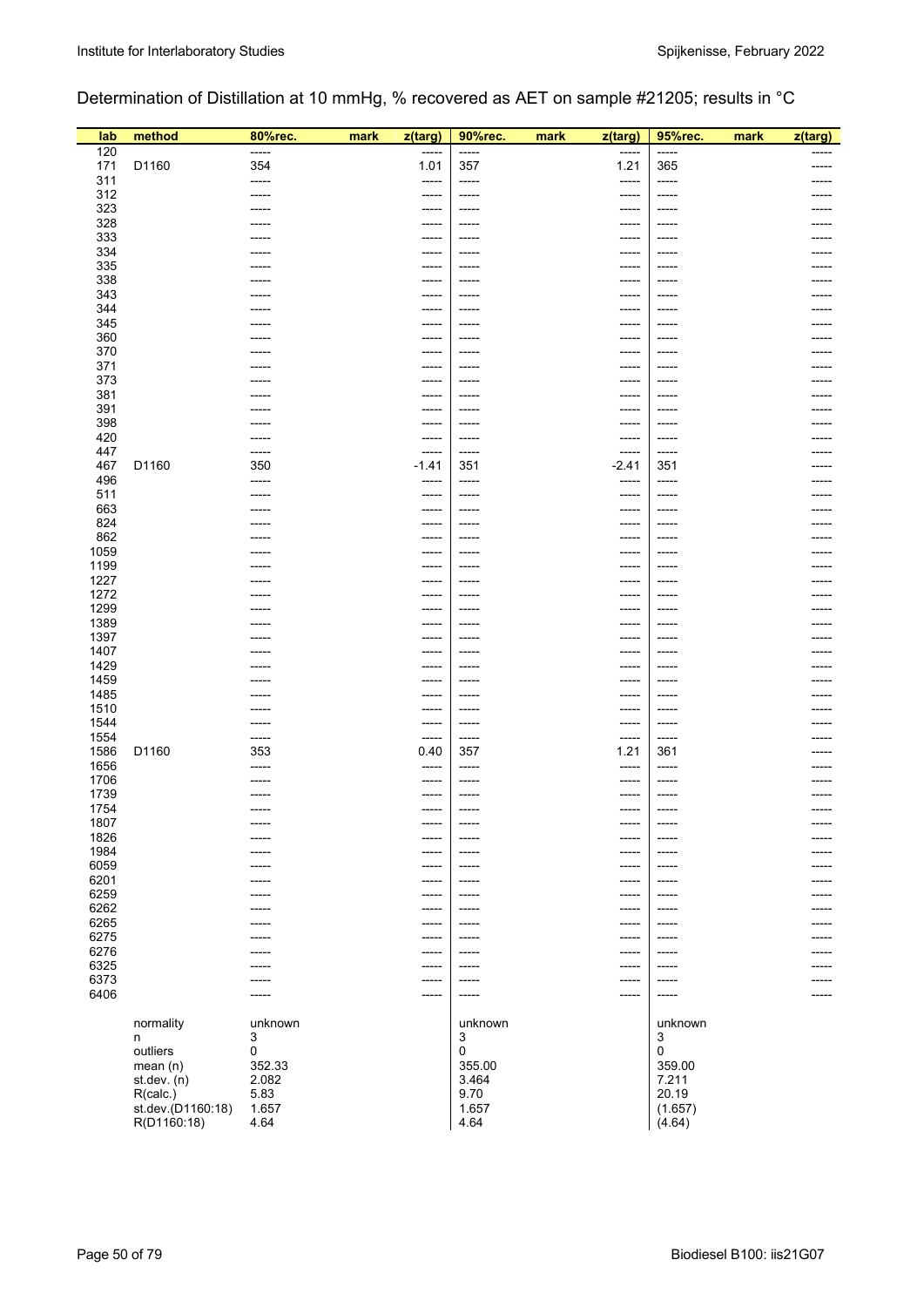

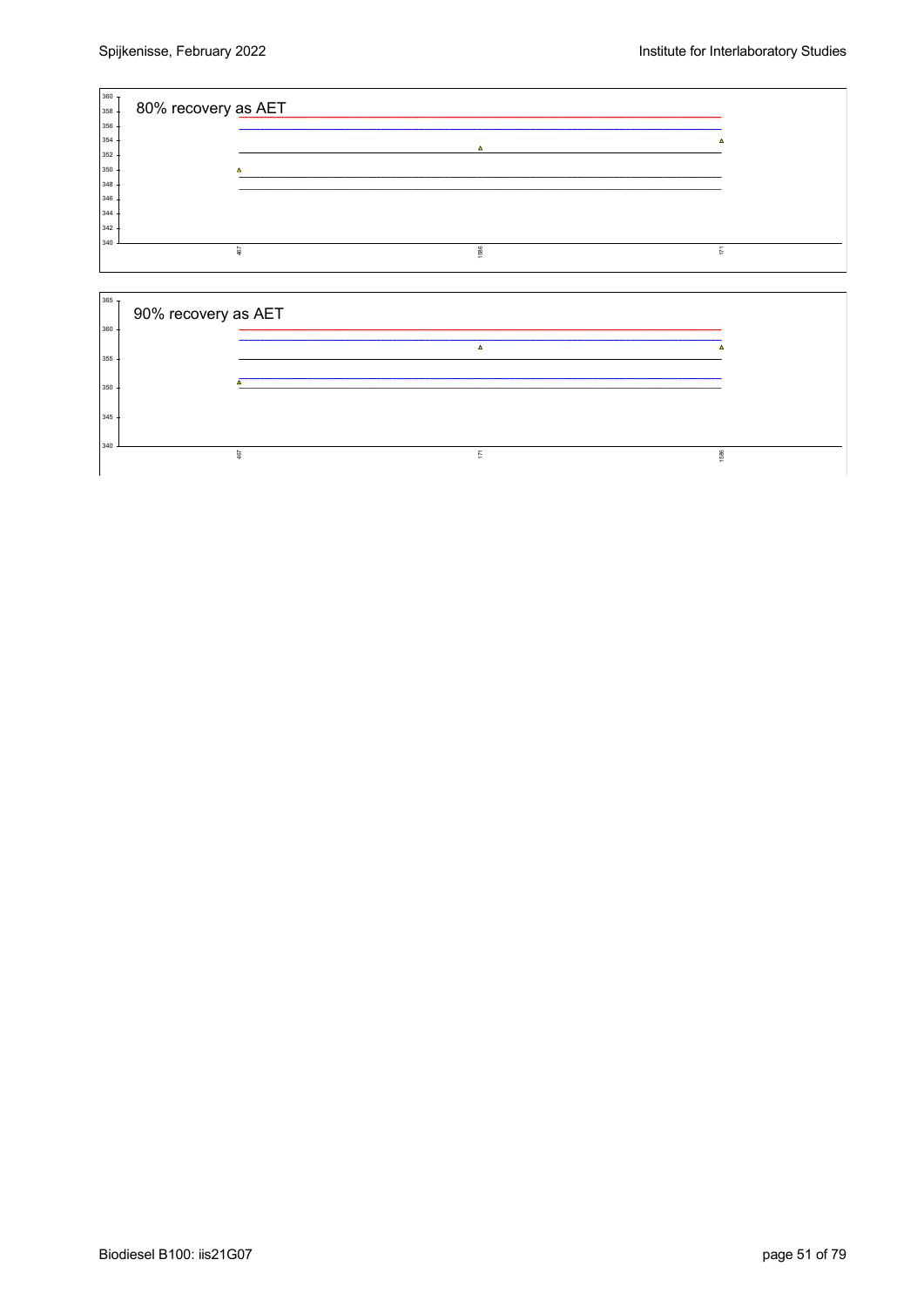## Determination of Methanol on sample #21205; results in %M/M

| lab          | method                    | value             | mark | z(targ)         | remarks            |
|--------------|---------------------------|-------------------|------|-----------------|--------------------|
| 120          |                           | -----             |      | -----           |                    |
| 171          | EN14110                   | 0.02              |      | $-5.01$         |                    |
| 311          | EN14110                   | 0.035             |      | $-1.59$         |                    |
| 312          | EN14110                   | 0.05              |      | 1.83            |                    |
| 323          | EN14110                   | 0.045             |      | 0.69            |                    |
| 328          |                           | -----             |      | -----           |                    |
| 333          |                           | -----             |      | -----           |                    |
| 334          | EN14110                   | 0.06              |      | 4.11            |                    |
| 335          |                           | -----             |      | -----           |                    |
| 338          |                           | -----             |      | -----           |                    |
| 343          | EN14110                   | 0.037             |      | $-1.14$         |                    |
| 344<br>345   | EN14110<br>EN14110        | 0.039<br>0.043    |      | $-0.68$<br>0.23 |                    |
| 360          | EN14110                   | 0.046             |      | 0.92            |                    |
| 370          |                           | -----             |      | -----           |                    |
| 371          | EN14110                   | 0.03              |      | $-2.73$         |                    |
| 373          | EN14110                   | 0.0345            |      | $-1.71$         |                    |
| 381          |                           | -----             |      | -----           |                    |
| 391          |                           | -----             |      | -----           |                    |
| 398          |                           | -----             |      | -----           |                    |
| 420          | EN14110                   | 0.034             |      | $-1.82$         |                    |
| 447          |                           | -----             |      | -----           |                    |
| 467          |                           | -----             |      | -----           |                    |
| 496          | EN14110                   | 0.056             |      | 3.20            |                    |
| 511<br>663   |                           | -----<br>-----    |      | -----<br>-----  |                    |
| 824          | EN14110                   | 0.042             |      | 0.00            |                    |
| 862          | EN14110                   | 0.03              |      | $-2.73$         |                    |
| 1059         |                           | -----             |      | -----           |                    |
| 1199         |                           |                   |      |                 |                    |
| 1227         |                           |                   |      | -----           |                    |
| 1272         |                           |                   |      | -----           |                    |
| 1299         |                           | -----             |      | -----           |                    |
| 1389         | EN14110                   | 0.047             |      | 1.14            |                    |
| 1397         | EN14110                   | 0.05              |      | 1.83            |                    |
| 1407         |                           | -----             |      | -----           |                    |
| 1429         |                           | -----             |      | -----           |                    |
| 1459         |                           |                   |      | -----           |                    |
| 1485         | EN14110                   | 0.043             |      | 0.23<br>-----   |                    |
| 1510<br>1544 |                           |                   |      |                 |                    |
| 1554         |                           |                   |      |                 |                    |
| 1586         |                           |                   |      | -----           |                    |
| 1656         | EN14110                   | 0.04              | C    | $-0.45$         | first reported 0.4 |
| 1706         |                           | -----             |      | -----           |                    |
| 1739         | EN14110                   | 0.042             |      | 0.00            |                    |
| 1754         | EN14110                   | 0.053             |      | 2.51            |                    |
| 1807         | EN14110                   | 0.044             |      | 0.46            |                    |
| 1826         |                           | -----             |      | -----           |                    |
| 1984         |                           | -----             |      | -----           |                    |
| 6059<br>6201 | EN14110<br>EN14110        | 0.039             |      | $-0.68$         |                    |
| 6259         |                           | 0.045<br>-----    |      | 0.69<br>-----   |                    |
| 6262         | EN14110                   | 0.045             |      | 0.69            |                    |
| 6265         | EN14110                   | 0.044             |      | 0.46            |                    |
| 6275         |                           | -----             |      | -----           |                    |
| 6276         |                           | -----             |      | -----           |                    |
| 6325         | EN14110                   | 0.04              |      | $-0.45$         |                    |
| 6373         |                           | -----             |      | -----           |                    |
| 6406         |                           | -----             |      | -----           |                    |
|              |                           |                   |      |                 |                    |
|              | normality                 | suspect           |      |                 |                    |
|              | n                         | 27                |      |                 |                    |
|              | outliers                  | 0                 |      |                 |                    |
|              | mean $(n)$<br>st.dev. (n) | 0.0420<br>0.00841 |      |                 |                    |
|              | R(calc.)                  | 0.0235            |      |                 |                    |
|              | st.dev.(EN14110:19)       | 0.00438           |      |                 |                    |
|              | R(EN14110:19)             | 0.0123            |      |                 |                    |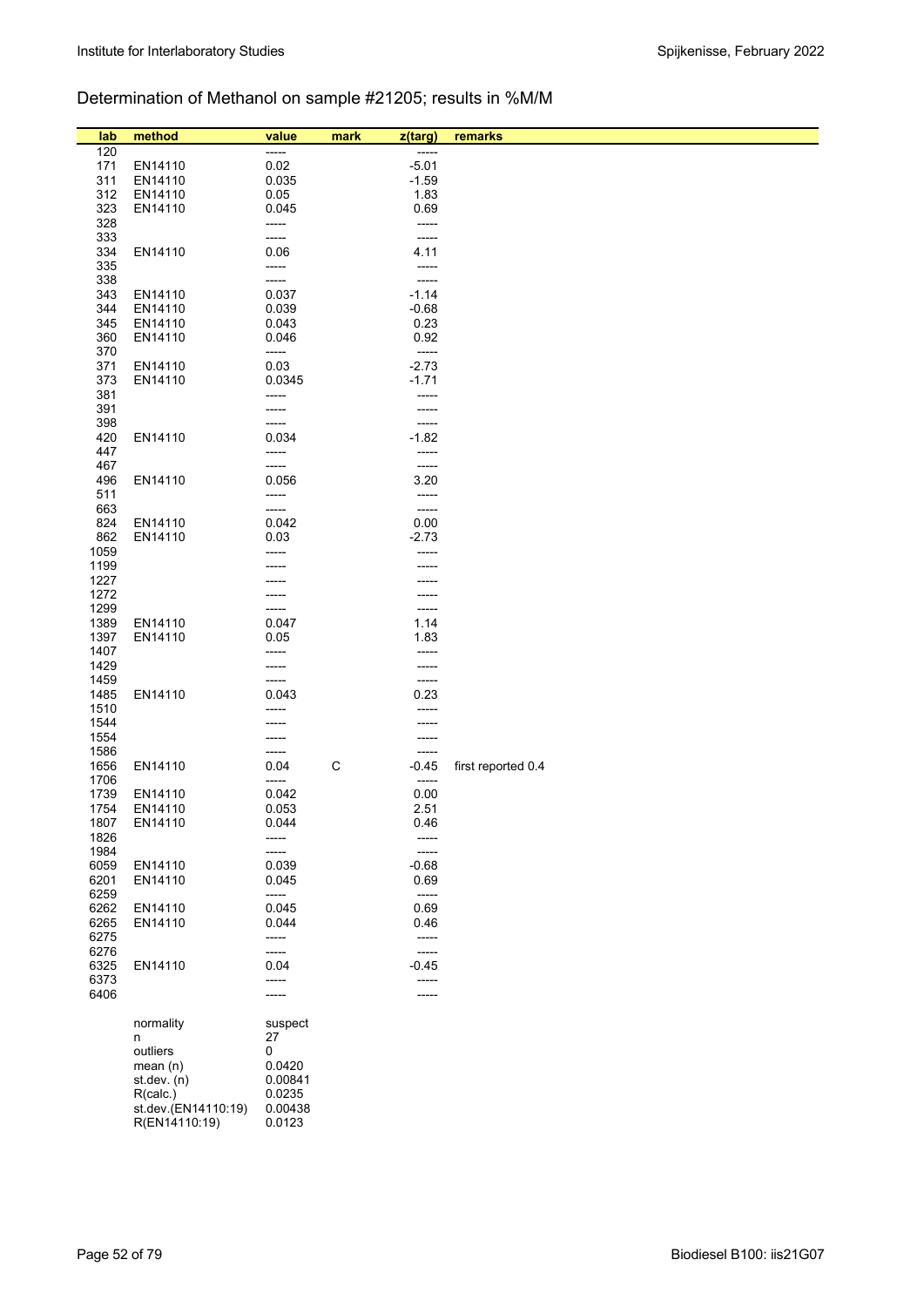

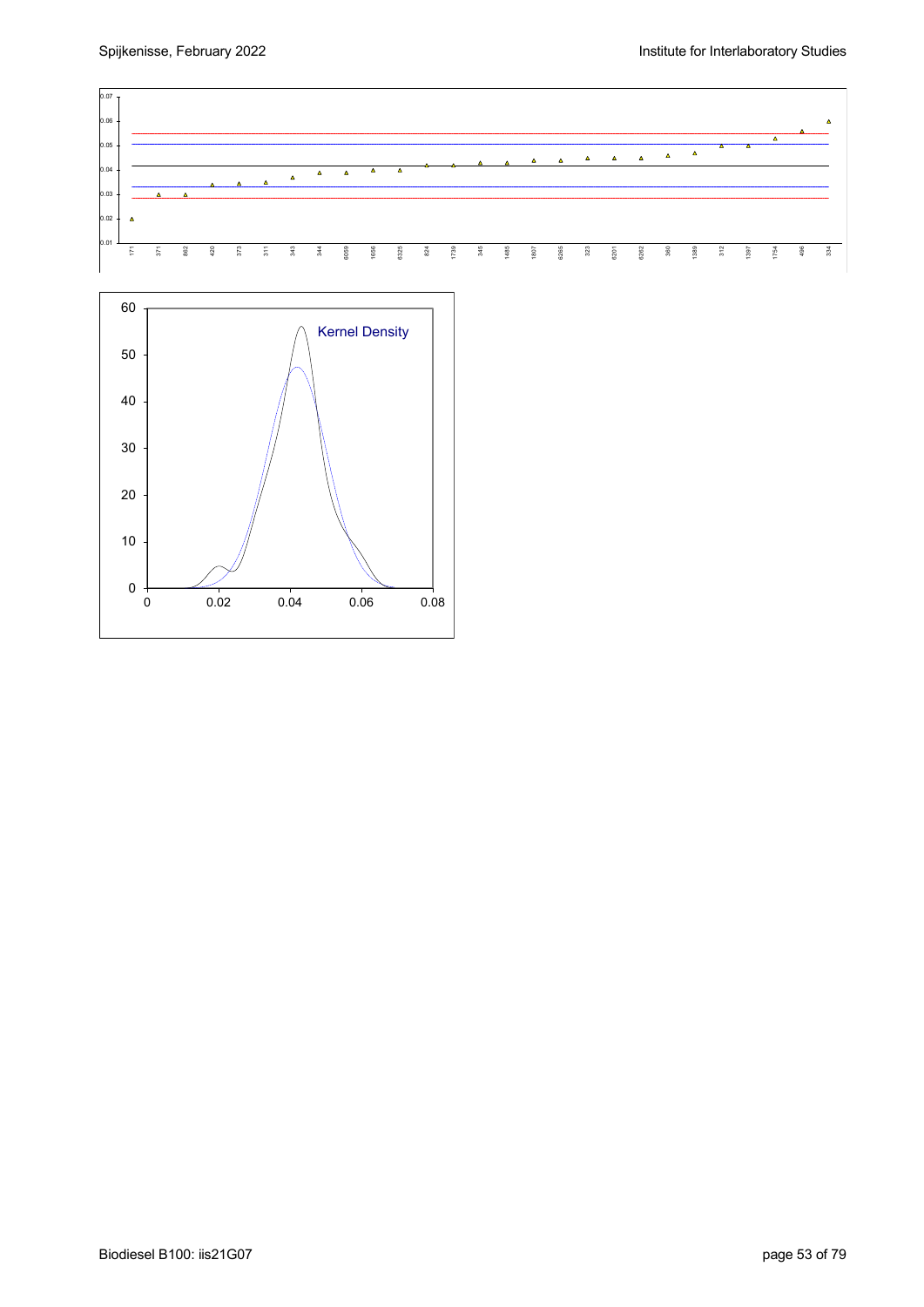# Determination of Monoglycerides on sample #21205; results in %M/M

| lab          | method              | value          | mark        | z(targ)          | remarks             |
|--------------|---------------------|----------------|-------------|------------------|---------------------|
| 120          | D6584               | 0.38           |             | 0.81             |                     |
| 171          |                     | -----          |             | -----            |                     |
| 311          | EN14105             | 0.384          |             | 0.90             |                     |
| 312          | EN14105             | 0.342          |             | $-0.01$          |                     |
| 323          | EN14105             | 0.24           |             | $-2.22$          |                     |
| 328          |                     | -----          |             | -----            |                     |
| 333<br>334   | EN14105             | -----<br>0.46  |             | -----<br>2.55    |                     |
| 335          |                     | -----          |             | -----            |                     |
| 338          |                     | -----          |             | -----            |                     |
| 343          | EN14105             | 0.32           |             | $-0.48$          |                     |
| 344          | EN14105             | 0.3354         |             | $-0.15$          |                     |
| 345          | EN14105             | 0.30           |             | $-0.92$          |                     |
| 360          | EN14105             | 0.342          |             | $-0.01$          |                     |
| 370<br>371   | EN14105             | -----<br>0.31  | $\mathsf C$ | -----<br>$-0.70$ | first reported 0.18 |
| 373          | EN14105             | 0.3428         |             | 0.01             |                     |
| 381          |                     | -----          |             | -----            |                     |
| 391          | EN14105             | 0.33           |             | $-0.27$          |                     |
| 398          | EN14105             | 0.316          |             | $-0.57$          |                     |
| 420          | EN14105             | 0.32           |             | $-0.48$          |                     |
| 447<br>467   |                     | -----<br>----- |             | -----<br>-----   |                     |
| 496          | EN14105             | 0.276          |             | $-1.44$          |                     |
| 511          | D6584               | 0.334          |             | $-0.18$          |                     |
| 663          |                     | -----          |             | -----            |                     |
| 824          | D6584               | 0.2934         |             | $-1.06$          |                     |
| 862          | EN14105             | 0.494          |             | 3.28             |                     |
| 1059         |                     | -----          |             | -----            |                     |
| 1199<br>1227 |                     |                |             |                  |                     |
| 1272         |                     |                |             | -----            |                     |
| 1299         |                     | -----          |             | -----            |                     |
| 1389         | EN14105             | 0.391          |             | 1.05             |                     |
| 1397         | EN14105             | 0.35           |             | 0.17             |                     |
| 1407<br>1429 | EN14105             | -----<br>0.36  |             | -----<br>0.38    |                     |
| 1459         |                     | -----          |             | -----            |                     |
| 1485         | EN14105             | 0.392          |             | 1.07             |                     |
| 1510         |                     |                |             |                  |                     |
| 1544         |                     |                |             |                  |                     |
| 1554         |                     |                |             |                  |                     |
| 1586<br>1656 | EN14105             | -----<br>0.30  |             | -----<br>$-0.92$ |                     |
| 1706         |                     | -----          |             | -----            |                     |
| 1739         | EN14105             | 0.345          |             | 0.06             |                     |
| 1754         | EN14105             | 0.284          |             | $-1.26$          |                     |
| 1807         | EN14105             | 0.57           | C, R(0.05)  | 4.93             | first reported 0.73 |
| 1826<br>1984 |                     | -----          |             | -----            |                     |
| 6059         | EN14105             | -----<br>0.294 |             | -----<br>$-1.05$ |                     |
| 6201         | EN14105             | 0.36           |             | 0.38             |                     |
| 6259         |                     | -----          |             | -----            |                     |
| 6262         | EN14105             | 0.45           |             | 2.33             |                     |
| 6265         | EN14105             | 0.33           |             | $-0.27$          |                     |
| 6275         | D6584               | 0.133          | R(0.05)     | $-4.53$          |                     |
| 6276<br>6325 | EN14105<br>EN14105  | 0.36<br>0.29   |             | 0.38<br>$-1.13$  |                     |
| 6373         |                     | 0.33           |             | $-0.27$          |                     |
| 6406         |                     | -----          |             | -----            |                     |
|              |                     |                |             |                  |                     |
|              | normality           | not OK         |             |                  |                     |
|              | n<br>outliers       | 32<br>2        |             |                  |                     |
|              | mean(n)             | 0.3424         |             |                  |                     |
|              | st.dev. (n)         | 0.05390        |             |                  |                     |
|              | R(calc.)            | 0.1509         |             |                  |                     |
|              | st.dev.(EN14105:21) | 0.04619        |             |                  |                     |
|              | R(EN14105:21)       | 0.1293         |             |                  |                     |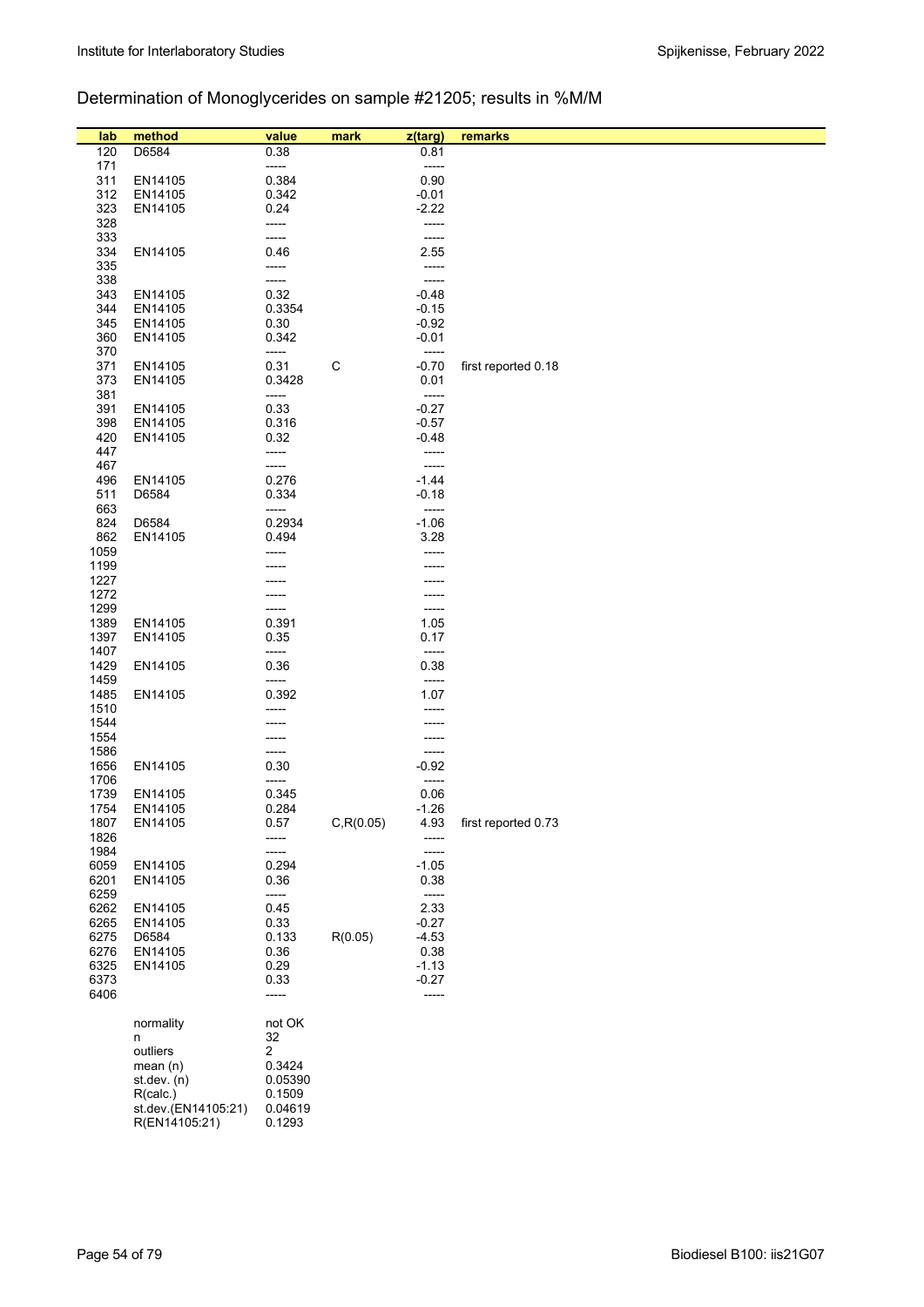

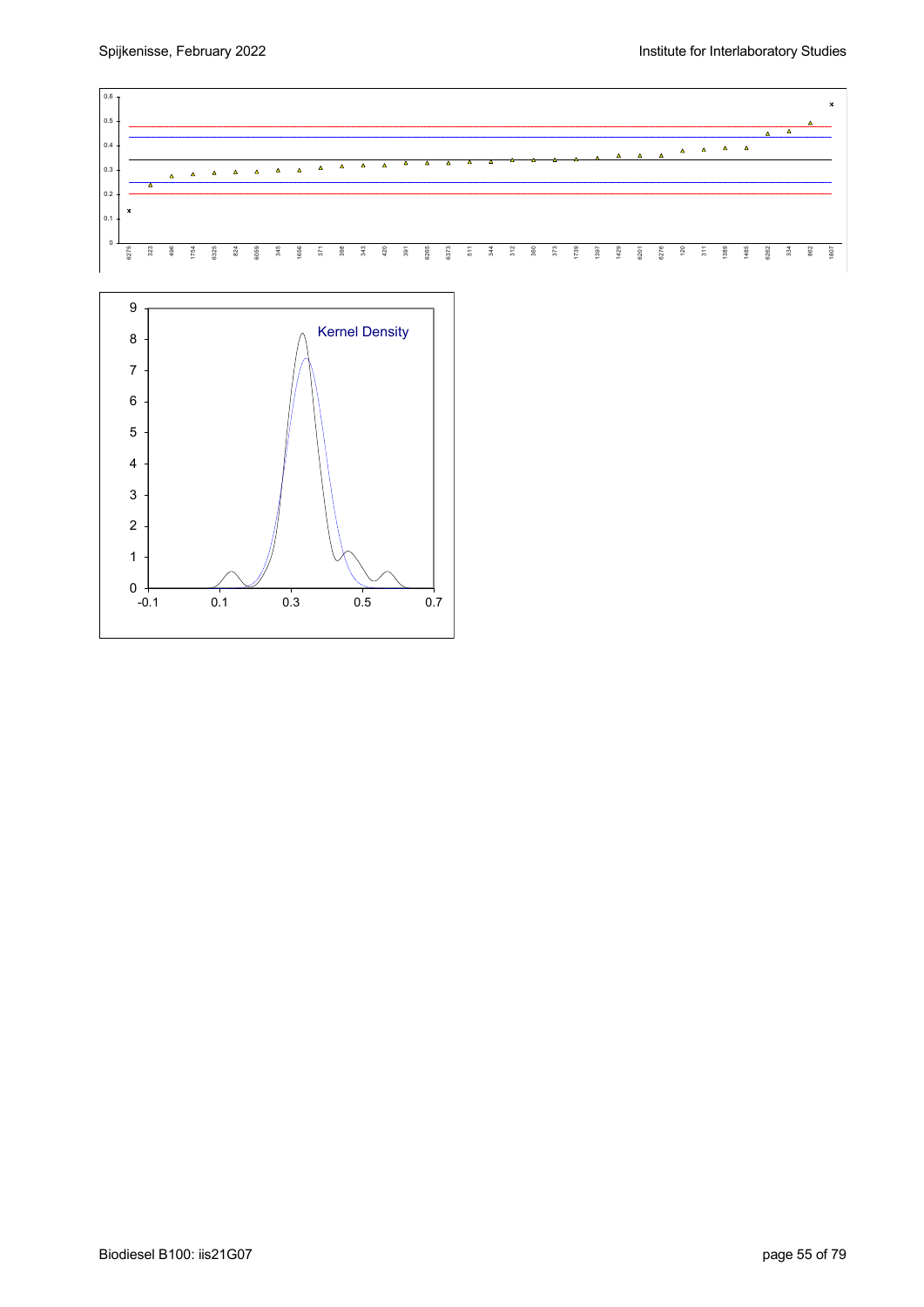# Determination of Diglycerides on sample #21205; results in %M/M

| lab          | method                 | value             | mark<br>z(targ) | remarks |
|--------------|------------------------|-------------------|-----------------|---------|
| 120          | D6584                  | 0.087             | $-0.62$         |         |
| 171          |                        | -----             | -----           |         |
| 311          | EN14105                | 0.110             | 0.74            |         |
| 312          | EN14105                | < 0.10            | -----           |         |
| 323          | EN14105                | 0.07              | $-1.63$         |         |
| 328          |                        | -----             | -----           |         |
| 333          |                        | -----             | -----           |         |
| 334          | EN14105                | 0.11              | 0.74            |         |
| 335          |                        | -----             | -----           |         |
| 338          |                        | -----             | -----           |         |
| 343          | EN14105                | 0.11              | 0.74            |         |
| 344          | EN14105                | 0.1066            | 0.54            |         |
| 345          | EN14105                | 0.092             | $-0.32$         |         |
| 360<br>370   | EN14105                | 0.133<br>-----    | 2.10<br>$-----$ |         |
| 371          | EN14105                | 0.06              | $-2.22$         |         |
| 373          | EN14105                | 0.098             | 0.03            |         |
| 381          |                        | -----             | $-----$         |         |
| 391          |                        | -----             | -----           |         |
| 398          | EN14105                | 0.077             | $-1.21$         |         |
| 420          | EN14105                | 0.10              | 0.15            |         |
| 447          |                        | -----             | -----           |         |
| 467          |                        | -----             | -----           |         |
| 496          | EN14105                | 0.073             | $-1.45$         |         |
| 511          | D6584                  | 0.102             | 0.27            |         |
| 663          |                        | -----             | -----           |         |
| 824          | D6584                  | 0.0789            | $-1.10$         |         |
| 862<br>1059  | EN14105                | 0.110             | 0.74            |         |
| 1199         |                        | -----             | -----<br>-----  |         |
| 1227         |                        |                   |                 |         |
| 1272         |                        |                   | -----           |         |
| 1299         |                        | -----             | -----           |         |
| 1389         | EN14105                | 0.099             | 0.09            |         |
| 1397         | EN14105                | 0.10              | 0.15            |         |
| 1407         |                        | -----             | -----           |         |
| 1429         | EN14105                | 0.11              | 0.74            |         |
| 1459         |                        | -----             | -----           |         |
| 1485         | EN14105                | 0.092             | $-0.32$         |         |
| 1510<br>1544 |                        |                   | -----           |         |
| 1554         |                        |                   | -----<br>-----  |         |
| 1586         |                        | -----             | -----           |         |
| 1656         | EN14105                | 0.10              | 0.15            |         |
| 1706         |                        | -----             | -----           |         |
| 1739         | EN14105                | 0.107             | 0.56            |         |
| 1754         | EN14105                | 0.103             | 0.33            |         |
| 1807         | EN14105                | 0.10              | 0.15            |         |
| 1826         |                        |                   | -----           |         |
| 1984         |                        |                   | -----           |         |
| 6059         | EN14105                | 0.106             | 0.51            |         |
| 6201<br>6259 | EN14105                | 0.10<br>-----     | 0.15<br>-----   |         |
| 6262         | EN14105                | 0.09              | $-0.44$         |         |
| 6265         | EN14105                | 0.1               | 0.15            |         |
| 6275         |                        | -----             | -----           |         |
| 6276         | EN14105                | 0.097             | $-0.03$         |         |
| 6325         | EN14105                | 0.09              | $-0.44$         |         |
| 6373         |                        | 0.11              | 0.74            |         |
| 6406         |                        | -----             | -----           |         |
|              |                        |                   |                 |         |
|              | normality              | suspect           |                 |         |
|              | n                      | 31                |                 |         |
|              | outliers               | 0                 |                 |         |
|              | mean(n)<br>st.dev. (n) | 0.0975<br>0.01454 |                 |         |
|              | R(calc.)               | 0.0407            |                 |         |
|              | st.dev.(EN14105:21)    | 0.01688           |                 |         |
|              | R(EN14105:21)          | 0.0473            |                 |         |
|              |                        |                   |                 |         |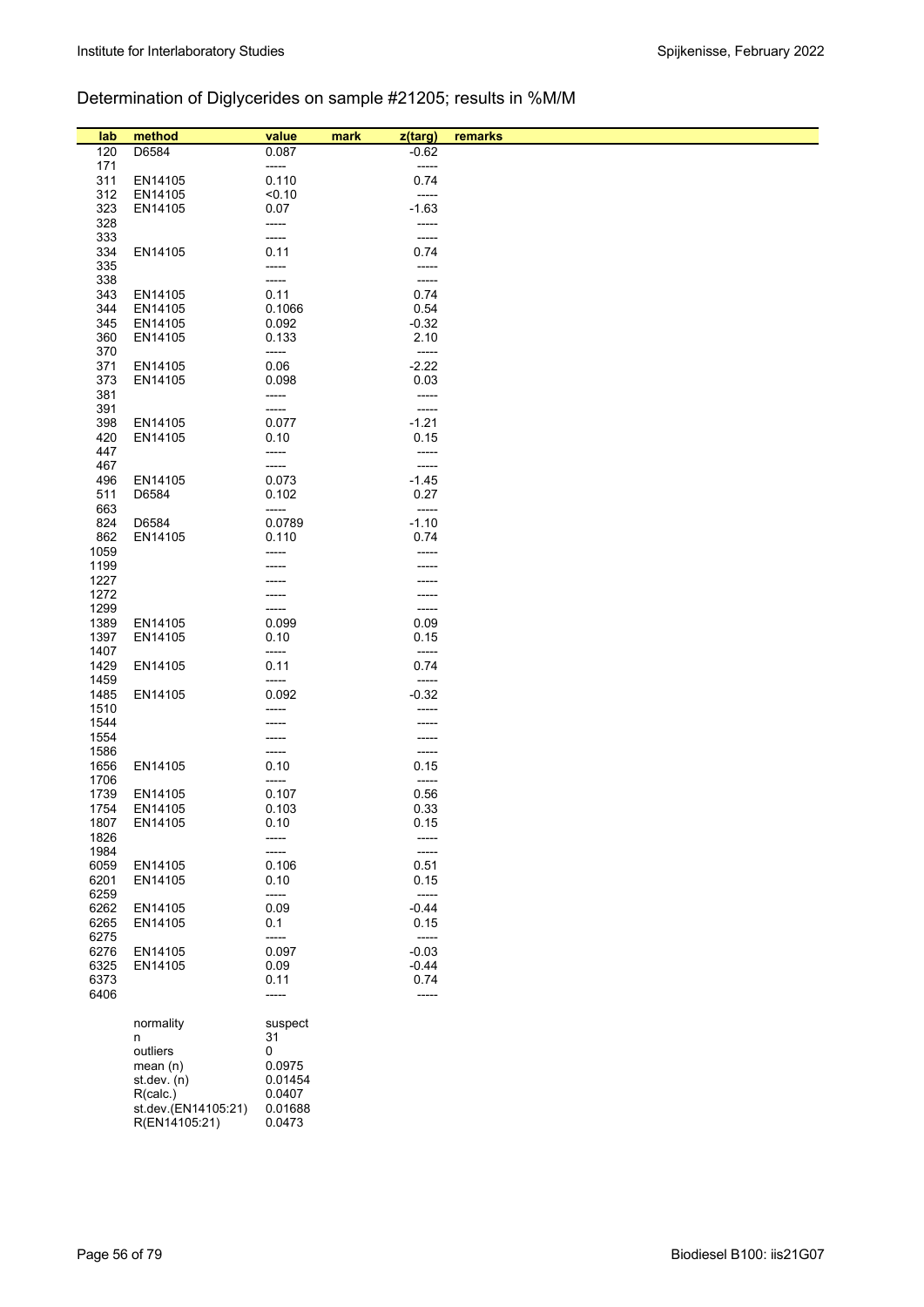

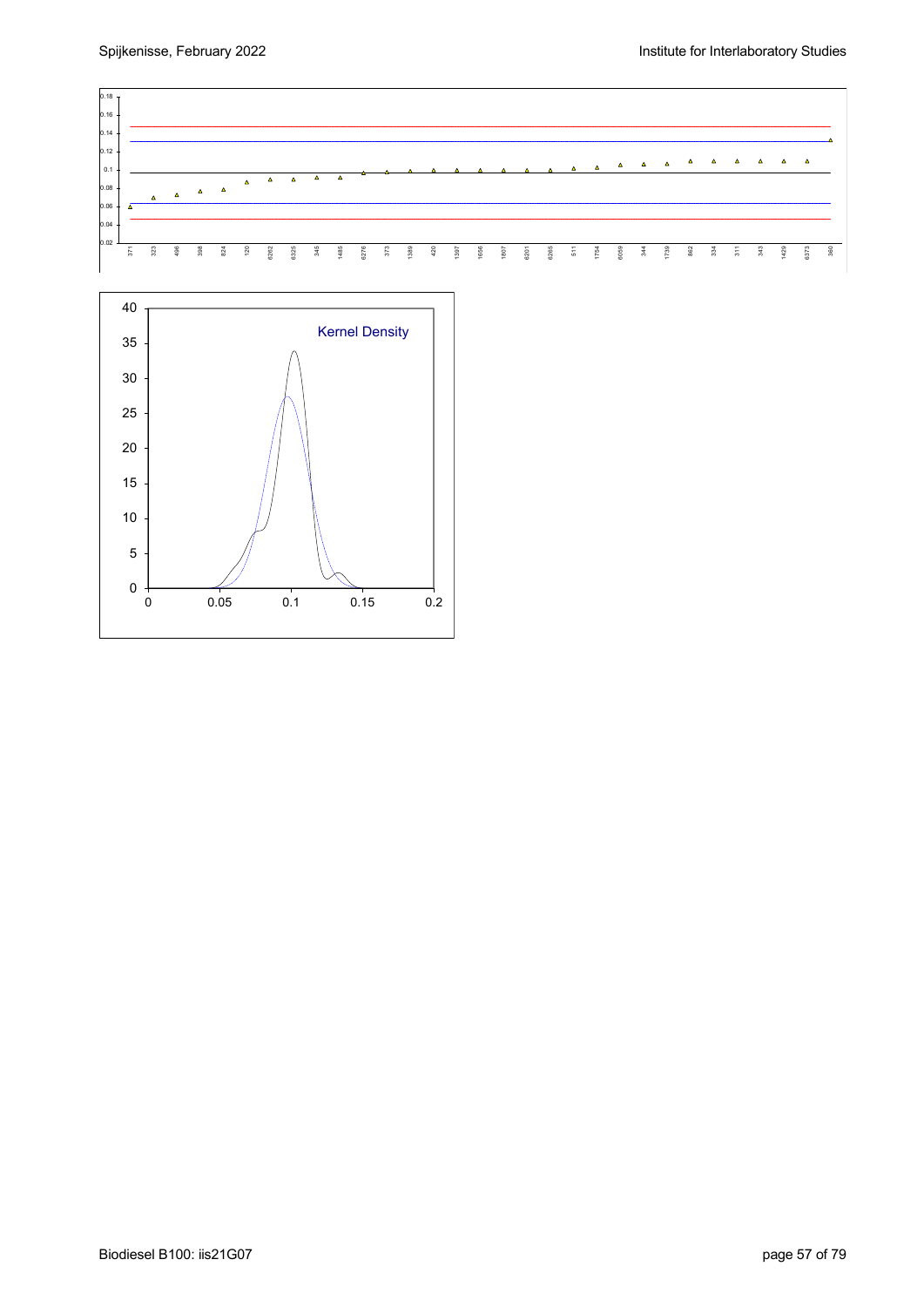# Determination of Triglycerides on sample #21205; results in %M/M

| lab          | method              | value         | mark        | z(targ)          | remarks             |
|--------------|---------------------|---------------|-------------|------------------|---------------------|
| 120          | D6584               | 0.042         |             | $-0.34$          |                     |
| 171          |                     | -----         |             | -----            |                     |
| 311          | EN14105             | 0.055         |             | 0.20             |                     |
| 312          | EN14105             | < 0.10        |             | -----            |                     |
| 323          | EN14105             | 0.03          |             | $-0.83$          |                     |
| 328          |                     | -----         |             | -----            |                     |
| 333          |                     | -----         |             | -----            |                     |
| 334          | EN14105             | 0.00          | R(0.01)     | $-2.07$          |                     |
| 335          |                     | -----         |             | -----            |                     |
| 338<br>343   | EN14105             | -----<br>0.05 |             | -----<br>$-0.01$ |                     |
| 344          | EN14105             | 0.0482        |             | $-0.08$          |                     |
| 345          | EN14105             | 0.045         |             | $-0.21$          |                     |
| 360          | EN14105             | 0.055         |             | 0.20             |                     |
| 370          |                     | -----         |             | -----            |                     |
| 371          | EN14105             | 0.03          |             | $-0.83$          |                     |
| 373          | EN14105             | 0.0429        |             | $-0.30$          |                     |
| 381          |                     | -----         |             | $-----$          |                     |
| 391          | EN14105             | 0.048         |             | $-0.09$          |                     |
| 398<br>420   | EN14105             | 0.048         |             | $-0.09$          |                     |
| 447          | EN14105             | 0.06<br>----- |             | 0.41<br>-----    |                     |
| 467          |                     | -----         |             | -----            |                     |
| 496          | EN14105             | 0.031         |             | $-0.79$          |                     |
| 511          | D6584               | 0.049         |             | $-0.05$          |                     |
| 663          |                     | -----         |             | -----            |                     |
| 824          | D6584               | 0.0609        |             | 0.44             |                     |
| 862          | EN14105             | 0.045         |             | $-0.21$          |                     |
| 1059         |                     |               |             | -----            |                     |
| 1199         |                     |               |             |                  |                     |
| 1227         |                     |               |             |                  |                     |
| 1272<br>1299 |                     |               |             | -----            |                     |
| 1389         | EN14105             | 0.054         |             | -----<br>0.16    |                     |
| 1397         | EN14105             | 0.06          |             | 0.41             |                     |
| 1407         |                     | -----         |             | -----            |                     |
| 1429         | EN14105             | 0.04          |             | $-0.42$          |                     |
| 1459         |                     | -----         |             | -----            |                     |
| 1485         | EN14105             | 0.049         |             | $-0.05$          |                     |
| 1510         |                     |               |             | -----            |                     |
| 1544         |                     |               |             | -----            |                     |
| 1554<br>1586 |                     | -----         |             | -----<br>-----   |                     |
| 1656         | EN14105             | 0.04          |             | $-0.42$          |                     |
| 1706         |                     | -----         |             | -----            |                     |
| 1739         | EN14105             | 0.047         |             | $-0.13$          |                     |
| 1754         | EN14105             | 0.053         |             | 0.12             |                     |
| 1807         | EN14105             | 0.08          | C           | 1.23             | first reported 0.24 |
| 1826         |                     | -----         |             | -----            |                     |
| 1984         |                     | -----         |             | $-----$          |                     |
| 6059         | EN14105             | 0.071         |             | 0.86             |                     |
| 6201<br>6259 | EN14105             | 0.07<br>----- |             | 0.82<br>$-----$  |                     |
| 6262         | EN14105             | 0.05          | $\mathsf C$ | $-0.01$          | first reported 0.17 |
| 6265         | EN14105             | 0.06          |             | 0.41             |                     |
| 6275         |                     | -----         |             | -----            |                     |
| 6276         | EN14105             | 0.04          |             | $-0.42$          |                     |
| 6325         | EN14105             | 0.05          |             | $-0.01$          |                     |
| 6373         |                     | 0.05          |             | $-0.01$          |                     |
| 6406         |                     | -----         |             | -----            |                     |
|              | normality           | OK            |             |                  |                     |
|              | n                   | 31            |             |                  |                     |
|              | outliers            | 1             |             |                  |                     |
|              | mean $(n)$          | 0.0501        |             |                  |                     |
|              | st.dev. (n)         | 0.01138       |             |                  |                     |
|              | R(calc.)            | 0.0319        |             |                  |                     |
|              | st.dev.(EN14105:21) | 0.02426       |             |                  |                     |
|              | R(EN14105:21)       | 0.0679        |             |                  |                     |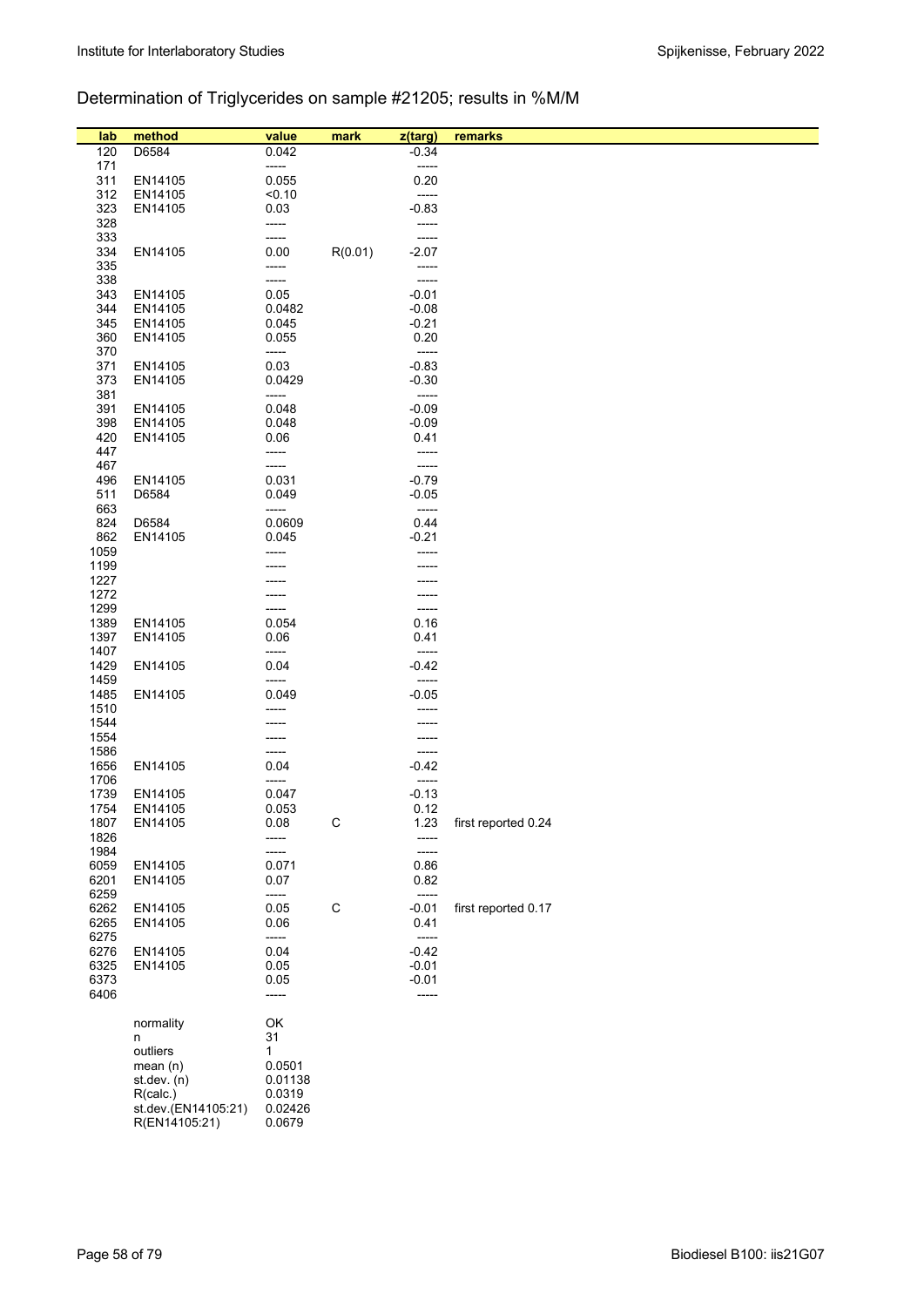

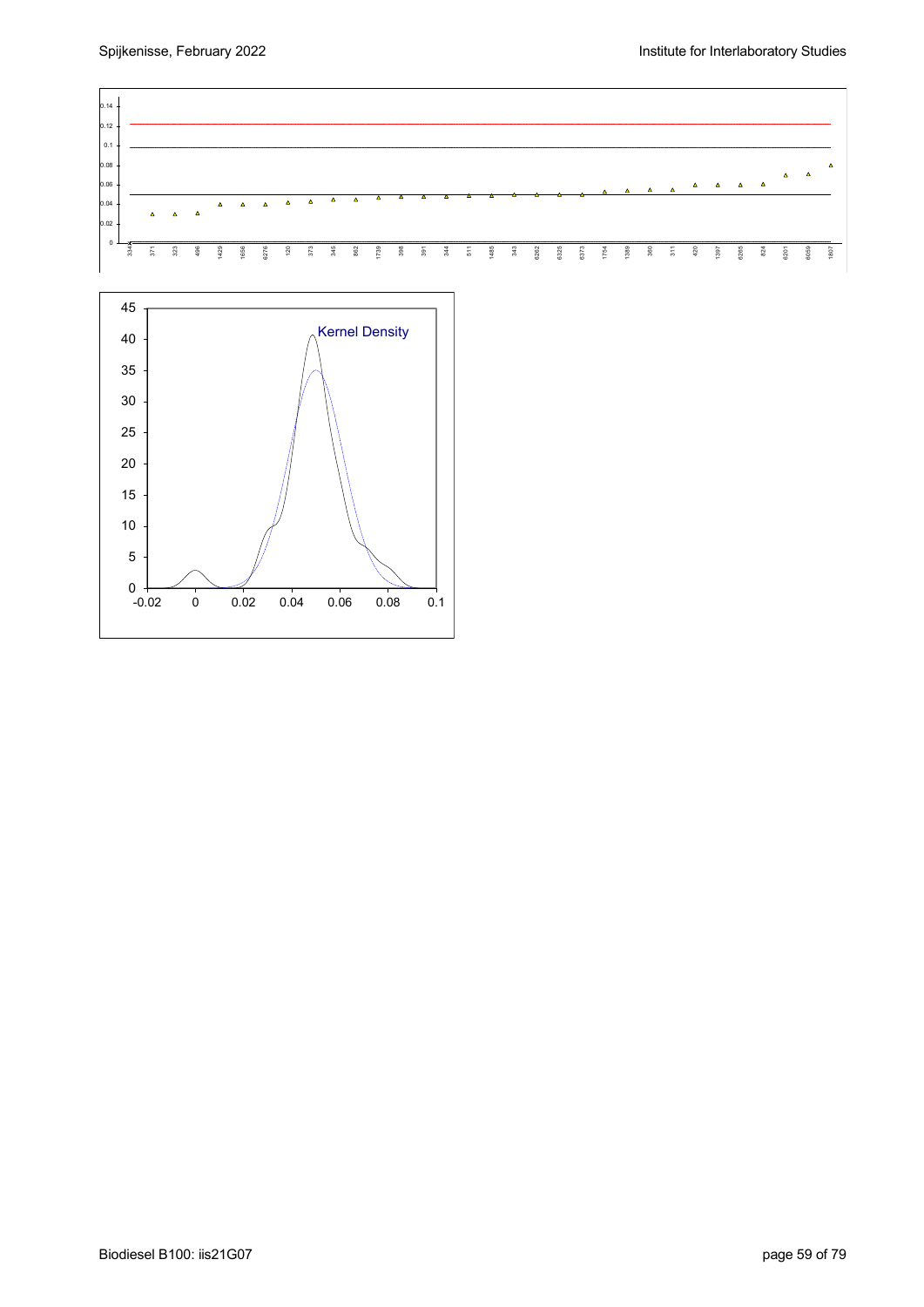# Determination of Free Glycerol on sample #21205; results in %M/M

| lab          | method                               | value             | mark | z(targ)            | remarks              |
|--------------|--------------------------------------|-------------------|------|--------------------|----------------------|
| 120<br>171   | D6584                                | < 0.005<br>-----  |      | -----<br>-----     |                      |
| 311          | EN14105                              | 0.001             |      | $-0.28$            |                      |
| 312          | EN14105                              | < 0.001           |      | -----              |                      |
| 323          | EN14105                              | <0.001            |      | -----              |                      |
| 328          |                                      | -----             |      | -----              |                      |
| 333          |                                      | -----             |      | -----              |                      |
| 334          | EN14105                              | 0.001             |      | $-0.28$            |                      |
| 335          |                                      | -----             |      | -----              |                      |
| 338          |                                      | -----             |      | $-----$            |                      |
| 343          | EN14105                              | 0.003             |      | 0.60               |                      |
| 344          | EN14105                              | 0.0009            |      | $-0.32$            |                      |
| 345          | EN14105                              | 0                 |      | $-0.71$            |                      |
| 360<br>370   | EN14105                              | 0.0002<br>-----   |      | $-0.63$<br>$-----$ |                      |
| 371          | EN14105                              | 0.004             | C    | 1.04               | first reported 0.007 |
| 373          | EN14105                              | 0.0019            |      | 0.12               |                      |
| 381          |                                      | -----             |      | -----              |                      |
| 391          | EN14105                              | < 0.003           |      | -----              |                      |
| 398          | EN14105                              | 0.003             |      | 0.60               |                      |
| 420          | EN14105                              | < 0,005           |      | -----              |                      |
| 447          |                                      | -----             |      | -----              |                      |
| 467          | EN14105                              | -----<br>0.0014   |      | -----<br>$-0.10$   |                      |
| 496<br>511   | D6584                                | 0.002             |      | 0.16               |                      |
| 663          |                                      | -----             |      | -----              |                      |
| 824          | D6584                                | 0.0008            |      | $-0.36$            |                      |
| 862          | EN14105                              | 0.0021            |      | 0.21               |                      |
| 1059         |                                      |                   |      | -----              |                      |
| 1199         |                                      |                   |      |                    |                      |
| 1227         |                                      |                   |      |                    |                      |
| 1272         |                                      |                   |      | -----              |                      |
| 1299<br>1389 | EN14105                              | 0.003             |      | -----<br>0.60      |                      |
| 1397         | EN14105                              | < 0,005           |      | -----              |                      |
| 1407         |                                      | -----             |      | -----              |                      |
| 1429         | EN14105                              | < 0.01            |      | -----              |                      |
| 1459         |                                      | -----             |      | -----              |                      |
| 1485         | EN14105                              | 0.0035            |      | 0.82               |                      |
| 1510         |                                      | -----             |      | -----              |                      |
| 1544         |                                      |                   |      |                    |                      |
| 1554         |                                      |                   |      |                    |                      |
| 1586<br>1656 | EN14105                              | -----<br>< 0.01   |      | -----              |                      |
| 1706         |                                      |                   |      | -----              |                      |
| 1739         | EN14105                              | 0.0012            |      | $-0.19$            |                      |
| 1754         | EN14105                              | 0.0015            |      | $-0.06$            |                      |
| 1807         | EN14105                              | < 0.001           |      |                    |                      |
| 1826         |                                      | -----             |      |                    |                      |
| 1984         |                                      | -----             |      | -----              |                      |
| 6059<br>6201 | EN14105                              | 0.002<br>0.0015   |      | 0.16               |                      |
| 6259         | EN14105                              | -----             |      | $-0.06$<br>$-----$ |                      |
| 6262         | EN14105                              | 0.000             |      | $-0.71$            |                      |
| 6265         | EN14105                              | 0.002             |      | 0.16               |                      |
| 6275         | D6584                                | 0.00043           |      | $-0.52$            |                      |
| 6276         | EN14105                              | 0.002             |      | 0.16               |                      |
| 6325         | EN14105                              | 0.0003            |      | $-0.58$            |                      |
| 6373         |                                      | 0.002             |      | 0.16               |                      |
| 6406         |                                      | -----             |      | -----              |                      |
|              | normality                            | OK                |      |                    |                      |
|              | n                                    | 25                |      |                    |                      |
|              | outliers                             | 0                 |      |                    |                      |
|              | mean $(n)$                           | 0.0016            |      |                    |                      |
|              | st.dev. (n)                          | 0.00109           |      |                    |                      |
|              | R(calc.)                             | 0.0031            |      |                    |                      |
|              | st.dev.(EN14105:21)<br>R(EN14105:21) | 0.00229<br>0.0064 |      |                    |                      |
|              |                                      |                   |      |                    |                      |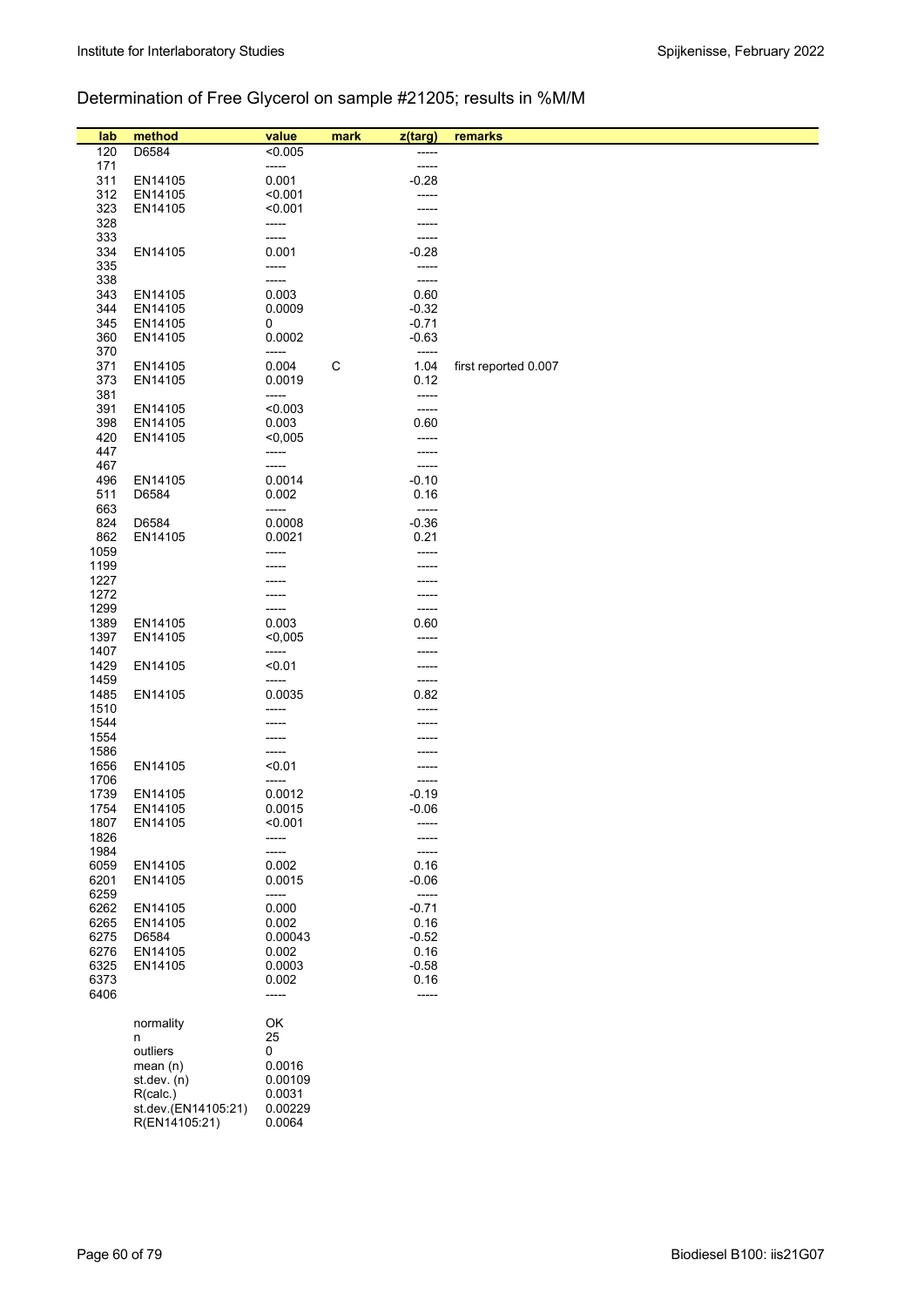

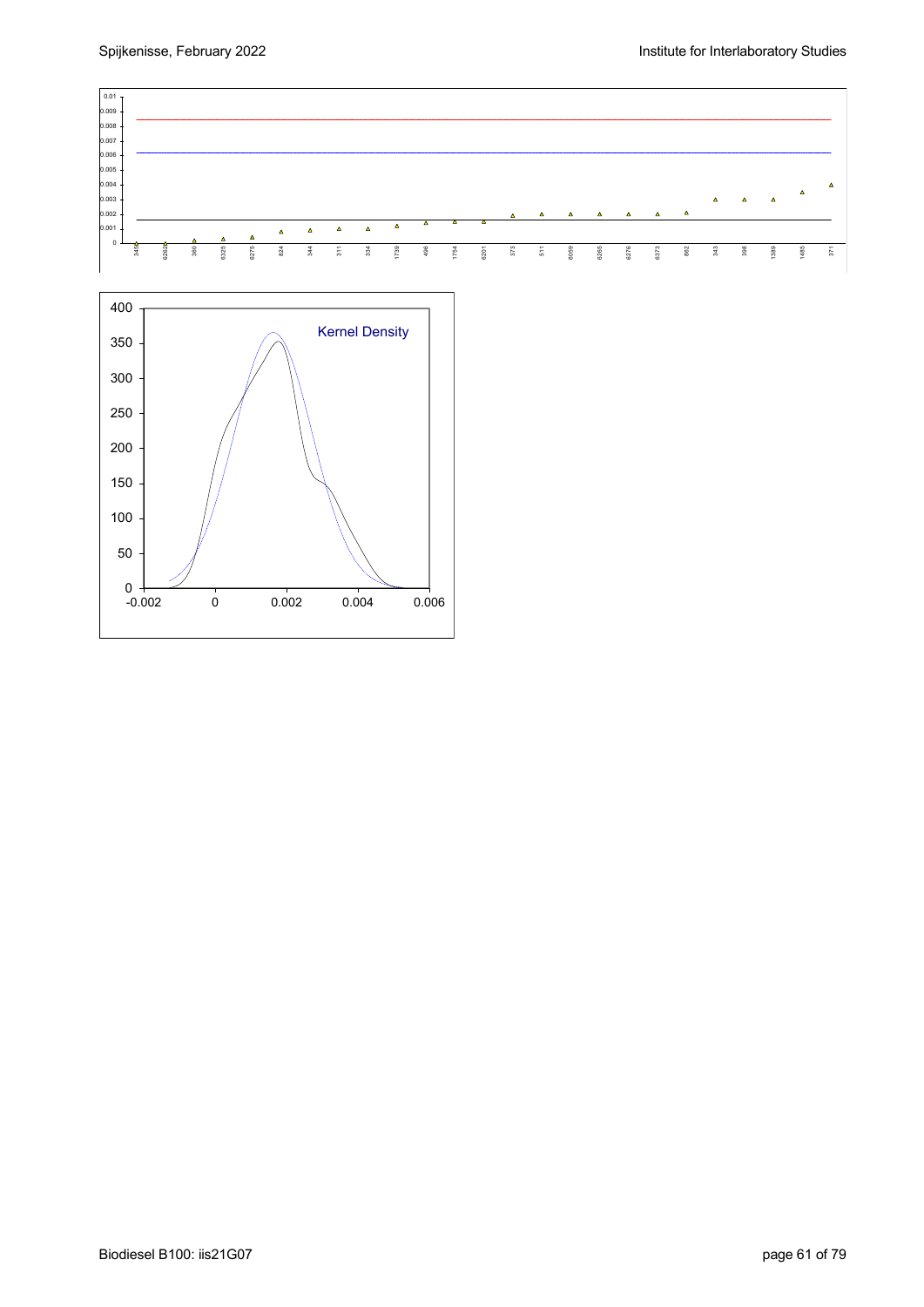# Determination of Total Glycerol on sample #21205; results in %M/M

| lab          | method                 | value           | mark        | z(targ)        | remarks              |
|--------------|------------------------|-----------------|-------------|----------------|----------------------|
| 120          | D6584                  | 0.115           |             | 0.23           |                      |
| 171          | EN14105                | 0.127           |             | 1.25           |                      |
| 311          | EN14105                | 0.121           |             | 0.74           |                      |
| 312          | EN14105                | 0.108           |             | $-0.37$        |                      |
| 323          | EN14105                | 0.070           |             | $-3.61$        |                      |
| 328          |                        | -----           |             | -----          |                      |
| 333          |                        |                 |             | -----          |                      |
| 334          | EN14105                | 0.134           |             | 1.85           |                      |
| 335          |                        | -----           |             | -----          |                      |
| 338          |                        | -----           |             | -----          |                      |
| 343          | EN14105                | 0.105           |             | $-0.62$        |                      |
| 344          | EN14105                | 0.1070          |             | $-0.45$        |                      |
| 345          | EN14105                | 0.09            |             | $-1.90$        |                      |
| 360<br>370   | EN14105                | 0.1125<br>----- |             | 0.01<br>-----  |                      |
| 371          | EN14105                | 0.100           | С           | $-1.05$        | first reported 0.065 |
| 373          | EN14105                | 0.1091          |             | $-0.28$        |                      |
| 381          |                        | -----           |             | -----          |                      |
| 391          |                        | -----           |             | -----          |                      |
| 398          |                        |                 |             | -----          |                      |
| 420          | EN14105                | 0.106           |             | $-0.54$        |                      |
| 447          |                        | -----           |             | -----          |                      |
| 467          |                        | -----           |             | -----          |                      |
| 496          | EN14105                | 0.0826          |             | $-2.53$        |                      |
| 511          | D6584                  | 0.112           |             | $-0.03$        |                      |
| 663          |                        | -----           |             | -----          |                      |
| 824          | D6584                  | 0.09345         |             | $-1.61$        |                      |
| 862          | EN14105                | 0.1487          |             | 3.10           |                      |
| 1059<br>1199 |                        |                 |             | -----          |                      |
| 1227         |                        |                 |             |                |                      |
| 1272         |                        |                 |             | -----          |                      |
| 1299         |                        |                 |             | -----          |                      |
| 1389         | EN14105                | 0.12            |             | 0.65           |                      |
| 1397         | EN14105                | 0.110           |             | $-0.20$        |                      |
| 1407         |                        | -----           |             | -----          |                      |
| 1429         | EN14105                | 0.11            |             | $-0.20$        |                      |
| 1459         |                        | -----           |             | -----          |                      |
| 1485         | EN14105                | 0.1219          |             | 0.82           |                      |
| 1510         |                        | -----           |             | -----          |                      |
| 1544<br>1554 |                        |                 |             | -----<br>----- |                      |
| 1586         |                        |                 |             | -----          |                      |
| 1656         | EN14105                | 0.10            |             | $-1.05$        |                      |
| 1706         |                        | -----           |             | -----          |                      |
| 1739         | EN14105                | 0.1189          |             | 0.56           |                      |
| 1754         | EN14105                | 0.0944          |             | $-1.53$        |                      |
| 1807         | EN14105                | 0.172           | $\mathsf C$ | 5.08           | first reported 0.226 |
| 1826         |                        | -----           |             | $-----$        |                      |
| 1984         |                        | -----           |             | -----          |                      |
| 6059         | EN14105                | 0.100           |             | $-1.05$        |                      |
| 6201<br>6259 | EN14105                | 0.144<br>-----  |             | 2.70<br>-----  |                      |
| 6262         | EN14105                | 0.145           |             | 2.78           |                      |
| 6265         | EN14105                | 0.108           |             | $-0.37$        |                      |
| 6275         |                        | -----           |             | -----          |                      |
| 6276         | EN14105                | 0.111           |             | $-0.11$        |                      |
| 6325         | EN14105                | 0.092           |             | $-1.73$        |                      |
| 6373         |                        | 0.106           |             | $-0.54$        |                      |
| 6406         |                        | -----           |             | -----          |                      |
|              |                        |                 |             |                |                      |
|              | normality              | suspect         |             |                |                      |
|              | n                      | 32              |             |                |                      |
|              | outliers<br>mean $(n)$ | 0<br>0.1123     |             |                |                      |
|              | st.dev. (n)            | 0.02037         |             |                |                      |
|              | R(calc.)               | 0.0570          |             |                |                      |
|              | st.dev.(EN14105:21)    | 0.01174         |             |                |                      |
|              | R(EN14105:21)          | 0.0329          |             |                |                      |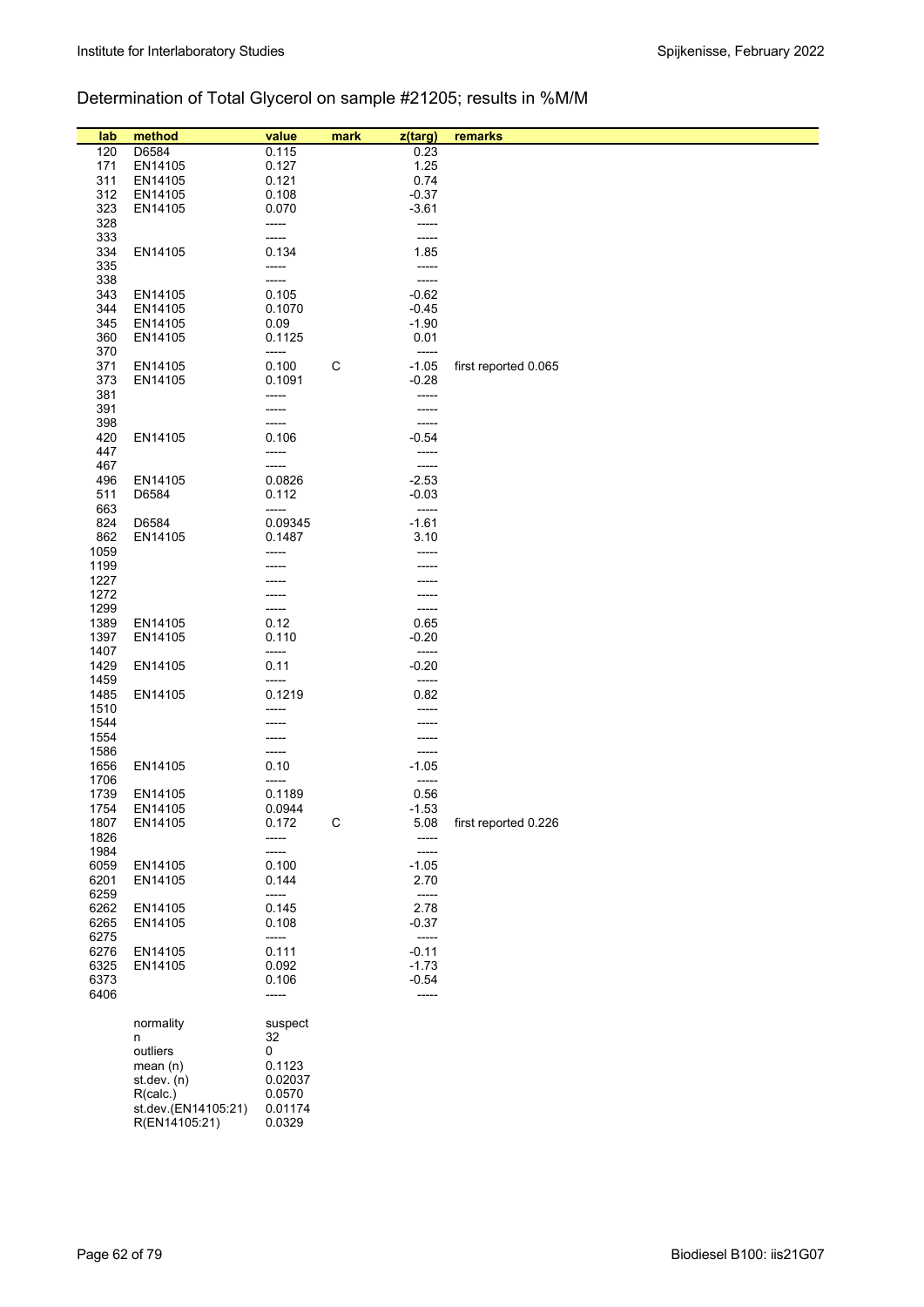

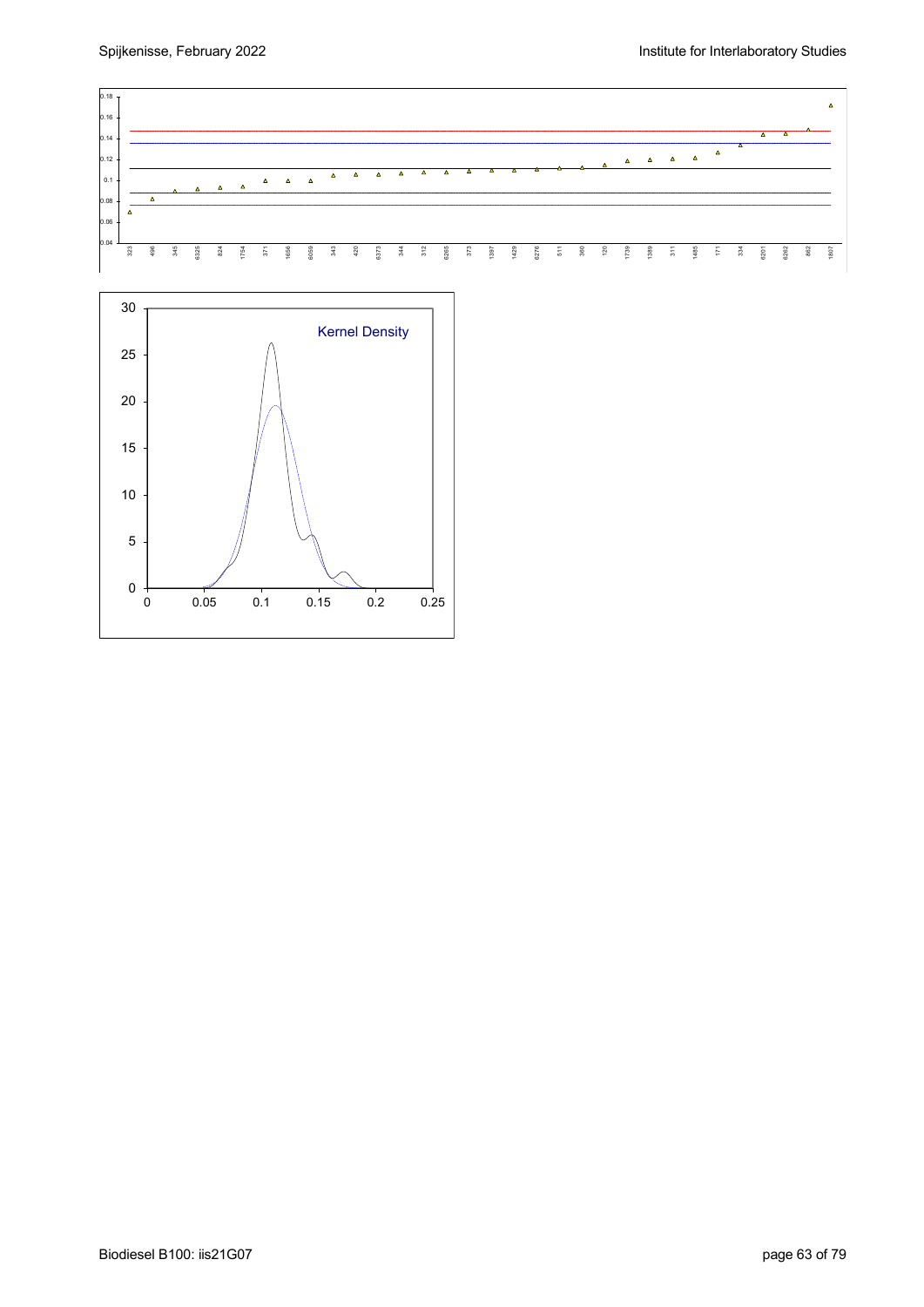## Determination of Total Ester content (FAME) on sample #21205; results in %M/M

| lab          | method              | value           | mark    | z(targ)            | remarks |
|--------------|---------------------|-----------------|---------|--------------------|---------|
| 120          |                     | -----           |         | $-----$            |         |
| 171          | EN14103:2020        | 99.5            |         | 1.69               |         |
| 311          |                     | -----           |         | -----              |         |
| 312          | EN14103:2011        | 99.13           |         | 1.26               |         |
| 323          | EN14103:2020        | 96.8            |         | $-1.40$            |         |
| 328          |                     | -----           |         | $-----$            |         |
| 333          | EN14103:2020        | 96.7            |         | $-1.51$            |         |
| 334          | EN14103:2011        | 97.7            |         | $-0.37$            |         |
| 335          |                     | -----           |         | -----              |         |
| 338          |                     | -----           |         | $-----$            |         |
| 343          | EN14103:2020        | 96.7            |         | $-1.51$            |         |
| 344          | EN14103:2011        | 98.22           |         | 0.22               |         |
| 345          | EN14103:2020        | 98.2            |         | 0.20               |         |
| 360          | EN14103:2020        | 98.02           |         | 0.00               |         |
| 370<br>371   | EN14103:2011        | -----<br>97.884 |         | $-----$<br>$-0.16$ |         |
| 373          | EN14103:2020        | 97.39           |         | $-0.72$            |         |
| 381          |                     | -----           |         | -----              |         |
| 391          | EN14103:2020        | 98.09           |         | 0.08               |         |
| 398          | EN14103:2020        | 98.21           |         | 0.21               |         |
| 420          | EN14103:2020        | 96.5            |         | $-1.74$            |         |
| 447          |                     |                 |         | -----              |         |
| 467          |                     |                 |         | -----              |         |
| 496          |                     |                 |         | -----              |         |
| 511          | EN14103:2011        | 98.3            |         | 0.32               |         |
| 663          | EN14103:2020        | 97.9            |         | $-0.14$            |         |
| 824          | EN14103:2020        | 94.93           | R(0.05) | $-3.54$            |         |
| 862          | EN14103:2011        | 97.0            |         | -1.17              |         |
| 1059         |                     |                 |         | -----              |         |
| 1199         |                     |                 |         |                    |         |
| 1227         |                     |                 |         |                    |         |
| 1272<br>1299 |                     |                 |         |                    |         |
| 1389         |                     |                 |         |                    |         |
| 1397         |                     |                 |         | -----              |         |
| 1407         | In house            | 98.62           |         | 0.68               |         |
| 1429         | EN14103:2011        | 99.0            |         | 1.12               |         |
| 1459         | EN14103:2020        | 97.8            |         | $-0.26$            |         |
| 1485         | EN14103:2011        | 98.21           |         | 0.21               |         |
| 1510         |                     |                 |         | -----              |         |
| 1544         |                     |                 |         | -----              |         |
| 1554         |                     | -----           |         | -----              |         |
| 1586         | EN14103:2011        | 99.3            |         | 1.46               |         |
| 1656         | EN14103:2011        | 98.7            |         | 0.77               |         |
| 1706         | EN14103:2011        | 98.228          |         | 0.23               |         |
| 1739         | EN14103:2011        | 97.84           |         | $-0.21$            |         |
| 1754         | EN14103:2020        | 98.42           |         | 0.45               |         |
| 1807<br>1826 | EN14103:2011        | 97.3<br>-----   |         | $-0.83$<br>-----   |         |
| 1984         | EN14103:2020        | 100.3           |         | 2.60               |         |
| 6059         | EN14103:2020        | 96.45           |         | $-1.80$            |         |
| 6201         | EN14103:2020        | 97.61           |         | $-0.47$            |         |
| 6259         | EN14103:2020        | 97.31           |         | $-0.82$            |         |
| 6262         | EN14103:2011        | 98.3178         |         | 0.34               |         |
| 6265         | EN14103:2011        | 94.6            | R(0.05) | $-3.91$            |         |
| 6275         |                     | -----           |         | -----              |         |
| 6276         | EN14103:2011        | 98.3            |         | 0.32               |         |
| 6325         | EN14103:2020        | 99.2            |         | 1.34               |         |
| 6373         |                     | 97.7            |         | $-0.37$            |         |
| 6406         |                     | -----           |         | -----              |         |
|              |                     |                 |         |                    |         |
|              | normality           | OK              |         |                    |         |
|              | n<br>outliers       | 35<br>2         |         |                    |         |
|              | mean(n)             | 98.0243         |         |                    |         |
|              | st.dev. (n)         | 0.88662         |         |                    |         |
|              | R(calc.)            | 2.4825          |         |                    |         |
|              | st.dev.(EN14103:20) | 0.87500         |         |                    |         |
|              | R(EN14103:20)       | 2.45            |         |                    |         |
|              | compare             |                 |         |                    |         |
|              | R(EN14103:11)       | 4.16            |         |                    |         |
|              |                     |                 |         |                    |         |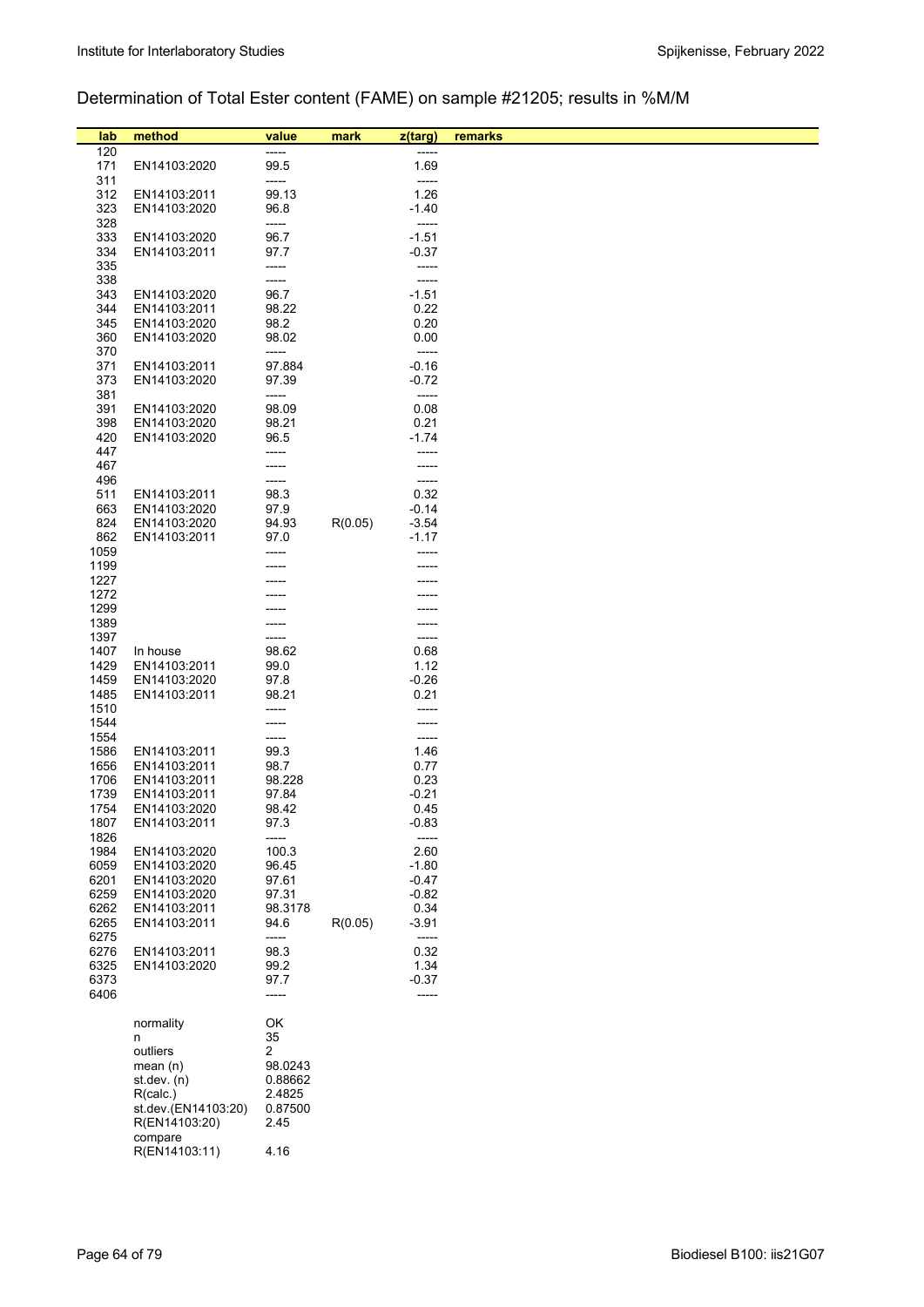

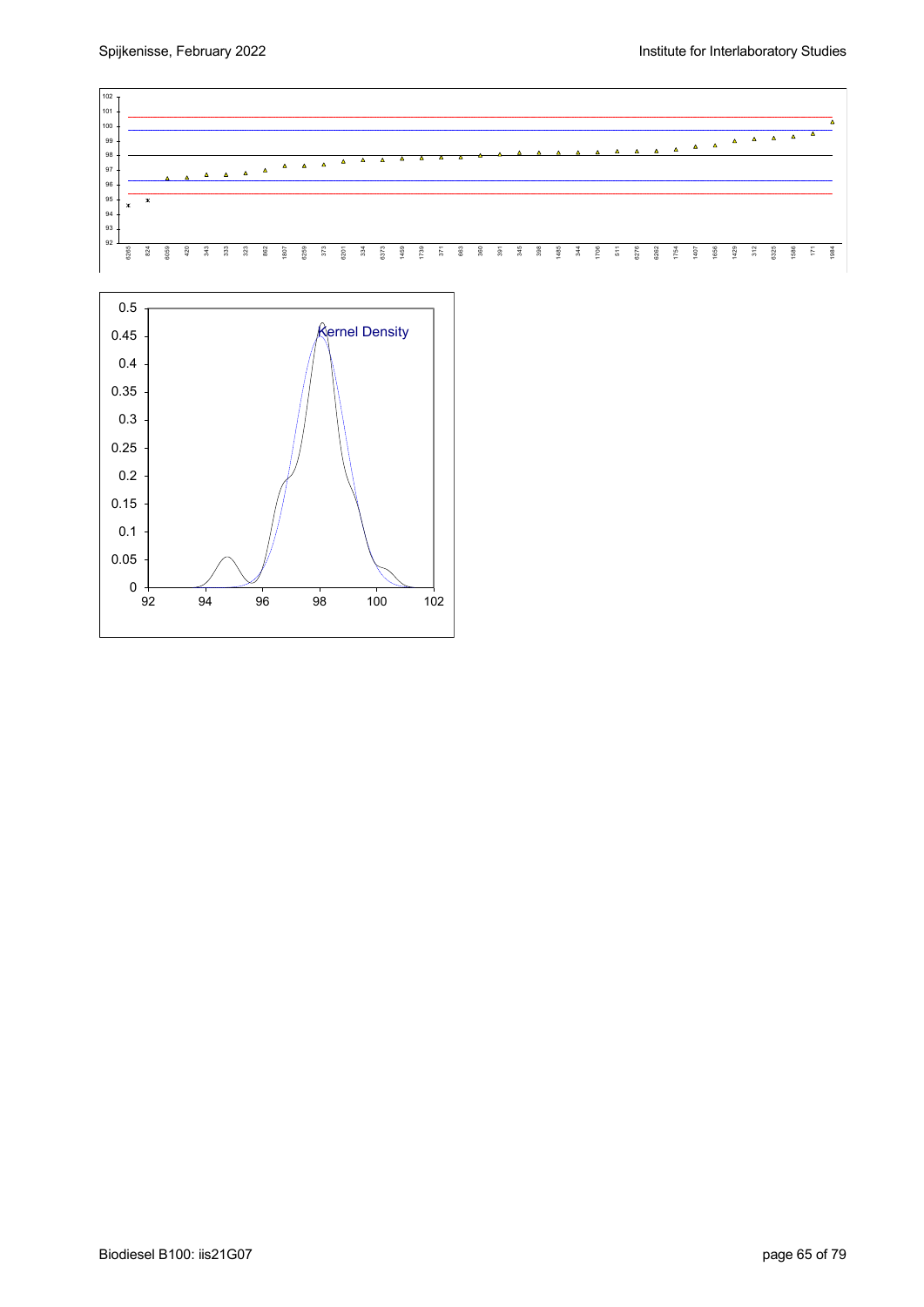## Determination of Linolenic Acid Methyl Ester on sample #21205; results in %M/M

| lab          | method                          | value             | mark        | z(targ)           | remarks             |
|--------------|---------------------------------|-------------------|-------------|-------------------|---------------------|
| 120          |                                 | -----             |             | -----             |                     |
| 171          | EN14103:2020                    | 9.8               |             | 1.20              |                     |
| 311          |                                 | -----             |             | -----             |                     |
| 312          | EN14103:2011                    | 9.89              |             | 2.20              |                     |
| 323<br>328   | EN14103:2020                    | 9.3               |             | $-4.36$           |                     |
| 333          | EN14103:2020                    | -----<br>6.9      | R(0.01)     | -----<br>$-31.05$ |                     |
| 334          | EN14103:2011                    | 9.8               |             | 1.20              |                     |
| 335          |                                 | -----             |             | -----             |                     |
| 338          |                                 | -----             |             | -----             |                     |
| 343          | EN14103:2020                    | 9.4               |             | $-3.25$           |                     |
| 344          | EN14103:2011                    | 9.79              |             | 1.09              |                     |
| 345          | EN14103:2020                    | 9.3               |             | $-4.36$           |                     |
| 360<br>370   | EN14103:2020                    | 9.69<br>-----     |             | $-0.03$<br>-----  |                     |
| 371          | EN14103:2020                    | 10.32             |             | 6.98              |                     |
| 373          | EN14103:2020                    | 10.007            |             | 3.50              |                     |
| 381          |                                 | -----             |             | -----             |                     |
| 391          | EN14103:2020                    | 9.77              |             | 0.86              |                     |
| 398          | EN14103:2020                    | 10.00             |             | 3.42              |                     |
| 420          | EN14103:2020                    | 9.51              |             | $-2.03$           |                     |
| 447<br>467   |                                 |                   |             | -----<br>-----    |                     |
| 496          |                                 |                   |             | -----             |                     |
| 511          |                                 | -----             |             | -----             |                     |
| 663          | EN14103:2020                    | 9.7               |             | 0.09              |                     |
| 824          | EN14103:2020                    | 9.25              |             | $-4.92$           |                     |
| 862          | EN14103:2011                    | 9.34              |             | -3.92             |                     |
| 1059         |                                 |                   |             |                   |                     |
| 1199<br>1227 |                                 |                   |             |                   |                     |
| 1272         |                                 |                   |             |                   |                     |
| 1299         |                                 |                   |             |                   |                     |
| 1389         |                                 |                   |             |                   |                     |
| 1397         |                                 |                   |             | -----             |                     |
| 1407         |                                 | -----             |             | -----             |                     |
| 1429<br>1459 | EN14103:2011<br>EN14103:2020    | 10.0<br>9.3       |             | 3.42<br>$-4.36$   |                     |
| 1485         | EN14103:2011                    | 9.74              |             | 0.53              |                     |
| 1510         |                                 |                   |             | -----             |                     |
| 1544         |                                 | -----             |             | -----             |                     |
| 1554         |                                 | -----             |             | -----             |                     |
| 1586         | EN14103:2011                    | 9.0               |             | $-7.70$           |                     |
| 1656         | EN14103:2011                    | 9.6               |             | $-1.03$           |                     |
| 1706<br>1739 | EN14103:2011<br>EN14103:2011    | 9.937<br>9.68     |             | 2.72<br>$-0.14$   |                     |
| 1754         | EN14103:2020                    | 9.66              |             | $-0.36$           |                     |
| 1807         | EN14103:2011                    | 9.9               | $\mathsf C$ | 2.31              | first reported <0.1 |
| 1826         |                                 | -----             |             | -----             |                     |
| 1984         | EN14103:2020                    | 10.05             |             | 3.98              |                     |
| 6059         | EN14103:2020                    | 9.60              |             | $-1.03$           |                     |
| 6201<br>6259 | EN14103:2020                    | 9.92<br>-----     |             | 2.53<br>-----     |                     |
| 6262         | EN14103:2011                    | 9.7024            |             | 0.11              |                     |
| 6265         | EN14103:2011                    | 9.49              |             | $-2.25$           |                     |
| 6275         |                                 | -----             |             | -----             |                     |
| 6276         | EN14103:2011                    | 9.9               |             | 2.31              |                     |
| 6325         | EN14103:2020                    | 9.7               |             | 0.09              |                     |
| 6373<br>6406 |                                 | 9.8<br>-----      |             | 1.20              |                     |
|              |                                 |                   |             | -----             |                     |
|              | normality                       | OK                |             |                   |                     |
|              | n                               | 33                |             |                   |                     |
|              | outliers                        | 1                 |             |                   |                     |
|              | mean $(n)$                      | 9.6923            |             |                   |                     |
|              | st. dev. (n)                    | 0.28167           |             |                   |                     |
|              | R(calc.)<br>st.dev.(EN14103:20) | 0.7887<br>0.08993 |             |                   |                     |
|              | R(EN14103:20)                   | 0.2518            |             |                   |                     |
|              | compare                         |                   |             |                   |                     |
|              | R(EN14103:11)                   | 0.6634            |             |                   |                     |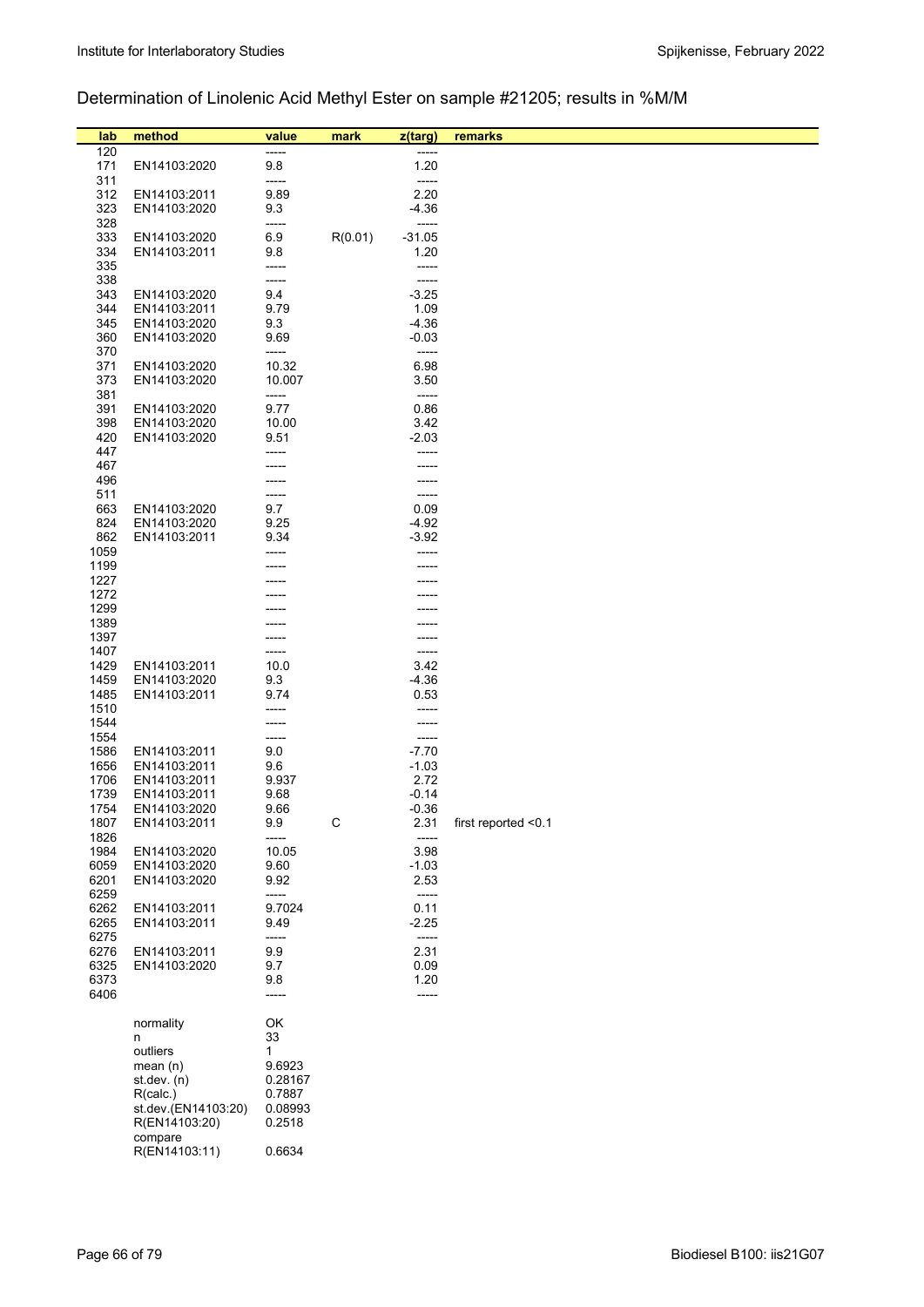

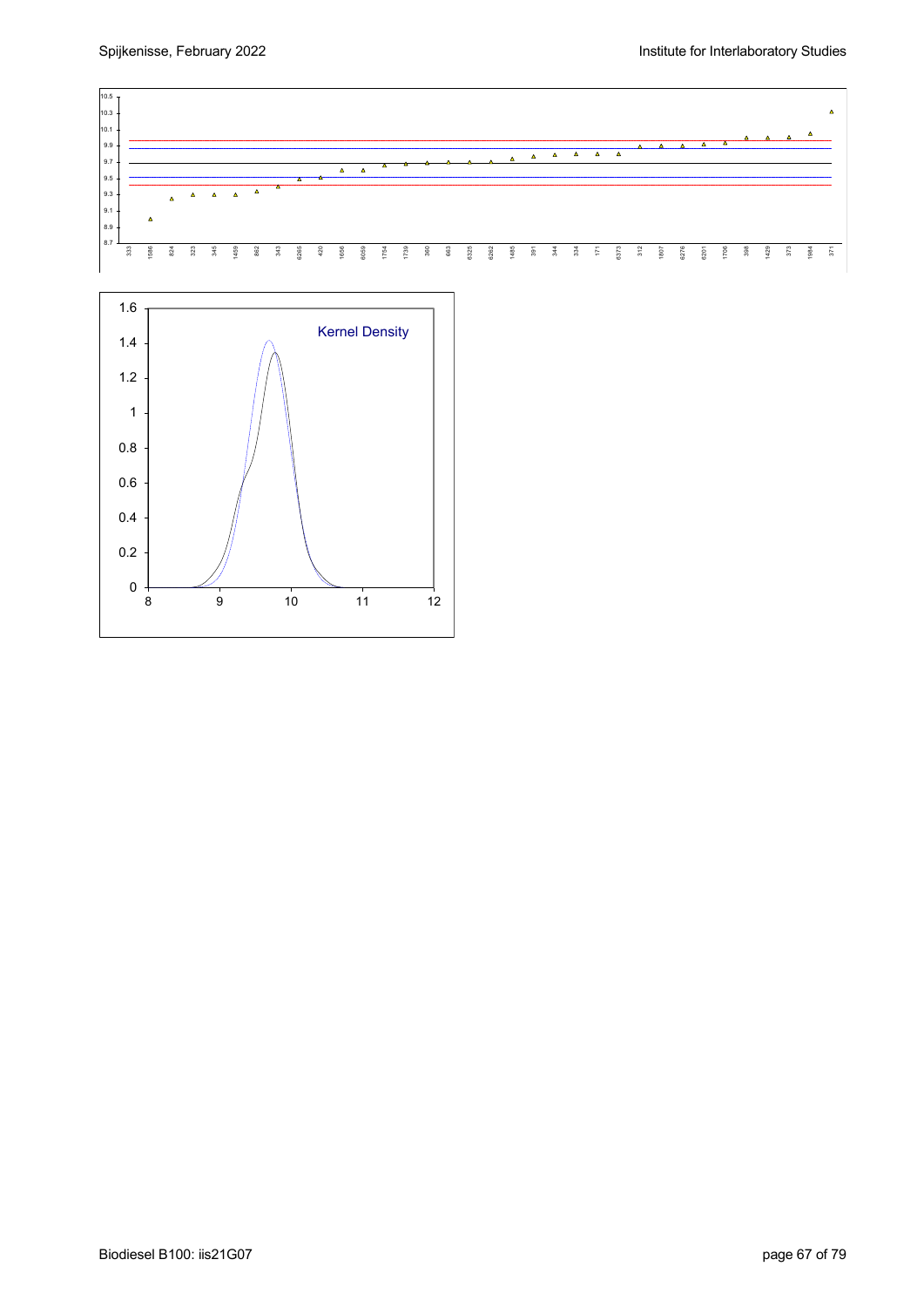#### Determination of Polyunsaturated (multiple double bonds) Methyl Esters on sample #21205; results in %M/M

|      | esuits in ‰ivi/ivi        |         |             |         |                     |
|------|---------------------------|---------|-------------|---------|---------------------|
| lab  | method                    | value   | mark        | z(targ) | remarks             |
| 120  |                           | -----   |             | -----   |                     |
| 171  | EN15779                   | < 0.30  |             | -----   |                     |
| 311  |                           | -----   |             | -----   |                     |
|      |                           | 0.285   |             |         |                     |
| 312  | EN15779                   |         |             | 0.31    |                     |
| 323  |                           | -----   |             | -----   |                     |
| 328  |                           | -----   |             | -----   |                     |
| 333  | EN15779                   | <0.6    |             | -----   |                     |
| 334  | EN15779                   | 0.51    | $\mathsf C$ | 2.64    | first reported 0.58 |
| 335  |                           | -----   |             | -----   |                     |
| 338  |                           | -----   |             | -----   |                     |
| 343  | EN15779                   | 0.19    |             | $-0.67$ |                     |
| 344  | EN15779                   | 0.21    |             | $-0.47$ |                     |
|      |                           |         |             |         |                     |
| 345  | EN15779                   | 0.20    |             | $-0.57$ |                     |
| 360  | EN15779                   | 0.279   |             | 0.25    |                     |
| 370  |                           | -----   |             | -----   |                     |
| 371  |                           | -----   |             | -----   |                     |
| 373  | EN15779                   | <0,6    |             |         |                     |
| 381  |                           | -----   |             |         |                     |
| 391  |                           | -----   |             | -----   |                     |
| 398  |                           | -----   |             | -----   |                     |
| 420  | EN15779                   | 0.33    |             | 0.78    |                     |
|      |                           |         |             |         |                     |
| 447  |                           | -----   |             | -----   |                     |
| 467  |                           | -----   |             | $-----$ |                     |
| 496  | EN15779                   | 0.539   |             | 2.94    |                     |
| 511  |                           | -----   |             | -----   |                     |
| 663  |                           | -----   |             | -----   |                     |
| 824  |                           | -----   |             | -----   |                     |
| 862  | EN15779                   | 0.30    |             | 0.47    |                     |
| 1059 |                           | -----   |             |         |                     |
| 1199 |                           |         |             |         |                     |
| 1227 |                           |         |             |         |                     |
| 1272 |                           | -----   |             | -----   |                     |
| 1299 |                           | -----   |             | -----   |                     |
| 1389 | EN15779                   | 0.17    |             | $-0.88$ |                     |
|      |                           |         |             |         |                     |
| 1397 |                           | -----   |             | -----   |                     |
| 1407 |                           |         |             | -----   |                     |
| 1429 |                           |         |             |         |                     |
| 1459 |                           |         |             |         |                     |
| 1485 |                           |         |             |         |                     |
| 1510 |                           |         |             |         |                     |
| 1544 |                           |         |             |         |                     |
| 1554 |                           |         |             |         |                     |
| 1586 |                           |         |             |         |                     |
| 1656 |                           |         |             |         |                     |
| 1706 |                           |         |             | -----   |                     |
| 1739 | EN15779                   | 0.053   |             | $-2.10$ |                     |
| 1754 | EN15779                   | 0.285   |             | 0.31    |                     |
| 1807 | EN15779                   | 0.03    |             | $-2.33$ |                     |
|      |                           | -----   |             |         |                     |
| 1826 |                           |         |             | $-----$ |                     |
| 1984 |                           | -----   |             | -----   |                     |
| 6059 | EN15779                   | 0.113   |             | $-1.47$ |                     |
| 6201 | EN15779                   | 0.31    |             | 0.57    |                     |
| 6259 |                           | -----   |             | -----   |                     |
| 6262 | EN15779                   | 0.0764  |             | $-1.85$ |                     |
| 6265 |                           | -----   |             | -----   |                     |
| 6275 |                           | -----   |             | -----   |                     |
| 6276 |                           | -----   |             | $-----$ |                     |
| 6325 | EN15779                   | 0.30    |             | 0.47    |                     |
| 6373 |                           | 0.41    |             | 1.61    |                     |
| 6406 |                           | -----   |             | -----   |                     |
|      |                           |         |             |         |                     |
|      | normality                 | OK      |             |         |                     |
|      |                           | 18      |             |         |                     |
|      | n                         |         |             |         |                     |
|      | outliers                  | 0       |             |         |                     |
|      | mean(n)                   | 0.2550  |             |         |                     |
|      | st.dev. (n)               | 0.14241 |             |         |                     |
|      | R(calc.)                  | 0.3987  |             |         |                     |
|      | st.dev.(EN15779:09+A1:13) | 0.09643 |             |         |                     |
|      | R(EN15779:09+A1:13)       | 0.27    |             |         |                     |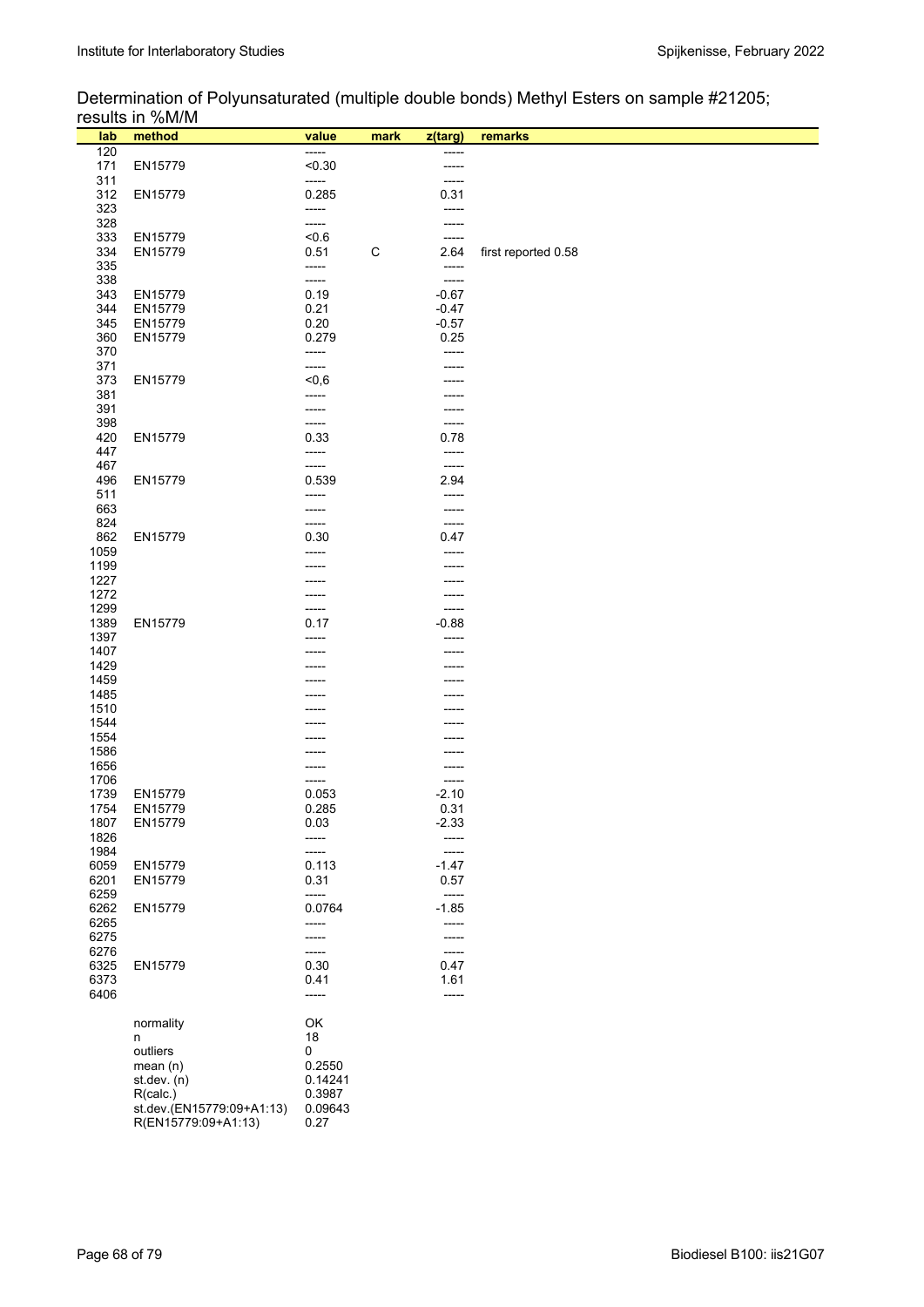

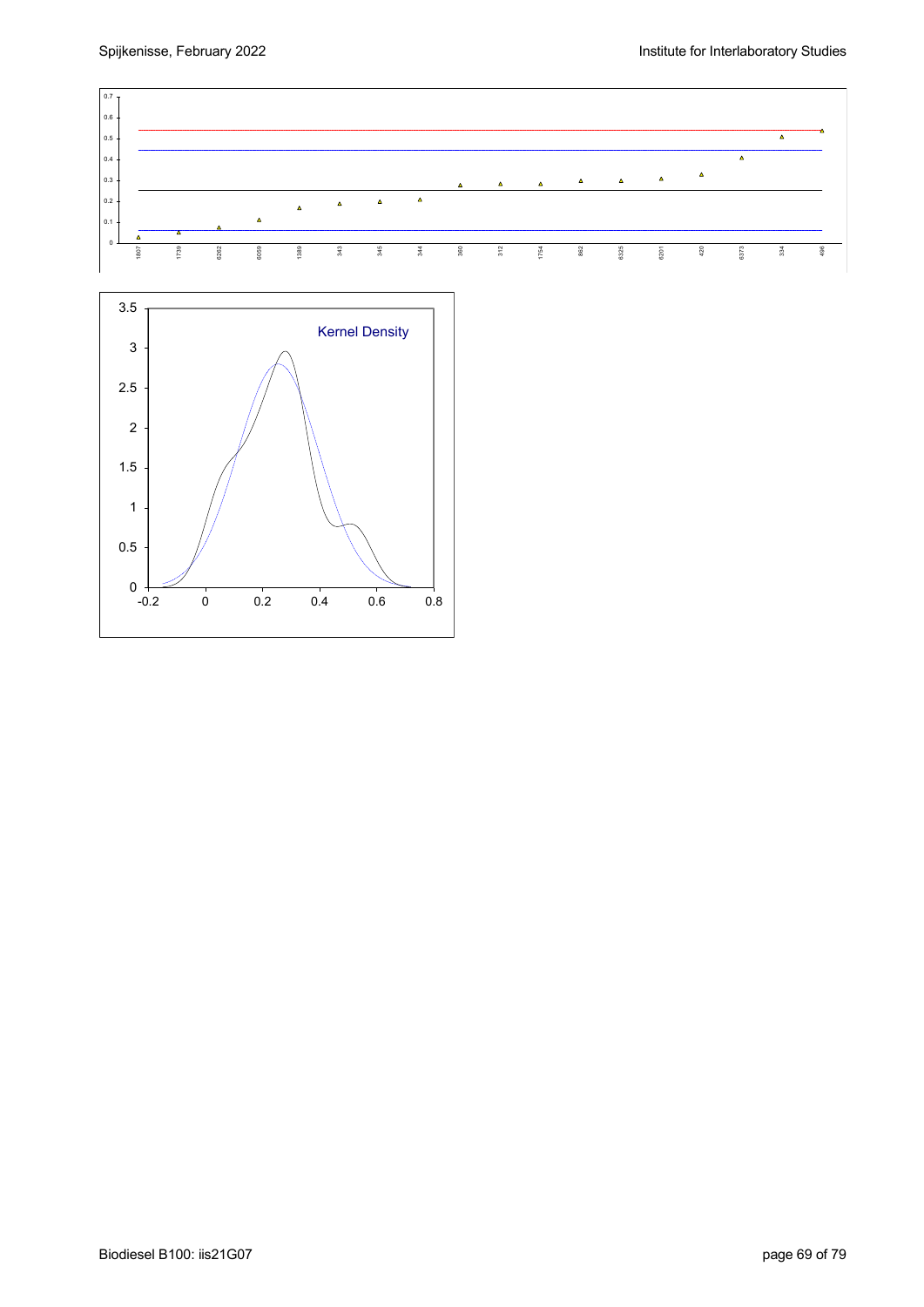## Determination of Cetane Number of sample #21206

| lab  | method              | value       | mark | z(targ) | remarks |
|------|---------------------|-------------|------|---------|---------|
| 120  | D613                | 55.786      |      | $-0.10$ |         |
| 171  | D613                | 54.5        |      | $-0.85$ |         |
| 311  |                     | -----       |      | -----   |         |
| 323  | D613                | 53.6        |      | $-1.37$ |         |
| 328  |                     |             |      |         |         |
| 333  |                     |             |      |         |         |
| 343  |                     | -----       |      |         |         |
| 360  | ISO5165             | 55.83       |      | $-0.07$ |         |
| 420  | ISO5165             | 56.7        |      | 0.43    |         |
| 447  | D613                | 52.9        |      | $-1.78$ |         |
| 496  | D613                | 57.7        |      | 1.02    |         |
| 1272 |                     | ----        |      |         |         |
| 1299 |                     |             |      |         |         |
| 1544 | D613                | 55.65       |      | $-0.18$ |         |
| 1754 |                     | -----       |      |         |         |
| 1807 |                     | -----       |      | -----   |         |
| 6201 | EN17155             | 60.94       |      | 2.91    |         |
| 6262 |                     |             |      |         |         |
| 6373 |                     | -----       |      | -----   |         |
|      |                     |             |      |         |         |
|      | normality<br>n      | not OK<br>9 |      |         |         |
|      | outliers            | 0           |      |         |         |
|      | mean (n)            | 55.956      |      |         |         |
|      | st.dev. (n)         | 2.3870      |      |         |         |
|      | R(calc.)            | 6.684       |      |         |         |
|      | st.dev.(D613:18ae1) | 1.7143      |      |         |         |
|      | R(D613:18ae1)       | 4.8         |      |         |         |
|      | compare             |             |      |         |         |
|      | R(EN14214:12+A2:19) | 5.0         |      |         |         |
|      | R(ISO5165:20)       | 4.8         |      |         |         |



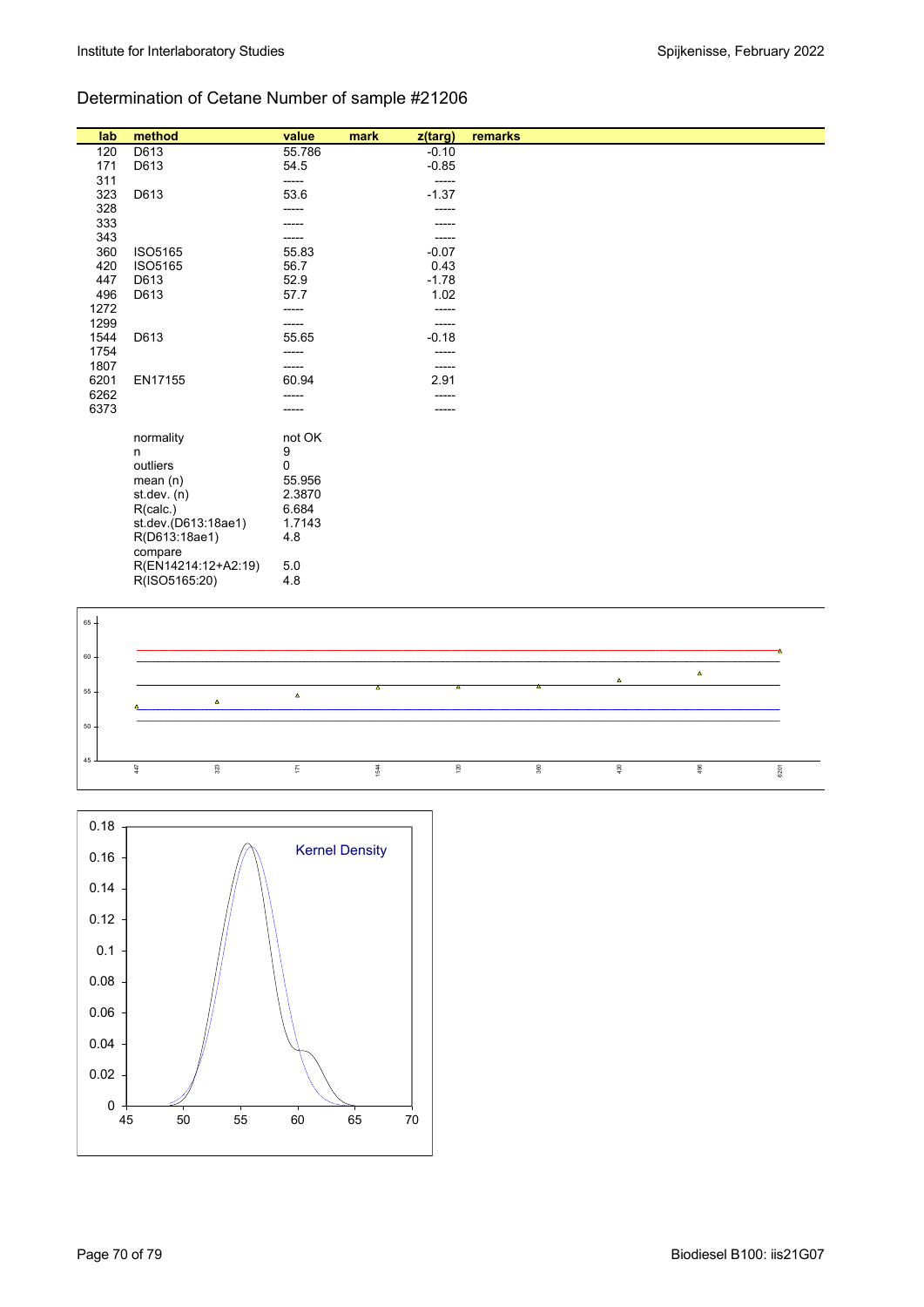## Determination of Derived Cetane Number of sample #21206

| lab  | <b>Method</b> | <b>DCN</b>           | mark | z(targ)     | ID     | mark | z(targ)     | CD    | mark | z(targ) | <b>W.T.</b> |
|------|---------------|----------------------|------|-------------|--------|------|-------------|-------|------|---------|-------------|
| 120  |               | -----                |      | -----       | ------ |      | -----       | ----- |      | -----   | $- - - - -$ |
| 171  |               | -----                |      | -----       | ------ |      | -----       | ----- |      | -----   | $- - - - -$ |
| 311  |               | -----                |      | -----       | ------ |      | -----       | ----- |      | -----   | -----       |
| 323  |               | -----                |      | -----       | ------ |      | -----       | ----- |      | -----   | $- - - - -$ |
| 328  |               | -----                |      | -----       | ------ |      | -----       | ----- |      | -----   | $---$       |
| 333  |               | -----                |      | -----       | -----  |      | -----       | ----- |      | -----   | -----       |
| 343  | D7668         | 55.1                 |      | -----       | ------ |      | -----       | ----- |      | -----   | $- - - - -$ |
| 360  |               | -----                |      | -----       | -----  |      | -----       | ----- |      | -----   | -----       |
| 420  |               | -----                |      | -----       | ------ |      | -----       | ----- |      | -----   | $- - - - -$ |
| 447  |               | -----                |      | -----       | ------ |      | -----       | ----- |      | -----   | $- - - - -$ |
| 496  | D7668         | 58.60                |      | -----       | ------ |      | -----       | ----- |      | -----   | -----       |
| 1272 |               | -----                |      | -----       | ------ |      | -----       | ----- |      | -----   | $---$       |
| 1299 |               | -----                |      | -----       | -----  |      | -----       | ----- |      | -----   | -----       |
| 1544 |               | -----                |      | -----       | ------ |      | -----       | ----- |      | -----   | ------      |
| 1754 | D7668         | 56.56                |      | -----       | 3.013  |      | -----       | 4.225 |      | ------  | 609.72      |
| 1807 | EN17155       | 58.62                |      | $---$       | ------ |      | -----       | ----- |      | -----   | $---$       |
| 6201 |               | -----                |      | -----       | ------ |      | -----       | ----- |      | -----   | $- - - - -$ |
| 6262 |               | -----                |      | -----       | ------ |      | -----       | ----- |      | -----   | $- - - - -$ |
| 6373 |               | 57.84                |      | $- - - - -$ | 2.86   |      | $- - - - -$ | 4.14  |      | -----   | 595.81      |
|      | normality     | $\mathsf{link}$ nown |      |             |        |      |             |       |      |         |             |

| normality         | unknown  |
|-------------------|----------|
| n                 | 5        |
| outliers          | U        |
| mean(n)           | 57.344   |
| st.dev. (n)       | 1.5085   |
| R(calc.)          | 4.224    |
| st.dev.(D7668:17) | (0.6010) |
| R(D7668:17)       | (1.683)  |

W.T. = Chamber Wall Temperature

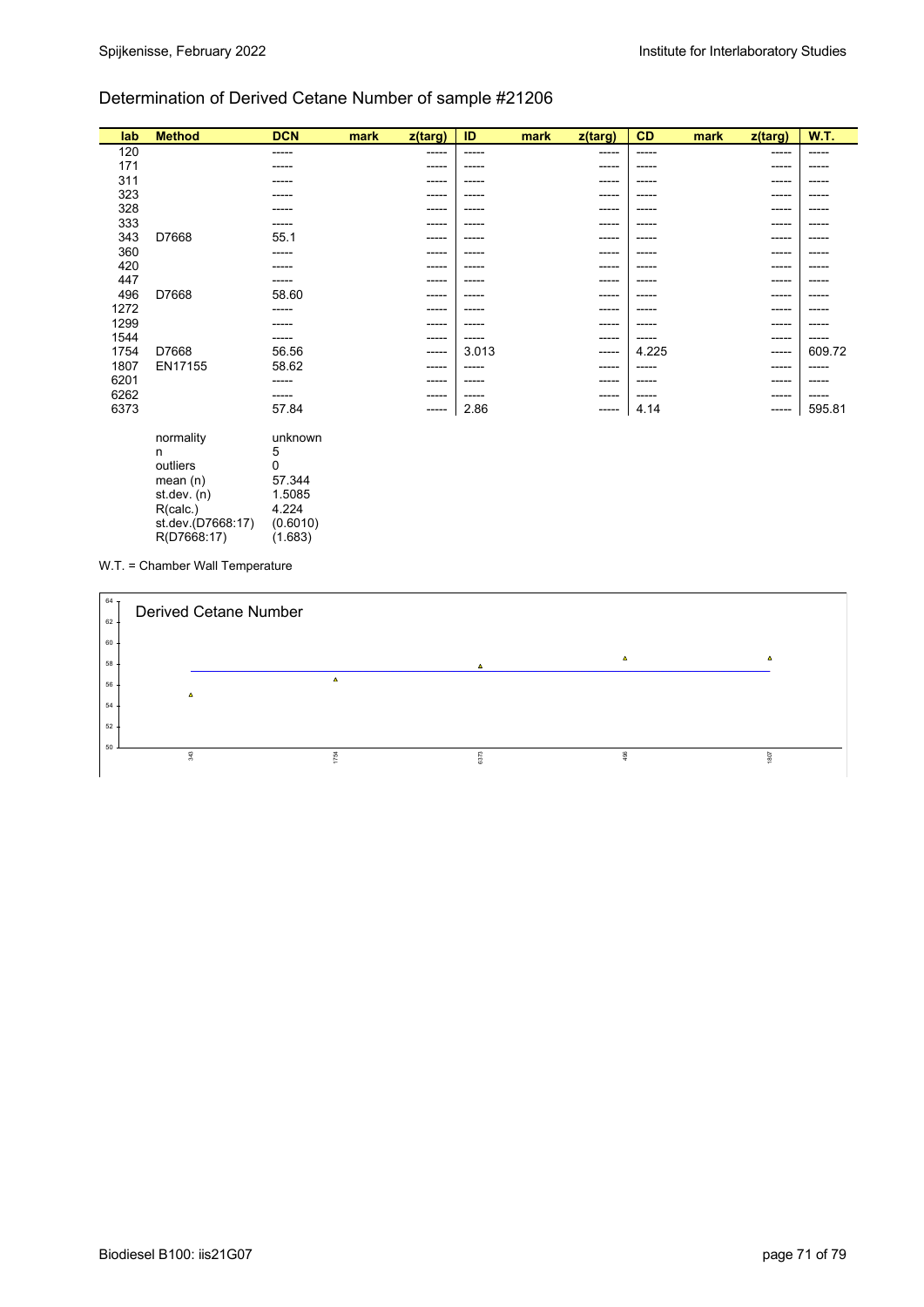# Determination of sum of Calcium and Magnesium (as Ca + Mg) on sample #21207; results in mg/kg

| lab             | method              | value   | mark           | z(targ)                  | remarks               |
|-----------------|---------------------|---------|----------------|--------------------------|-----------------------|
| 171             | EN14538             | 4.2     | $\overline{C}$ | $-2.26$                  | first reported 10.2   |
| 311             | EN14538             | 6.4     |                | 0.73                     |                       |
| 312             | EN14538             | 4.5     |                | $-1.85$                  |                       |
| 323             | EN14538             | 6.3     |                | 0.60                     |                       |
| 333             | EN14538             | 5.3     |                | $-0.76$                  |                       |
| 334             | EN14538             | 6.6     |                | 1.00                     |                       |
| 343             | EN14538             | 5.0     |                | $-1.17$                  |                       |
| 345             | EN14538             | 5.4     |                | $-0.63$                  |                       |
| 360             | EN14538             | 6.75    |                | 1.21                     |                       |
| 371             | EN14538             | 3.78    |                | $-2.83$                  |                       |
| 381             | EN14538             | 6.5     |                | 0.87                     |                       |
| 391             |                     | -----   |                | -----                    |                       |
| 398             | EN14538             | 5.9     |                | 0.05                     |                       |
| 467             |                     | -----   |                | -----                    |                       |
| 496             | EN14538             | 5.50    |                | $-0.49$                  |                       |
| 663             |                     | -----   |                | -----                    |                       |
| 824             | EN14538             | 16.96   | R(0.01)        | 15.09                    |                       |
| 862             | EN14538             | 4.4     |                | $-1.99$                  |                       |
| 1191            | D8110               | 10.7341 | R(0.01)        | 6.62                     |                       |
| 1272            |                     | -----   |                | $-----$                  |                       |
| 1299            |                     |         |                | -----                    |                       |
| 1510            |                     |         |                | $-----$                  |                       |
| 1656            | EN14538             | 7.5     |                | 2.23                     |                       |
| 1754            | EN14538             | 5.72    |                | $-0.19$                  |                       |
| 1807            | EN14538             | 7.0     |                | 1.55                     |                       |
| 6059            | EN14538             | 6.4     |                | 0.73                     |                       |
| 6201            | EN14538             | 5.323   |                | $-0.73$                  |                       |
| 6262            |                     | -----   | W              | -----                    | first reported 3.2    |
| 6265            |                     |         |                | -----                    |                       |
| 6276            |                     | -----   |                | -----                    |                       |
| 6325            | EN14538             | 8.3     |                | 3.31                     |                       |
| 6373            |                     | -----   | W              | $\overline{\phantom{a}}$ | first reported 3.7    |
| 6379            | D8110               | 6.335   |                | 0.64                     |                       |
|                 |                     |         |                |                          |                       |
|                 | normality           | OK      |                |                          |                       |
|                 | n                   | 21      |                |                          |                       |
|                 | outliers            | 2       |                |                          |                       |
|                 | mean $(n)$          | 5.862   |                |                          |                       |
|                 | st. dev. (n)        | 1.1283  |                |                          |                       |
|                 | R(calc.)            | 3.159   |                |                          |                       |
|                 | st.dev.(EN14538:06) | 0.7355  |                |                          |                       |
|                 | R(EN14538:06)       | 2.059   |                |                          |                       |
|                 |                     |         |                |                          |                       |
| 13 <sub>7</sub> |                     |         |                |                          | 0.4                   |
|                 |                     |         |                |                          | <b>Kernel Density</b> |
|                 |                     |         |                |                          | 0.35<br>Λ             |

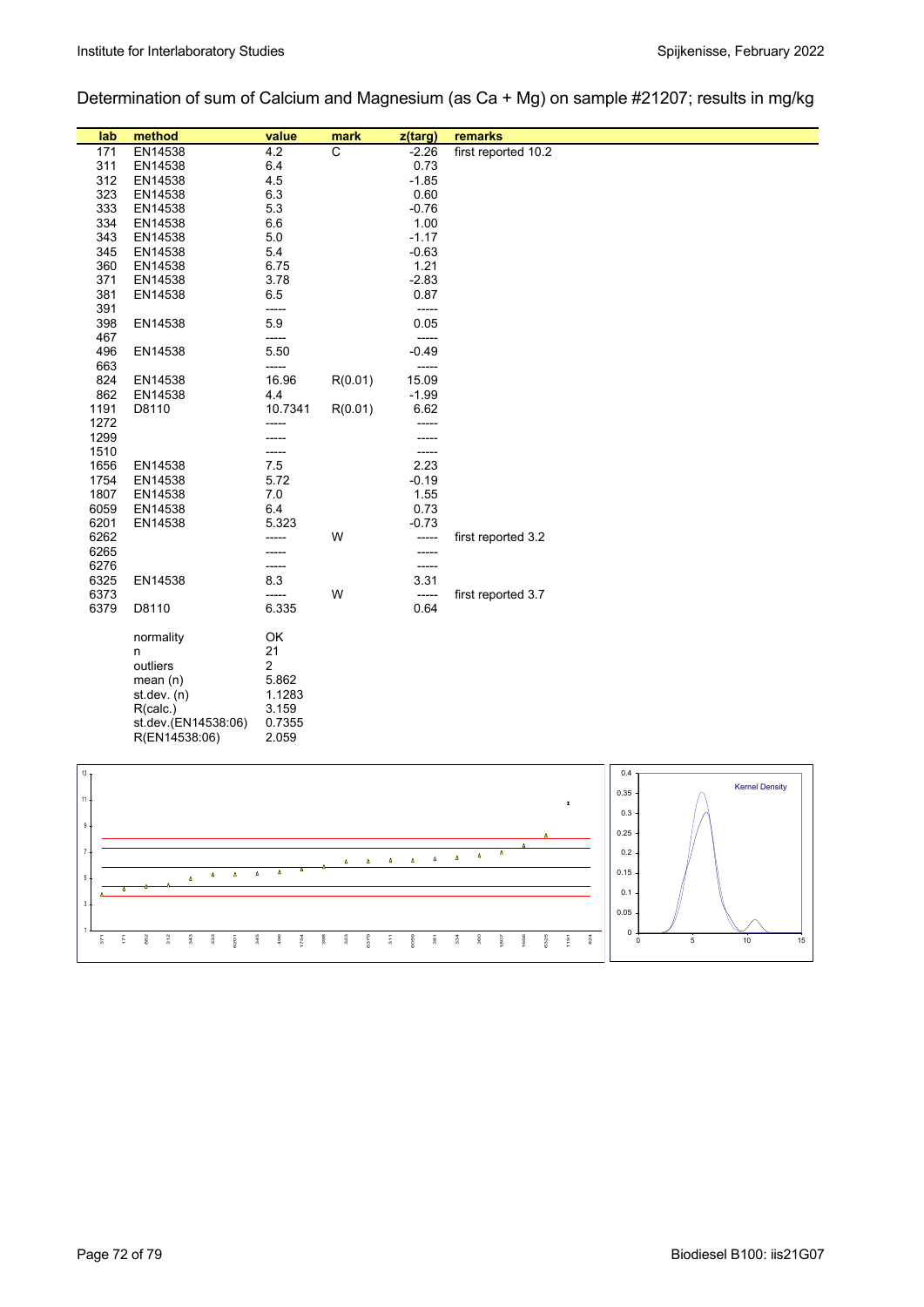# Determination of Phosphorus as P on sample #21207; results in mg/kg

| lab             | method              | value   | mark        |                 | remarks            |      |
|-----------------|---------------------|---------|-------------|-----------------|--------------------|------|
| 171             | D4951               | 15.1    |             | z(targ)<br>1.66 |                    |      |
| 311             | EN14107             | 14.4    |             | 0.92            |                    |      |
| 312             | EN14107             | 15.4    |             | 1.98            |                    |      |
| 323             | EN14107             | 13.8    |             | 0.28            |                    |      |
| 333             |                     | 14.0    |             |                 |                    |      |
| 334             | EN14107             |         | $\mathsf C$ | 0.49            |                    |      |
|                 | EN14107             | 11.4    |             | $-2.28$         | first reported <4  |      |
| 343             | EN14107             | 11.5    |             | $-2.18$         |                    |      |
| 345             | EN14107             | 11.9    |             | $-1.75$         |                    |      |
| 360             | EN14107             | 12.54   |             | $-1.07$         |                    |      |
| 371             | EN14107             | 14.95   |             | 1.50            |                    |      |
| 381             |                     | -----   |             | -----           |                    |      |
| 391             |                     | -----   |             | -----           |                    |      |
| 398             | EN14107             | 13.0    |             | $-0.58$         |                    |      |
| 467             |                     | -----   |             | -----           |                    |      |
| 496             | EN14107             | 14.29   |             | 0.80            |                    |      |
| 663             |                     | -----   |             | $-----$         |                    |      |
| 824             | EN14107             | 12.51   |             | $-1.10$         |                    |      |
| 862             | EN14107             | 16.6    |             | 3.26            |                    |      |
| 1191            | D8110               | 21.4683 | R(0.05)     | 8.46            |                    |      |
| 1272            |                     | -----   |             | -----           |                    |      |
| 1299            |                     | -----   |             | -----           |                    |      |
| 1510            |                     | -----   |             | -----           |                    |      |
| 1656            | EN14107             | 9.4     |             | $-4.42$         |                    |      |
| 1754            | EN14107             | 13.56   |             | 0.02            |                    |      |
| 1807            | EN16294             | 13      |             | $-0.58$         |                    |      |
| 6059            | EN14107             | 13.0    |             | $-0.58$         |                    |      |
| 6201            | EN14107             | 9.978   |             | $-3.80$         |                    |      |
| 6262            |                     | -----   | W           | -----           | first reported 0.9 |      |
| 6265            |                     |         |             | -----           |                    |      |
| 6276            |                     | -----   |             | -----           |                    |      |
| 6325            | EN14107             | 16.7    |             | 3.37            |                    |      |
| 6373            |                     | -----   | W           | -----           | first reported 4.4 |      |
| 6379            | D8110               | 17.313  |             | 4.02            |                    |      |
|                 | normality           | OK      |             |                 |                    |      |
|                 | n                   | 21      |             |                 |                    |      |
|                 | outliers            | 1       |             |                 |                    |      |
|                 | mean $(n)$          | 13.540  |             |                 |                    |      |
|                 | st. dev. (n)        | 2.0886  |             |                 |                    |      |
|                 | R(calc.)            | 5.848   |             |                 |                    |      |
|                 | st.dev.(EN14107:03) | 0.9374  |             |                 |                    |      |
|                 | R(EN14107:03)       | 2.625   |             |                 |                    |      |
|                 |                     |         |             |                 |                    |      |
| 23 <sub>T</sub> |                     |         |             |                 |                    | 0.25 |

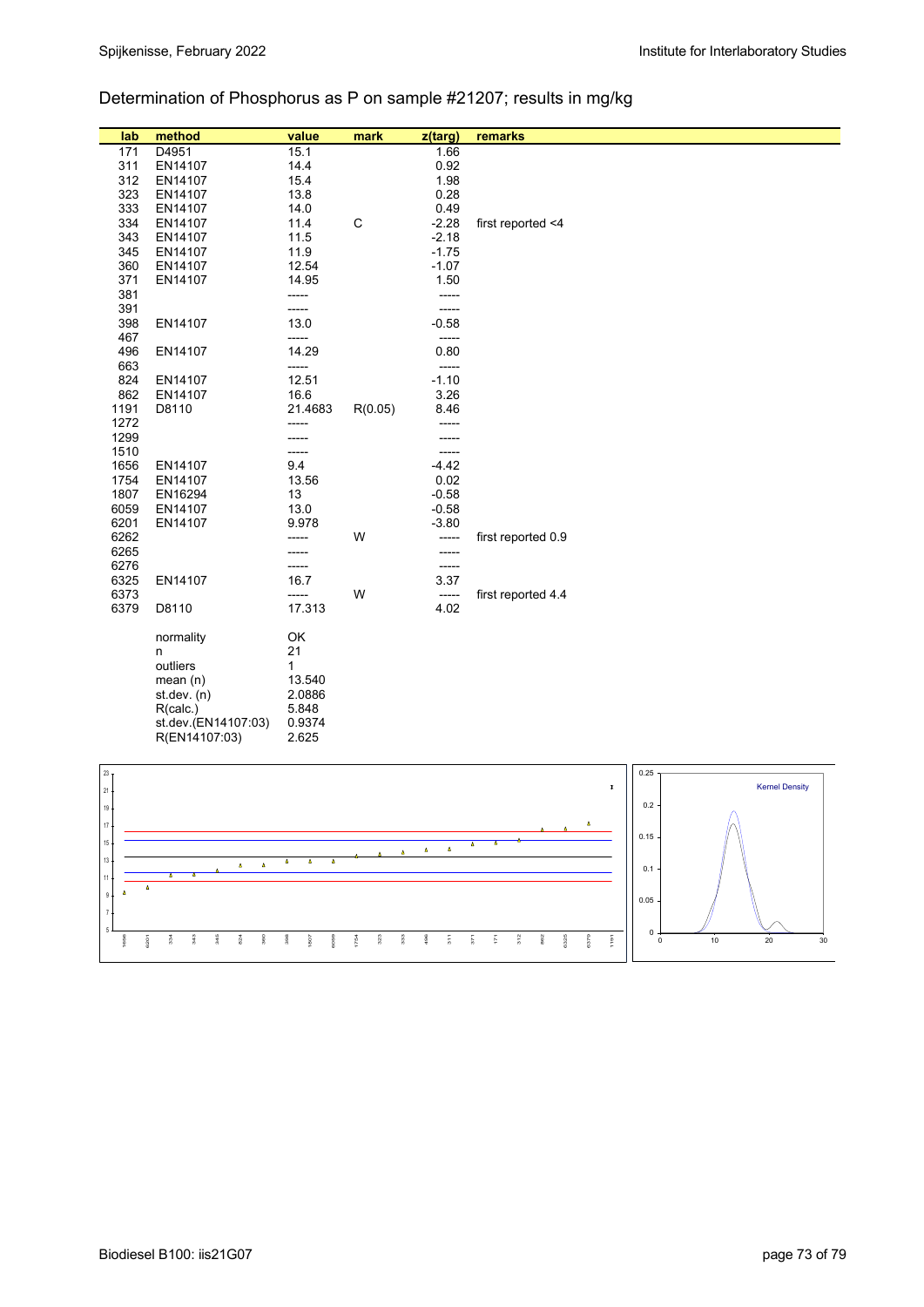# Determination of Potassium as K on sample #21207; results in mg/kg

| lab    | method              | value  | mark    | z(targ) | remarks                       |
|--------|---------------------|--------|---------|---------|-------------------------------|
| 171    | EN14109             | 6.3    |         | $-0.18$ |                               |
| 311    | EN14538             | 6.1    |         | $-0.33$ |                               |
| 312    | EN14538             | 5.9    |         | $-0.48$ |                               |
| 323    | EN14538             | 6.8    |         | 0.18    |                               |
| 333    | EN14538             | 6.5    |         | $-0.04$ |                               |
| 334    | EN14538             | 6.82   |         | 0.20    |                               |
| 343    | EN14538             | 6      |         | $-0.40$ |                               |
| 345    | EN14538             | 6.0    |         | $-0.40$ |                               |
| 360    | EN14538             | 6.23   |         | $-0.24$ |                               |
| 371    |                     |        |         | -----   |                               |
| 381    |                     |        |         |         |                               |
| 391    |                     |        |         |         |                               |
| 398    |                     |        |         |         |                               |
| 467    |                     |        |         | -----   |                               |
| 496    | EN14538             | 6.66   |         | 0.08    |                               |
| 663    |                     | -----  |         | -----   |                               |
| 824    | EN14538             | 10.53  | R(0.05) | 2.91    |                               |
| 862    | EN14109             | 13.0   | R(0.01) | 4.71    |                               |
| 1191   | D8110               | 8.1000 |         | 1.13    |                               |
| 1272   |                     | -----  |         | -----   |                               |
| 1299   |                     | -----  |         | -----   |                               |
| 1510   |                     | -----  |         | -----   |                               |
| 1656   | EN14109             | 8.3    |         | 1.28    |                               |
| 1754   | EN14538             | 5.42   |         | $-0.83$ |                               |
| 1807   | EN14538             | 8      |         | 1.06    |                               |
| 6059   | EN14538             | 6.4    |         | $-0.11$ |                               |
| 6201   |                     | -----  |         | -----   |                               |
| 6262   |                     | -----  | W       | $-----$ | first reported 0.2            |
| 6265   |                     | -----  |         | -----   |                               |
| 6276   | In house            | 4.50   |         | $-1.50$ |                               |
| 6325   | EN14538             | 7.3    |         | 0.55    |                               |
| 6373   |                     | -----  | W       | $-----$ | first reported 4.5            |
| 6379   | D8110               | 6.604  |         | 0.04    |                               |
|        | normality           | OK     |         |         |                               |
|        | n                   | 18     |         |         |                               |
|        | outliers            | 2      |         |         |                               |
|        | mean $(n)$          | 6.552  |         |         |                               |
|        | st.dev. (n)         | 0.9449 |         |         |                               |
|        | R(calc.)            | 2.646  |         |         |                               |
|        | st.dev.(EN14109:03) | 1.3681 |         |         |                               |
|        | R(EN14109:03)       | 3.831  |         |         |                               |
|        |                     |        |         |         |                               |
|        |                     |        |         |         |                               |
| $14 +$ |                     |        |         |         | 0.45<br><b>Kernel Density</b> |
|        |                     |        |         |         | $0.4\,$<br>$\pmb{\mathsf{x}}$ |

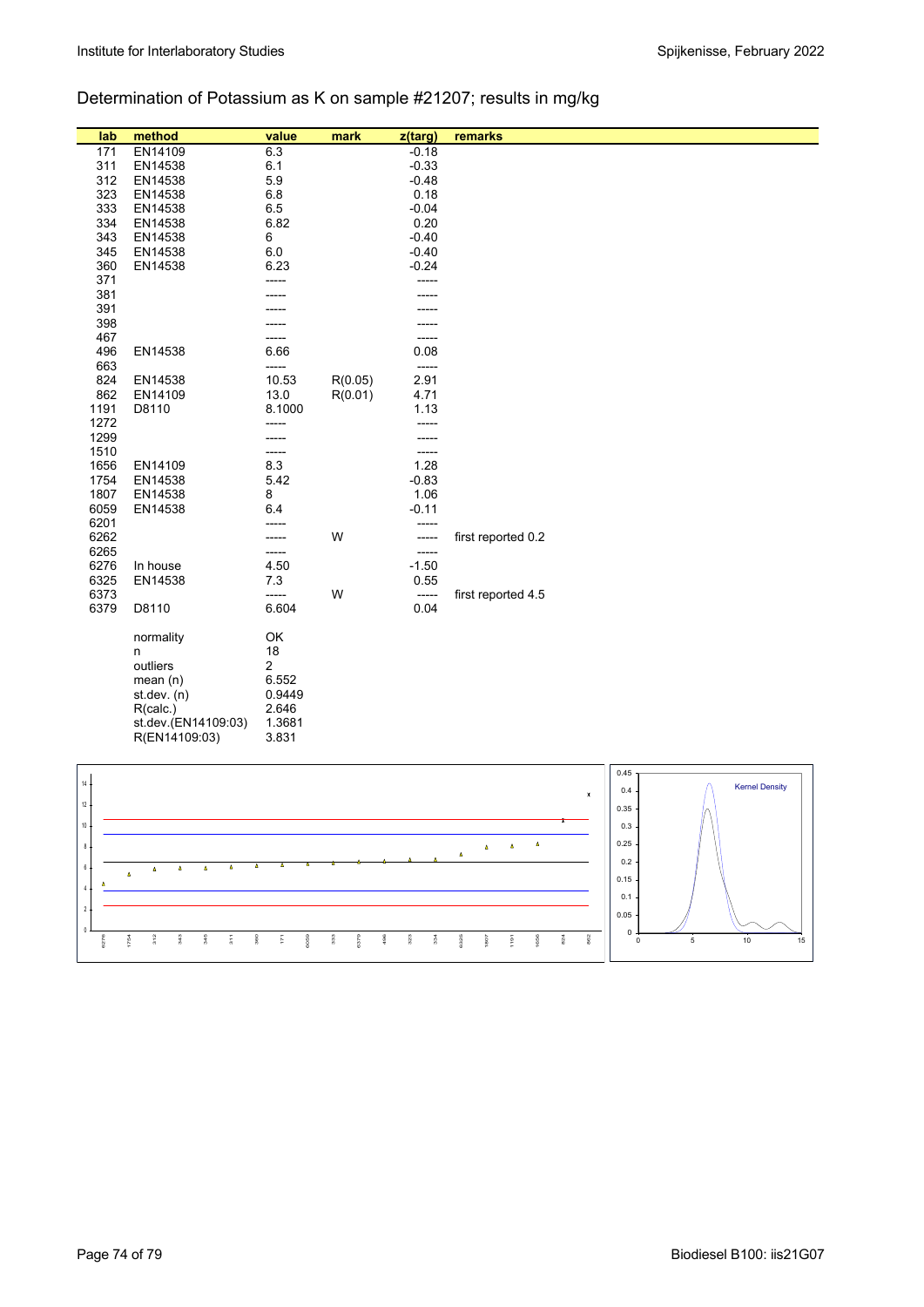# Determination of Sodium as Na on sample #21207; results in mg/kg

| lab  | method              | value       | mark | z(targ) | remarks            |
|------|---------------------|-------------|------|---------|--------------------|
| 171  | EN14108             | 6.7         |      | $-0.89$ |                    |
| 311  | EN14538             | 9.0         |      | 1.00    |                    |
| 312  | EN14538             | 7.8         |      | 0.01    |                    |
| 323  | EN14538             | 8.1         |      | 0.26    |                    |
| 333  | EN14538             | 8.3         |      | 0.42    |                    |
| 334  | EN14538             | 6.95        |      | $-0.69$ |                    |
| 343  | EN14538             | 8           |      | 0.18    |                    |
| 345  | EN14538             | 7.6         |      | $-0.15$ |                    |
| 360  | EN14538             | 7.28        |      | $-0.42$ |                    |
| 371  |                     | -----       |      | -----   |                    |
| 381  |                     | -----       |      | -----   |                    |
| 391  |                     | -----       |      | -----   |                    |
| 398  | EN14108             | 4.6         |      | $-2.62$ |                    |
| 467  |                     | -----       |      | -----   |                    |
| 496  | EN14538             | 7.04        |      | $-0.61$ |                    |
| 663  |                     | -----       |      | -----   |                    |
| 824  | EN14538             | 11.88       |      | 3.37    |                    |
| 862  | EN14108             | $8.0\,$     |      | 0.18    |                    |
| 1191 | D8110               | 8.1912      |      | 0.33    |                    |
| 1272 |                     | -----       |      | -----   |                    |
| 1299 |                     |             |      |         |                    |
| 1510 |                     | -----       |      | -----   |                    |
| 1656 | EN14108             | 6.0         |      | $-1.47$ |                    |
| 1754 | EN14538             | 7.09        |      | $-0.57$ |                    |
| 1807 | EN14538             | 8.5         |      | 0.59    |                    |
| 6059 | EN14538             | 8.2         |      | 0.34    |                    |
| 6201 | EN14538             | 10.475      |      | 2.21    |                    |
| 6262 |                     | -----       | W    | -----   | first reported 1.0 |
| 6265 | In house            | 6.4         |      | $-1.14$ |                    |
| 6276 |                     | -----       |      | -----   |                    |
| 6325 | EN14538             | 5.5         |      | $-1.88$ |                    |
| 6373 |                     | -----       | W    | -----   | first reported 4.7 |
| 6379 | D8110               | 9.649       |      | 1.53    |                    |
|      | normality           | suspect     |      |         |                    |
|      | n                   | 22          |      |         |                    |
|      | outliers            | $\mathbf 0$ |      |         |                    |
|      | mean(n)             | 7.784       |      |         |                    |
|      | st.dev. $(n)$       | 1.6026      |      |         |                    |
|      | R(calc.)            | 4.487       |      |         |                    |
|      | st.dev.(EN14108:03) | 1.2151      |      |         |                    |
|      | R(EN14108:03)       | 3.402       |      |         |                    |
|      |                     |             |      |         |                    |
|      |                     |             |      |         | 0.25               |

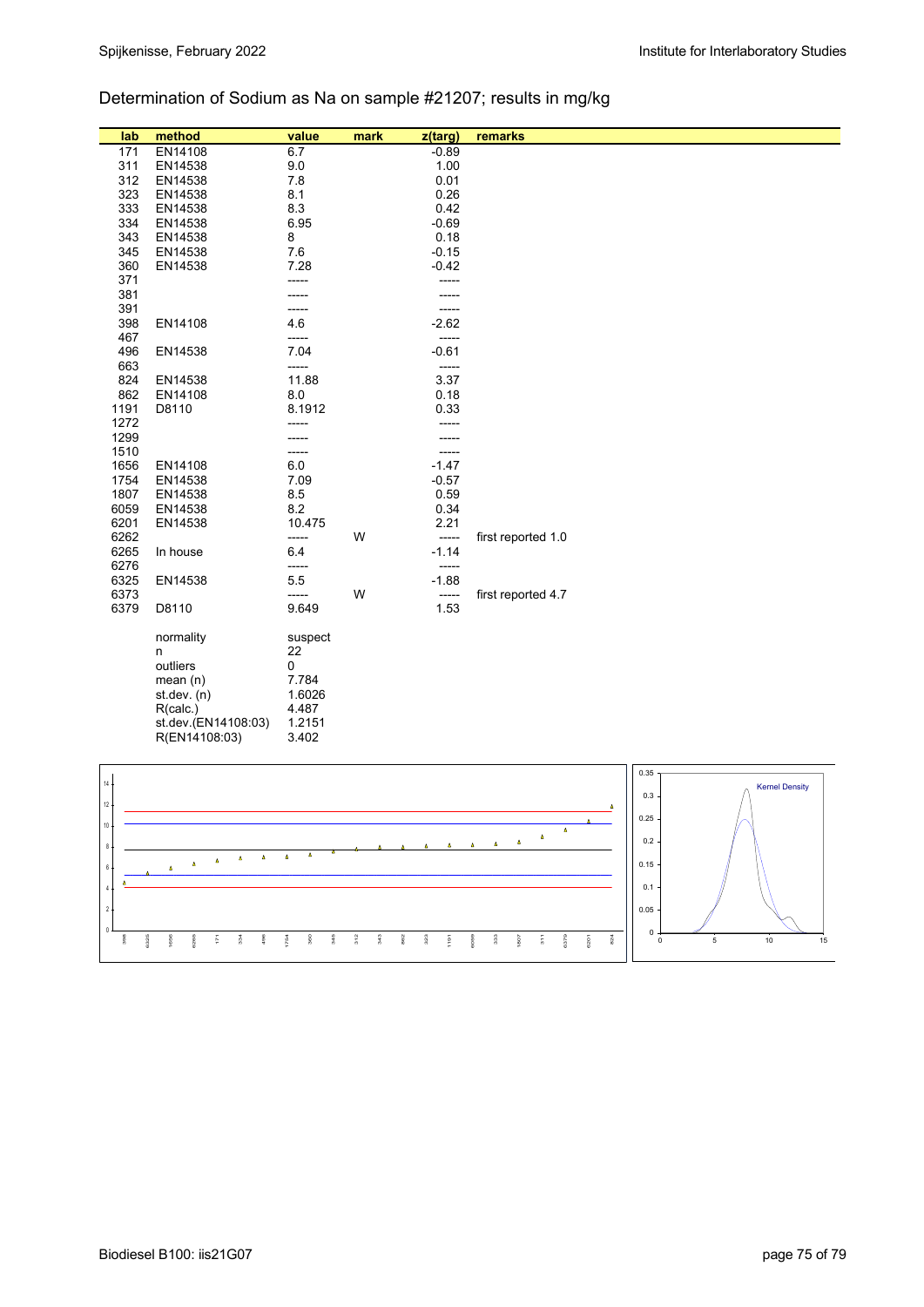## Determination of Sum of Potassium and Sodium (as K + Na) on sample #21207; results in mg/kg

| lab    | method              | value   | mark       | z(targ) | remarks                                     |
|--------|---------------------|---------|------------|---------|---------------------------------------------|
| 171    | EN14538             | 13.2    |            | $-0.83$ |                                             |
| 311    | EN14538             | 15.1    |            | 0.62    |                                             |
| 312    | EN14538             | 13.7    |            | $-0.45$ |                                             |
| 323    | EN14538             | 14.9    |            | 0.46    |                                             |
| 333    | EN14538             | 14.8    |            | 0.39    |                                             |
| 334    | EN14538             | 13.8    |            | $-0.37$ |                                             |
| 343    | EN14538             | 14      |            | $-0.22$ |                                             |
| 345    | EN14538             | 13.6    |            | $-0.53$ |                                             |
| 360    | EN14538             | 13.51   |            | $-0.60$ |                                             |
| 371    | EN14538             | 13.68   |            | $-0.47$ |                                             |
| 381    |                     | -----   |            | -----   |                                             |
| 391    |                     |         |            |         |                                             |
| 398    |                     |         |            |         |                                             |
| 467    |                     | -----   |            | -----   |                                             |
| 496    | EN14538             | 13.70   |            | $-0.45$ |                                             |
| 663    |                     | -----   |            | -----   |                                             |
| 824    | EN14538             | 22.41   | G(0.01)    | 6.19    |                                             |
| 862    | EN14538             | 8.6     | E, G(0.01) | $-4.34$ | calculation difference, iis calculated 21   |
| 1191   | D8110               | 16.2912 |            | 1.53    |                                             |
| 1272   |                     | -----   |            | -----   |                                             |
| 1299   |                     |         |            |         |                                             |
| 1510   |                     |         |            |         |                                             |
| 1656   |                     | -----   |            | -----   |                                             |
| 1754   | EN14538             | 12.51   |            | $-1.36$ |                                             |
| 1807   | EN14538             | 16.5    |            | 1.69    |                                             |
| 6059   | EN14538             | 14.6    |            | 0.24    |                                             |
| 6201   |                     | -----   |            | -----   |                                             |
| 6262   |                     |         | W          | -----   | first reported 1.2                          |
| 6265   |                     |         |            | -----   |                                             |
| 6276   |                     | -----   |            | -----   |                                             |
| 6325   | EN14538             | 12.8    |            | $-1.14$ |                                             |
| 6373   |                     | -----   | W          | -----   | first reported 9.2                          |
| 6379   | D8110               | 16.253  |            | 1.50    |                                             |
|        |                     |         |            |         |                                             |
|        | normality           | OK      |            |         |                                             |
|        | n                   | 17      |            |         |                                             |
|        | outliers            | 2       |            |         |                                             |
|        | mean $(n)$          | 14.291  |            |         |                                             |
|        | st.dev. (n)         | 1.2036  |            |         |                                             |
|        | R(calc.)            | 3.370   |            |         |                                             |
|        | st.dev.(EN14538:06) | 1.3109  |            |         |                                             |
|        | R(EN14538:06)       | 3.671   |            |         |                                             |
|        |                     |         |            |         |                                             |
| $24\,$ |                     |         |            |         | 0.35                                        |
| $22+$  |                     |         |            |         | $\pmb{\mathbf{x}}$<br><b>Kernel Density</b> |

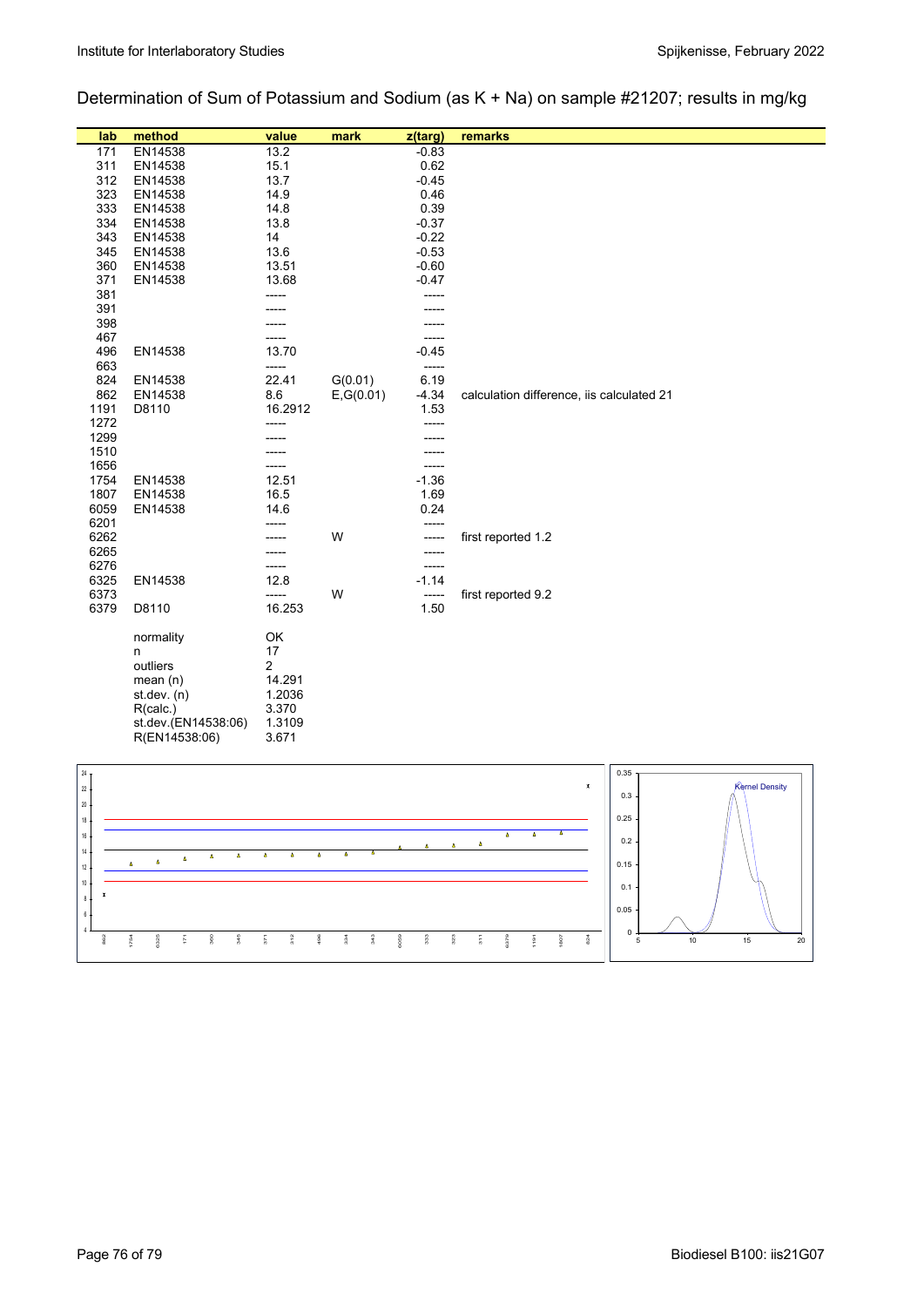### Determination of Total Contamination (EN12662) on sample #21208; results in mg/kg

| lab          | method                                                                                                                  | value                                                                | mark    | z(targ)            | <b>Complete</b> | <b>Volume</b> | <b>Stopped</b> | remarks                           |
|--------------|-------------------------------------------------------------------------------------------------------------------------|----------------------------------------------------------------------|---------|--------------------|-----------------|---------------|----------------|-----------------------------------|
|              |                                                                                                                         |                                                                      |         |                    |                 | filt. mL      | minutes        |                                   |
| 171          |                                                                                                                         | -----                                                                |         | -----              |                 | -----         | -----          |                                   |
| 311<br>312   | EN12662:2008<br>EN12662:2014                                                                                            | 16.0<br>15.1                                                         |         | 0.10<br>$-0.43$    | Yes<br>Yes      | 800<br>300    | -----          |                                   |
| 323          |                                                                                                                         | -----                                                                | ex      | -----              |                 | -----         | -----<br>----- |                                   |
| 334          | EN12662:2008                                                                                                            | 22                                                                   |         | 3.64               | Yes             | 300           | -----          |                                   |
| 343          | EN12662:1998                                                                                                            | 24.8                                                                 |         | 5.29               |                 | -----         | -----          |                                   |
| 345          | EN12662:1998                                                                                                            | 11.1                                                                 |         | $-2.79$            | Yes             | 300           | -----          |                                   |
| 360          | EN12662:1998                                                                                                            | 17.13                                                                |         | 0.76               | Yes             | 300           | -----          |                                   |
| 371          |                                                                                                                         | -----                                                                |         | -----              |                 | -----         | -----          |                                   |
| 391          | EN12662:2008                                                                                                            | 9.0                                                                  |         | $-4.03$            | Yes             | -----         | -----          |                                   |
| 398          | EN12662:2008                                                                                                            | 12.76                                                                |         | $-1.81$            | Yes             | 400           | -----          |                                   |
| 420          | EN12662:1998                                                                                                            | 15.9                                                                 |         | 0.04               |                 |               | -----          |                                   |
| 447          | EN12662:1998                                                                                                            | 40.9                                                                 | R(0.01) | 14.78              | Yes             | -----         | -----          |                                   |
| 467          | EN12662:2014                                                                                                            | 17.46                                                                | ex      | 0.96               | Yes             | 339           | -----          |                                   |
| 496          | EN12662:1998                                                                                                            | 16.50                                                                |         | 0.39               | Yes             | -----         | -----          |                                   |
| 663          |                                                                                                                         | -----                                                                |         | -----              |                 |               |                |                                   |
| 862          | EN12662:2014                                                                                                            | 15.0                                                                 | ex      | $-0.49$            | Yes             |               | -----          |                                   |
| 1059         | EN12662:1998                                                                                                            | 19.5                                                                 |         | 2.16               | Yes             |               | -----          |                                   |
| 1272         |                                                                                                                         | -----                                                                |         | -----              |                 |               | -----          |                                   |
| 1299         |                                                                                                                         | -----                                                                |         | -----              |                 |               | -----          |                                   |
| 1397         |                                                                                                                         | -----                                                                | W       | -----              | Yes             |               | -----          | first reported 48.9               |
| 1429         | EN12662:1998                                                                                                            | 16.2                                                                 |         | 0.22               | Yes             | -----         | -----          |                                   |
| 1485         | EN12662:1998                                                                                                            | 16.72                                                                |         | 0.52               | Yes             | -----         |                |                                   |
| 1510         | EN12662:2014                                                                                                            | 18.2                                                                 | ex      | 1.40               | Yes             | 379           | -----          |                                   |
| 1544         | EN12662:1998                                                                                                            | 17.75                                                                |         | 1.13               | Yes             | 300           | -----          |                                   |
| 1554<br>1586 | EN12662:2014<br>EN12662:2014                                                                                            | 15.62                                                                | ex      | $-0.13$<br>$-4.15$ | Yes<br>Yes      | -----<br>300  | -----          |                                   |
| 1739         | EN12662:1998                                                                                                            | 8.8<br>15.4                                                          | ex      | $-0.26$            | Yes             | -----         | -----<br>----- |                                   |
| 1744         | EN12662:2008                                                                                                            | 19.84                                                                |         | 2.36               |                 | 635           | 45             |                                   |
| 1754         | EN12662:2008                                                                                                            | 16.91                                                                |         | 0.63               |                 | 800           | -----          |                                   |
| 1807         | EN12662:2014                                                                                                            | 10.1                                                                 | ex      | $-3.38$            |                 | -----         |                |                                   |
| 1984         | EN12662:1998                                                                                                            | 12.0                                                                 |         | $-2.26$            |                 |               | -----          |                                   |
| 6059         | EN12662:2014                                                                                                            | 16.8                                                                 | ex      | 0.57               | Yes             |               | -----          | reported: weigth of sample 691.79 |
| 6179         | EN12662:2008                                                                                                            | 19.43                                                                | С       | 2.12               |                 | -----         | -----          | first reported 29.43              |
| 6201         | EN12662:2008                                                                                                            | 7                                                                    |         | $-5.21$            | Yes             | 287           | -----          |                                   |
| 6213         | EN12662:1998                                                                                                            | 43.78                                                                | R(0.01) | 16.47              | Yes             | -----         | -----          |                                   |
| 6259         | EN12662:2008                                                                                                            | 16.5                                                                 |         | 0.39               |                 | -----         | -----          |                                   |
| 6262         | EN12662:1998                                                                                                            | 18.6                                                                 |         | 1.63               | Yes             | 300           | -----          |                                   |
| 6265         | EN12662:2008                                                                                                            | 10.97                                                                |         | $-2.87$            | Yes             | 375           | -----          |                                   |
| 6276         | EN12662:1998                                                                                                            | 13.98                                                                |         | $-1.09$            |                 | -----         |                |                                   |
| 6325         | EN12662:1998                                                                                                            | 14                                                                   |         | $-1.08$            |                 | -----         | -----          |                                   |
| 6373         |                                                                                                                         | -----                                                                |         | -----              |                 | -----         | -----          |                                   |
| 6397         | EN12662:2014                                                                                                            | 6.5                                                                  | ex      | $-5.50$            | Yes             | 300           | -----          |                                   |
|              | normality<br>n<br>outliers<br>mean $(n)$<br>st. dev. (n)<br>R(calc.)<br>st.dev.(EN12662:08)<br>R(EN12662:08)<br>compare | OK<br>24<br>2 + 9ex<br>15.833<br>4.0581<br>11.363<br>1.6964<br>4.750 |         |                    |                 |               |                |                                   |
|              | R(EN12662:98)                                                                                                           | 4.750                                                                |         |                    |                 |               |                |                                   |

ex = excluded from statistical analysis. Test result has been excluded because EN12662:2014 is not applicable to FAME (B100) according to CEN/TC 19 Committee, instead either method EN12662:1998 or EN12662:2008 should be used. See also iis memo 1903.

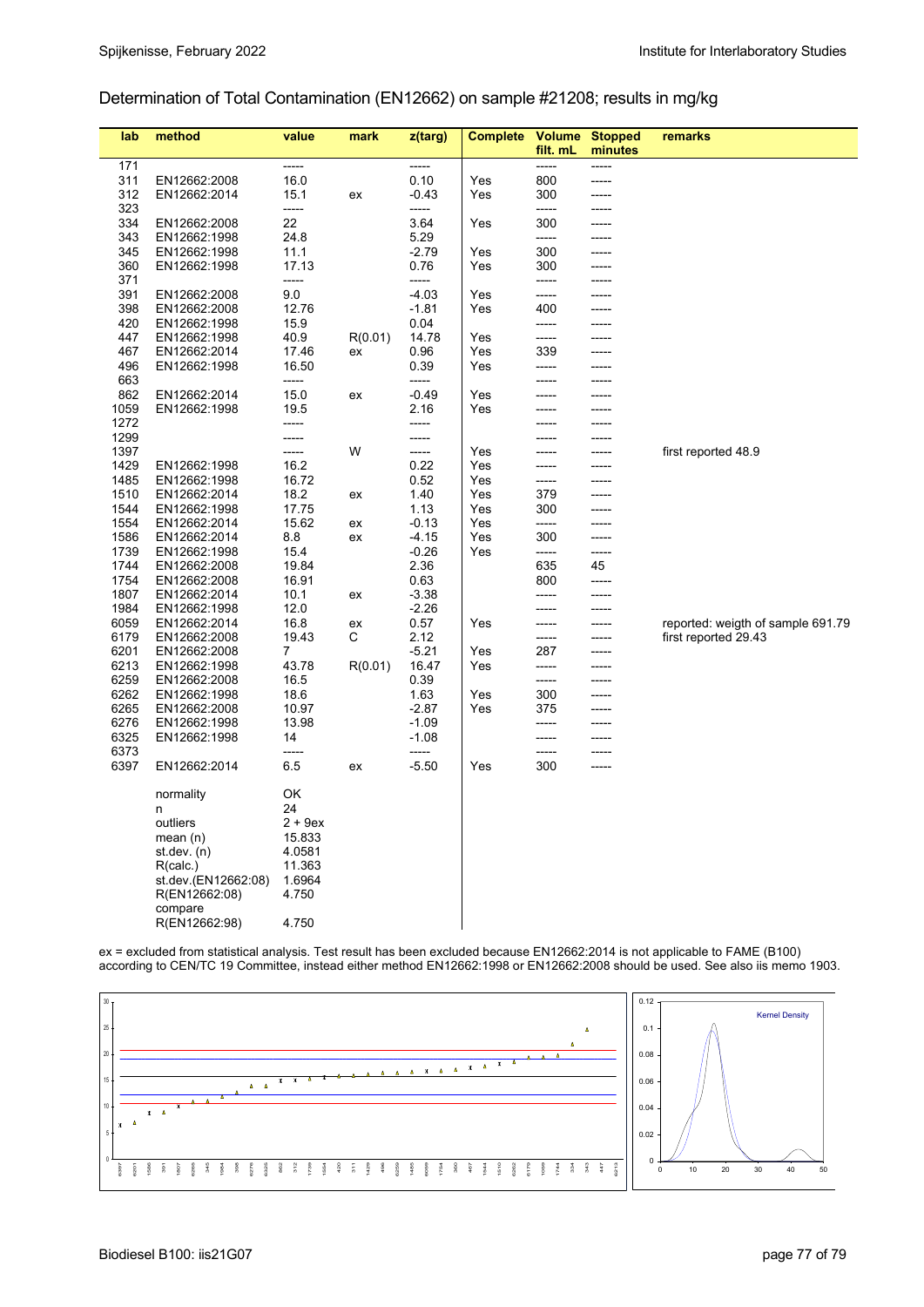### **APPENDIX 2**

#### **Number of participants per country**

 1 lab in ARGENTINA 1 lab in AUSTRIA 3 labs in BELGIUM 4 labs in BULGARIA 1 lab in CHINA, People's Republic 3 labs in COLOMBIA 1 lab in CROATIA 1 lab in CZECH REPUBLIC 2 labs in FINLAND 7 labs in FRANCE 1 lab in GERMANY 2 labs in GREECE 1 lab in HONG KONG 1 lab in INDONESIA 2 labs in ITALY 1 lab in KOREA, Republic of 1 lab in LATVIA 2 labs in LITHUANIA 1 lab in MALAYSIA 1 lab in MALTA 6 labs in NETHERLANDS 1 lab in PERU 1 lab in POLAND 1 lab in PORTUGAL 2 labs in SERBIA 1 lab in SLOVENIA 7 labs in SPAIN 1 lab in SWEDEN 1 lab in THAILAND 5 labs in UNITED KINGDOM 3 labs in UNITED STATES OF AMERICA